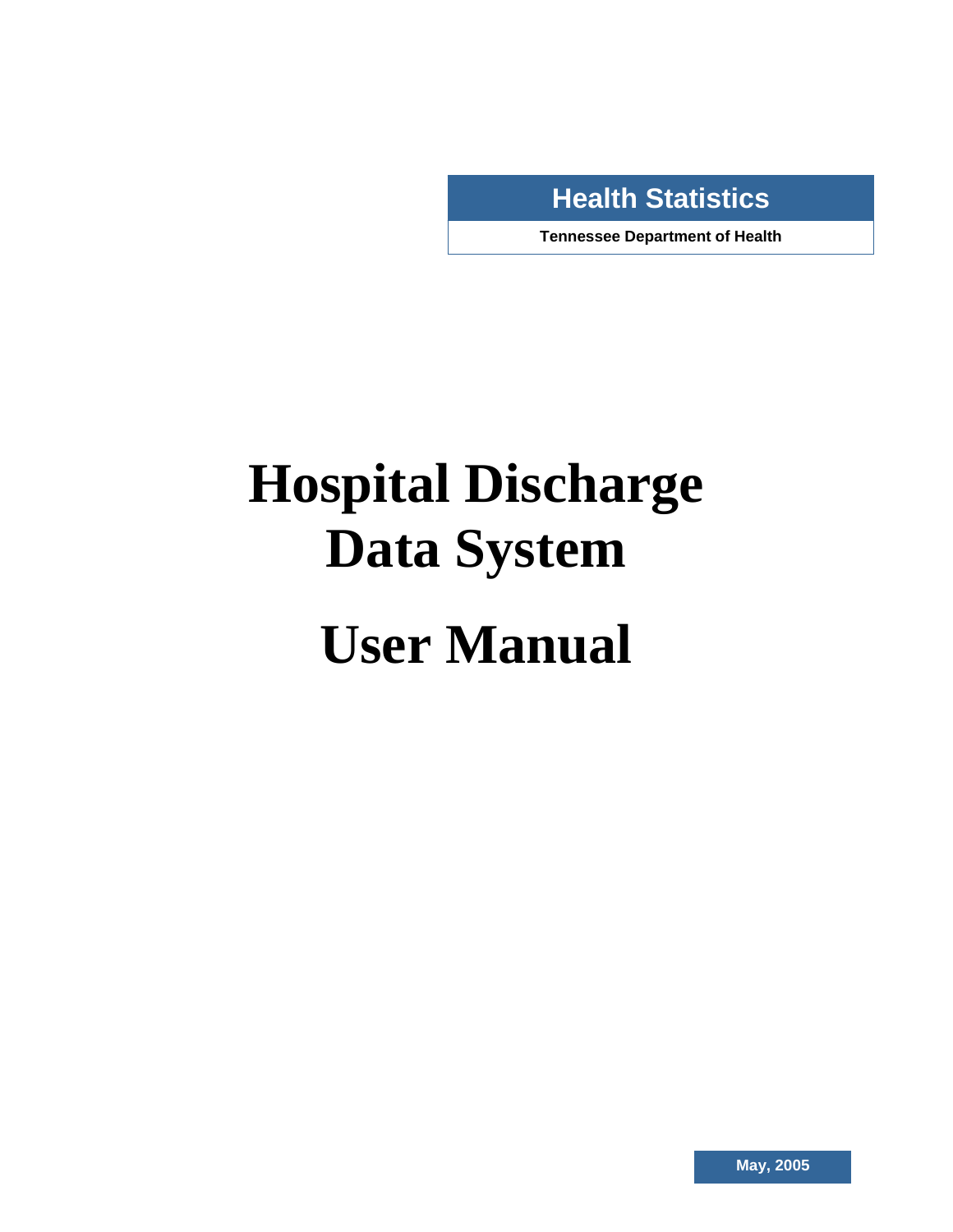## **Hospital Discharge Data System User Manual**

### **STATE OF TENNESSEE**

Department of Health Office of Policy Planning and Assessment Division of Health Statistics Cordell Hull Building, 4<sup>th</sup> Floor 425 Fifth Avenue North Nashville, TN 37247-5262 615-741-1954



Department of Health. Authorization No. 343381 05/13 Web site only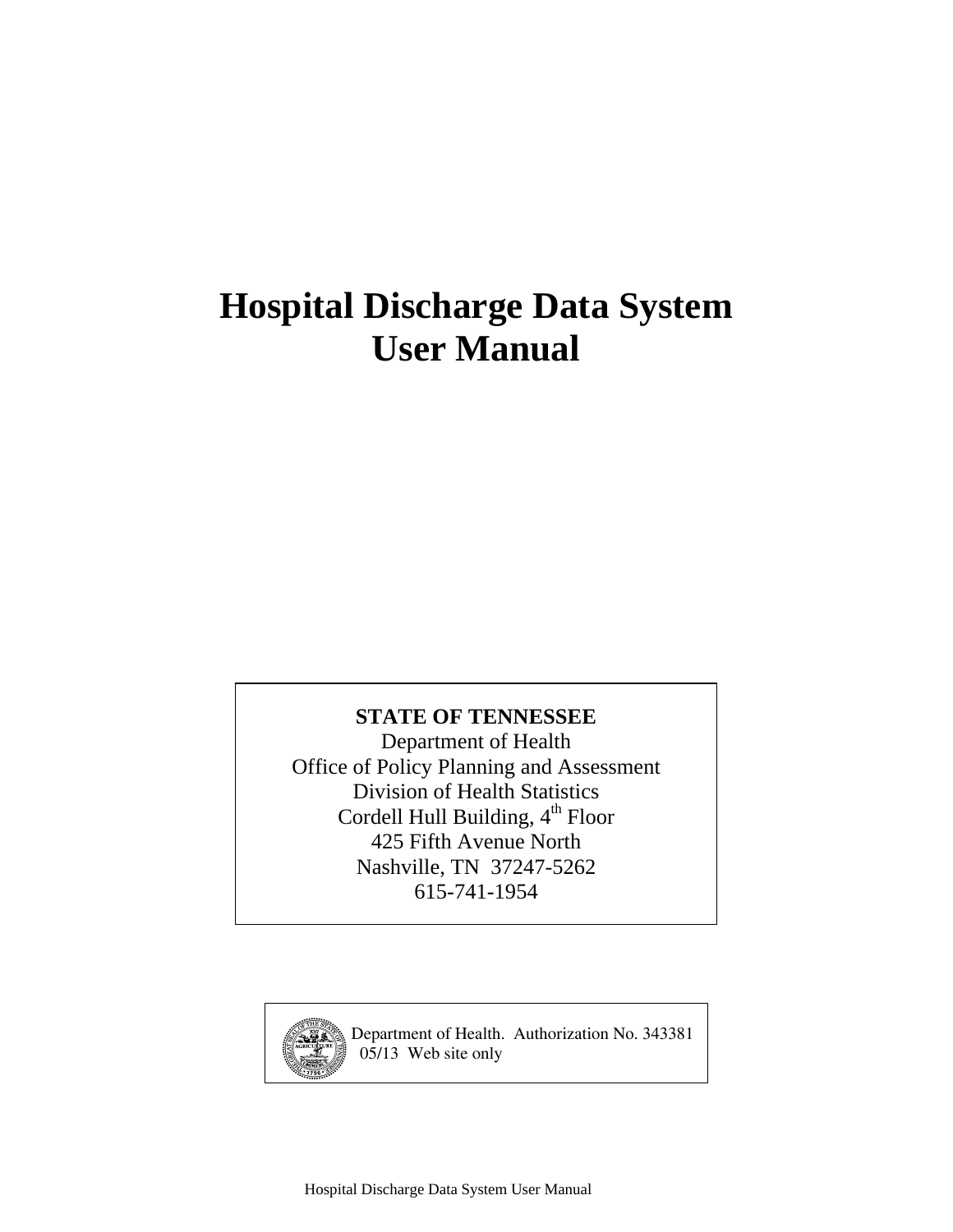## **Table Of Contents**

#### **Section I**

### **Section II**

#### **Section III**

### **Section IV**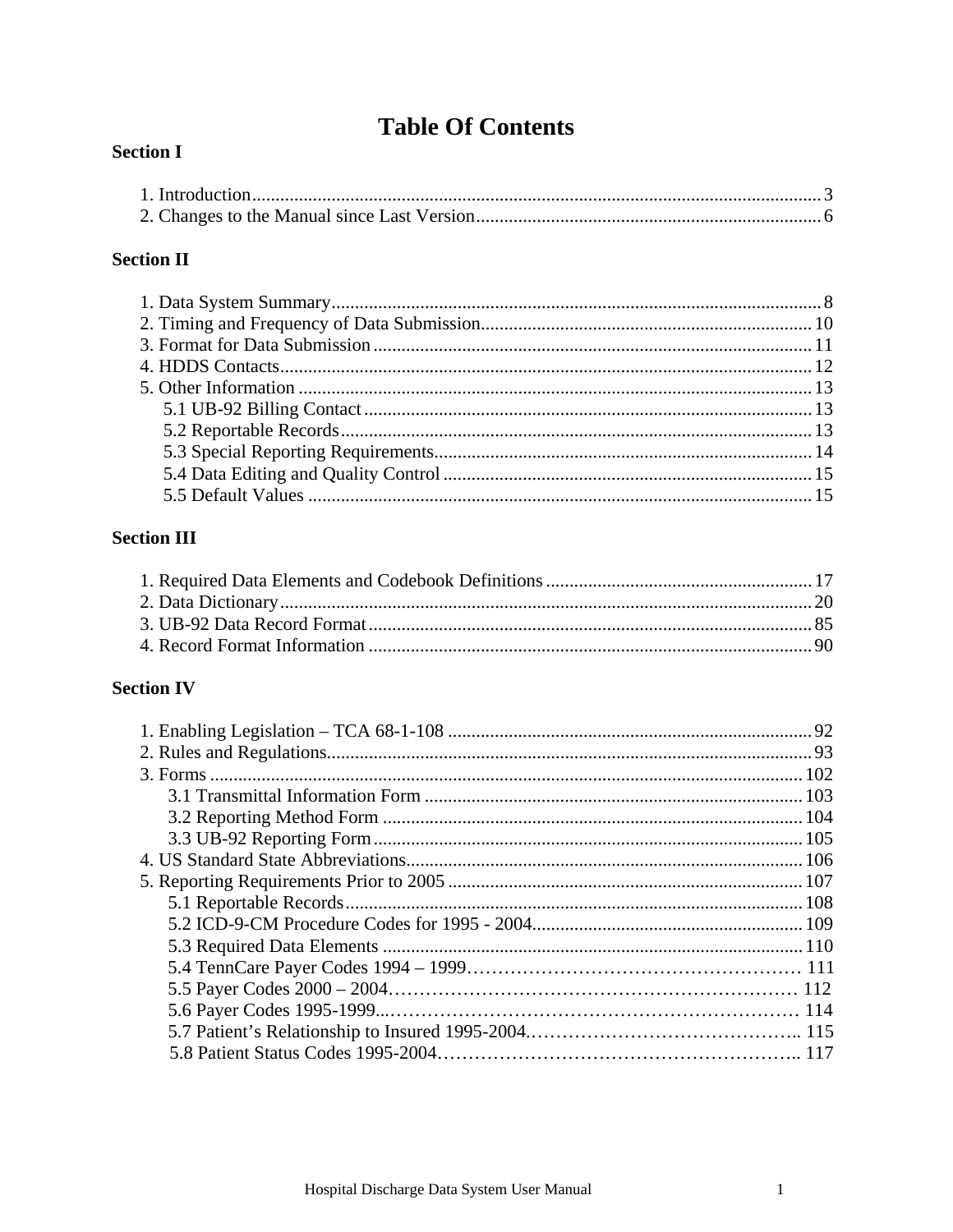## **SECTION I**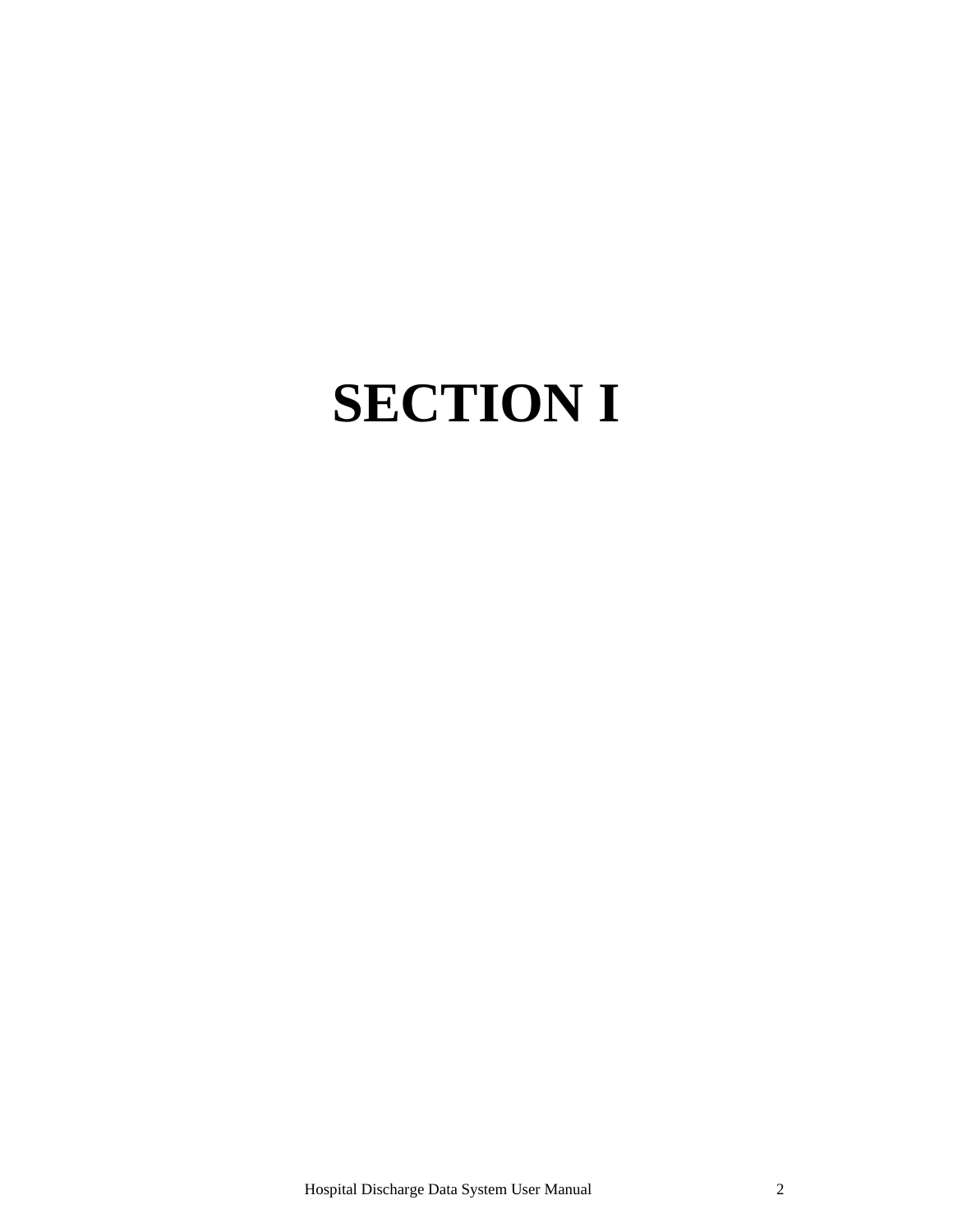### **Introduction**

#### **Background**

In 1975, the American Hospital Association brought the National Uniform Billing Committee (NUBC) together to develop a single *billing form* and standard data set that could be used nationwide by institutional providers and payers for handling health care claims. In 1982, the NUBC voted to accept the UB-82 and its associated data manual for implementation as a national uniform bill. Virtually all states adopted the use of the UB-82 data set.

When the NUBC established the UB-82 data set design and specifications, it also imposed an eight-year moratorium on changes to the structure of the data set design. Upon the expiration of the moratorium, the NUBC embarked on a process to evaluate how well the UB-82 data set performed and consequently, the UB-92 was created, incorporating the best of the UB-82 along with other changes that further improved on the previous data set design.

Tennessee law (Tennessee Code Annotated (T.C.A.), Section 68-1-108), prior to July 1994 required insurance companies to submit UB-92 claims data to the Department of Health. However, in July 1994, the law was revised and T.C.A., Section 68-1-108 now requires each licensed hospital to report all claims data found on the UB-92 form or a successor form on every inpatient and outpatient discharge to the commissioner of health. Also, after receiving the claims data, the commissioner shall promptly make such data available for review and copying by the Tennessee Hospital Association (THA).

#### **Hospital Discharge Data System**

With the above information in mind, the purpose of the Hospital Discharge Data System (HDDS) is to collect and summarize hospital claims data so charges for similar types of services may be analyzed and compared in order to help promote a more price competitive environment in the medical marketplace. This data may also be used as a tool to gauge the delivery of health care services to patients and has broad policy implications for shaping the future of our health delivery system.

As required by Tennessee law, all hospitals licensed by the Tennessee Department of Health (TDH) report patient-level discharge information to the Department. Discharges from rehabilitation hospitals, from rehabilitation and psychiatric units within acute care hospitals, and from free-standing ambulatory surgical treatment centers that are part of a hospital, should all be reported if they are from a TDH licensed hospital and meet the requirements for "Reportable Records" as defined in Section II, page 13. Discharges for charity or free care are included in the reporting requirement and they are handled similarly.

Since there already exists a strong emphasis on the UB-92 form as a common, uniform billing form for Tennessee hospitals, it was quite logical to predicate this new data system on the UB-92 form. Therefore, this system has been developed in accordance with UB-92 definitions, layouts and standards. In addition to the UB-92 format, an effort has also been made to define commonly used health claim data items into the standard UB-92 coding structure for those health care facilities whose data systems contain the information being requested, but such information is not organized according to UB-92 definitions and standards.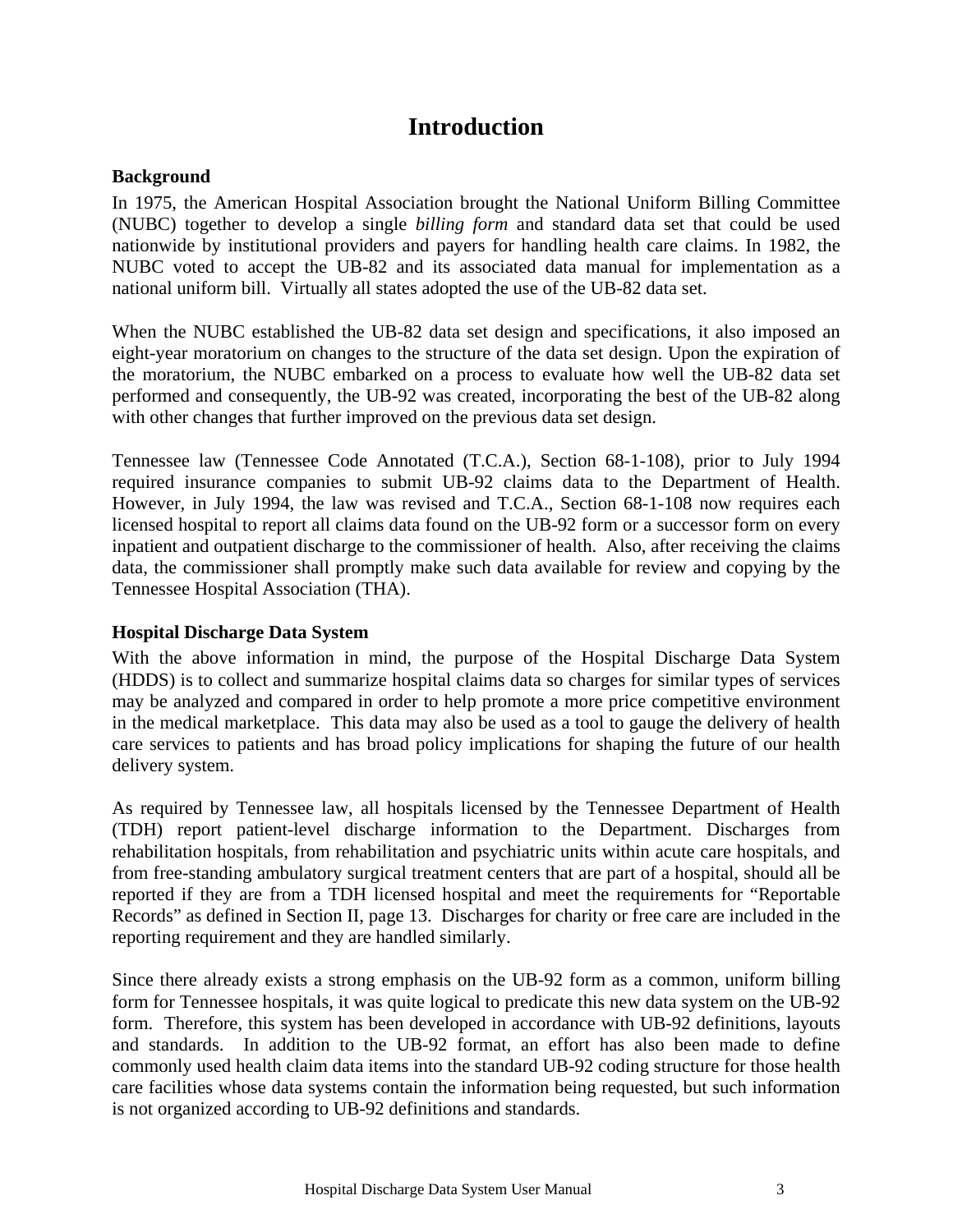#### **Reporting Requirements**

Hospitals may comply with the reporting requirements in T.C.A., Section 68-1-108 in one of two ways:

- 1) Hospitals (non-HIN) or their designated data vendor create data files in the UB-92 format with standard codes and submit them to the Tennessee Department of Health's Hospital Discharge Data System staff. Allowable data submission media are described in Section II of this manual.
- 2) Hospitals can participate in the Tennessee Hospital Association's Health Information Network (THA-HIN) and use its vendor to provide data reporting services. The vendor edits the data and provides a mechanism to hospitals for correcting data each quarter. The vendor also provides detailed reports to the hospitals based on the data and submits edited and corrected data to the Department's Hospital Discharge Data System staff each quarter.

For data submission 1) above, the Department will coordinate quality control procedures and communicate with the hospitals in order to improve data quality.

For data submission 2) the THA-HIN vendor will be responsible for all data quality processes and procedures used to finalize data for their client hospitals each quarter provided the data submitted by the vendor to the Department does not exceed the allowed error margins.

For discharges occurring during 2005 and subsequent years, the following discharge records are required:

- All inpatient records.
- All emergency room records. These are defined as having a revenue code in the range of 0450 through 0459 in any revenue code field.
- All outpatient observation records. These are defined as having a revenue code of 0760, 0762, or 0769 in any revenue code field. (These are also known as twenty-three hour observation records).
- All ambulatory surgery records. These are defined as having a procedure code in the range 00.01 through 86.99. These records should be reported for the specified procedure codes whether found in the Principal Procedure Code field or in any of the Other Procedure Code fields.
- Selected Diagnostic Services discharges. These discharges include five diagnostic services that require certificate of need (CON) approval. This new requirement in 2005 adds outpatient discharges with several new bill types to the reporting requirement. However, the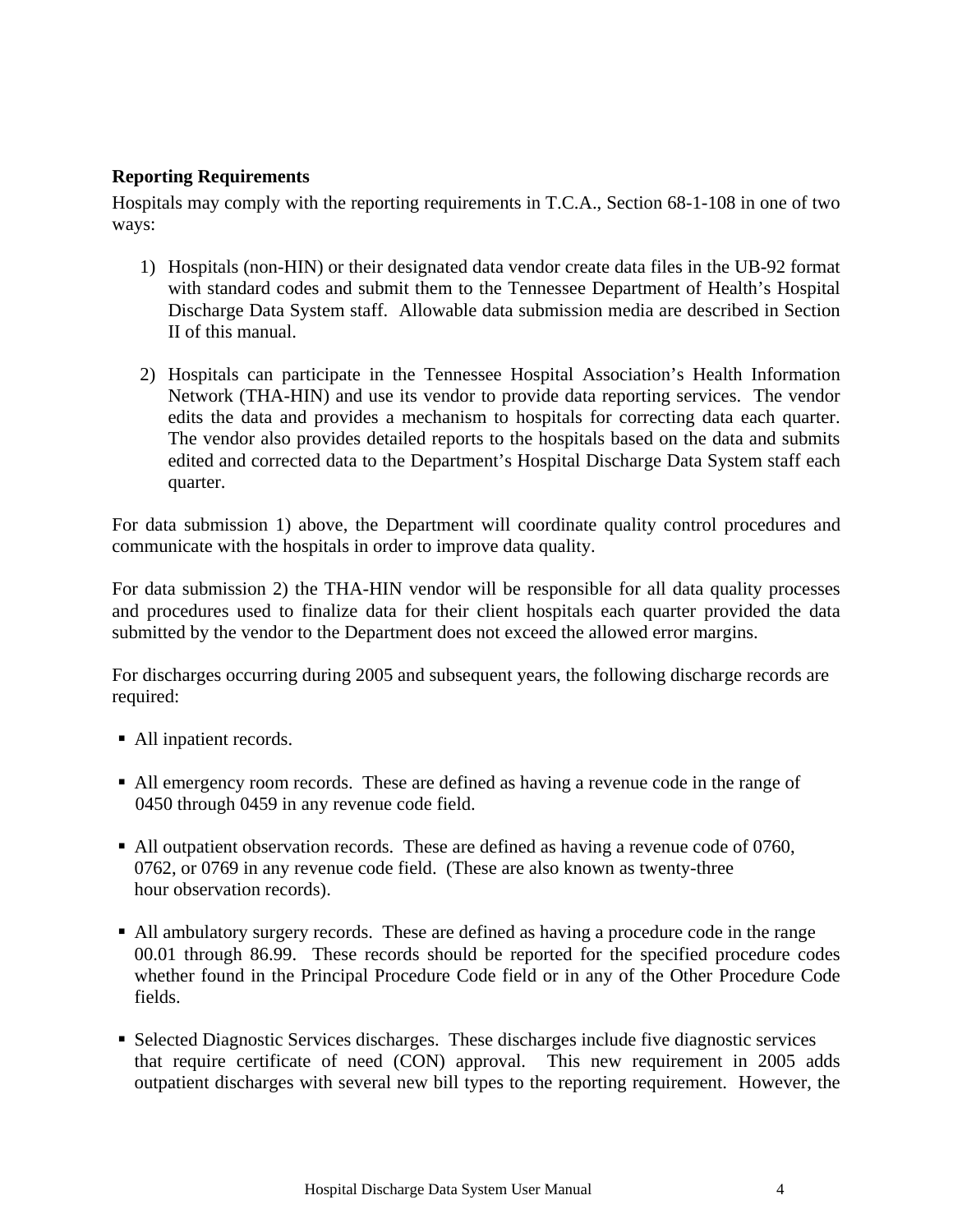submission of discharges with these newly added bill types only apply to the reporting of these five selected diagnostic services.

Bill type 12X indicates "Hospital Inpatient – Medicare Part B"; bill type 14X indicates "Hospital – other (for hospital referenced diagnostic services)"; and bill type 7XX indicates services provided by hospital clinics. If records with these bill types or any other previously required record includes the following diagnostic services (as defined by revenue codes), this discharge is required effective with January 1, 2005 discharges.

- 1. Lithotrispy: Bill type = inpatient or outpatient and revenue  $\text{code} = 079X$  in any revenue code field.
- 2. PET Scans: Bill type = inpatient or outpatient and revenue code = 0404 in any revenue code field.
- 3. MRIs and MRAs: Bill type = inpatient or outpatient and revenue code =  $061X$  in any revenue code field.
- 4. Megavoltage radiation therapy: Bill type  $=$  inpatient or outpatient and revenue code  $=$ 0333 in any revenue code field.
- 5. CT Scans: Bill type = inpatient or outpatient and revenue code =  $035X$  in any revenue code field.

See Section II for additional details on reporting requirements.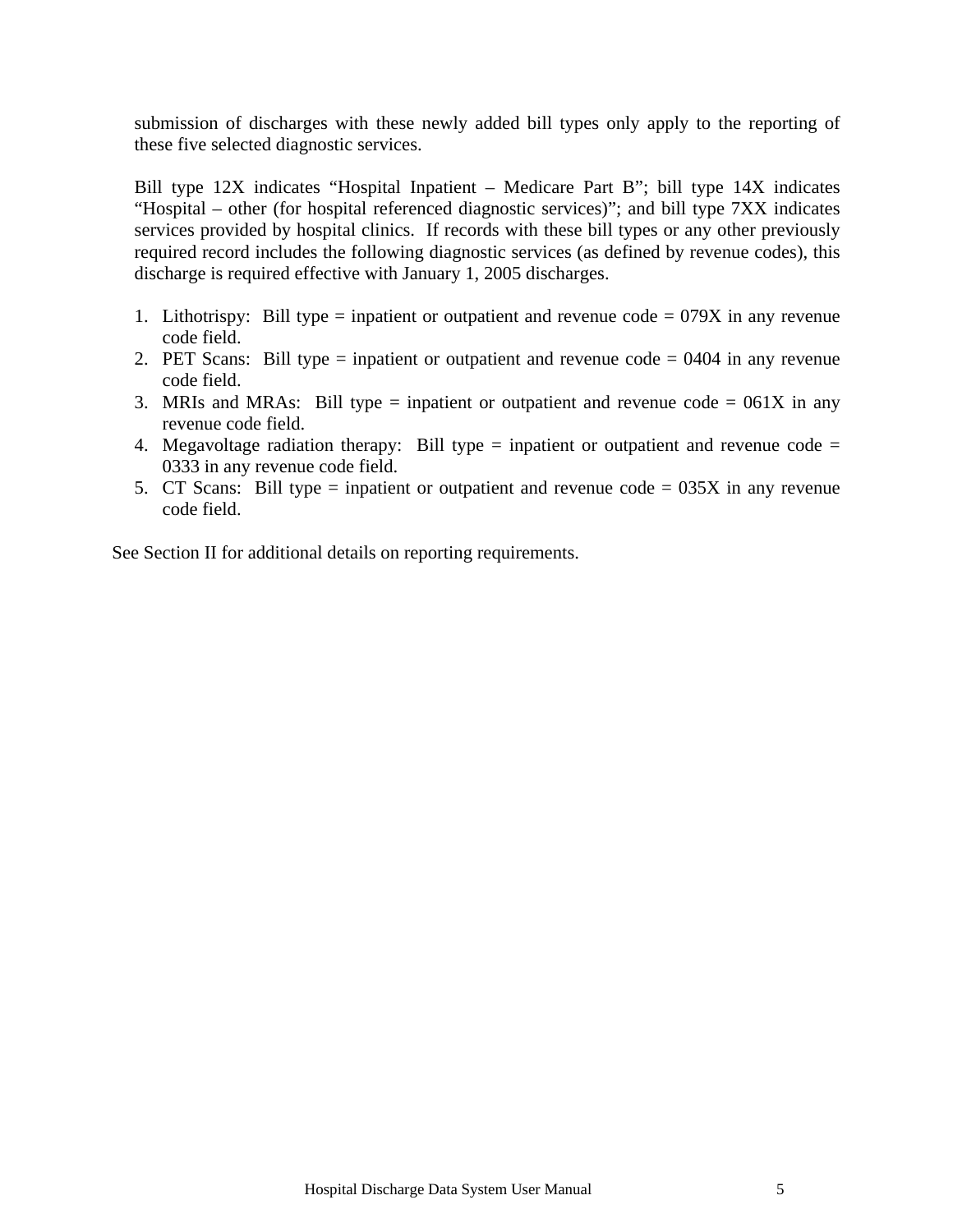## **Changes to the Manual Since Last Version**

This manual incorporates all clarifications and changes implemented since the 2001 manual was published. Principal changes to the 2005 manual:

The reporting requirements have changed.

- Selected Diagnostic Services have been added to the list of required reporting for 2005.
- The range for ambulatory surgery ICD-9 procedure codes has been expanded for 2005. (The lower limit is now 00.01, to allow for several new procedures with codes less than 01.01 to be reported.)
- The Payer Classification Code has been updated. The use of detail codes has been discontinued. See pages  $42 - 44$  for the current code structure for Payer fields. See pages 111-114 for older codes.

Entirely new codes have been provided for Patient Relationship to Insured and several new codes have been added to Patient Status.

- The codes used for Patient Relationship to Insured changed dramatically effective October 16, 2003. See pages 54 - 55 for the current code structure for these fields. See pages 115 - 116 for the older codes.
- Patient Status codes 10, 71 and 72 were discontinued; codes 43 and 64 were added. See page 34 for the current code structure for patient status. See page 117 for the older codes.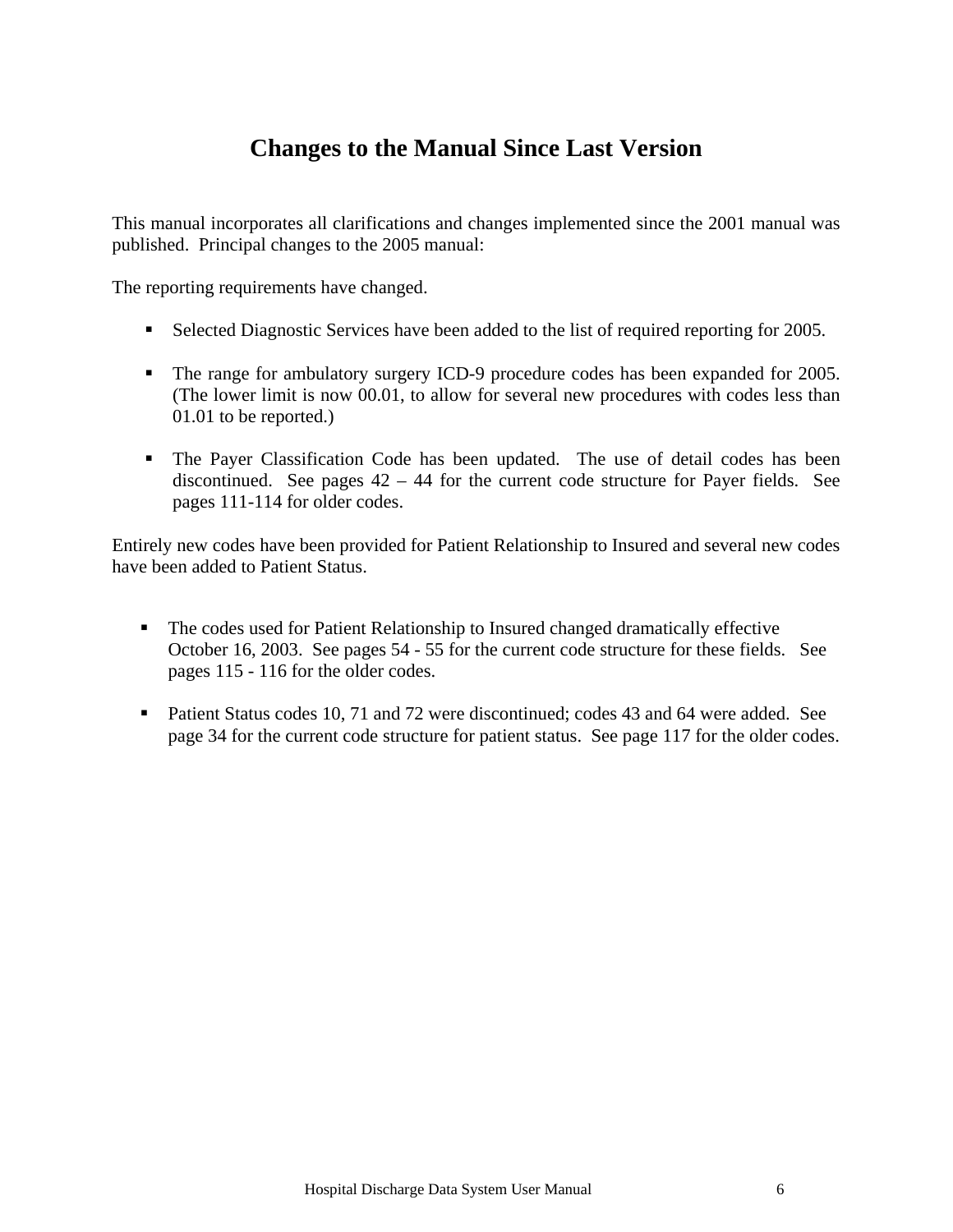## **SECTION II**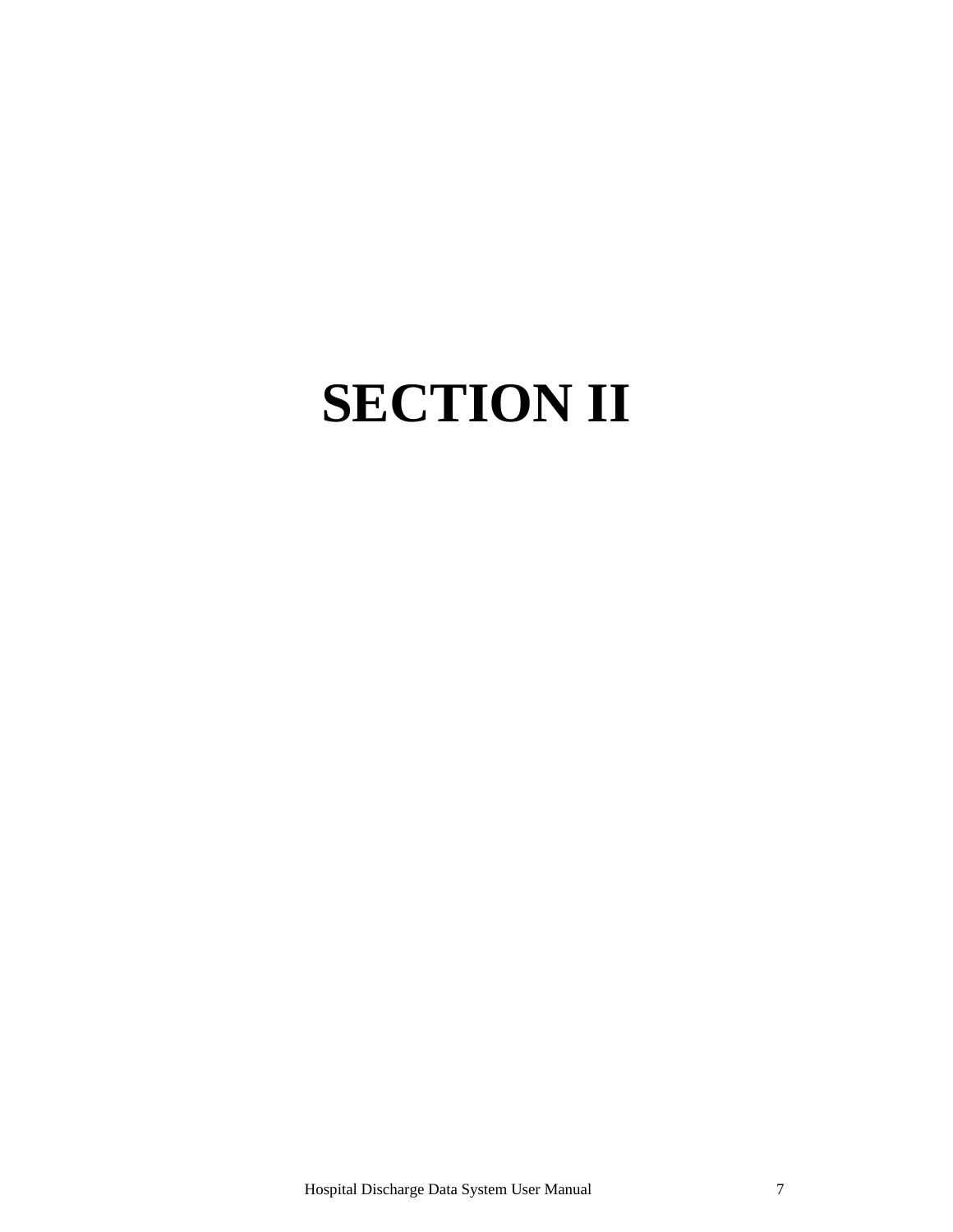## **Data System Summary**

**Data Set Name:** Hospital Discharge Data System (HDDS)

**Location/Owner of Data Set:** Tennessee Department of Health, Division of Health Statistics

**Contact Person(s):** George Wade (615) 532-7883 or Glenn Baker (615) 532-7861

**Purpose for Which Data Collected:** This system collects and summarizes data so that charges for similar types of services may be analyzed and compared in order to help promote a more price competitive environment in the medical market place. This data also provides useful information for assessing the health status of Tennesseans.

**Restrictions on Data Use:** Confidential data is restricted and is not released or sold to the public. Non-confidential data can be sold to the public for research and commercial use.

**Process for Accessing Data:** Requests for data are handled by Statistical Services. Contact Tom Spillman at (615) 741-4861.

#### **Description:**

**Method of Data Collection:** UB-92 forms  **Percent Return:** 95% - 99%  **Frequency of Updating:** Annually  **Years of Data:** 1995 to present (1995 - 2002 final data)

**Types of Data Output Available:** Fixed format text files on CD-ROM or 3480 tape cartridge

**Cost for Data Output:** Yes

#### **Standard Reports Generated:** None currently

#### **Current Data Elements\*:**

Patient Control Number Type of Bill Federal Tax Number Federal Tax Sub ID Number Statement Covers Period State of Patient City of Patient Zip Code of Patient Birth Date of Patient Sex of Patient Admission Date Type of Admission Source of Admission Status of Patient \* Previous years may vary.

Medical/Health Record Number Revenue Codes Units of Service Service Date(s) Total Charges by Revenue Code Category Classification of Payer(s) Provider Number(s) Patient's Relationship to Insured(s) Certificate/SSN/Health Insurance Claim/ID Number Insurance Group Number(s)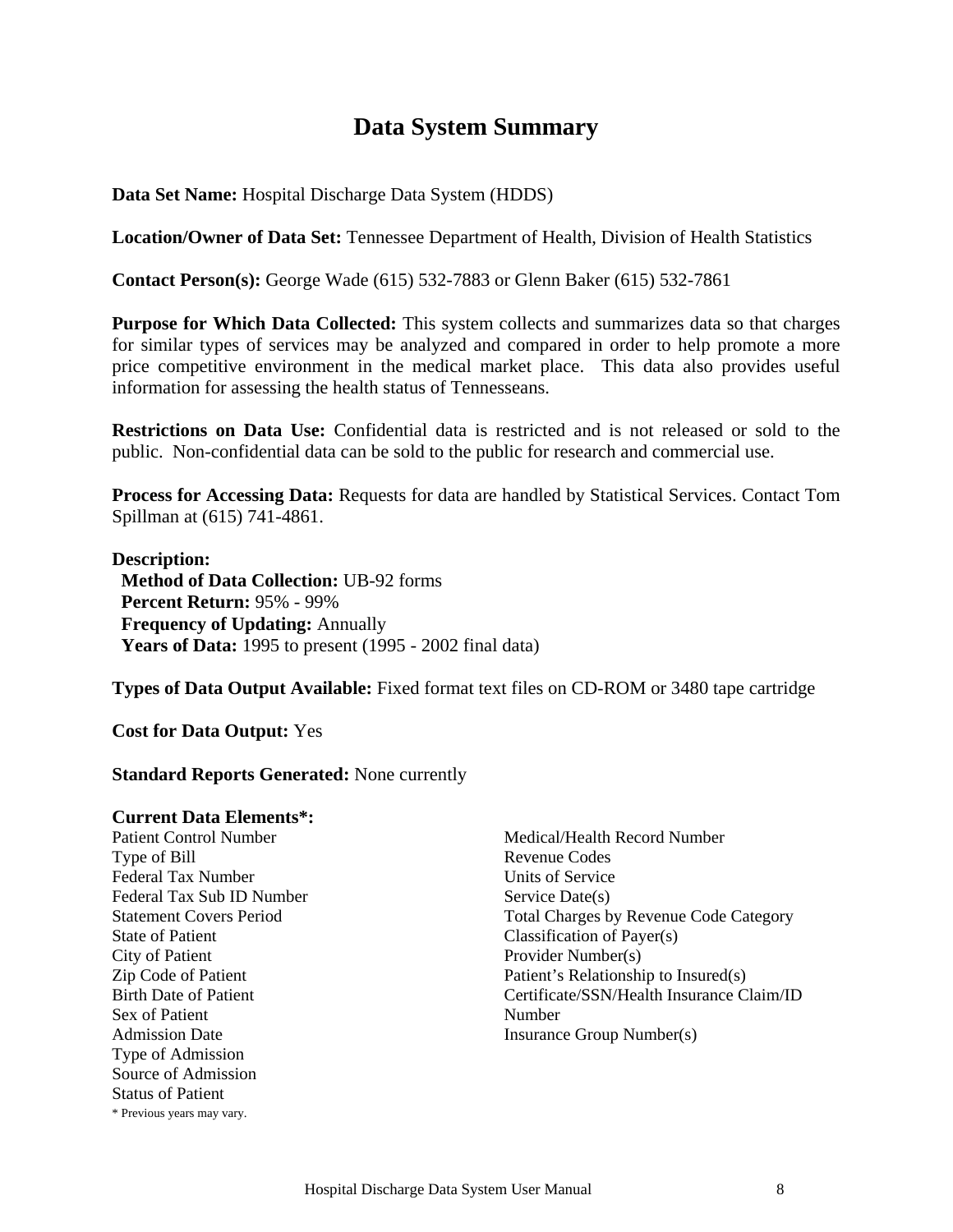#### **Current Data Elements\* (continued):**

Employment Status Code Name of Insured's Employer<br>
2ip Code of Insured's Employer<br>
2ip Code of Insured's Employer<br>
2ip Code of Insured's Employer<br>
2ip Code of Insured's Employer<br>
2ip Code of Insured's Employer<br>
2ip Code of Insured's Employer<br>
2i Zip Code of Insured's Employer<br>Principal Diagnosis Code Principal Diagnosis Code<br>
Other Physician ID Number<br>
Other Physician ID Number<br>
Other Physician ID Number<br>
Other Physician ID Number External Cause of Injury Code (E-Code) Social Security Number of Principal Procedure Code Race/Ethnicity of Patient Principal Procedure Code

\* Previous years may vary

Other Physician(s) ID Number<br>Social Security Number of Patient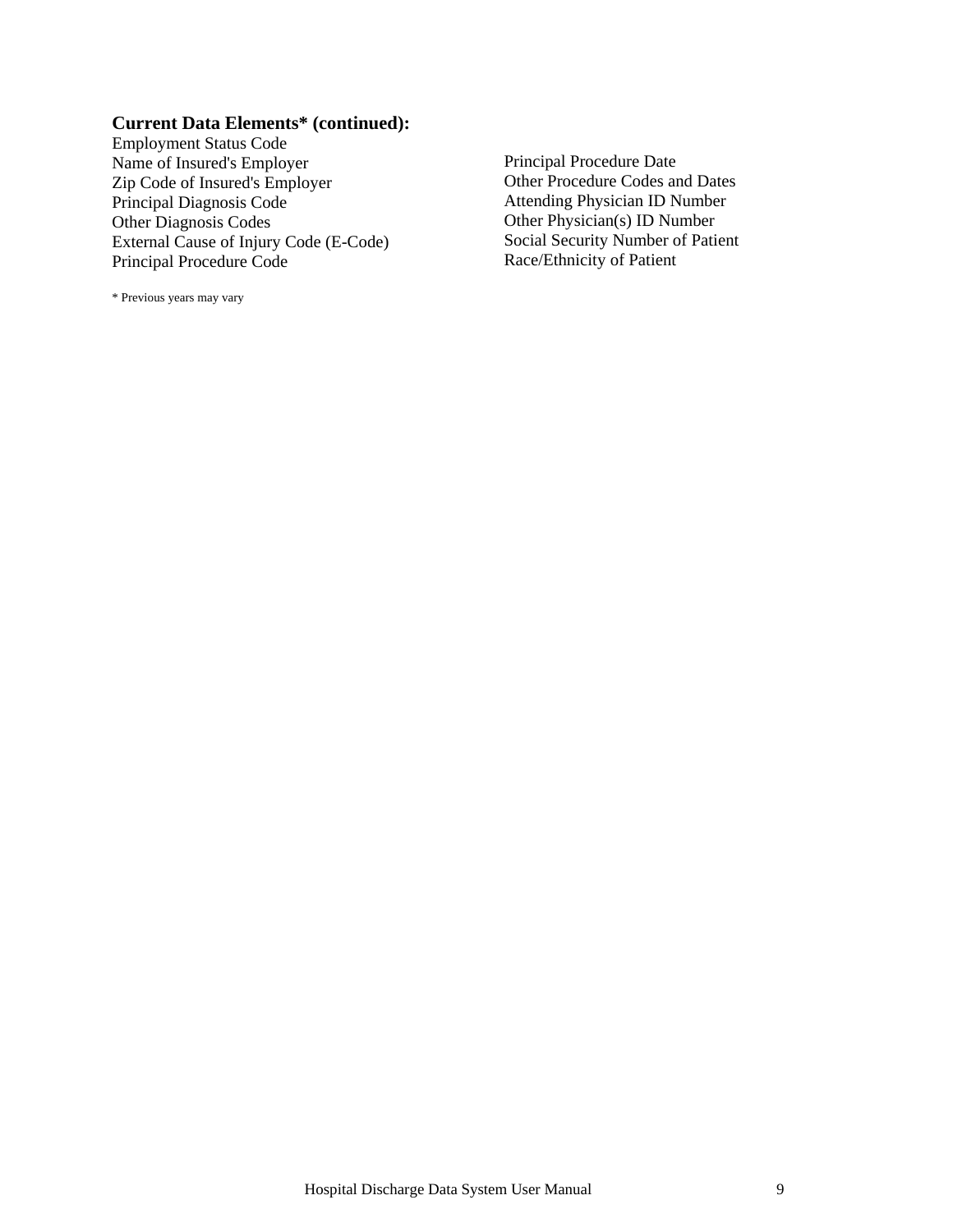## **Timing and Frequency of Data Submission**

All data must be received by the Department or the THA-HIN vendor within 60 days following the close of the period during which the hospital discharge occurred according to the following quarterly schedule:

| Quarter                      | <b>Time Span</b>          | <b>Submission Deadline</b> |  |
|------------------------------|---------------------------|----------------------------|--|
| January $1 - March 31$<br>Ql |                           | May 30                     |  |
| Q <sub>2</sub>               | April $1 -$ June 30       | August 29                  |  |
| Q3                           | July $1 -$ September 30   | November 29                |  |
| Q4                           | October $1 -$ December 31 | March 1                    |  |

After editing and correcting as necessary, the THA-HIN vendor will submit data on a regular schedule to the Department. The vendor must receive the hospital's data by the above submission due date in order to meet the agreed upon dates required by the Department for final quarterly data.

**Data reported directly to the Department should be sent to:** 

**Hospital Discharge Data System Division of Health Statistics Cordell Hull Building 425 5th Avenue North, 4th Floor Nashville, Tennessee 37247-5262**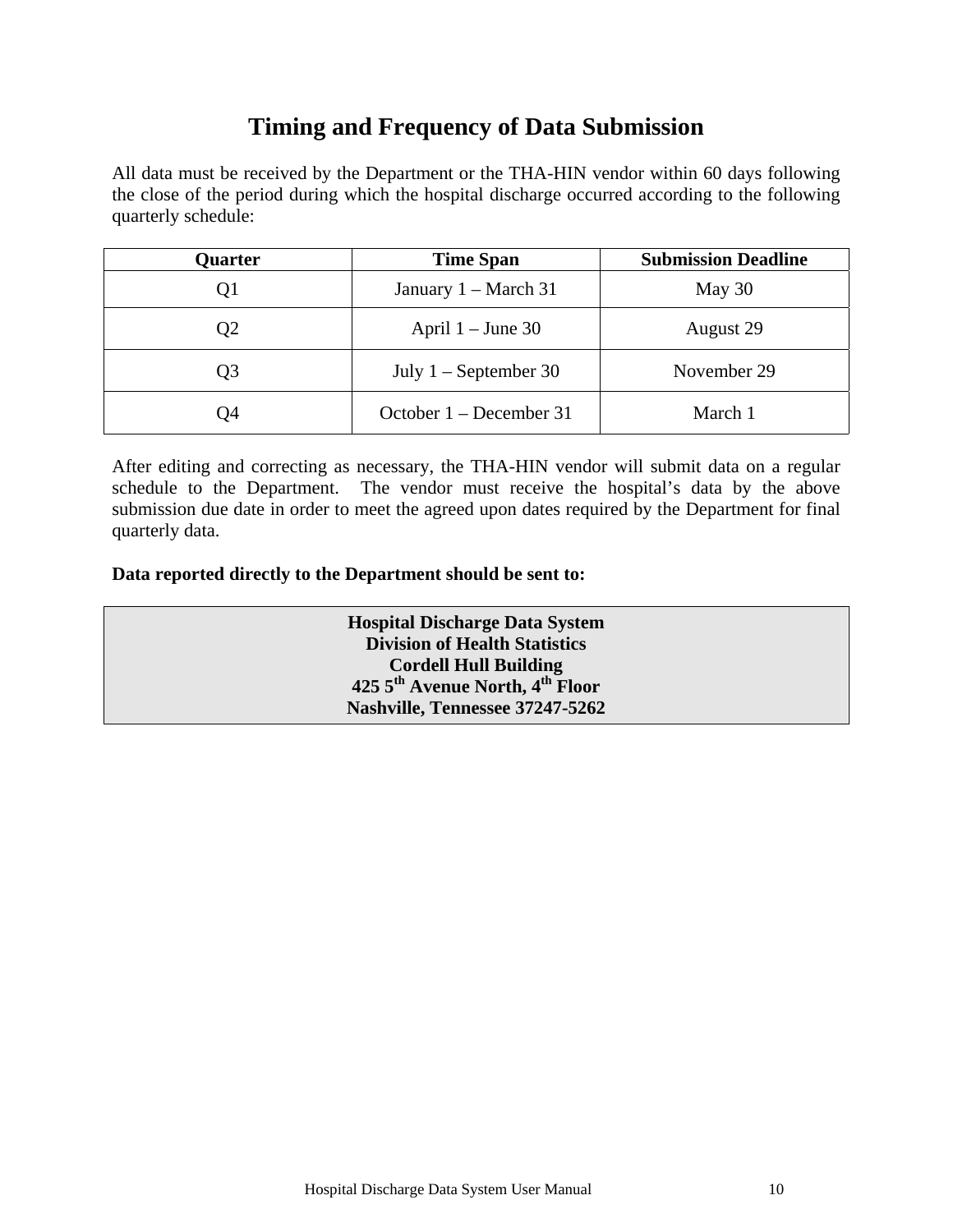## **Format for Data Submission**

#### **Data Submission Media**

Currently, data submitted directly to the Department should use one of the following media types:

- PC Compatible CD-ROM
- PC Compatible 3.5 Inch Diskette,
- ASCII File E-Mail Attachment
- **IBM Mainframe Cartridge 3480**

All data should be provided in display format with no packed fields.

All CD-ROM's, diskettes, and cartridges must contain an external label including the hospital name, address, number of records; block size (if cartridge), and the reporting time frame for the data (i.e., 4th quarter, 2001). Data sent via e-mail attachment must contain this information in the e-mail.

Hospitals submitting data through the THA-HIN vendor should follow instructions provided by the vendor or by the THA.

#### **Data Submission Forms:**

Reporting Method Form: This form tells how data will be reported to the HDDS each quarter. This form is required for hospitals reporting directly to HDDS. A copy of the form is in Section IV.3.2.

Transmittal Information Form: This form is required for hospitals reporting directly to the HDDS and must be included with each data submission. A copy of the form is in Section IV.3.1.

Any respondents with non-UB-92 standard computerized data systems or any other special problems or circumstances should check with the HDDS staff in advance of data reporting.

Hospitals submitting data through the THA-HIN vendor should follow instructions provided by the vendor or by the THA.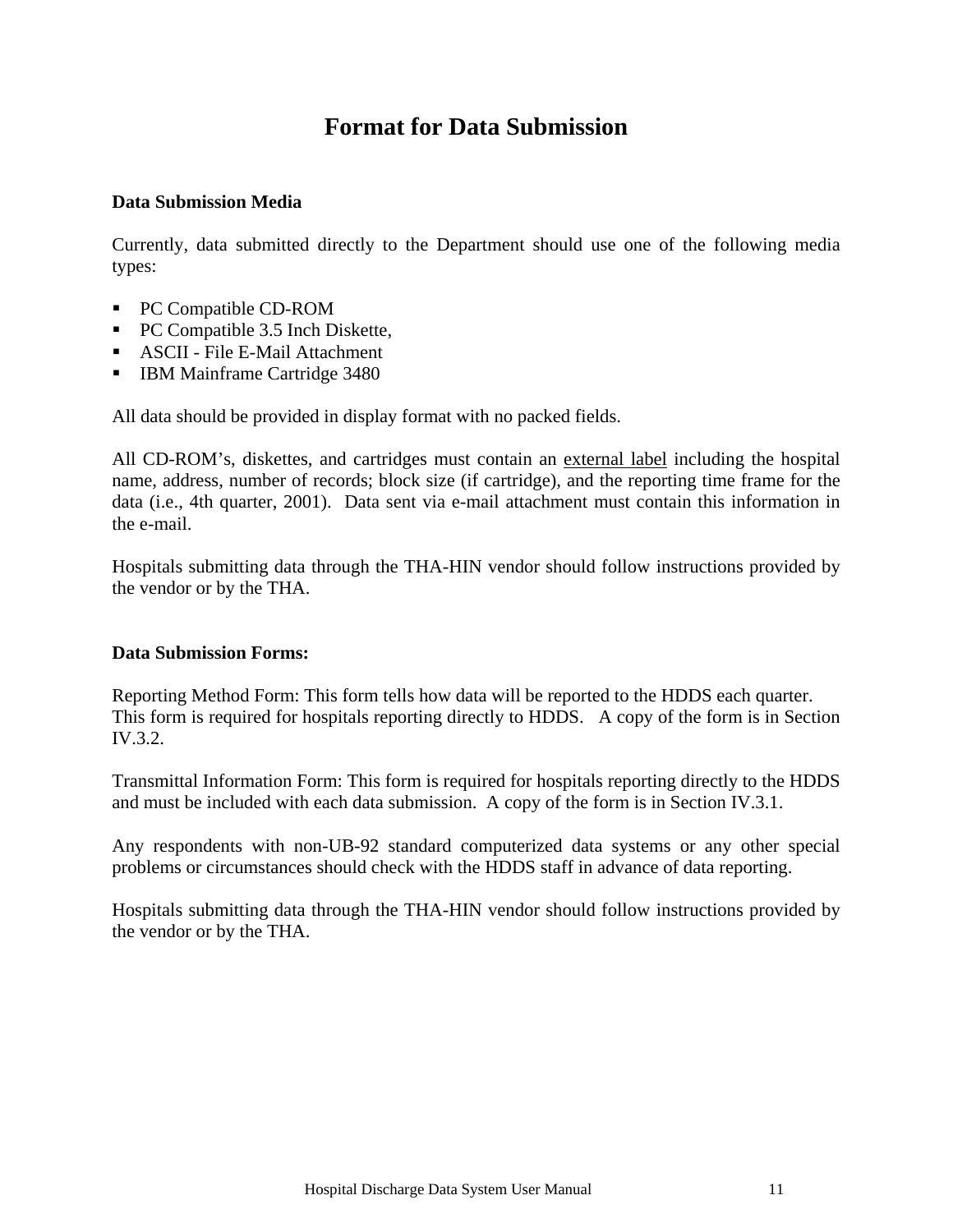### **HDDS Contacts**

Technical questions regarding the Tennessee Hospital Discharge Data System, should be directed to:

**George Wade Program Director, Hospital Discharge Data System Division of Health Statistics (615) 532-7883** 

or

**Glenn Baker Manager, Hospital Discharge Data System Division of Health Statistics (615) 532-7861**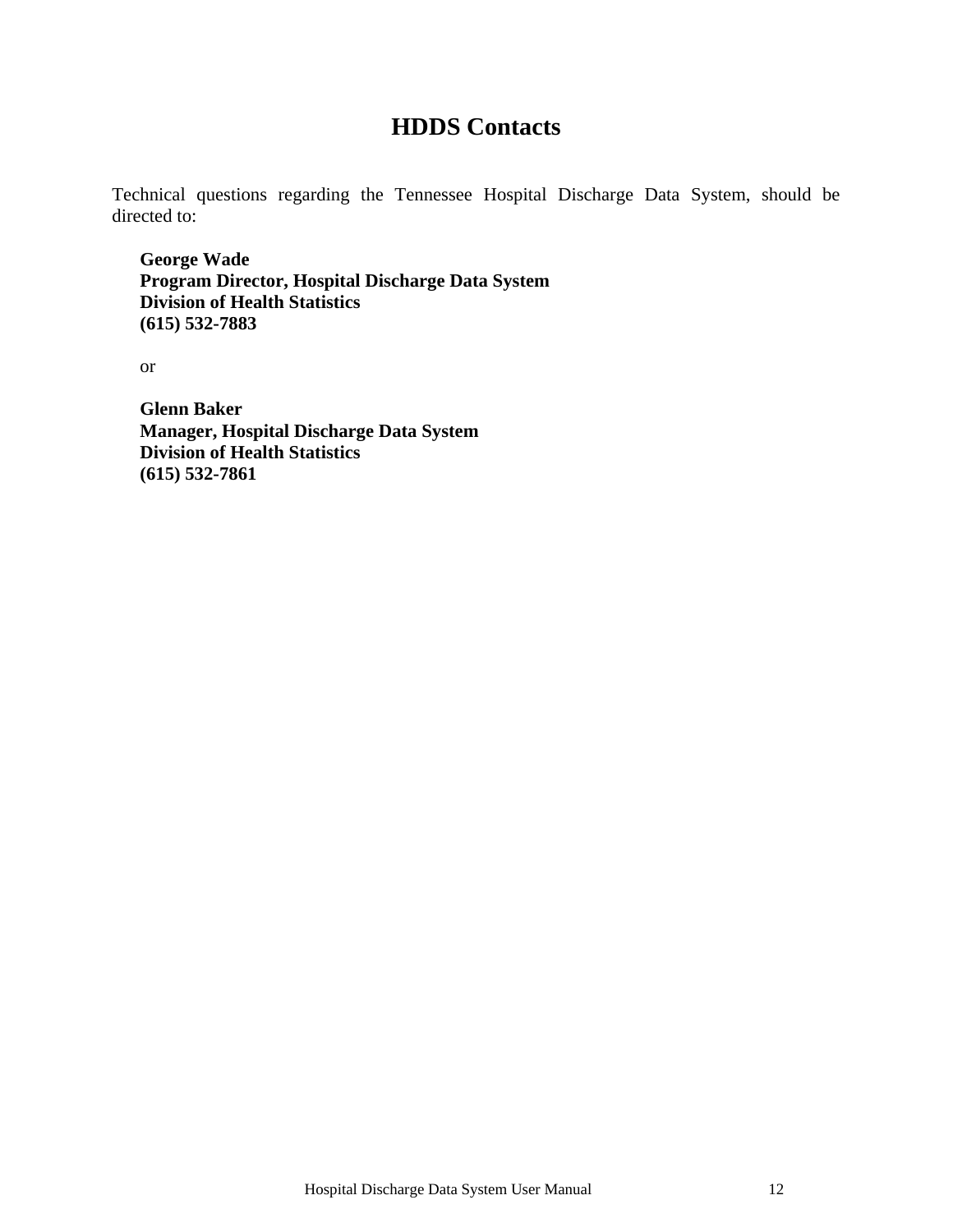## **Other Information**

#### **UB-92 Billing Contact**

Additional information on the use of the UB-92 billing form in Tennessee as well as the Tennessee Uniform Billing Guide UB-92 manual can be obtained by contacting:

David McClure Director of Finance Tennessee Hospital Association 500 Interstate Blvd. South Nashville, Tennessee 37210 (615) 256-8240

There is a charge for this publication. The Tennessee Uniform Billing Guide UB-92 is not necessary, however, for data reporting. Tennessee's UB-92 format follows the national standard.

#### **Reportable Records**

For discharges occurring during 2005 and subsequent years, reporting of the following records is required:

- All inpatient records.
- All emergency room records. These are defined as having a revenue code in the range of 0450 through 0459 in any revenue code field.
- All outpatient observation records. These are defined as having a revenue code of 0760, 0762, or 0769 in any revenue code field. (These are also known as twenty-three hour observation records.)
- All ambulatory surgery records. These are defined as having a procedure code in the range 00.01 through 86.99. These records should be reported for the specified procedure codes whether found in the Principal Procedure Code field or in any of the Other Procedure Code fields.
- Selected Diagnostic Service records. These records require several new outpatient bill types (12X, 14X and 7XX) in addition to any discharges that would have met the previous definition for required reporting. However, the submission of discharges with these newly added bill types only apply to the reporting of five new selected diagnostic services.

 Bill type 12X indicates "Hospital Inpatient – Medicare Part B"; bill type 14X indicates "Hospital – other (for hospital referenced diagnostic services)"; and bill type 7XX indicates services provided by hospital clinics. If records with these bill types or any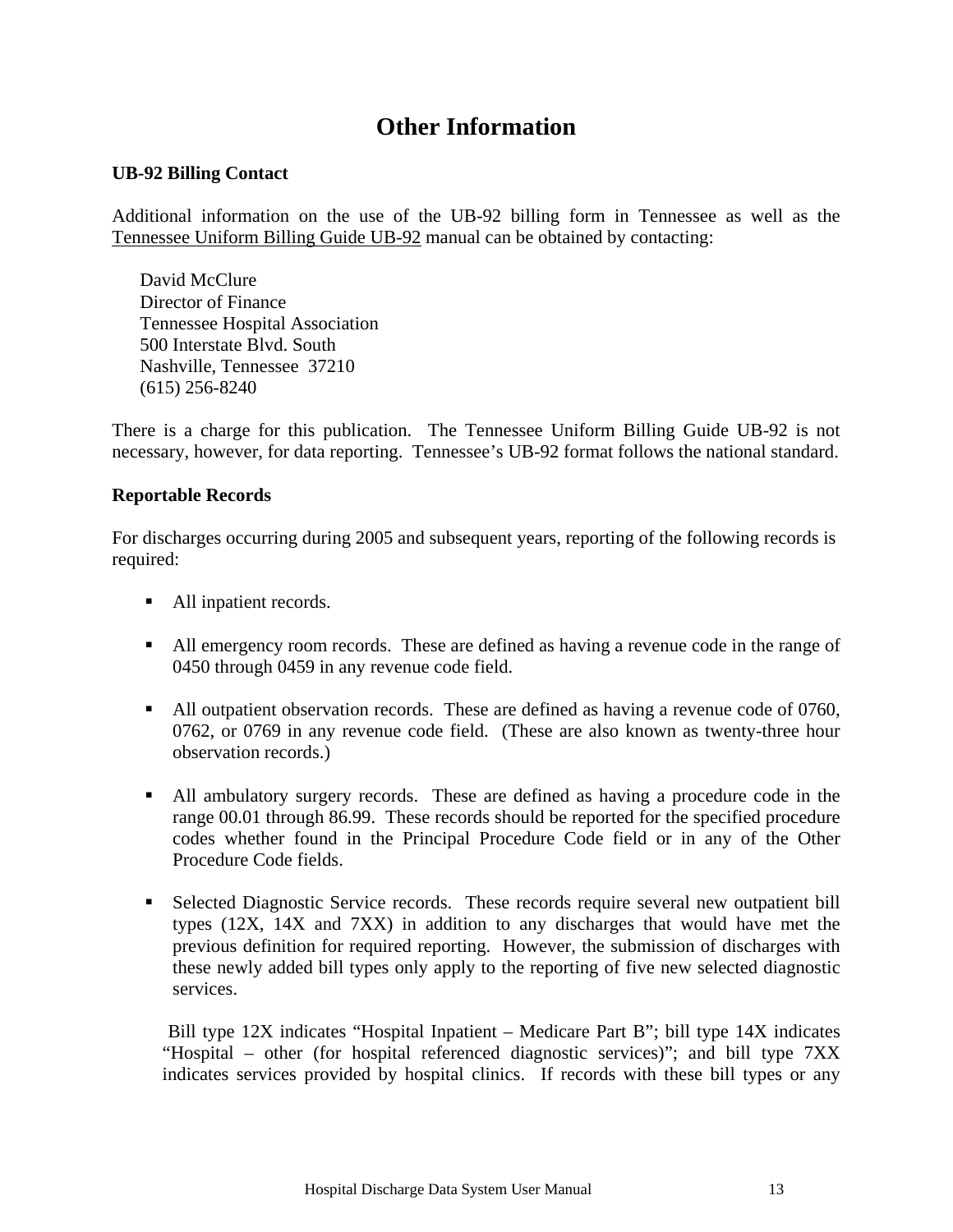other previously required record includes the following diagnostic services (as defined by revenue codes), this discharge is required effective with January 1, 2005 discharges.

- 1. Lithotrispy: Bill type = inpatient or outpatient and revenue code = 079X in any revenue code field.
- 2. PET Scans: Bill type = inpatient or outpatient and revenue code = 0404 in any revenue code field.
- **3.** MRIs and MRAs: Bill type = inpatient or outpatient and revenue code =  $061X$  in any revenue code field.
- 4. Megavoltage radiation therapy: Bill type  $=$  inpatient or outpatient and revenue code  $=$ 0333 in any revenue code field.
- 5. CT Scans: Bill type = inpatient or outpatient and revenue code =  $035X$  in any revenue code field.

#### **Special Reporting Requirements**

- Newborn admissions should generate a separate record from that of the mother, even for normal well newborns. The appropriate codes are admission type "4", admission source "1", "4" or "9" and the appropriate primary diagnosis code.
- For any bill of two or more pages, submit a separate electronic record for each page. The total charge for the bill (denoted by revenue code 0001 should be the last charge on the last record for that bill.
- All data submitted should be final, admission-through-discharge data for a particular reporting period. Interim bills should be held until they can be combined and submitted as a final bill.
- Procedures performed within 72 hours prior to admission should be included as part of the discharge record. Those performed earlier should be submitted as a separate record.
- Charity/free discharges are required to be reported. Like other discharges, the physician ID number(s) reported on these records should be the ID number for the physician(s) who attended the patient while in the hospital. Physician ID numbers are required for the attending physician and other physicians involved in the management of the patient's medical care. The physician's UPIN is preferred. If the physician has no UPIN, the state license number may be substituted.
- Discharges from Skilled Nursing Facilities (SNF) units are not reportable. SNF claims will not be included in the final database because SNF units are licensed as nursing home beds, not as hospital beds. Swing bed utilization is reportable if the bed is used for acute care service.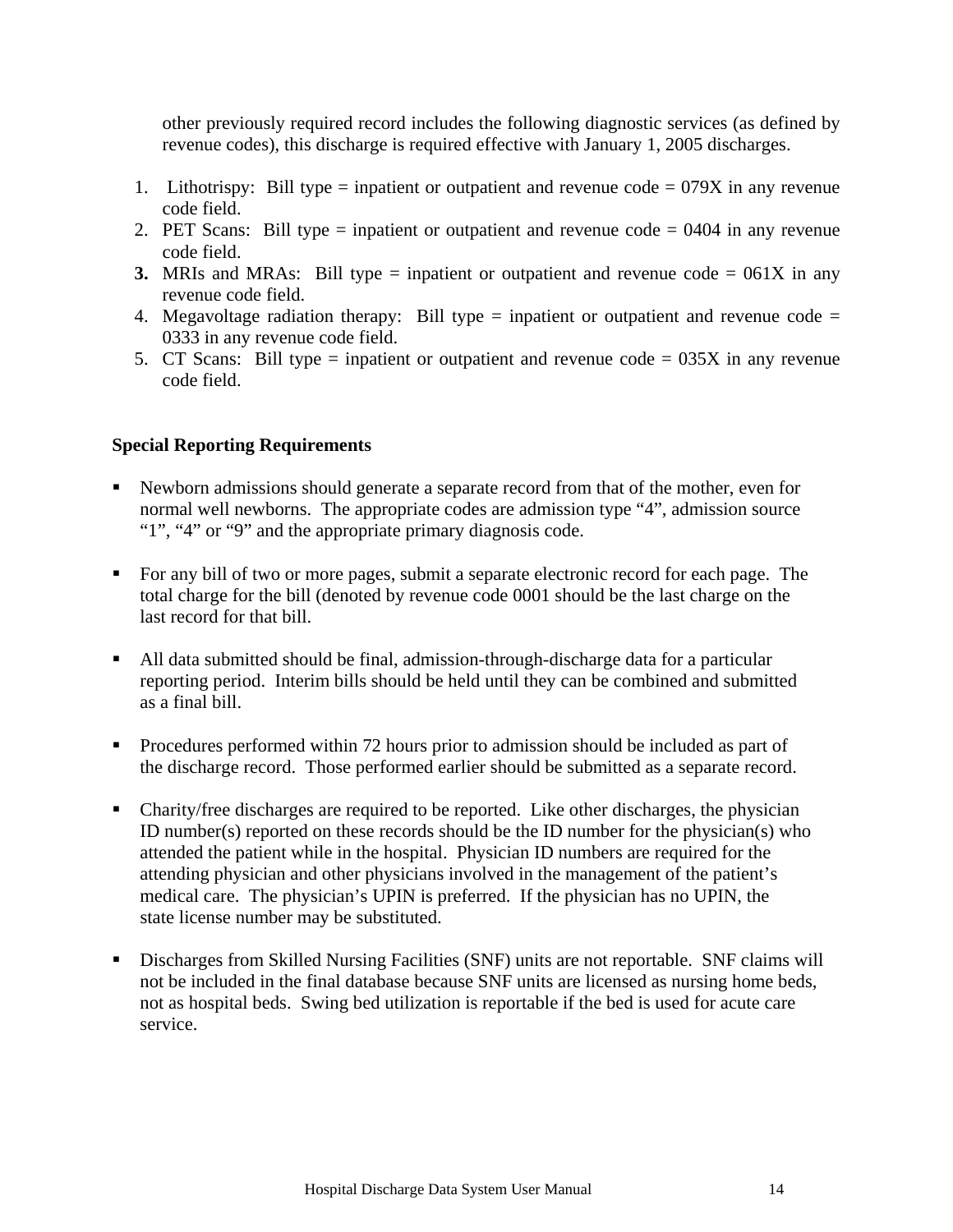- Satellite hospitals licensed under a parent facility must file separate UB-92 claims data from the parent hospital. The UB-92 data for a parent and its satellite can be submitted together as long as the records from each facility are in separate files and identified separately.
- Discharges from Rehabilitation and Psychiatric units of acute care hospitals and from Rehabilitation Hospitals are required to be reported.
- If the hospital licensed its outpatient surgery unit as a freestanding ambulatory surgery treatment center, reporting these discharges is required. The type of bill for outpatient surgery claims will usually be "831" ("8" = Special Facility; "3" = Ambulatory Surgery Treatment Center; "1" = Admit through Discharge claim).

#### **Data Editing and Quality Control**

The Hospital Discharge Data System staff will review and edit data submitted directly to the Department. If errors or inconsistencies are identified when UB-92 data are edited, the Hospital Discharge Data System staff will report the errors to the appropriate hospital in writing. The hospital will be asked to investigate these errors and to supply correct information **within 15 working days** of the date that the error is reported to the hospital.

For hospitals who have signed agreements with the THA-HIN vendor and who have their data edited and corrected prior to being submitted to the Hospital Discharge Data System each quarter, no additional edits will be performed unless the data exceeds the error threshold set by the Tennessee Department of Health.

#### **Default Values**

Default values have been defined for some of the required fields that have proven to be problematic. The use of default values will prevent errors from being flagged when a required data item is unavailable or unknown. Default values for a field, if present, are given in the Data Dictionary in Section III.2.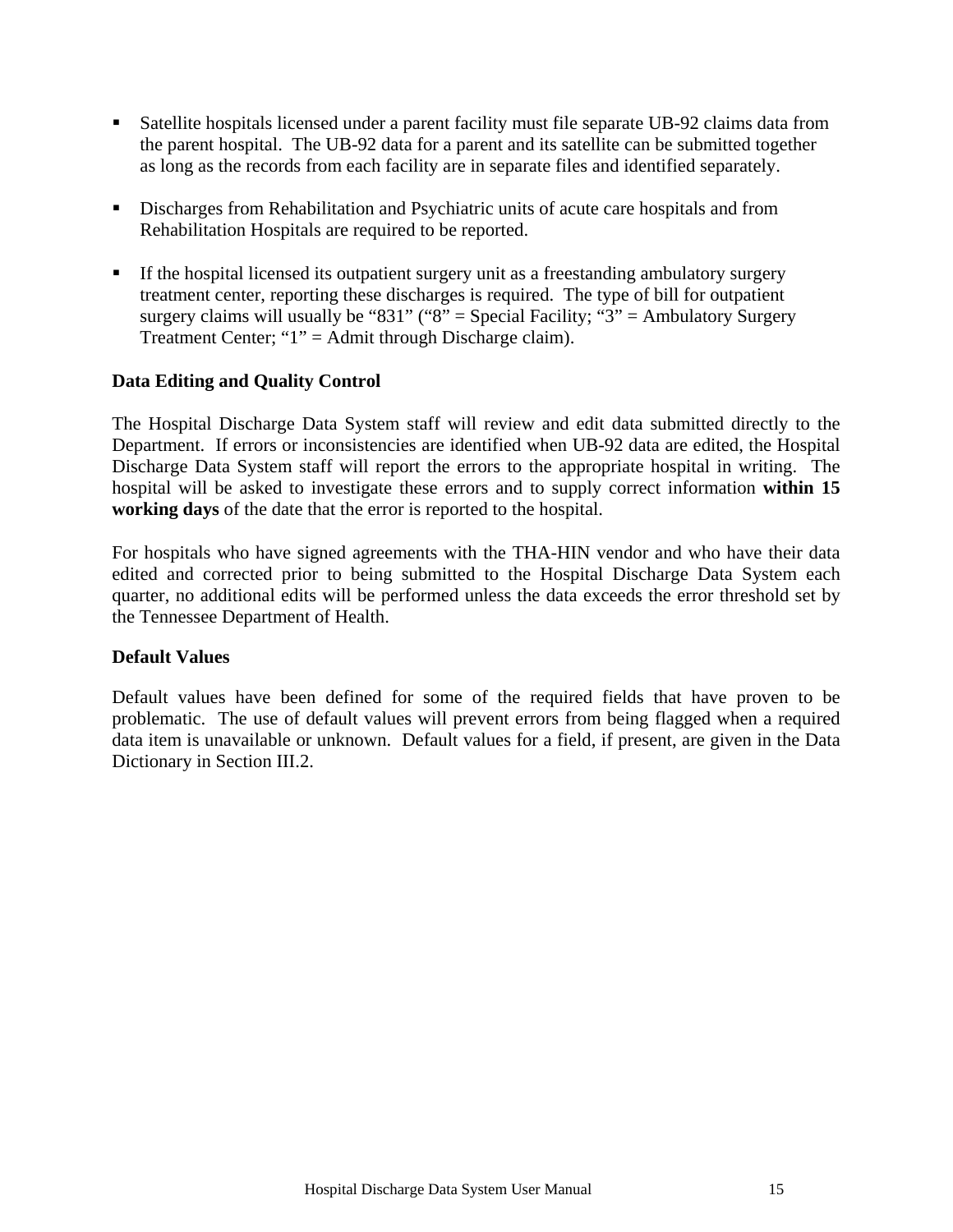## **SECTION III**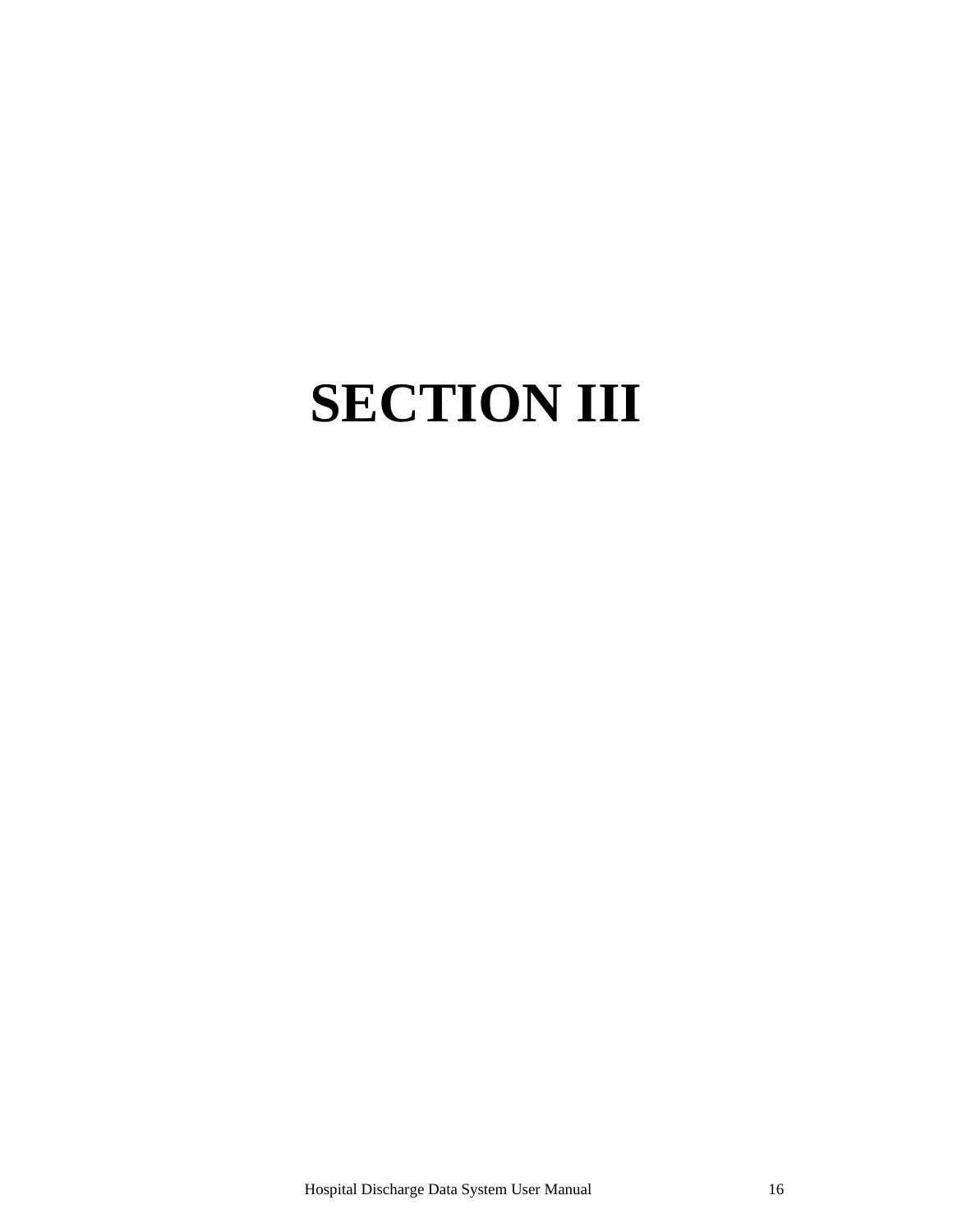## **Required Data Elements and Codebook Definitions**

| Field No.      | <b>Field Description</b>                           | <b>Field</b><br><b>Type</b><br>N: Numeric<br>A: Alpha-<br>Numeric | <b>UB-92 Form</b><br>Locator* | Page No. |
|----------------|----------------------------------------------------|-------------------------------------------------------------------|-------------------------------|----------|
| $\mathbf{1}$   | <b>Patient Control</b><br>Number                   | A                                                                 | Form Locator 3                | 20       |
| $\mathbf{2}$   | Type of Bill                                       | $\mathbf N$                                                       | Form Locator 4                | 21       |
| 3              | <b>Federal Tax Number</b>                          | A                                                                 | Form Locator 5                | 22       |
| $\overline{4}$ | Federal Tax Sub ID<br>Number                       | $\overline{A}$                                                    | Form Locator 5                | 23       |
| 5              | <b>Statement Covers</b><br>Period                  | N                                                                 | Form Locator 6                | 24       |
| 6              | Patient's Address:<br><b>State</b>                 | $\mathbf{A}$                                                      | Form Locator 13               | 25       |
| $\overline{7}$ | Patient's Address:<br>City                         | $\mathbf{A}$                                                      | Form Locator 13               |          |
| 8              | Patient's Address:<br>Zip Code                     | $\mathbf{A}$                                                      | Form Locator 13               | 27       |
| 9              | Patient's Date of Birth                            | Form Locator 14<br>$\mathbf N$                                    |                               | 28       |
| 10             | Patient's Sex                                      | $\mathbf{A}$                                                      | Form Locator 15               | 29       |
| 11             | <b>Admission Date</b>                              | N                                                                 | Form Locator 17               | 30       |
| 12             | Type of Admission                                  | $\mathbf{A}$                                                      | Form Locator 19               | 31       |
| 13             | Source of Admission                                | $\overline{A}$                                                    | Form Locator 20               | 32       |
| 14             | <b>Patient Status</b>                              | $\mathbf N$                                                       | Form Locator 22               | 34       |
| 15             | Medical/Health Record<br>Number                    | Form Locator 23<br>$\mathbf{A}$                                   |                               | 35       |
| $16 - 38$      | <b>Revenue Codes</b>                               | $\mathbf N$                                                       | Form Locator 42               | 36       |
| $39 - 61$      | Service Date(s)                                    | $\mathbf N$                                                       | Form Locator 45               | 38       |
| $62 - 84$      | Unit(s) of Service                                 | $\mathbf N$                                                       | Form Locator 46               | 39       |
| $85 - 107$     | <b>Total Charges (By Revenue</b><br>Code Category) | $\mathbf N$                                                       | Form Locator 47               | 40       |
| 108            | Payer Classification-<br>Primary                   | Form Locator 50A<br>A                                             |                               | 42       |
| 109            | Payer Classification-<br>Secondary                 | Form Locator 50B<br>$\mathbf{A}$                                  |                               | 45       |
| 110            | Payer Classification-<br>Tertiary                  | $\mathbf{A}$                                                      | Form Locator 50C              | 48       |
| 111            | Provider Number-Primary                            | $\mathbf{A}$                                                      | Form Locator 51A              | 51       |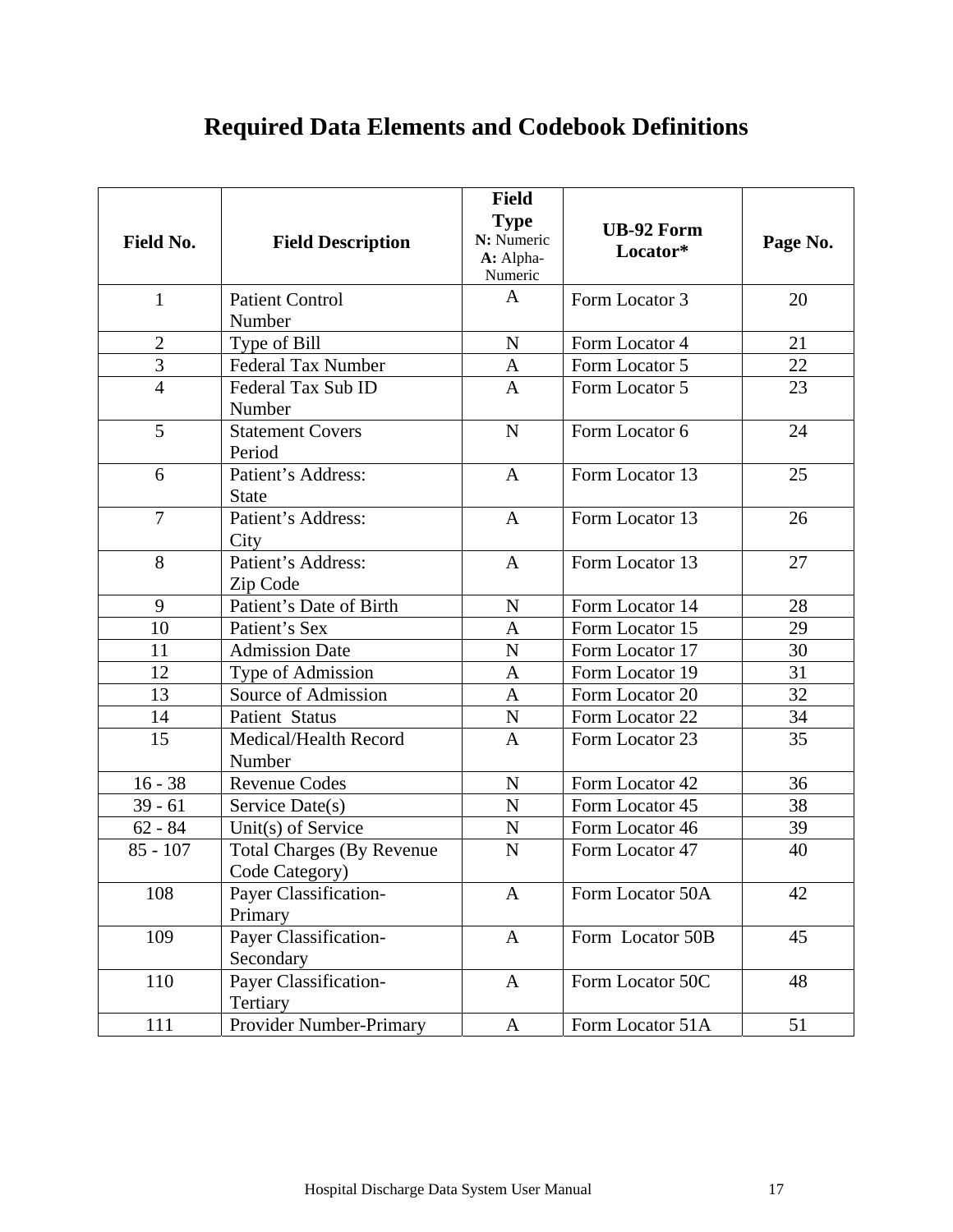## **Required Data Elements and Codebook Definitions**

| Field No.   | <b>Field Description</b>                                                | <b>Field</b><br><b>Type</b><br>N: Numeric<br>A: Alpha-<br>Numeric | <b>UB-92 Form</b><br>Locator* | Page No. |
|-------------|-------------------------------------------------------------------------|-------------------------------------------------------------------|-------------------------------|----------|
| 112         | Provider Number-Secondary                                               | $\mathbf{A}$                                                      | Form Locator 51B              | 52       |
| 113         | Provider Number-Tertiary                                                | $\mathbf{A}$                                                      | Form Locator 51C              | 53       |
| 114         | Patient's Relationship to<br><b>Insured-Primary</b>                     | $\overline{A}$                                                    | Form Locator 59A              | 54       |
| 115         | Patient's Relationship to<br><b>Insured-Secondary</b>                   | $\mathbf{A}$                                                      | Form Locator 59B              | 56       |
| 116         | Patient's Relationship to<br><b>Insured-Tertiary</b>                    | $\mathbf{A}$                                                      | Form Locator 59C              | 58       |
| 117         | Certificate/SSN/Health<br>Insurance Claim/ID<br>Number-Primary          | $\mathbf{A}$                                                      | Form Locator 60A              | 60       |
| 118         | Certificate/SSN/Health<br><b>Insurance Claim/ID</b><br>Number-Secondary | $\mathbf{A}$                                                      | Form Locator 60B              | 61       |
| 119         | Certificate/SSN/Health<br><b>Insurance Claim/ID</b><br>Number-Tertiary  | $\overline{A}$                                                    | Form Locator 60C              | 62       |
| 120         | <b>Insurance Group</b><br>Number-Primary                                | $\overline{A}$                                                    | Form Locator 62A              | 63       |
| 121         | <b>Insurance Group</b><br>Number-Secondary                              | $\mathbf{A}$                                                      | Form Locator 62B              | 64       |
| 122         | <b>Insurance Group</b><br>Number-Tertiary                               | $\mathbf{A}$                                                      | Form Locator 62C              | 65       |
| 123         | <b>Employment Status</b><br>Code                                        | $\mathbf{A}$                                                      | Form Locator 64A              | 66       |
| 124         | Name of the Insured's<br>Employer                                       | Form Locator 65A<br>$\mathbf{A}$                                  |                               | 67       |
| 125         | Zip Code of the Insured's<br>Employer                                   | A                                                                 | Form Locator 66A              | 68       |
| 126         | Principal Diagnosis<br>Code                                             | $\mathbf{A}$                                                      | Form Locator 67               | 69       |
| $127 - 134$ | <b>Other Diagnosis</b><br>Codes                                         | $\mathbf{A}$                                                      | Form Locator 68-75            | 70       |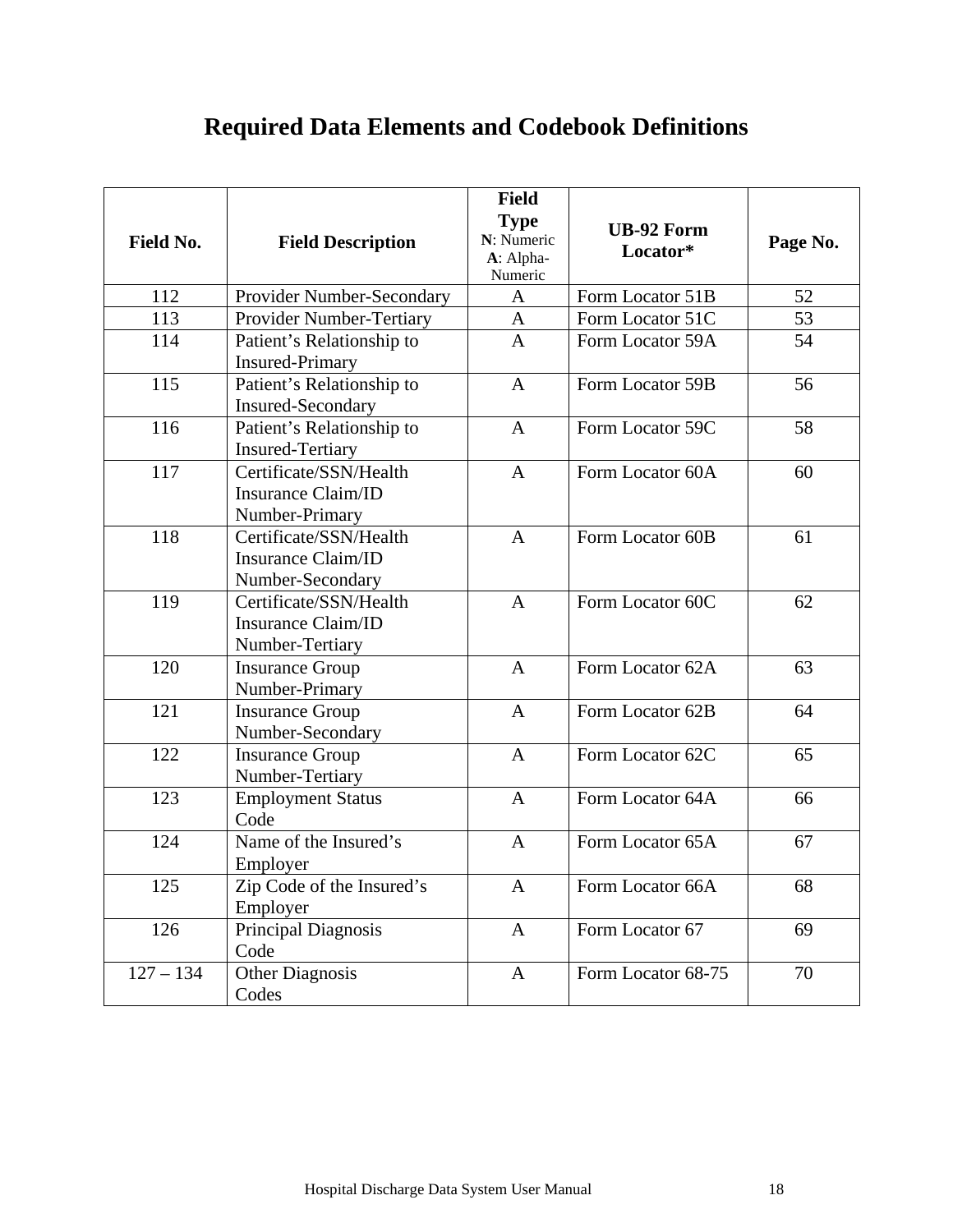## **Required Data Elements and Codebook Definitions**

| <b>Field No.</b> | <b>Field Description</b>                | <b>Field</b><br><b>Type</b><br>N: Numeric<br>A: Alpha-<br>Numeric | <b>UB-92 Form</b><br>Locator* | Page No. |
|------------------|-----------------------------------------|-------------------------------------------------------------------|-------------------------------|----------|
| 135              | <b>External Cause Of Injury</b>         | A                                                                 | Form Locator 77               | 72       |
|                  | Code (E Code)                           |                                                                   |                               |          |
| 136              | Principal Procedure Code                | A                                                                 | Form Locator 80               | 74       |
| 137              | <b>Principal Procedure Date</b>         | N                                                                 | Form Locator 80               | 75       |
| 138-142          | <b>Other Procedure Codes</b>            | A                                                                 | Form Locator 81               | 76       |
| 143-147          | <b>Other Procedure Dates</b>            | N                                                                 | Form Locator 81               | 77       |
| 148              | <b>Attending Physician ID</b><br>Number | $\mathsf{A}$                                                      | Form Locator 82               | 78       |
| 149              | First Other Physician ID<br>Number      | $\mathbf{A}$                                                      | Form Locator 83               | 79       |
| 150              | Second Other Physician ID<br>Number     | $\mathbf{A}$                                                      | Form Locator 83               | 80       |
| 151              | Medicaid Provider Number                | $\mathbf{A}$                                                      |                               | 81       |
| 152              | Medicare Provider Number                | A                                                                 |                               | 82       |
| 153              | Patient's Social Security<br>Number     | $\mathbf{A}$                                                      |                               | 83       |
| 154              | Patient's Race/Ethnicity                | N                                                                 |                               | 84       |

\* A number that specifies the location of the data field on the paper UB-92 form.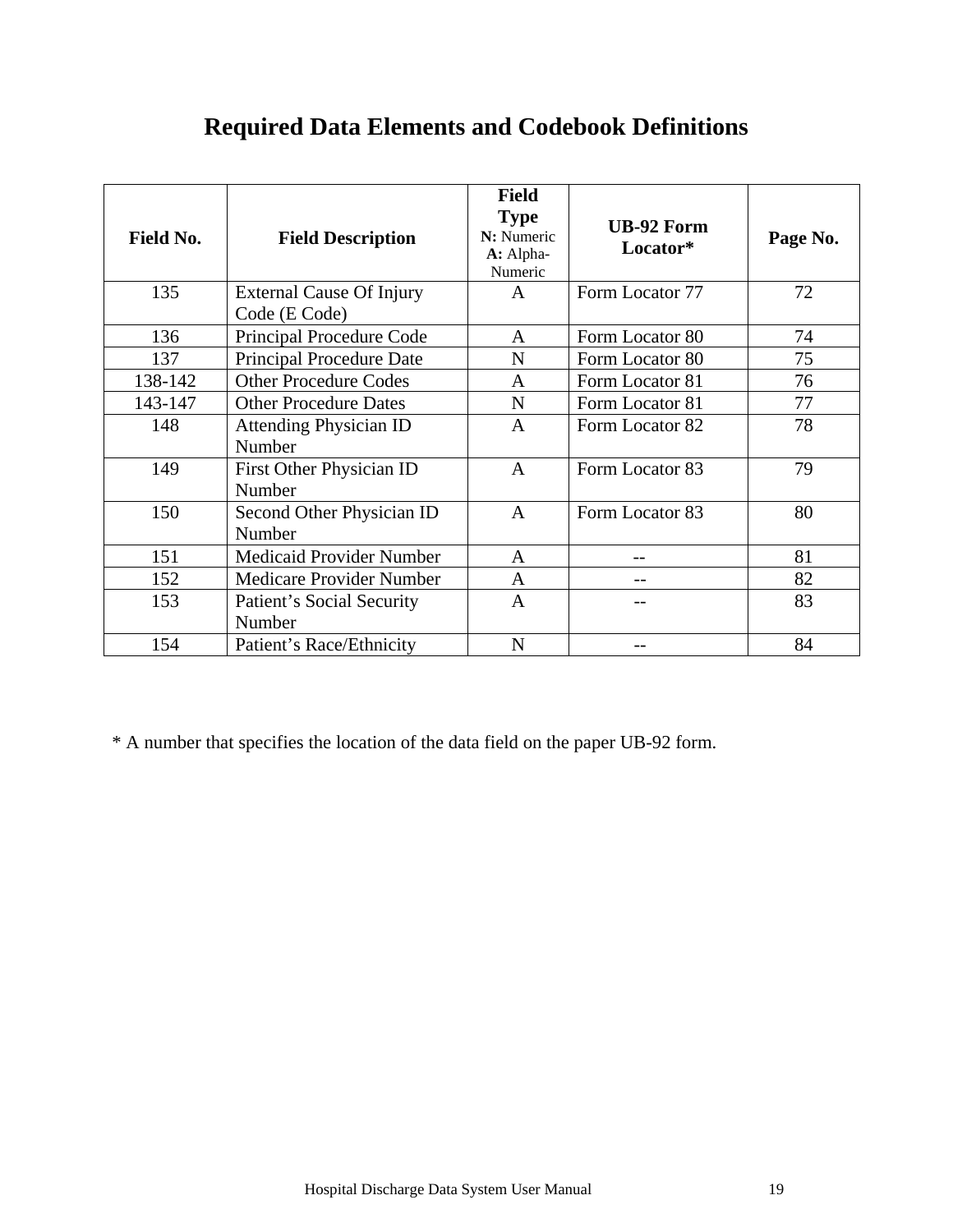| Field No. | <b>Field Description</b>      |
|-----------|-------------------------------|
|           | <b>Patient Control Number</b> |

#### **Field Detail:**

| <b>Field Type</b> | Width | <b>Position</b> | Format         | <b>Required</b> | UB-92 Form Locator |
|-------------------|-------|-----------------|----------------|-----------------|--------------------|
| Alpha-Numeric     |       | $-20$           | Left Justified | <b>Yes</b>      |                    |

#### **Description:**

Patient's unique identification number assigned by the provider to facilitate retrieval of individual financial records and posting of the payment.

Used to uniquely identify a particular data record for systems development, management, and control purposes and to facilitate retrieval of claims or patient records by the hospital for communication regarding errors found on individual records. Also used to merge interim claims.

#### **Comments:**

This data item is required. Providing this data does not breach individual patient confidentiality since the system has no number-name matching information. This field is not released to the public.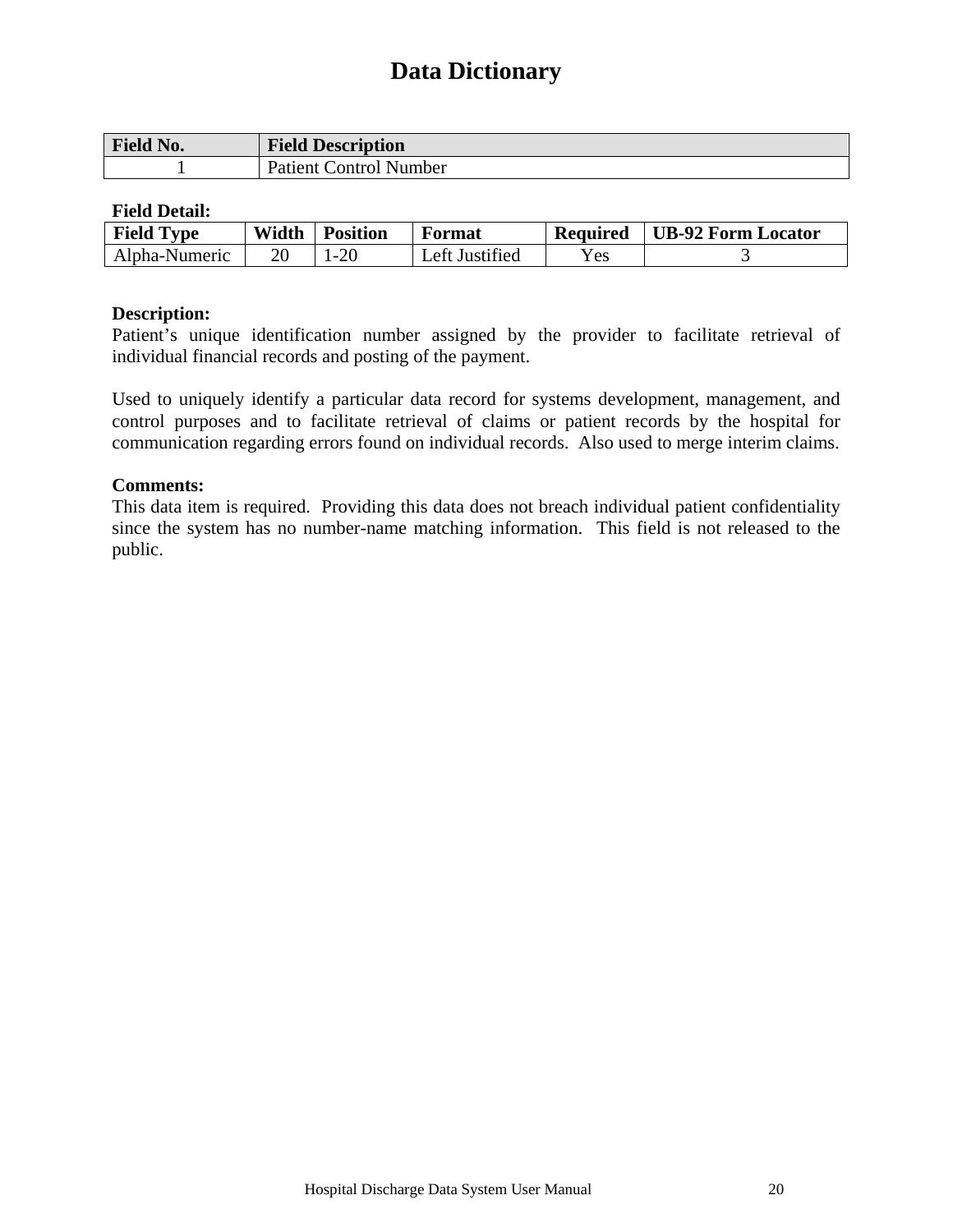| Field No. | <b>Field Description</b>                 |
|-----------|------------------------------------------|
|           | f Bill<br>$\mathbf{r}$<br>ОT<br>vne<br>- |

#### **Field Detail:**

| <b>Field Type</b> | Width | <b>Position</b>                 | Format          | <b>Required</b> | <b>UB-92 Form Locator</b> |
|-------------------|-------|---------------------------------|-----------------|-----------------|---------------------------|
| Numeric           |       | $\cdot$ $\cdot$ $\cdot$ $\cdot$ | Right Justified | $v_{es}$        |                           |

#### **Description:**

A three-digit code indicating the specific type of facility, bill classification, and the frequency of billing.

This code is used to verify and distinguish between inpatient and outpatient hospital claims, to identify and merge interim claims, and to verify discharge date.

#### **Valid Values:**

| <b>First Digit:</b>     | <b>Second Digit:</b>           | <b>Third Digit:</b>                     |
|-------------------------|--------------------------------|-----------------------------------------|
| <b>Type of Facility</b> | <b>Inpatient or Outpatient</b> | <b>Frequency of Bill</b>                |
| $1 = Hospital$          | $1 = Inpatient$                | $0 = \text{Nonpayment}$                 |
| $4$ = Christian Science | $3 =$ Outpatient or            | $1 =$ Admission through Discharge Claim |
| Hospital                | <b>Ambulatory Surgery</b>      | $2 =$ Interim – First Claim             |
| $8 =$ Special Facility  | Center                         | $3 =$ Interim – Continuing Claim        |
|                         | $4 =$ Outpatient – Other       | $4 =$ Interim – Last Claim              |
|                         | (Observation)                  | $5 =$ Late Charge(s) – Only Claim       |
|                         | $5 =$ Critical Access Hospital | $6 =$ Adjustment of Prior Claim         |
|                         |                                | $7 =$ Replacement of Prior Claim        |
|                         |                                | $8 = \text{void/Cancel}$ of Prior Claim |
|                         |                                | $9$ = Reserved for National Assignment  |

**Example:** 111 = Hospital, Inpatient, Admission through Discharge Claim

#### **Comments:**

The discharge date is not included on the UB-92 form. The Type of Bill and the Statement Covers Period data elements are used to determine the discharge date.

Three special outpatient bill types (12X, 14X and 7XX) are used only to report records indicating the use of selected diagnostic services. See Selected Diagnostic Service records under Reportable Records (page 13-14).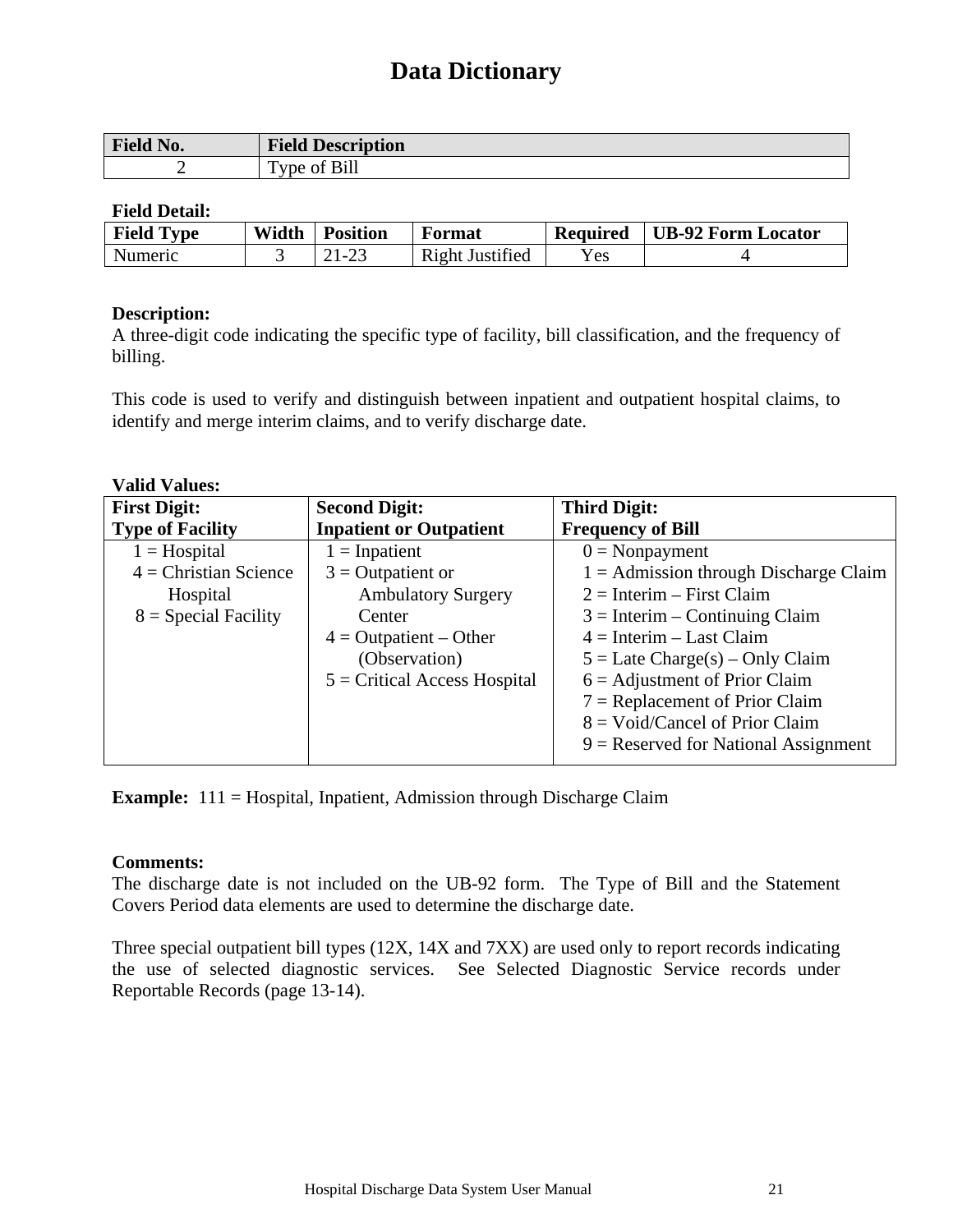| <b>Field No.</b> | <b>Field Description</b> |
|------------------|--------------------------|
|                  | Federal Tax Number       |

#### **Field Detail:**

| <b>Field Type</b> | Width | <b>Position</b> | Format         | <b>Required</b> | UB-92 Form Locator |
|-------------------|-------|-----------------|----------------|-----------------|--------------------|
| Alpha-Numeric     |       | 24-33           | Left Justified | $\rm Yes$       |                    |

#### **Description:**

The number assigned to the provider by the federal government for tax reporting purposes. The number is also known as the tax identification number (TIN) or employer identification number (EIN).

The format for the data is: AA-AAAAAAA.

A unique number used to identify individual hospitals submitting claims so that the data may be aggregated by and comparison made among hospitals.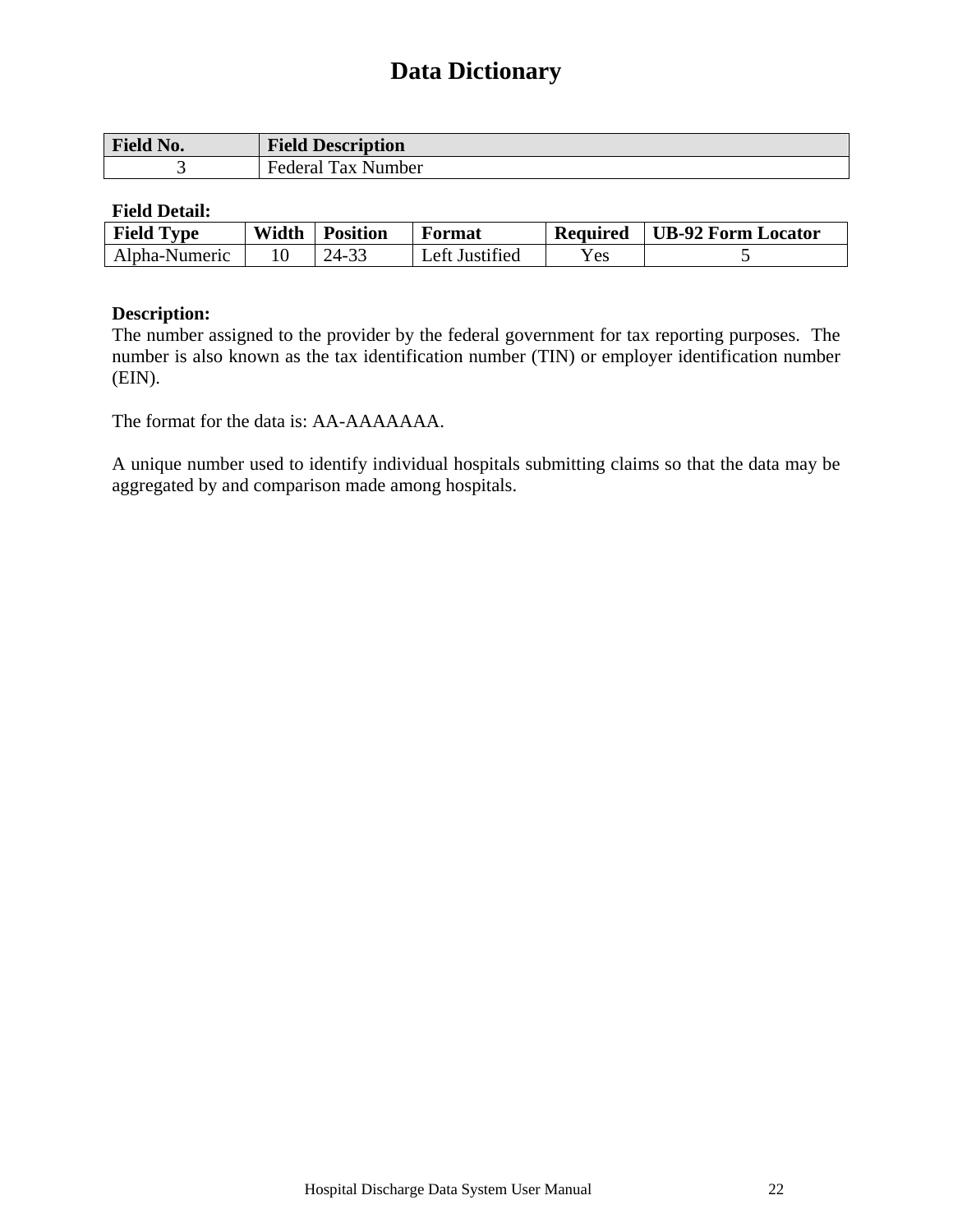| <b>Field No.</b> | <b>Field Description</b>  |
|------------------|---------------------------|
|                  | Federal Tax Sub ID Number |

#### **Field Detail:**

| <b>Field Type</b> | Width | <b>Position</b> | Format                     | <b>Required</b> | UB-92 Form Locator |
|-------------------|-------|-----------------|----------------------------|-----------------|--------------------|
| Alpha-Numeric     |       |                 | 1264-1267   Left Justified | Yes.            |                    |

#### **Description:**

The Federal Tax Sub ID Number assigned by the hospital that uniquely identifies affiliated subsidiaries.

This number is used to identify subsidiaries of hospitals submitting claims so that the data may be aggregated by and comparison made among hospitals and among their subsidiaries.

#### **Comments:**

This field is defined by the provider. Blank is a valid response for a hospital having no Federal Tax Sub ID number.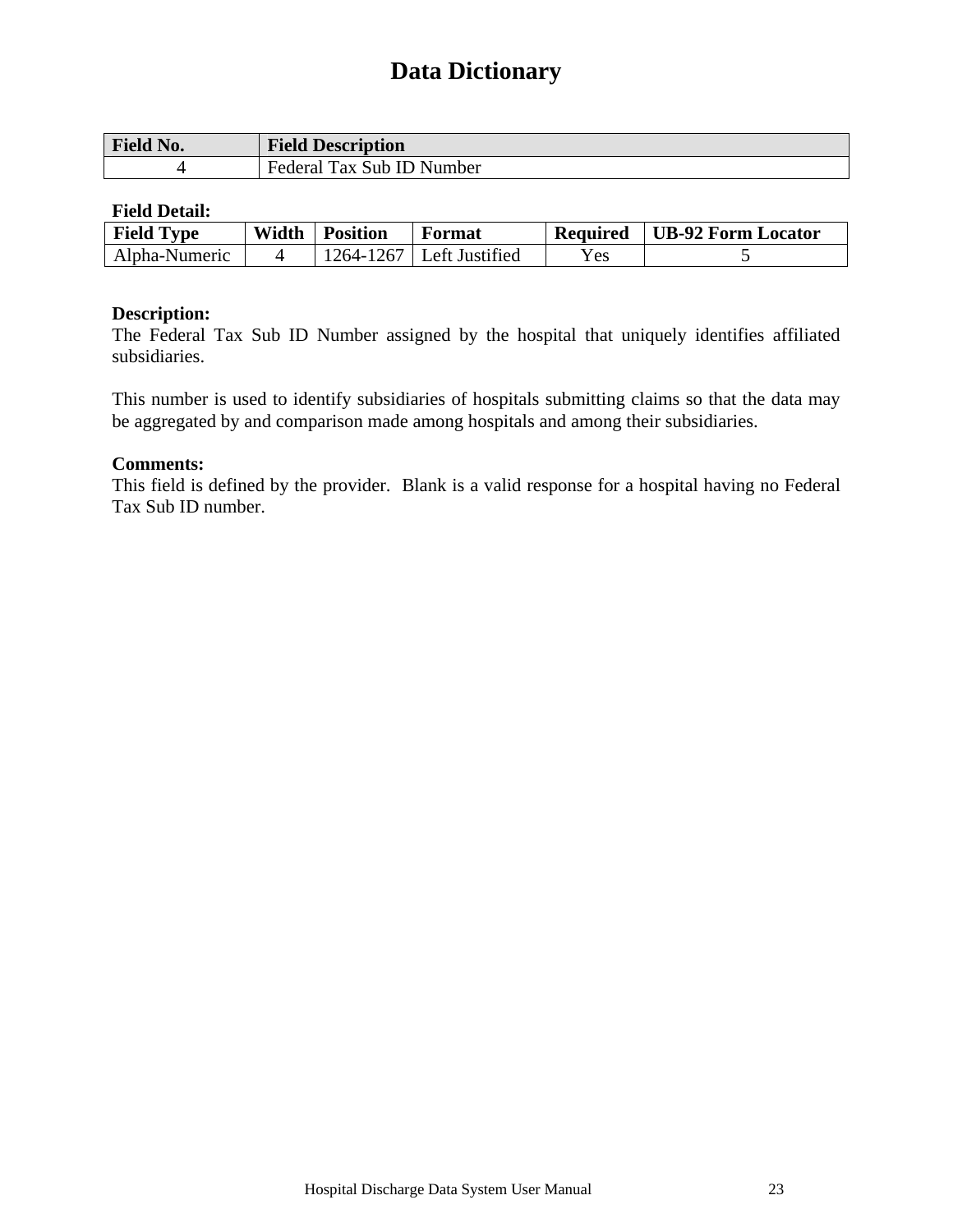| Field No. | <b>Field Description</b>       |
|-----------|--------------------------------|
|           | <b>Statement Covers Period</b> |

#### **Field Detail:**

| <b>Field Type</b> | Width | <b>Position</b> | Format          | <b>Required</b> | <b>UB-92 Form Locator</b> |
|-------------------|-------|-----------------|-----------------|-----------------|---------------------------|
| Numeric           |       | 34-40           | Right Justified | $v_{es}$        |                           |

#### **Description:**

This date field covers the beginning and ending service dates of the entire period reflected by this bill.

If this is an interim bill (denoted by a "2" or "3" in the third digit of Type of Bill), the ending date would not be considered the discharge date. An individual may receive several interim bills before they are discharged. Interim bills should be held until they can be combined and submitted as a final bill. See Special Reporting Requirements on page 14.

The format for both Beginning Service Date (34-41) and Ending Service Date (42-49) is MMDDYYYY. Use leading zeroes when appropriate.

This data element is used in conjunction with Type of Bill (Field Number 2, Form Locator Number 4) to validate admission date and determine discharge date. This information is used to verify reporting period of data and for calculating length of stay of patient hospitalization.

#### **Comments:**

This data element can be used to assure that the claim is for the appropriate time period. The claims records should be admission through discharge; however, if this is an interim bill the Statement Covers Period will not be the beginning and ending date of this hospitalization. Discharge date is not indicated explicitly on the UB-92 forms, therefore the fields Type of Bill and Statement Covers Period are used to determine length of stay and discharge date.

#### **Note:**

For services received on a single date, both the dates will be the same. These two dates are also known as "from" and "through" dates.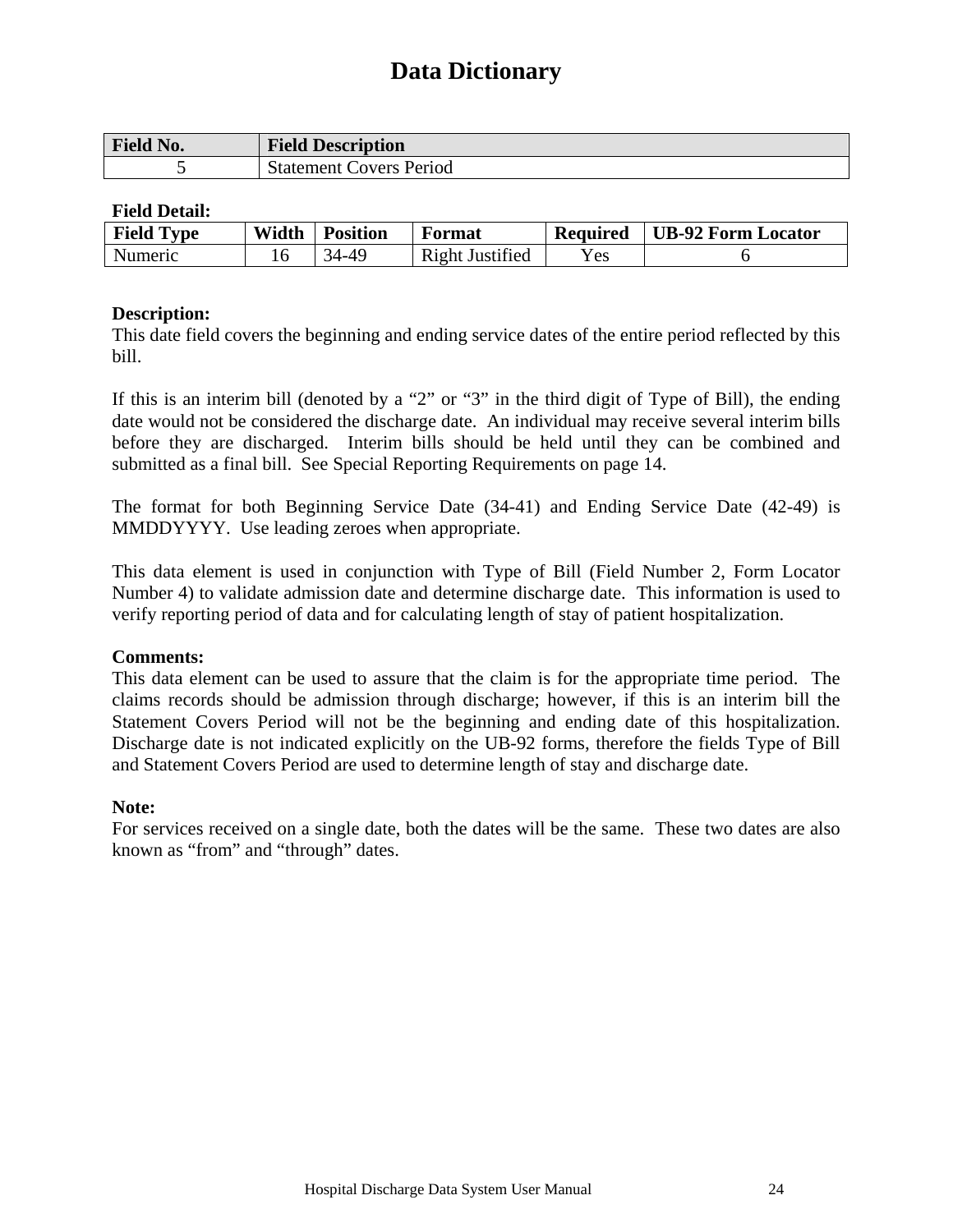| Field No. | <b>Field Description</b> |
|-----------|--------------------------|
|           | Patient's Address: State |

#### **Field Detail:**

| <b>Field Type</b> | Width | <b>Position</b> | Format                     | <b>Required</b> | <b>UB-92 Form Locator</b> |
|-------------------|-------|-----------------|----------------------------|-----------------|---------------------------|
| Alpha-Numeric     |       |                 | 1299-1300   Left Justified | Yes.            |                           |

#### **Description:**

The patient's state address as defined by the payer organization. This data is used to properly classify the patient's state of residence and to allow for analysis by place of residence.

#### **Valid Values:**

The following table gives the proper coding of homeless persons and residents of foreign countries for all patient address items:

| <b>Address</b> | <b>Patient is Homeless</b> | <b>Patient is a Foreign Resident</b> |
|----------------|----------------------------|--------------------------------------|
| <b>State</b>   | <b>Leave Blank</b>         | <b>Leave Blank</b>                   |
| <b>City</b>    | Leave Blank                | Leave Blank                          |
| Zip Code       | H (in first position)      | F (in first position)                |

#### **Comments:**

Use the standard Post Office State Abbreviations for state addresses. These abbreviations are listed in Section IV.4.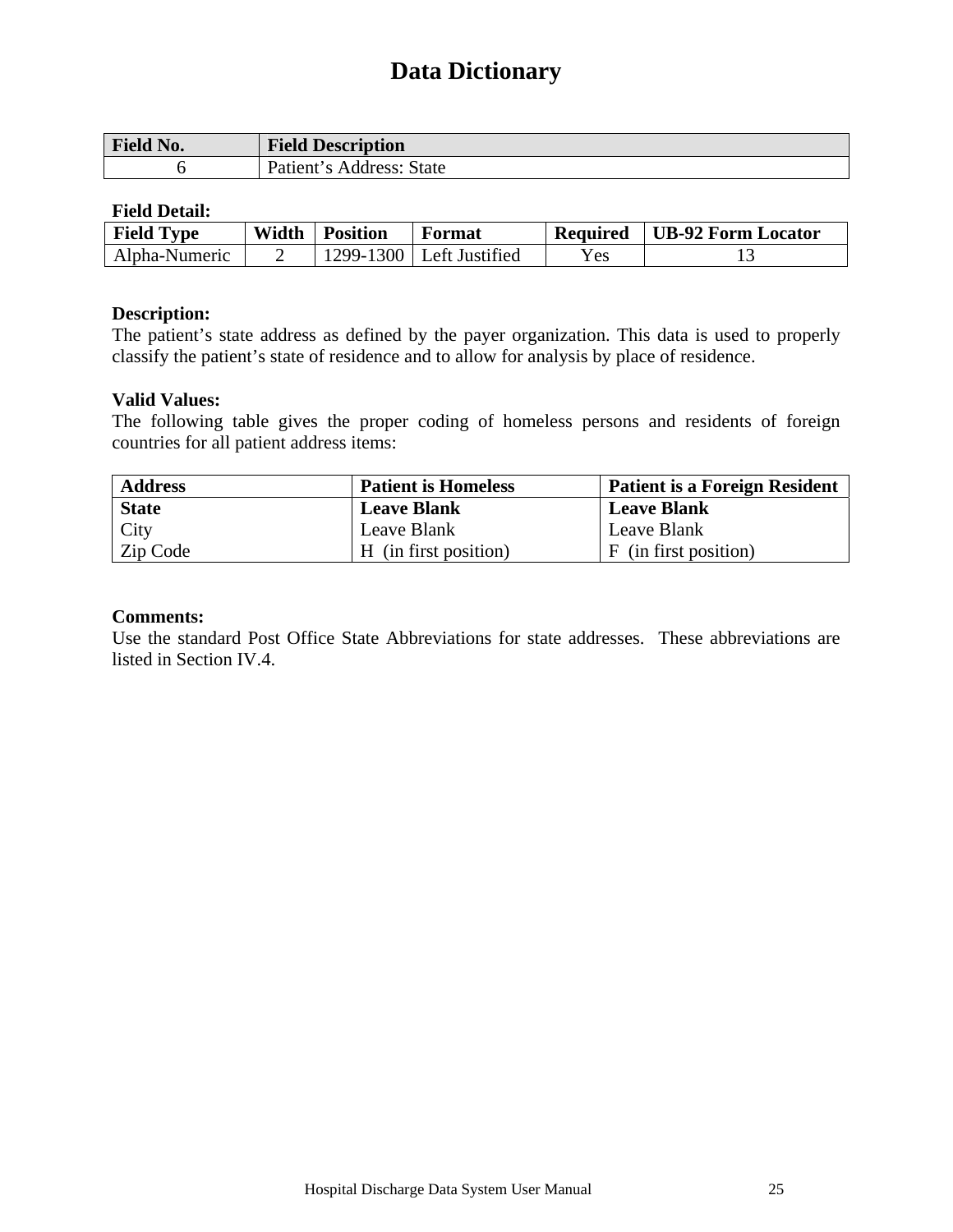| Field No. | <b>Field Description</b> |
|-----------|--------------------------|
|           | Patient's Address: City  |

#### **Field Detail:**

| <b>Field Type</b> | Width | <b>Position</b> | Format                     | <b>Required</b> | UB-92 Form Locator |
|-------------------|-------|-----------------|----------------------------|-----------------|--------------------|
| Alpha-Numeric     |       |                 | $1301-1315$ Left Justified | Yes.            |                    |

#### **Description:**

The patient's city address as defined by the payer organization. This data is used to properly classify the patient's city of residence and to allow for analysis by place of residence.

#### **Valid Values:**

The following table gives the proper coding of homeless persons and residents of foreign countries for all patient address items:

| <b>Address</b> | <b>Patient is Homeless</b> | <b>Patient is a Foreign Resident</b> |
|----------------|----------------------------|--------------------------------------|
| <b>State</b>   | Leave Blank                | Leave Blank                          |
| <b>City</b>    | <b>Leave Blank</b>         | <b>Leave Blank</b>                   |
| Zip Code       | H (in first position)      | F (in first position)                |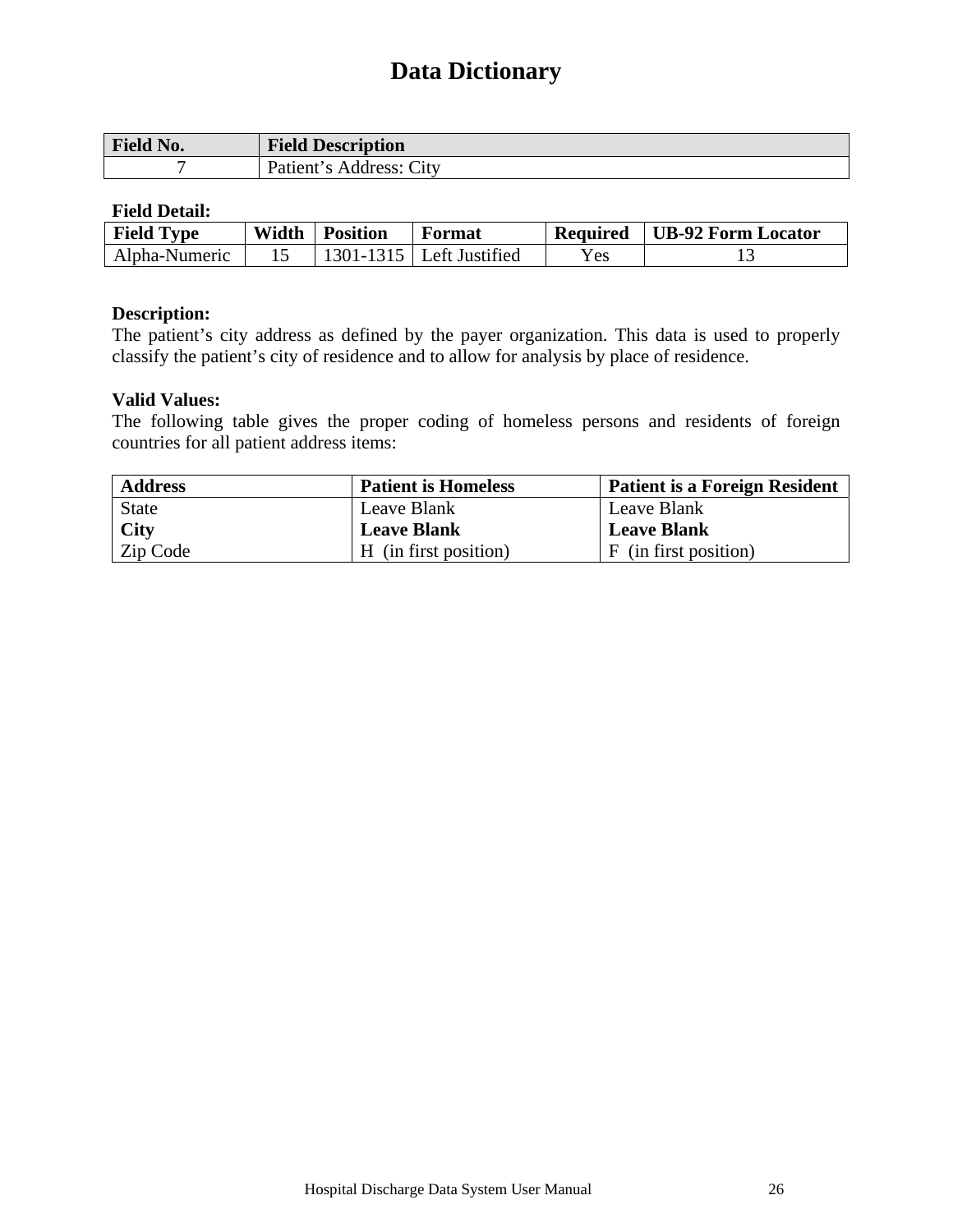| <b>Field No.</b> | <b>Field Description</b>    |
|------------------|-----------------------------|
|                  | Patient's Address: Zip Code |

#### **Field Detail:**

| <b>Field Type</b> | Width | <b>Position</b> | Format         | <b>Required</b> | UB-92 Form Locator |
|-------------------|-------|-----------------|----------------|-----------------|--------------------|
| Alpha-Numeric     |       | 50-58           | Left Justified | Yes.            |                    |

#### **Description:**

The patient's zip code address as defined by the payer organization. This data is used to properly classify the patient's county of residence and to allow for analysis by place of residence.

#### **Valid Values:**

If unknown, fill the first five digits with 9's. The remaining four digits can be left blank or filled with 9's.

The following table gives the proper coding of homeless persons and residents of foreign countries for all patient address items:

| <b>Address</b>  | <b>Patient is Homeless</b> | <b>Patient is a Foreign Resident</b> |
|-----------------|----------------------------|--------------------------------------|
| <b>State</b>    | Leave Blank                | Leave Blank                          |
| City            | Leave Blank                | Leave Blank                          |
| <b>Zip Code</b> | H (in first position)      | F (in first position)                |

#### **Comments:**

Do not include hyphen; it is implied.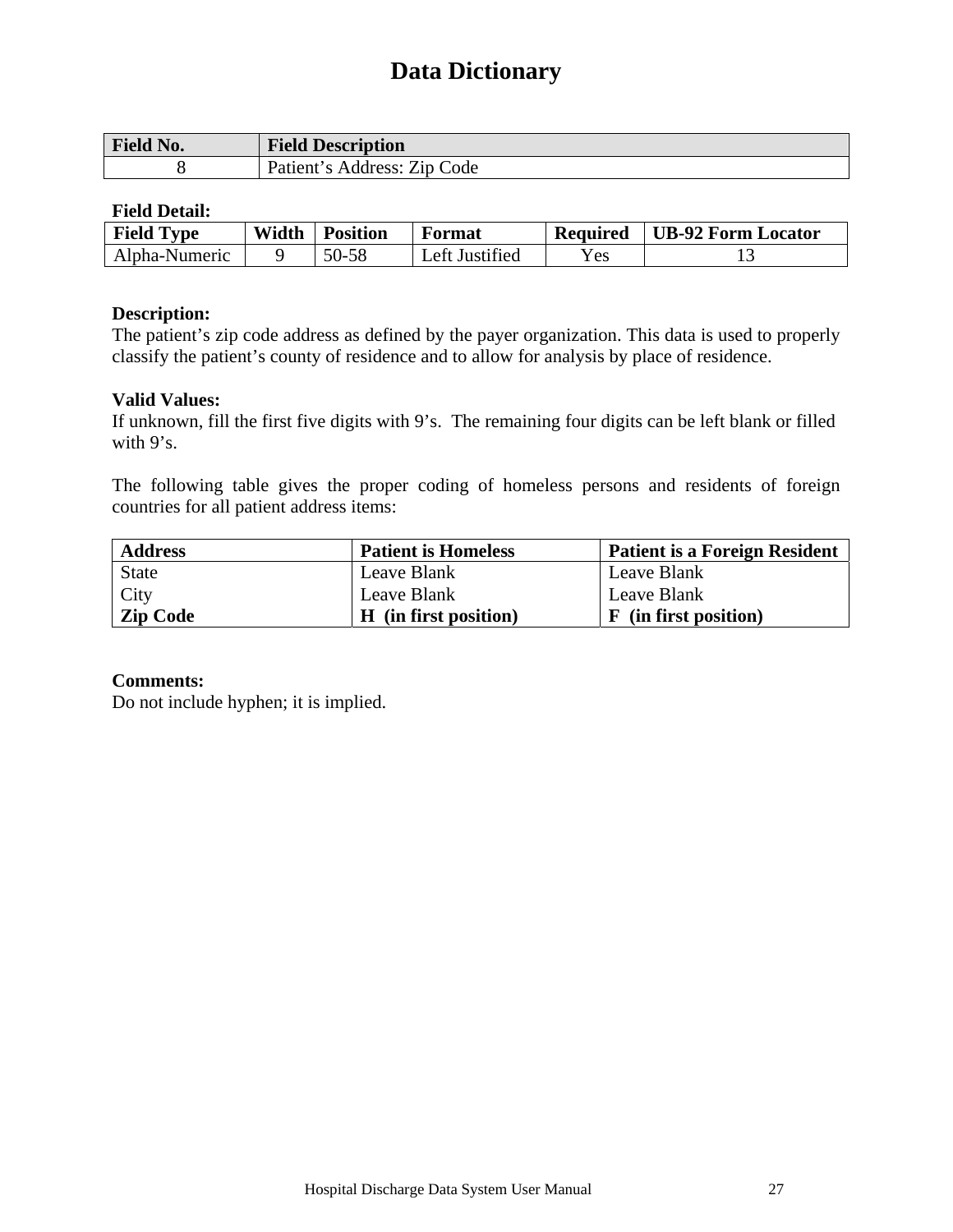| $\blacksquare$<br>$N_{0.}$<br><b>TIGIOT</b> | <b>Field Description</b>                                        |
|---------------------------------------------|-----------------------------------------------------------------|
|                                             | <b>Birth</b><br>Patient <sup>1</sup><br>Date of<br>$\mathbf{C}$ |

#### **Field Detail:**

| <b>Field Type</b> | Width | <b>Position</b> | Format                 | <b>Required</b> | <b>UB-92 Form Locator</b> |
|-------------------|-------|-----------------|------------------------|-----------------|---------------------------|
| Numeric           |       | 59-66           | <b>Right Justified</b> | Yes             |                           |

#### **Description:**

Record the patient's date of birth using the format MMDDYYYY.

Use leading zeroes when appropriate.

This data element is used to determine the age of the patient.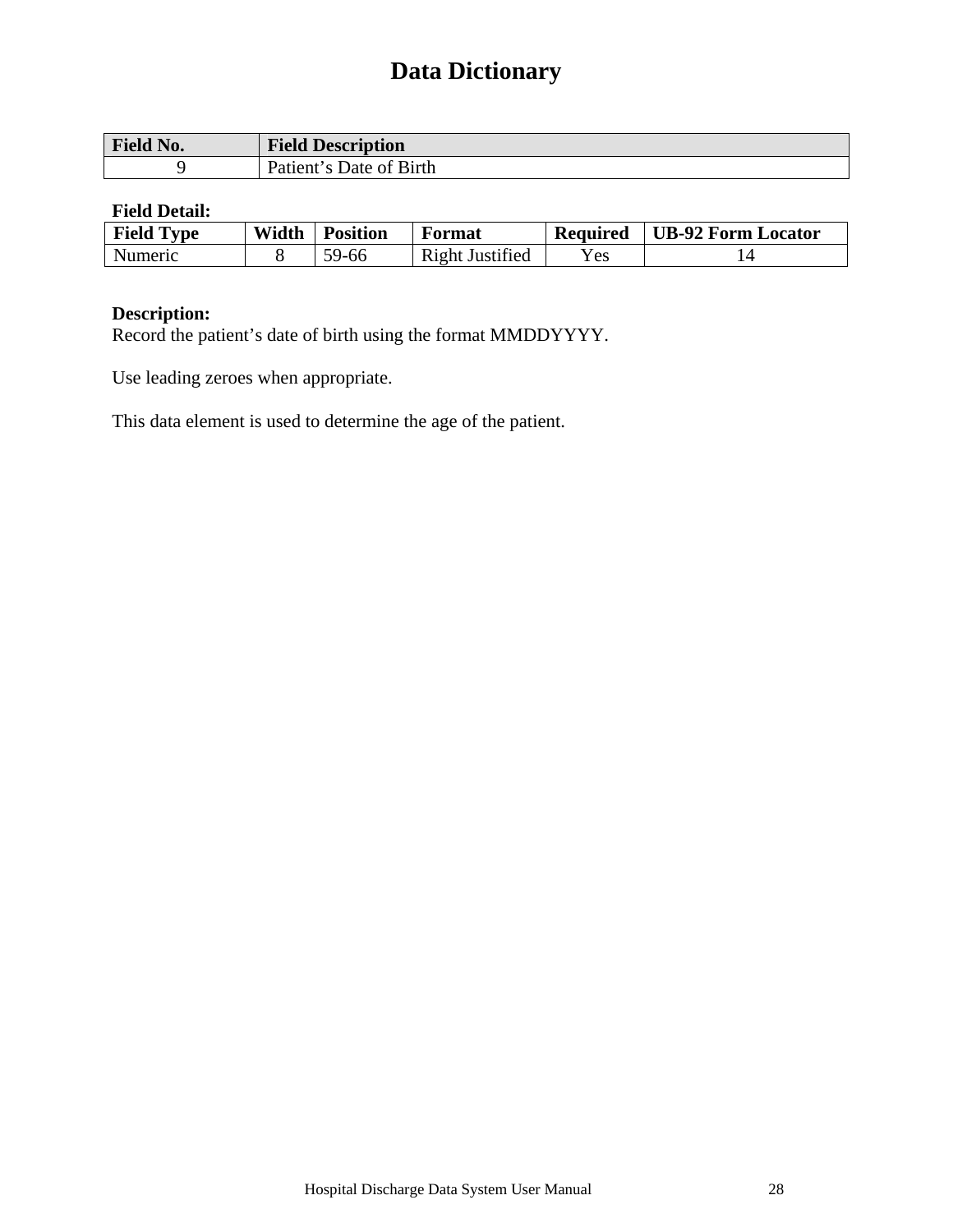| Field No. | <b>Field Description</b> |
|-----------|--------------------------|
| 10        | 's Sex<br>Patient'       |

#### **Field Detail:**

| <b>Field Type</b> | Width | <b>Position</b> | Format         | <b>Required</b> | <b>UB-92 Form Locator</b> |
|-------------------|-------|-----------------|----------------|-----------------|---------------------------|
| Alpha-Numeric     |       |                 | Left Justified | $v_{es}$        |                           |

#### **Description:**

Enter the sex of the patient according to the following codes:

 $F =$ Female  $M = Male$  $U =$ Unknown

This data element is used in the Diagnostic Related Group (DRG) classification process and in data analysis.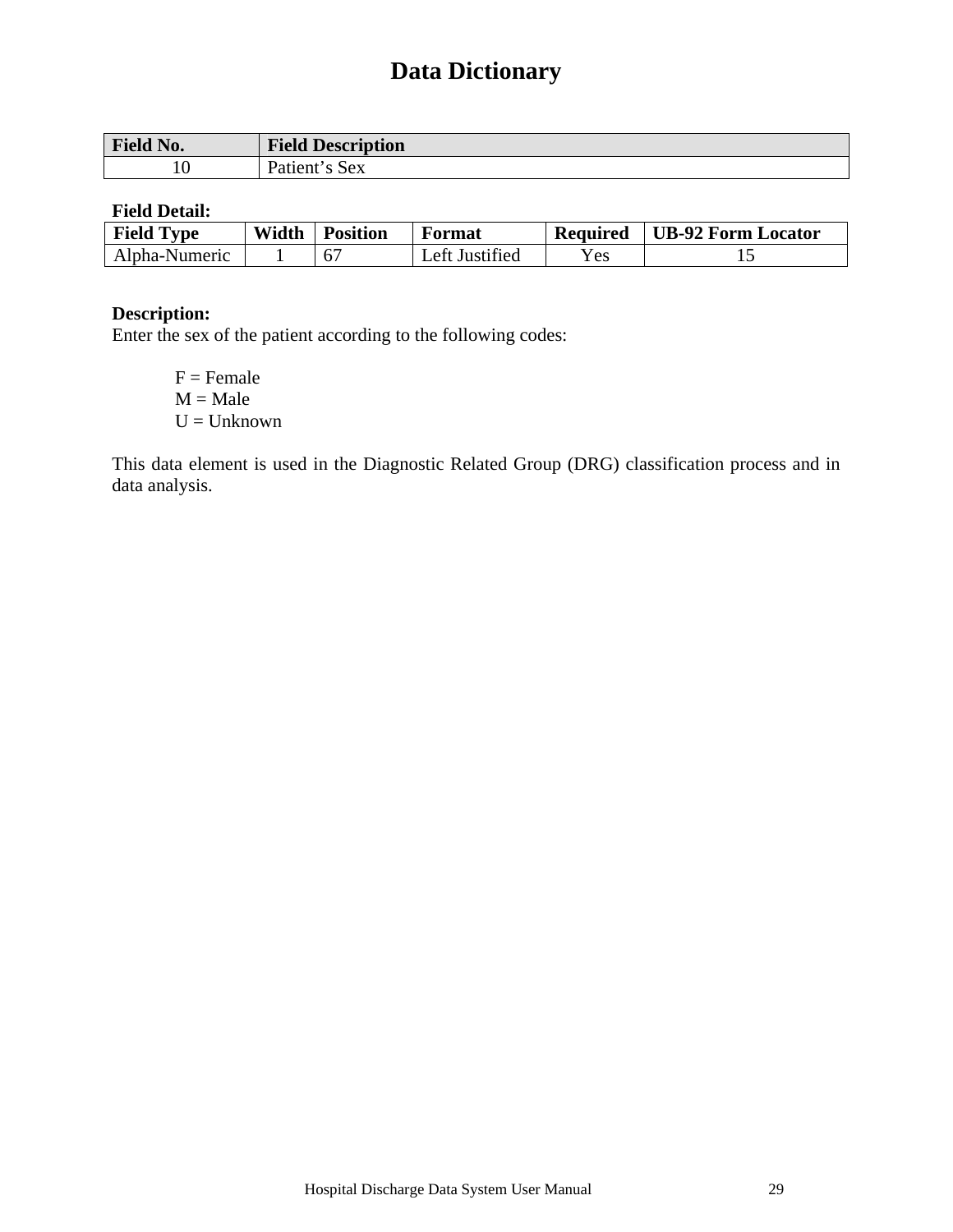| <b>Field No.</b> | <b>Field Description</b>   |
|------------------|----------------------------|
|                  | dmission<br>')ate<br>¬ เ . |

#### **Field Detail:**

| <b>Field Type</b> | Width | <b>Position</b> | Format          | <b>Required</b> | UB-92 Form Locator |
|-------------------|-------|-----------------|-----------------|-----------------|--------------------|
| Numeric           |       | 68-75           | Right Justified | Yes             |                    |

#### **Description:**

The date the patient was admitted to the hospital for inpatient care, outpatient service, or start of care.

This data should be in the format MMDDYYYY. Use leading zeroes when appropriate.

This data element will be used to help determine the patient's length of stay and to verify the appropriateness of the reporting period for this record.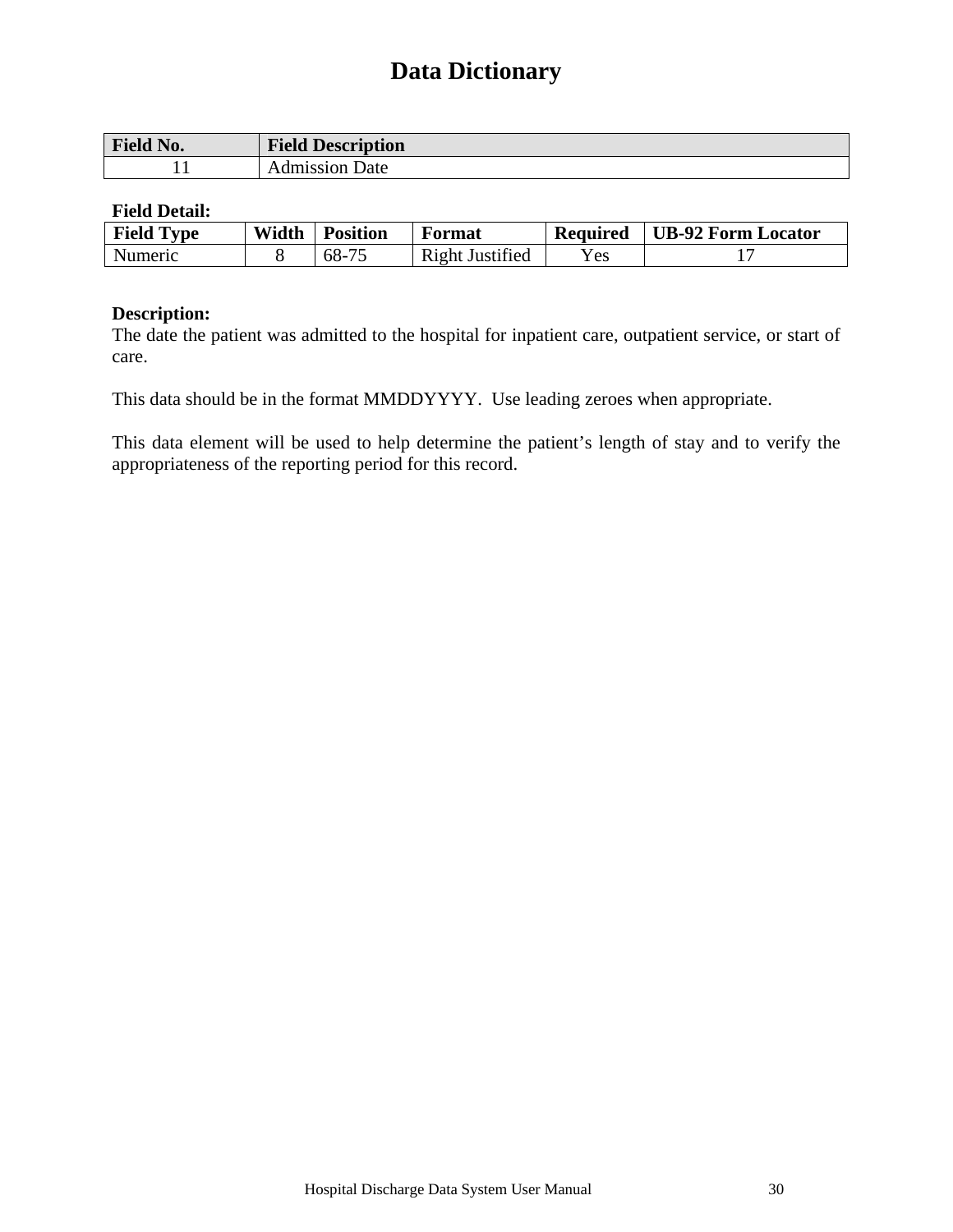| Field No.                                            | <b>Field Description</b>                          |
|------------------------------------------------------|---------------------------------------------------|
| $\overline{\phantom{a}}$<br>$\overline{\phantom{0}}$ | $\mathbf{r}$<br>Admıssıon<br>ി<br><b>vne</b><br>- |

#### **Field Detail:**

| <b>Field Type</b> | Width | <b>Position</b> | Format         | <b>Required</b> | <b>UB-92 Form Locator</b> |
|-------------------|-------|-----------------|----------------|-----------------|---------------------------|
| Alpha-Numeric     |       | 78              | Left Justified | Yes             |                           |

#### **Description:**

A code indicating the priority of the hospitalization.

This information will be used in data and patient referral analyses.

#### **Valid Values:**

| Code           | <b>Type</b>      | <b>Description</b>                                                                                                                                                                                        |
|----------------|------------------|-----------------------------------------------------------------------------------------------------------------------------------------------------------------------------------------------------------|
| 1              | Emergency        | The patient requires immediate intervention as a result of a severe, life<br>threatening or potentially disabling condition.                                                                              |
| $\overline{2}$ | Urgent           | The patient requires immediate attention for the care and treatment of a<br>physical or mental disorder.                                                                                                  |
| 3              | Elective         | The patient's condition permits adequate time to schedule the availability of a<br>suitable accommodation.                                                                                                |
| $\overline{4}$ | Newborn          | This code is for a baby born within the facility and it necessitates the use of<br>special Source Of Admission Codes, Form Locator 20.                                                                    |
| 5              | Trauma<br>Center | This code is for a visit to a trauma center/hospital as designated by the state or<br>local government authority or as verified by the American College of Surgeons<br>and involving a trauma activation. |
| 9              | Unknown          | Information not available.                                                                                                                                                                                |

#### **Comments:**

There are special instructions for Mother/Baby claims, see Form Locator 20 (Source of Admission). Source of Admission and Type of Admission should be used together when reviewing records. Form Locator 19 (Type of Admission) can be used independently of Form Locator 20 (Source of Admission) but not vice versa.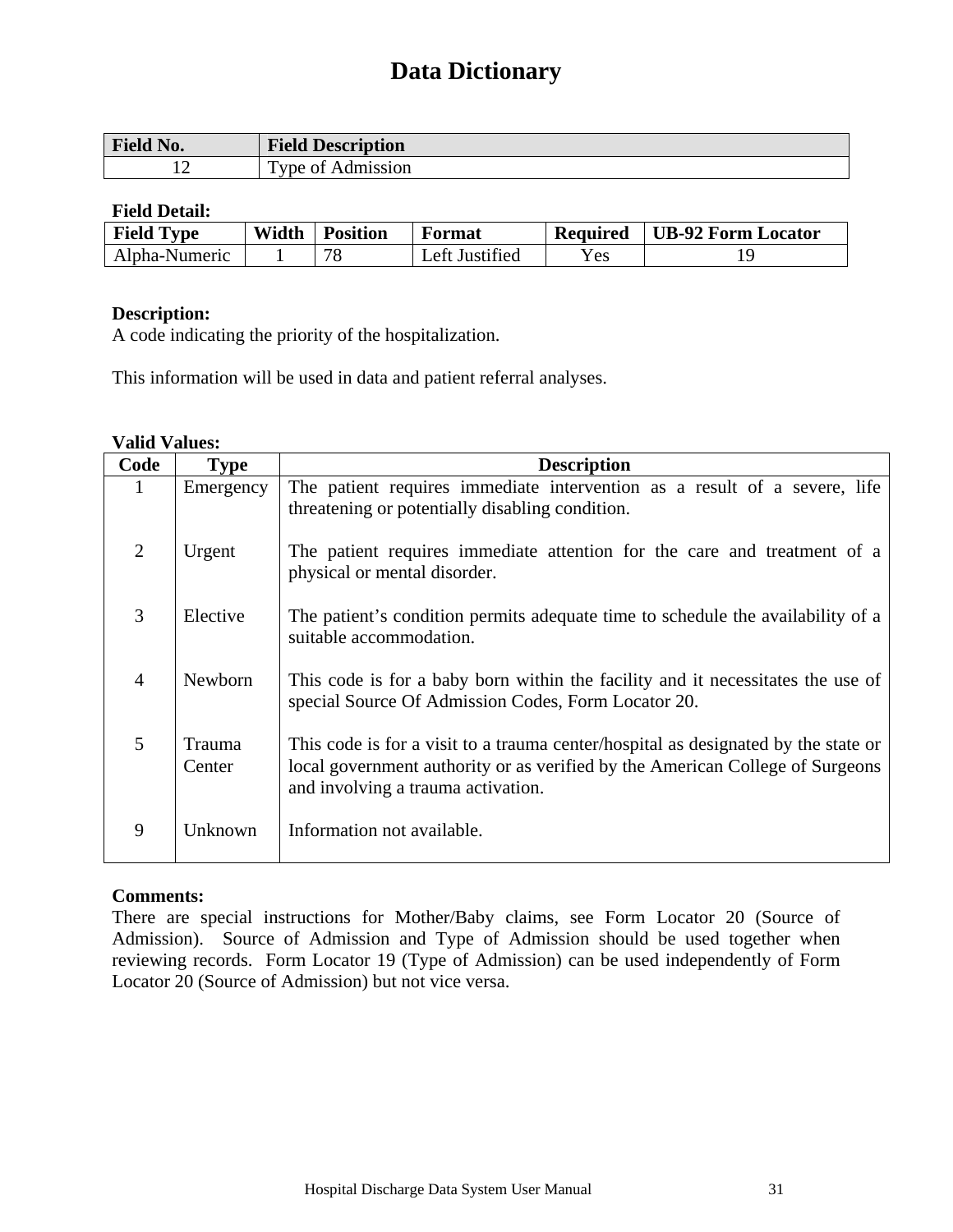| Field No. | <b>Field Description</b> |
|-----------|--------------------------|
|           | Source of Admission      |

#### **Field Detail:**

| <b>Field Type</b> | Width | <b>Position</b> | Format             | <b>Required</b>    | <b>UB-92 Form Locator</b> |
|-------------------|-------|-----------------|--------------------|--------------------|---------------------------|
| Alpha-Numeric     |       | 70              | Justified<br>_eft_ | ${\rm v}_{\rm es}$ | 20                        |

#### **Description:**

A code indicating the source of this admission to be used in data analysis and patient referral analysis.

#### **Valid Values:**

If Type of Admission (Form Locator 19) equals: "1" (Emergency), "2" (Urgent), "3" (Elective), "5" (Trauma Center) or "9" (Unknown), use the following codes:

| Code           | <b>Source</b>                                                  | <b>Description</b>                                                                                                                                                                                                                                                                     |
|----------------|----------------------------------------------------------------|----------------------------------------------------------------------------------------------------------------------------------------------------------------------------------------------------------------------------------------------------------------------------------------|
|                | Physician Referral                                             | Patient was admitted for inpatient services or referred for outpatient<br>services upon the recommendation of his/her personal physician, or<br>the patient independently requested outpatient services (self-referral).                                                               |
| $\overline{2}$ | <b>Clinic Referral</b>                                         | Patient was admitted to this facility for inpatient services or referred to<br>this facility for outpatient services upon the recommendation of this<br>facility's clinic physician, or by the facility's other outpatient<br>department physician in the case of outpatient services. |
| 3              | <b>HMO</b> Referral                                            | Patient was admitted for inpatient services or referred for outpatient<br>services upon the recommendation of a health maintenance<br>organization physician.                                                                                                                          |
| $\overline{4}$ | Transfer from an<br><b>Acute Care Facility</b>                 | Patient was admitted to this facility as a hospital transfer from an<br>acute care facility where he/she was an inpatient or was referred to<br>this facility for outpatient services by (a physician of) another acute<br>care facility.                                              |
| 5              | Transfer from a<br><b>Skilled Nursing</b><br>Facility          | Patient was admitted to this facility as a hospital transfer from a<br>skilled nursing facility where he/she was an inpatient or was referred<br>to this facility for outpatient services by (a physician of) a skilled<br>nursing facility.                                           |
| 6              | <b>Transfer from</b><br>Another Health<br><b>Care Facility</b> | Patient was admitted to this facility as a transfer from a health care<br>facility other than an acute care facility or skilled nursing facility,<br>including transfers from nursing homes, long-term care facilities and                                                             |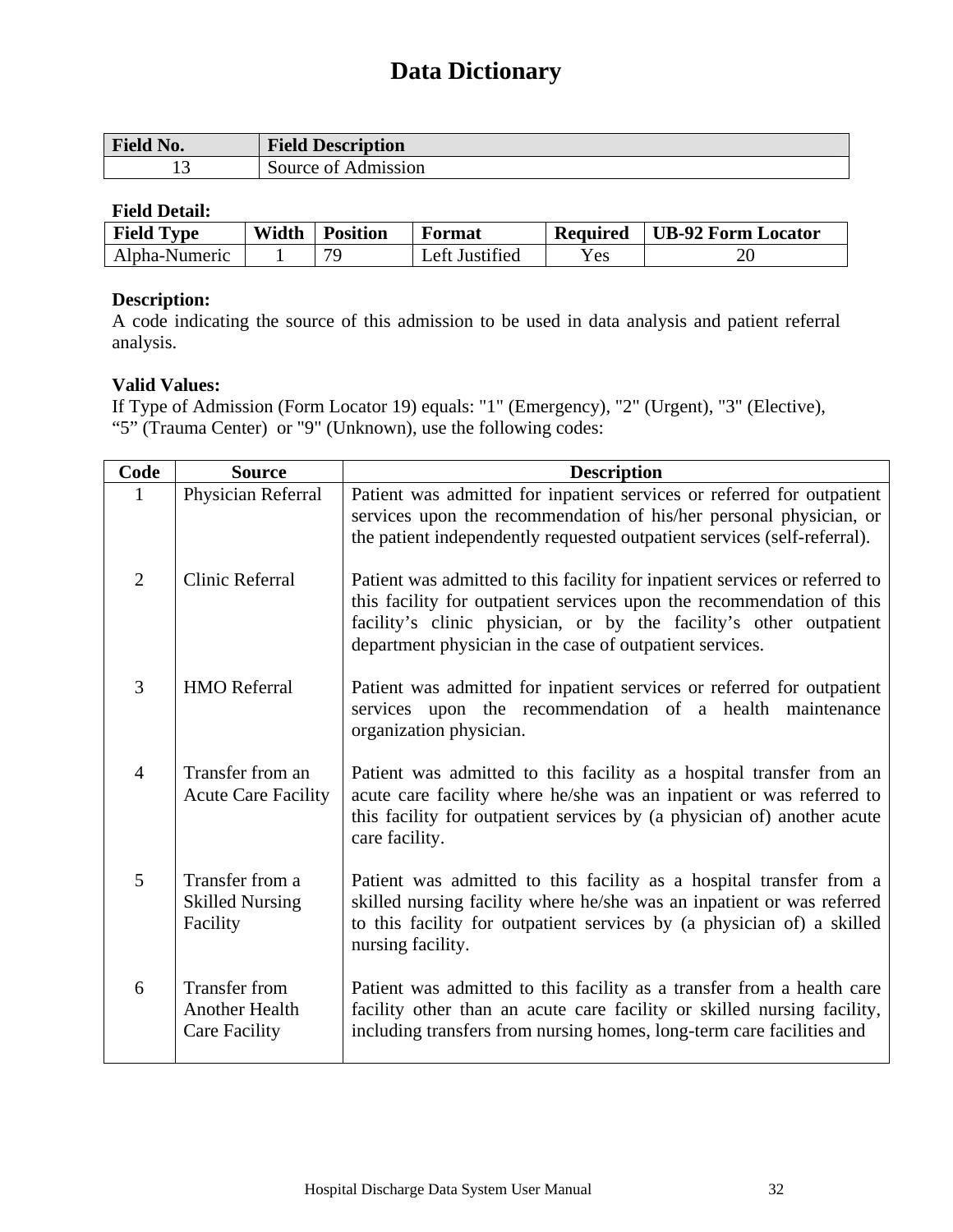| <b>Field No.</b> | <b>Field Description</b> |                                |
|------------------|--------------------------|--------------------------------|
|                  | Source of Admission      | (continued from previous page) |

If Type of Admission (Form Locator 19) equals: "1" (Emergency), "2" (Urgent), "3" (Elective), "5" (Trauma Center) or "9" (Unknown), use the following codes (continued):

| Code         | <b>Source</b>                                         | <b>Description</b>                                                                                                                                                                                                                                 |
|--------------|-------------------------------------------------------|----------------------------------------------------------------------------------------------------------------------------------------------------------------------------------------------------------------------------------------------------|
|              |                                                       | skilled nursing facility patients that are at a non-skilled level of care,<br>or referred to this facility for outpatient services by (a physician of)<br>another health care facility where he/she is an inpatient.                               |
| 7            | <b>Emergency Room</b>                                 | Patient was admitted for inpatient services or referred for outpatient<br>services upon the recommendation of this facility's emergency room<br>physician.                                                                                         |
| 8            | Court/Law<br>Enforcement                              | Patient was admitted for inpatient services or referred for outpatient<br>services upon the direction of a court of law, or upon the request of a<br>law enforcement agency representative.                                                        |
| 9            | Unknown                                               | Information not available.                                                                                                                                                                                                                         |
| $\mathbf{A}$ | Transfer from a<br><b>Critical Access</b><br>Hospital | Patient was admitted to this facility as a hospital transfer from a<br>critical access facility where he/she was an inpatient or was referred to<br>this facility for outpatient services by (a physician of) another critical<br>access facility. |

If Type of Admission (Form Locator 19) equals "4", (Newborn), use the following codes:

| Code           | <b>Source</b>    | <b>Description</b>                                                                             |
|----------------|------------------|------------------------------------------------------------------------------------------------|
| 1              | Normal Delivery  | A baby delivered without complications.                                                        |
| $\overline{2}$ | Premature        | A baby delivered with time and/or weight factors qualifying it for<br>premature status.        |
| 3              | <b>Sick Baby</b> | A baby delivered with medical complications, other than those<br>relating to premature status. |
| $\overline{4}$ | Extramural Birth | A newborn born in a non-sterile environment.                                                   |
| 9              | Unknown          | Information not available.                                                                     |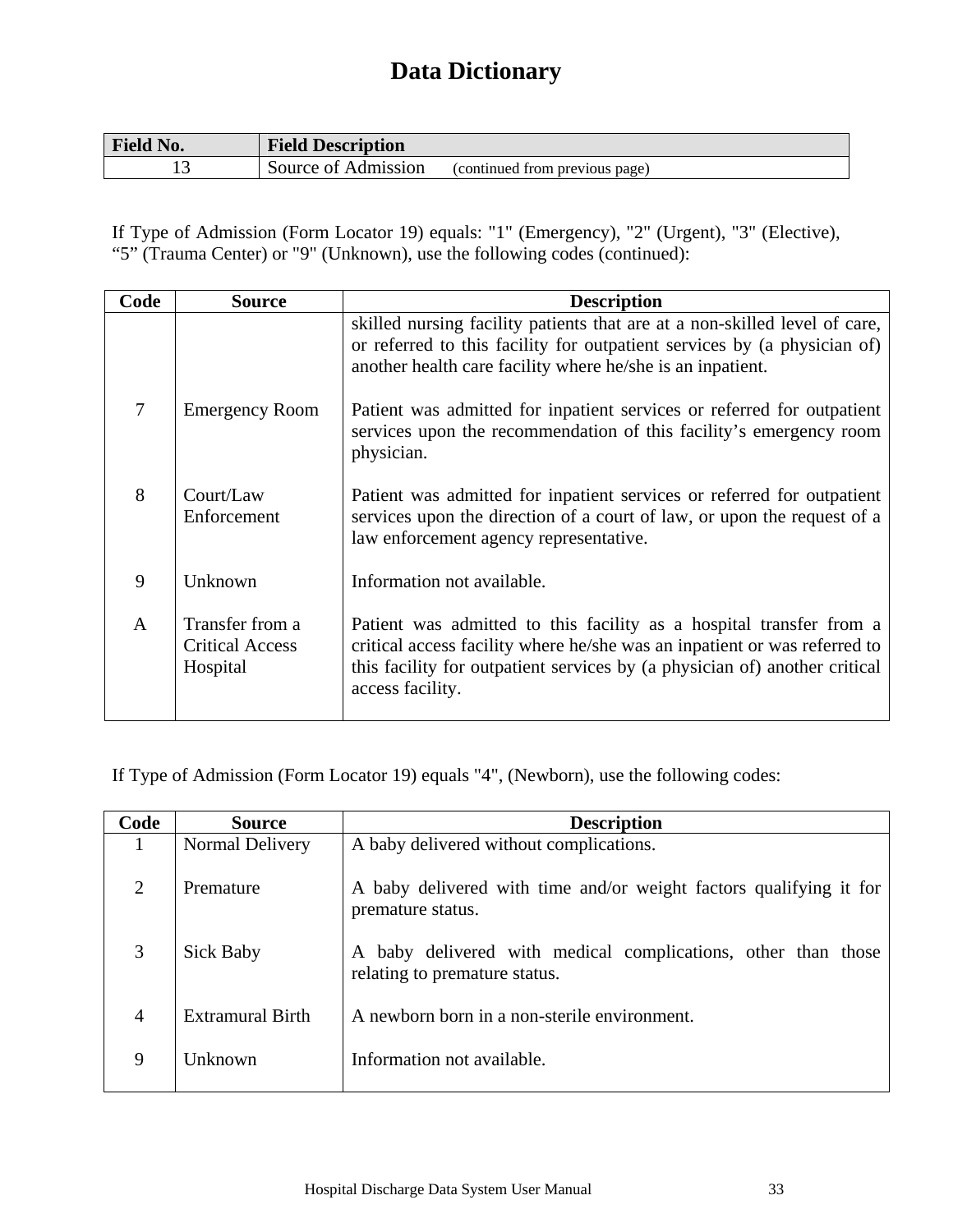| <b>Field No.</b> | <b>Field Description</b> |
|------------------|--------------------------|
| . 4              | Patient Status *         |

#### **Field Detail:**

| <b>Field Type</b> | Width | <b>Position</b> | Format          | <b>Required</b>    | <b>UB-92 Form Locator</b> |
|-------------------|-------|-----------------|-----------------|--------------------|---------------------------|
| Numeric           |       | $80 - 81$       | Right Justified | ${\rm v}_{\rm es}$ | ^^<br>∠∠                  |

#### **Description:**

A code indicating patient's status through the date the billing statement covers.

#### **Valid Values:**

| Code | <b>Patient Status</b>                                                                             |
|------|---------------------------------------------------------------------------------------------------|
| 01   | Discharged to home or self care (routine discharge).                                              |
| 02   | Discharged/transferred to another short term general hospital for inpatient care.                 |
| 03   | Discharged/transferred to a skilled nursing facility (SNF).                                       |
| 04   | Discharged/transferred to an intermediate care facility (ICF).                                    |
| 05   | Discharged/transferred to another type of institution for inpatient care or referred for          |
|      | outpatient services to another institution.                                                       |
| 06   | Discharged/transferred to home under care of organized home health service organization.          |
| 07   | Left against medical advice or discontinued care.                                                 |
| 08   | Discharged/transferred to home under the care of a Home IV provider.                              |
| 09   | Admitted as an inpatient to this hospital (only for Medicare outpatient claims).                  |
| 20   | Deceased.                                                                                         |
| 30   | Still a patient or expected to return for outpatient services.                                    |
| 40   | Expired at home (Medicare and CHAMPUS claims for hospice care).                                   |
| 41   | Expired in a medical facility (Medicare and CHAMPUS claims for hospice care).                     |
| 42   | Expired - place unknown (Medicare and CHAMPUS claims for hospice care).                           |
| 43   | Discharged/transferred to a Federal hospital.                                                     |
| 50   | Hospice - home.                                                                                   |
| 51   | Hospice - medical facility.                                                                       |
| 61   | Discharged/transferred to a hospital-based swing bed within this institution.                     |
| 62   | Discharged/transferred to another rehabilitation facility including rehabilitation distinct parts |
|      | units of a hospital.                                                                              |
| 63   | Discharged/transferred to a long-term care hospital.                                              |
| 64   | Discharged/transferred to a nursing facility certified under Medicaid but not certified under     |
|      | Medicare.                                                                                         |
| 65   | Discharged/transferred to a psychiatric hospital or psychiatric distinct part unit of a hospital. |

For interim bills, patient status should be "30". But these bills are not currently collected (see Special Reporting Requirements on page 14).

\* See Appendix for codes used in 1995 – 2004.

Note: As of January 1, 2006 code 66 indicates discharge or transfer to a critical access hospital (CAH).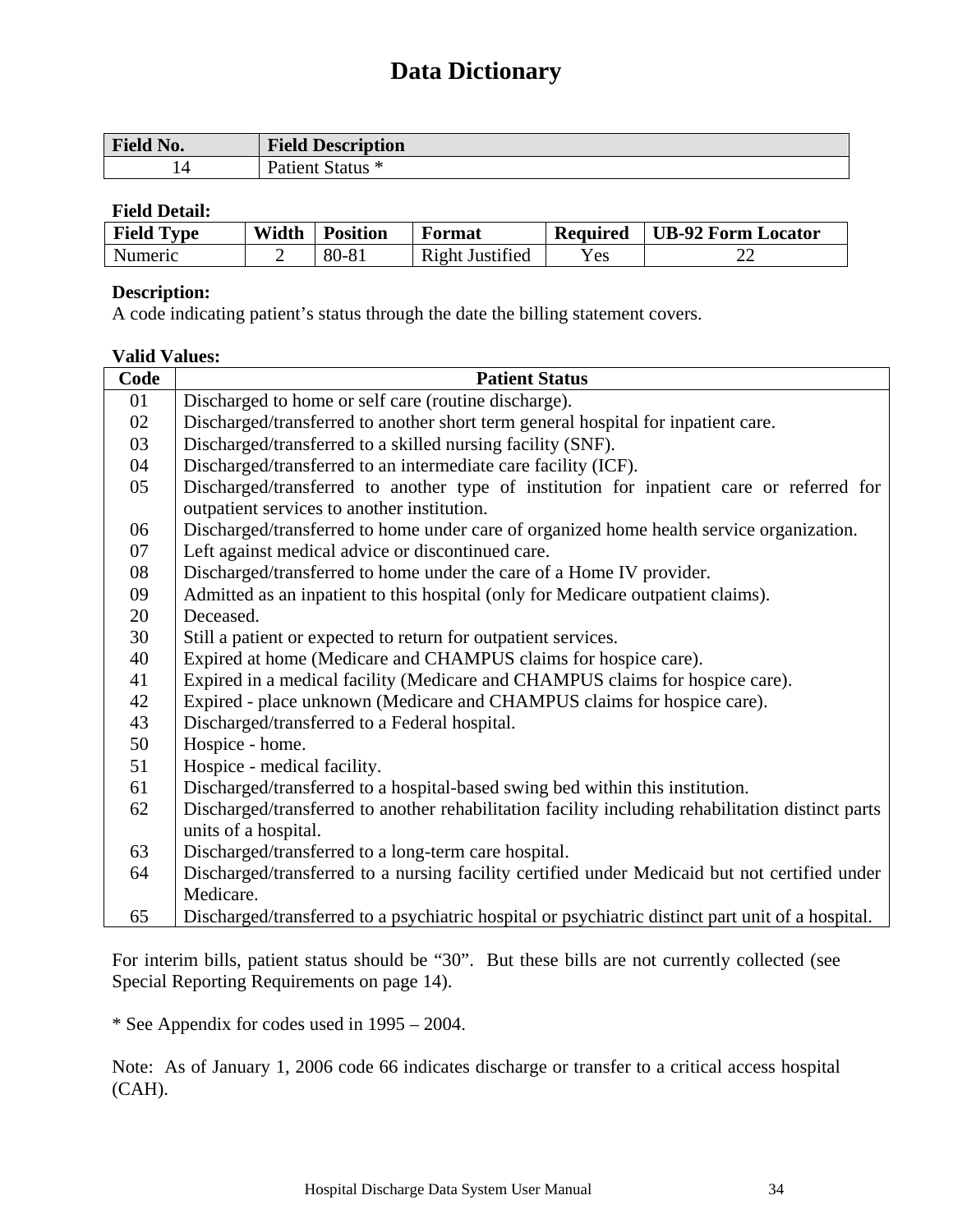| <b>Field No.</b> | <b>Field Description</b>     |
|------------------|------------------------------|
|                  | Medical/Health Record Number |

### **Field Detail:**

| <b>Field Type</b> | Width | <b>Position</b> | Format         | <b>Required</b> | UB-92 Form Locator |
|-------------------|-------|-----------------|----------------|-----------------|--------------------|
| Alpha-Numeric     |       | 82-98           | Left Justified | <b>Yes</b>      | <u>L.</u>          |

#### **Description:**

The number assigned to the patient's medical/health record by the hospital.

The medical/health record is typically used to do an audit of the history of treatment. This number should not be confused with the Patient Control Number (Form Locator 3) which is used to track the financial history of the patient.

This data is used to assist hospital personnel in locating a specific medical record. Selected types of discharges are studied in detail by the health department staff (i.e., traumatic brain injury cases and birth defects cases).

#### **Comments:**

Do not substitute Patient Control Number. Both fields must be provided.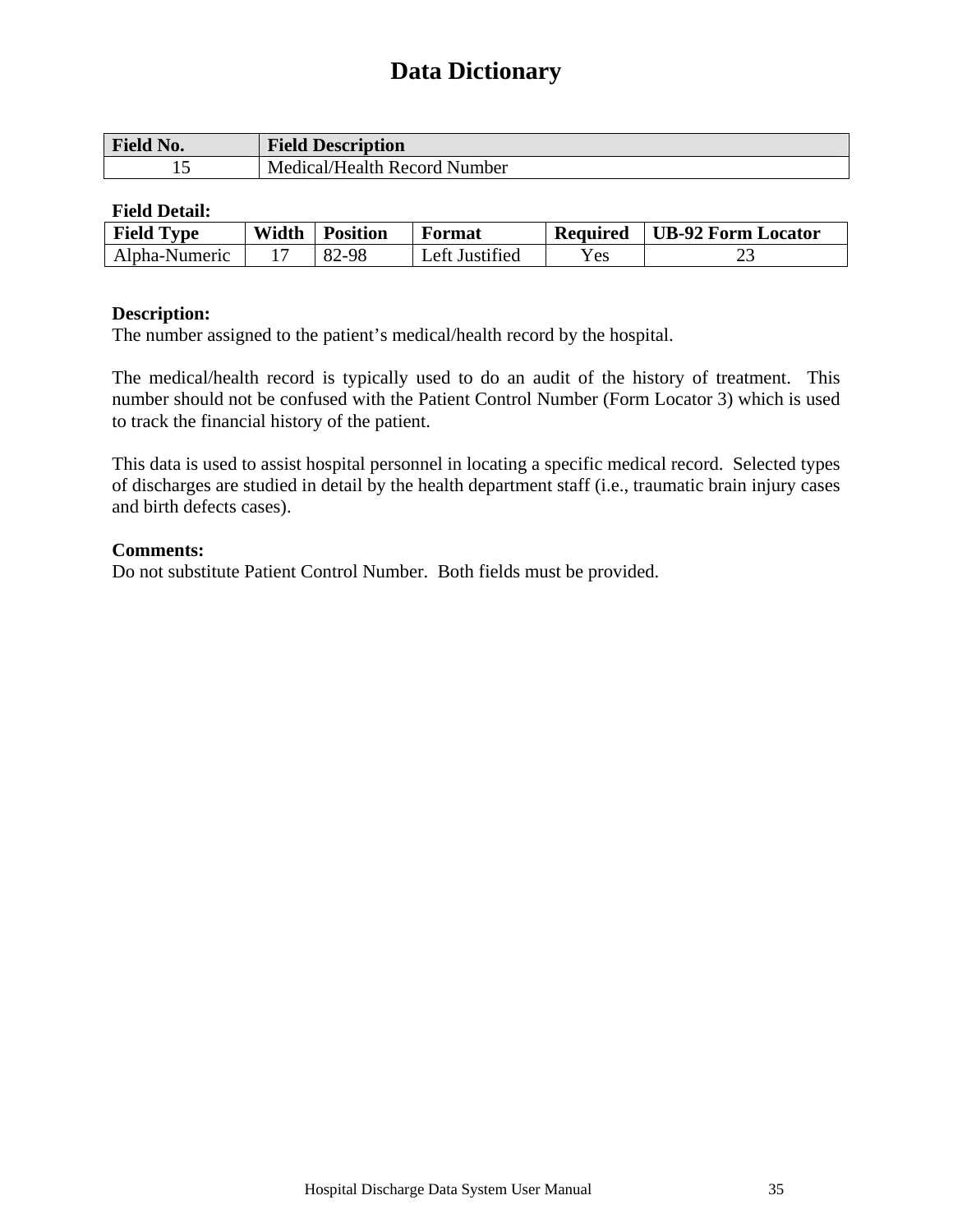| <b>Field No.</b> | <b>Field Description</b> |
|------------------|--------------------------|
| 16-38            | Revenue Codes            |

### **Field Detail:**

| <b>Field Type</b> | Width | <b>Position</b> | <b>Format</b>               | <b>Required</b> | UB-92 Form Locator |
|-------------------|-------|-----------------|-----------------------------|-----------------|--------------------|
| <b>Numeric</b>    |       |                 | See Below   Right Justified | Yes             |                    |

### **Description:**

This code identifies a specific accommodation, ancillary service, or billing calculation. The individual revenue code indicates that a part of the total charge claimed is categorized under a specific revenue source.

The UB-92 form allows for 23 revenue codes. The last code for a particular bill should indicate the Total Charges (Revenue Code 0001). Total Charges for a one-record bill could be indicated on the UB-92 form anywhere from line 2 through line 23. A second record may be necessary if there are more than 23 charges.

The revenue code field is four digits, however, the first digit of the code is "0" for all revenue codes. The second and third digits indicate the service and the fourth digit indicates the subcategory within the service.

| <b>Field Number</b> | <b>Field Name</b>    | <b>UB-92 Form Locator</b> | <b>HDDS</b> File |
|---------------------|----------------------|---------------------------|------------------|
|                     |                      | <b>Number 42</b>          | <b>Positions</b> |
| 16                  | <b>Revenue Codes</b> | Revenue Code 1, Line 1    | 99-102           |
| 17                  |                      | Revenue Code 2, Line 2    | 113-116          |
| 18                  |                      | Revenue Code 3, Line 3    | 127-130          |
| 19                  |                      | Revenue Code 4, Line 4    | 141-144          |
| 20                  |                      | Revenue Code 5, Line 5    | 155-158          |
| 21                  |                      | Revenue Code 6, Line 6    | 169-172          |
| 22                  |                      | Revenue Code 7, Line 7    | 183-186          |
| 23                  |                      | Revenue Code 8, Line 8    | 197-200          |
| 24                  |                      | Revenue Code 9, Line 9    | 211-214          |
| 25                  |                      | Revenue Code 10, Line 10  | 225-228          |
| 26                  |                      | Revenue Code 11, Line 11  | 239-242          |
| 27                  |                      | Revenue Code 12, Line 12  | 253-256          |
| 28                  |                      | Revenue Code 13, Line 13  | 267-270          |
| 29                  |                      | Revenue Code 14, Line 14  | 281-284          |
| 30                  |                      | Revenue Code 15, Line 15  | 295-298          |
|                     |                      |                           |                  |

This data is used to obtain a more valid comparison of hospital charges by diagnosis.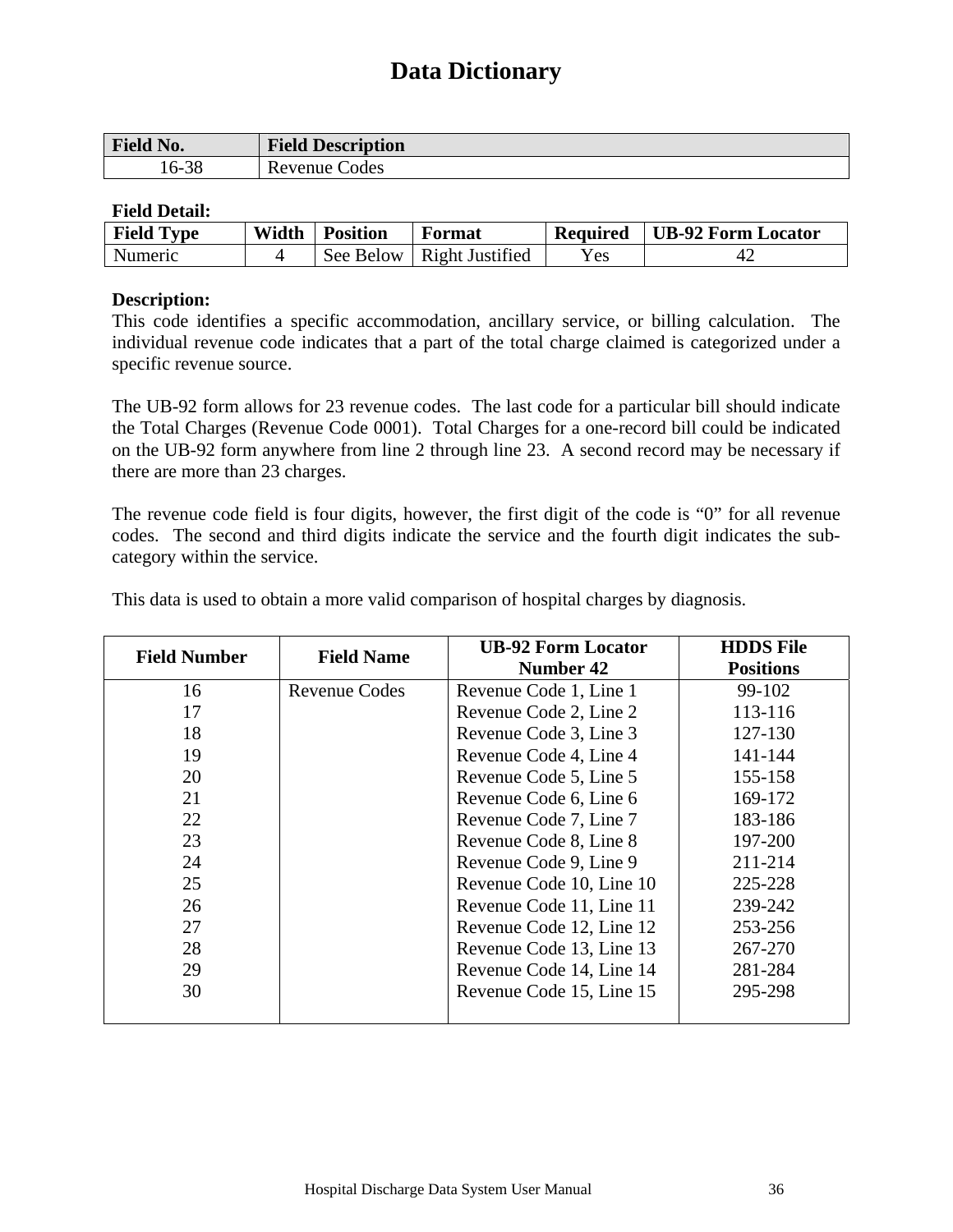| <b>Field No.</b> | <b>Field Description</b>      |                                |
|------------------|-------------------------------|--------------------------------|
| 38<br>-01        | Codes<br>Revenue <sup>t</sup> | (continued from previous page) |

| <b>Field Number</b> | <b>Field Name</b>    | <b>UB-92 Form Locator</b><br>Number 42 | <b>HDDS</b> File<br><b>Positions</b> |
|---------------------|----------------------|----------------------------------------|--------------------------------------|
| 31                  | <b>Revenue Codes</b> | Revenue Code 16, Line 16               | 309-312                              |
| 32                  |                      | Revenue Code 17, Line 17               | 323-326                              |
| 33                  |                      | Revenue Code 18, Line 18               | 337-340                              |
| 34                  |                      | Revenue Code 19, Line 19               | 351-354                              |
| 35                  |                      | Revenue Code 20, Line 20               | 365-368                              |
| 36                  |                      | Revenue Code 21, Line 21               | 379-382                              |
| 37                  |                      | Revenue Code 22, Line 22               | 393-396                              |
| 38                  |                      | Revenue Code 23, Line 23               | 407-410                              |
|                     |                      |                                        |                                      |

#### **Comments:**

Note that for any bill of two or more pages, a separate electronic record should be submitted for each page. The Total Charges (Revenue Code 0001) will be the last charge on the last record of multi-record bills.

### **Example:**

| <b>Revenue Code</b>               | <b>Service Date   Service Units  </b> | <b>Total Charges</b> |
|-----------------------------------|---------------------------------------|----------------------|
| 0252 (Pharmacy/Non-Generic Drugs) |                                       | 13.00                |
| 0261 (IV Therapy/Infusion Pump)   |                                       | 10.00                |
| 0001 (Total Charges)              |                                       | 23.00                |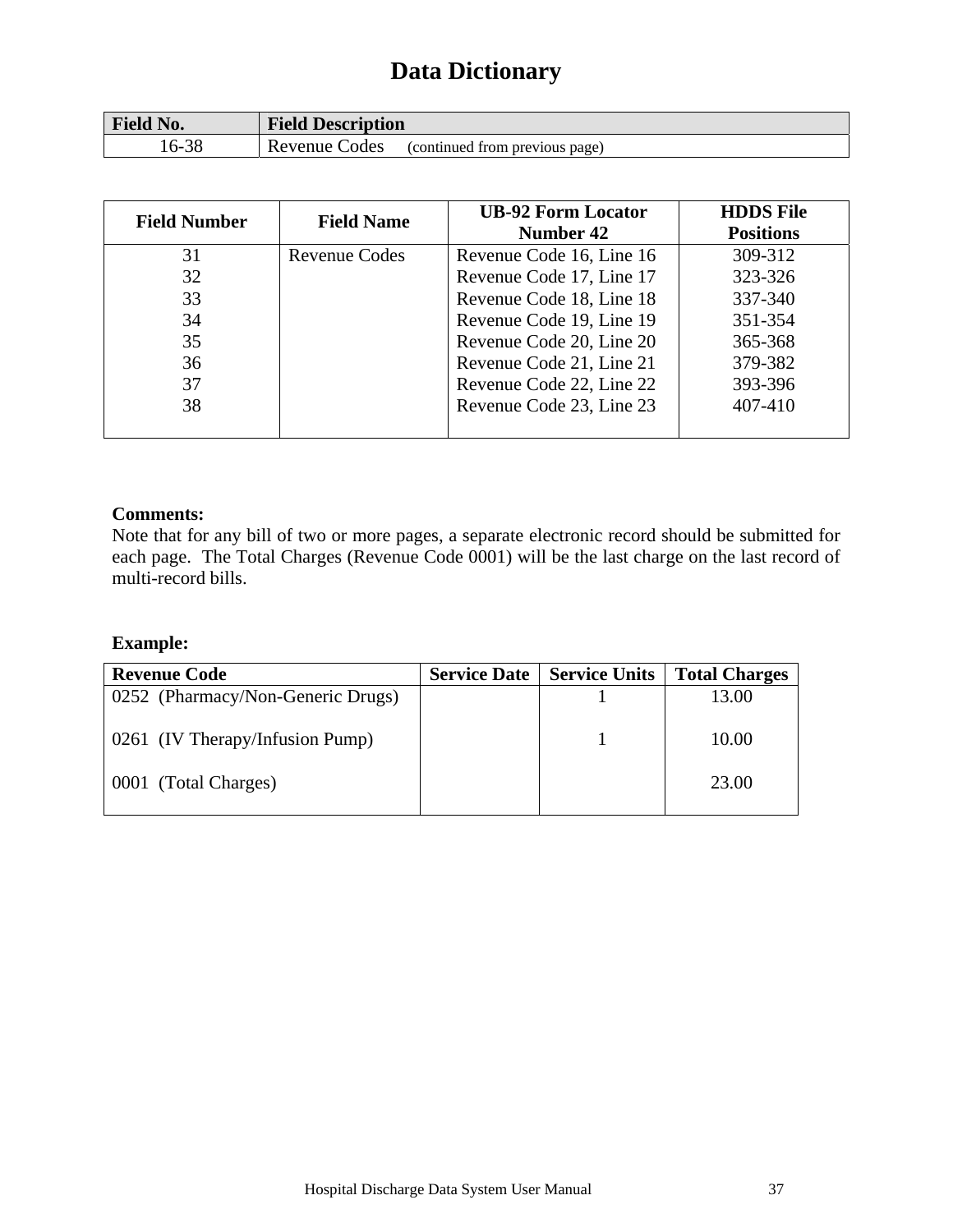| Field No. | <b>Field Description</b> |
|-----------|--------------------------|
| 39-61     | Service Date(s)          |

### **Field Detail:**

| <b>Field Type</b> | Width | <b>Position</b> | Format          | <b>Required</b> | <b>UB-92 Form Locator</b> |
|-------------------|-------|-----------------|-----------------|-----------------|---------------------------|
| Numeric           |       | See Below       | Right Justified | Yes             | 4.                        |

### **Description:**

The date the indicated service was provided. The field will be blank if the date the service was provided falls within the range of the dates reported in the Statement Covers Period (Form Locator 6).

The date should be in the following format: MMDDYY.

The UB-92 form allows 23 lines for Service Date(s).

| <b>Field Number</b> | <b>Field Name</b> | <b>UB-92 Form Locator</b>        | <b>HDDS</b> File |
|---------------------|-------------------|----------------------------------|------------------|
|                     |                   | Number 45                        | <b>Positions</b> |
| 39                  | Service Date(s)   | Service Date(s) 1, Line 1        | 754-759          |
| 40                  |                   | Service Date(s) $2$ , Line $2$   | 767-772          |
| 41                  |                   | Service Date(s) $3$ , Line $3$   | 780-785          |
| 42                  |                   | Service Date(s) 4, Line 4        | 793-798          |
| 43                  |                   | Service Date(s) $5$ , Line $5$   | 806-811          |
| 44                  |                   | Service Date(s) $6$ , Line $6$   | 819-824          |
| 45                  |                   | Service Date(s) $7$ , Line $7$   | 832-837          |
| 46                  |                   | Service Date(s) $8$ , Line $8$   | 845-850          |
| 47                  |                   | Service Date(s) 9, Line 9        | 858-863          |
| 48                  |                   | Service Date(s) $10$ , Line $10$ | 871-876          |
| 49                  |                   | Service Date(s) 11, Line 11      | 884-889          |
| 50                  |                   | Service Date(s) $12$ , Line $12$ | 897-902          |
| 51                  |                   | Service Date(s) 13, Line 13      | 910-915          |
| 52                  |                   | Service Date(s) $14$ , Line $14$ | 923-928          |
| 53                  |                   | Service Date(s) $15$ , Line $15$ | 936-941          |
| 54                  |                   | Service Date(s) 16, Line $16$    | 949-954          |
| 55                  |                   | Service Date(s) $17$ , Line $17$ | 962-967          |
| 56                  |                   | Service Date(s) 18, Line 18      | 975-980          |
| 57                  |                   | Service Date(s) $19$ , Line $19$ | 988-993          |
| 58                  |                   | Service Date(s) 20, Line 20      | 1001-1006        |
| 59                  |                   | Service Date(s) 21, Line 21      | 1014-1019        |
| 60                  |                   | Service Date(s) 22, Line 22      | 1027-1032        |
| 61                  |                   | Service Date(s) 23, Line 23      | 1040-1045        |
|                     |                   |                                  |                  |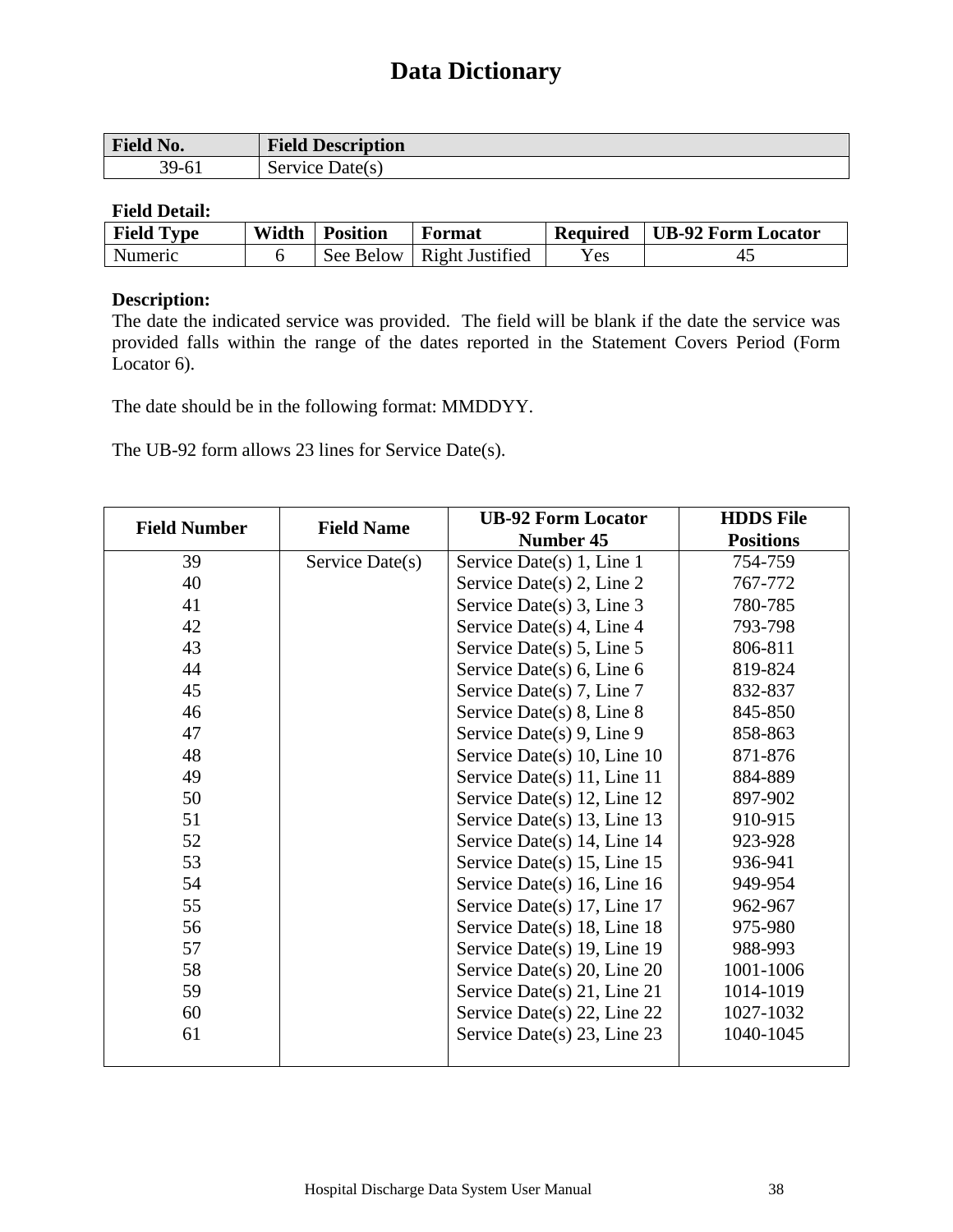| <b>Field No.</b> | <b>Field Description</b> |
|------------------|--------------------------|
| 62-84            | $Unit(s)$ of Service     |

### **Field Detail:**

| <b>Field Type</b> | Width | <b>Position</b> | Format                      | <b>Required</b> | UB-92 Form Locator |
|-------------------|-------|-----------------|-----------------------------|-----------------|--------------------|
| <b>Numeric</b>    |       |                 | See Below   Right Justified | Yes             | 46                 |

### **Description:**

A quantitative measure of services rendered to or for the patient by revenue category. Can include items such as number of accommodation days, miles, pints of blood, or renal dialysis, etc.

The UB-92 form allows 23 lines for Unit(s) of Service.

This data is used to properly classify, analyze and make comparisons for a particular revenue code.

| <b>Field Number</b> | <b>Field Name</b>  | <b>UB-92 Form Locator</b>        | <b>HDDS</b> File |
|---------------------|--------------------|----------------------------------|------------------|
|                     |                    | Number 46                        | <b>Positions</b> |
| 62                  | Unit(s) of Service | Unit(s) of Service 1, Line 1     | 747-753          |
| 63                  |                    | Unit(s) of Service 2, Line 2     | 760-766          |
| 64                  |                    | Unit(s) of Service 3, Line $3$   | 773-779          |
| 65                  |                    | Unit(s) of Service 4, Line 4     | 786-792          |
| 66                  |                    | Unit(s) of Service 5, Line $5$   | 799-805          |
| 67                  |                    | Unit(s) of Service 6, Line $6$   | 812-818          |
| 68                  |                    | Unit(s) of Service 7, Line 7     | 825-831          |
| 69                  |                    | Unit(s) of Service 8, Line 8     | 838-844          |
| 70                  |                    | Unit(s) of Service 9, Line 9     | 851-857          |
| 71                  |                    | Unit(s) of Service 10, Line $10$ | 864-870          |
| 72                  |                    | Unit(s) of Service 11, Line 11   | 877-883          |
| 73                  |                    | Unit(s) of Service 12, Line $12$ | 890-896          |
| 74                  |                    | Unit(s) of Service 13, Line $13$ | 903-909          |
| 75                  |                    | Unit(s) of Service 14, Line $14$ | 916-922          |
| 76                  |                    | Unit(s) of Service 15, Line $15$ | 929-935          |
| 77                  |                    | Unit(s) of Service 16, Line $16$ | 942-948          |
| 78                  |                    | Unit(s) of Service 17, Line $17$ | 955-961          |
| 79                  |                    | Unit(s) of Service 18, Line $18$ | 968-974          |
| 80                  |                    | Unit(s) of Service 19, Line 19   | 981-987          |
| 81                  |                    | Unit(s) of Service 20, Line $20$ | 994-1000         |
| 82                  |                    | Unit(s) of Service 21, Line 21   | 1007-1013        |
| 83                  |                    | Unit(s) of Service 22, Line $22$ | 1020-1026        |
| 84                  |                    | Unit(s) of Service 23, Line 23   | 1033-1039        |
|                     |                    |                                  |                  |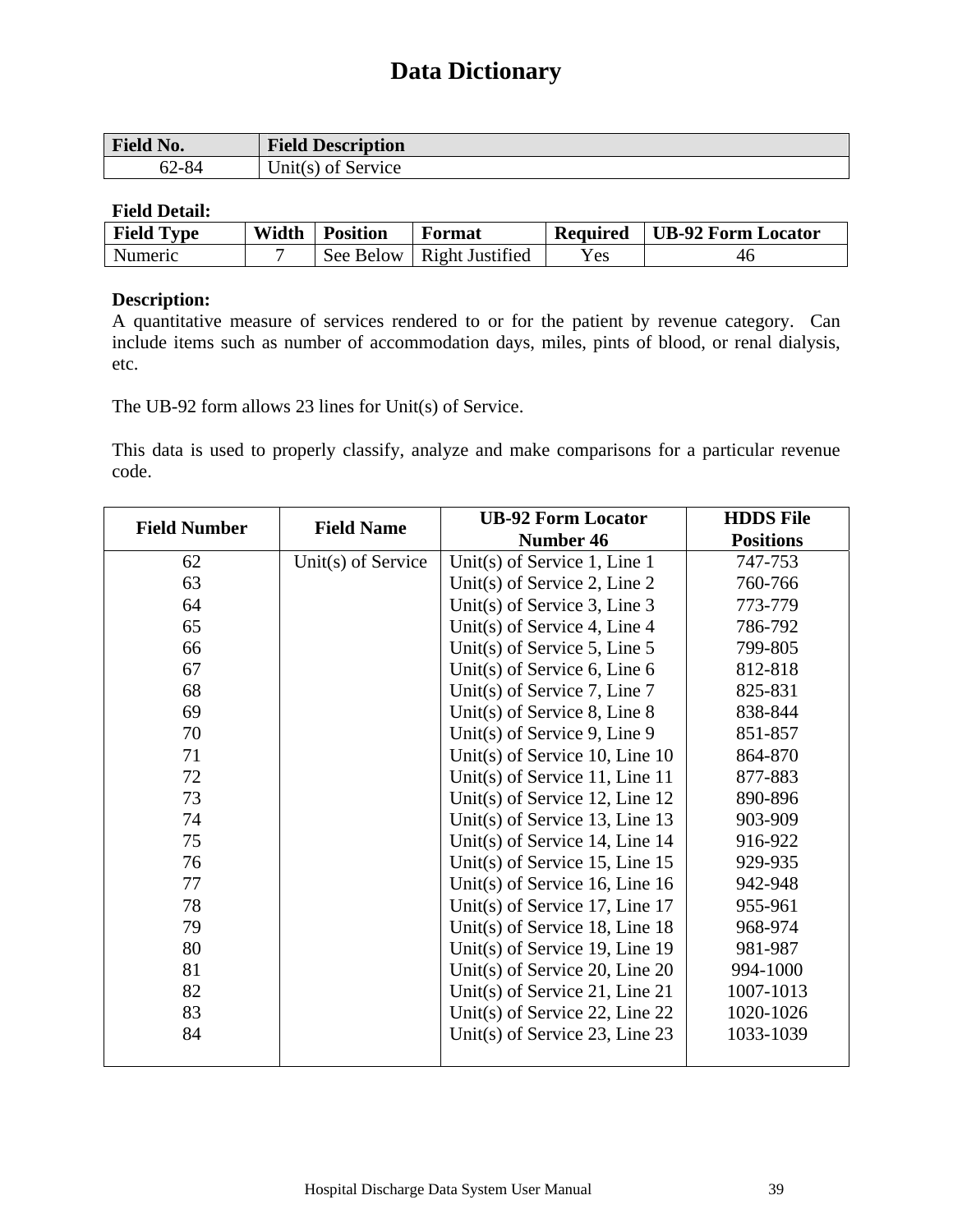| <b>Field No.</b> | <b>Field Description</b>                 |
|------------------|------------------------------------------|
| 85-107           | Total Charges (by Revenue Code Category) |

### **Field Detail:**

| <b>Field Type</b> | Width | <b>Position</b> | Format          | <b>Required</b> | <b>UB-92 Form Locator</b> |
|-------------------|-------|-----------------|-----------------|-----------------|---------------------------|
| <b>Numeric</b>    |       | See Below       | Right Justified | Yes             |                           |

### **Description:**

Total Charges pertaining to the related Revenue Code for the current billing period as reflected by the statement covers period.

The UB-92 form allows 23 lines for Charges.

This data is used to properly analyze and to obtain a more valid comparison of hospital charges by diagnosis.

| <b>Field Number</b> | <b>Field Name</b> | <b>UB-92 Form Locator</b> | <b>HDDS</b> File |
|---------------------|-------------------|---------------------------|------------------|
|                     |                   | <b>Number</b>             | <b>Positions</b> |
| 85                  | Total Charges (by | Charges 1, Line 1         | 103-112          |
| 86                  | Revenue Code      | Charges 2, Line 2         | 117-126          |
| 87                  | Category)         | Charges 3, Line 3         | 131-140          |
| 88                  |                   | Charges 4, Line 4         | 145-154          |
| 89                  |                   | Charges 5, Line 5         | 159-168          |
| 90                  |                   | Charges 6, Line 6         | 173-182          |
| 91                  |                   | Charges 7, Line 7         | 187-196          |
| 92                  |                   | Charges 8, Line 8         | 201-210          |
| 93                  |                   | Charges 9, Line 9         | 215-224          |
| 94                  |                   | Charges 10, Line 10       | 229-238          |
| 95                  |                   | Charges 11, Line 11       | 243-252          |
| 96                  |                   | Charges 12, Line 12       | 257-266          |
| 97                  |                   | Charges 13, Line 13       | 271-280          |
| 98                  |                   | Charges 14, Line 14       | 285-294          |
| 99                  |                   | Charges 15, Line 15       | 299-308          |
| 100                 |                   | Charges 16, Line 16       | 313-322          |
| 101                 |                   | Charges 17, Line 17       | 327-336          |
| 102                 |                   | Charges 18, Line 18       | 341-350          |
| 103                 |                   | Charges 19, Line 19       | 355-364          |
| 104                 |                   | Charges 20, Line 20       | 369-378          |
| 105                 |                   | Charges 21, Line 21       | 383-392          |
| 106                 |                   | Charges 22, Line 22       | 397-406          |
| 107                 |                   | Charges 23, Line 23       | 411-420          |
|                     |                   |                           |                  |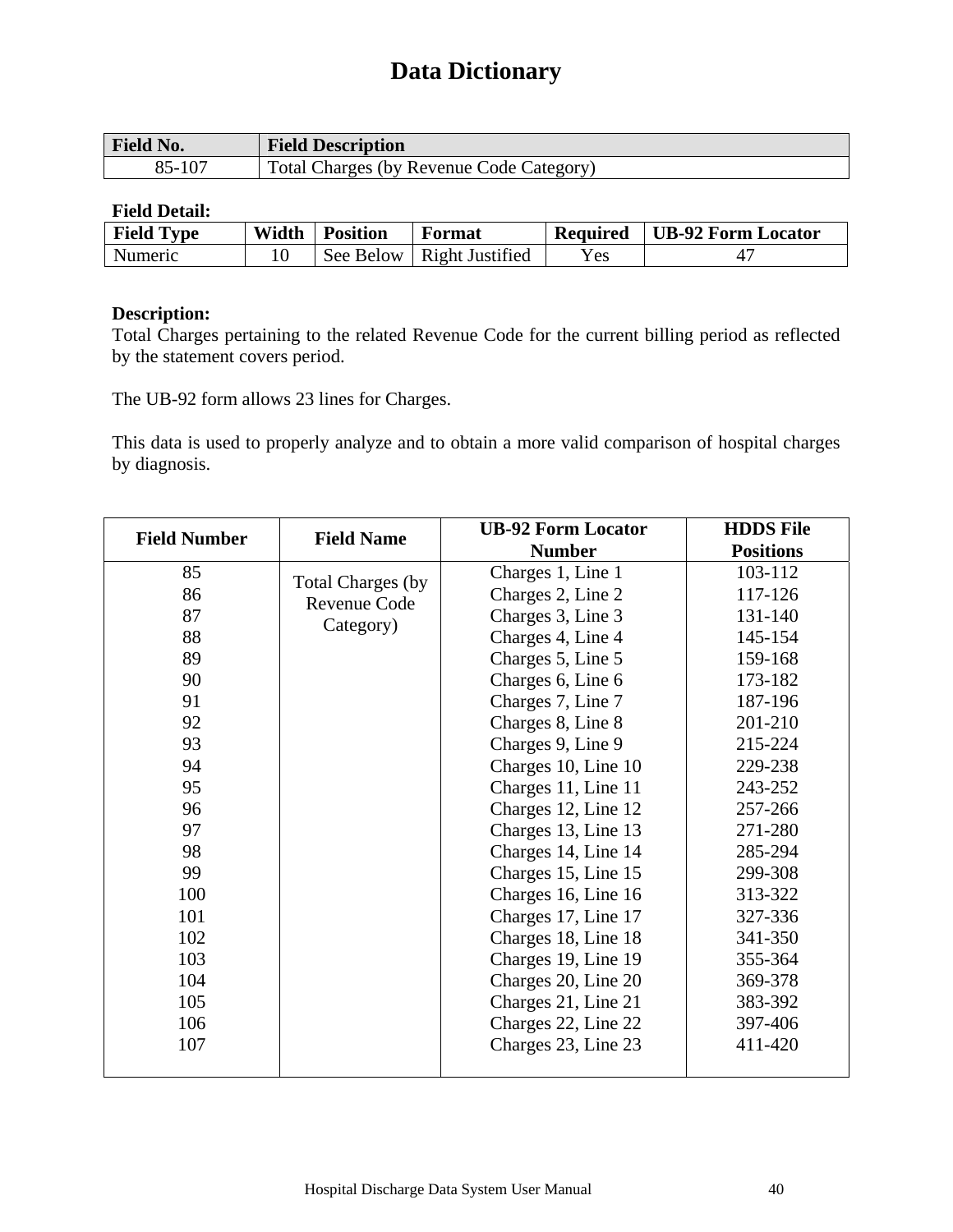| <b>Field No.</b> | <b>Field Description</b>                 |                                |
|------------------|------------------------------------------|--------------------------------|
| 85-107           | Total Charges (by Revenue Code Category) | (continued from previous page) |

### **Comments:**

The last charge listed for each bill should be the sum of all the previous revenue categories. It should be associated with a Revenue Code of 0001.

For any bill of two or more pages, a separate record should be submitted for each page if submission is via magnetic medium. The total charge for a multi-record bill will be the last charge on the last record of the bill. It will be associated with a Revenue Code of 0001.

The COBOL format for electronic reporting is PIC S9 (8) V99. The first eight digits are for dollar amounts. The last two digits are for cents. The decimal point is implicit; it is not written in the field. Negative values (i.e. credits) are denoted by special characters in the right-most cents position as per the COBOL PIC S9 (8) V99 format.

(Note for data analysts: The data sets compiled by the Department for data analysis have had all charge fields converted to the standard numeric format.)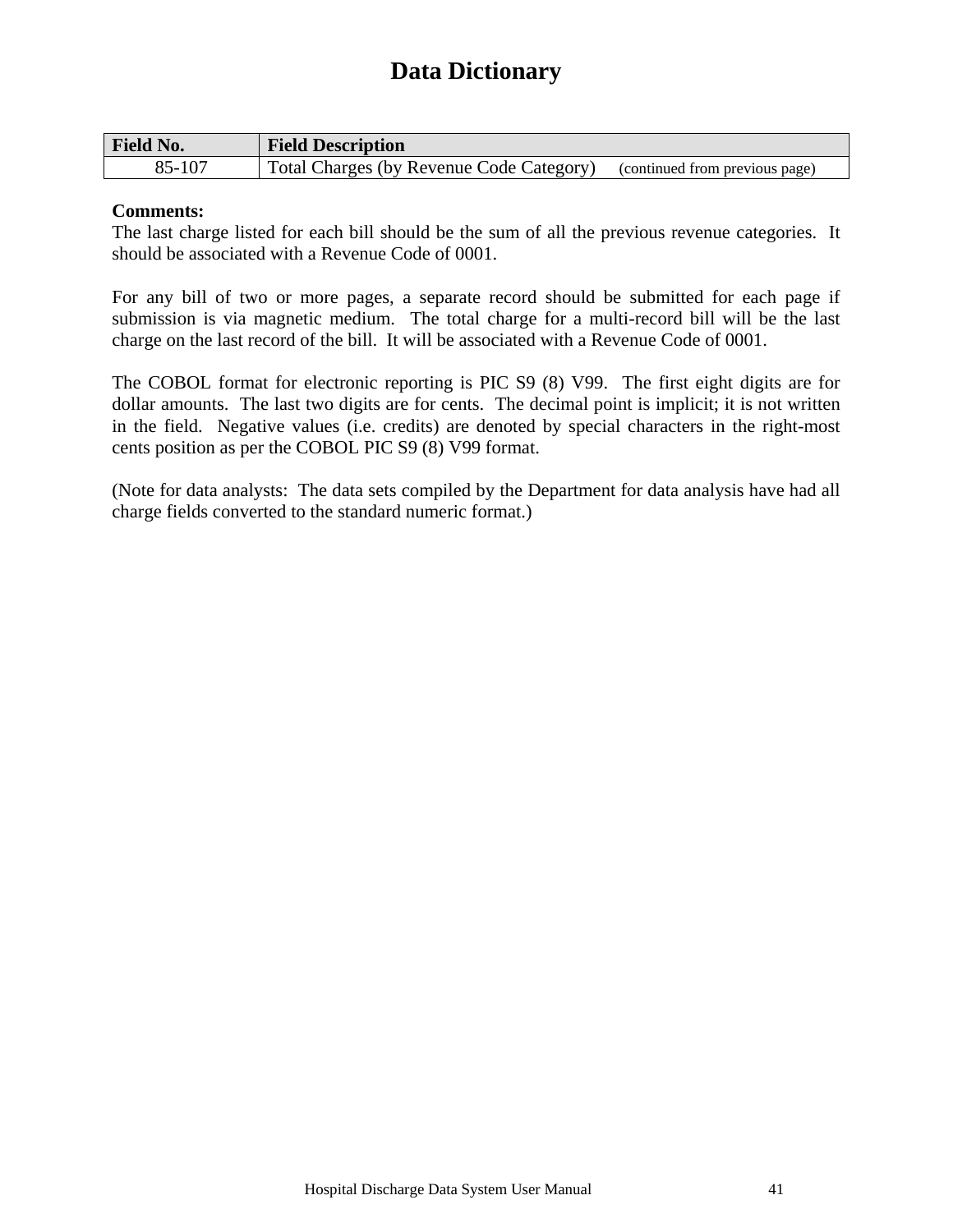| <b>Field No.</b> | <b>Field Description</b>          |
|------------------|-----------------------------------|
| 108              | Classification – Primary<br>Payer |

### **Field Detail:**

| <b>Field Type</b> | Width | <b>Position</b> | Format                      | <b>Required</b> | <b>UB-92 Form Locator</b> |
|-------------------|-------|-----------------|-----------------------------|-----------------|---------------------------|
| Alpha-Numeric     |       |                 | $213 - 1214$ Left Justified | Yes.            | 50A                       |

### **Description:**

The name or type of payer organization from which the hospital first expects some payment for the bill.

The UB-92 form has three lines for Form Locator 50. The appropriate source may be entered in one or more of the three lines. Each line represents whether the payer is primary, secondary, or tertiary; line one indicating primary, line two indicating secondary, and line three indicating tertiary.

This data is used to identify and analyze data for a particular payer organization and to analyze hospital case mix data.

### **Valid Values:**

| Code             | <b>Payer Classification</b>               |
|------------------|-------------------------------------------|
| B.               | Blue Cross/Blue Shield (not managed care) |
| $\mathcal{C}$    | Federal, Champus (military)               |
| D                | Medicaid (not TennCare)                   |
| $\mathbf{I}$     | Commercial Insurance (not managed care)   |
| M                | Medicare (not managed care)               |
| N                | Division of Health Services (Voc. Rehab.) |
| $\Omega$         | Other, Unknown                            |
| P                | Self Pay                                  |
| S                | Self Insured, Self Administered           |
| W                | <b>Workers/State Compensation</b>         |
| Z                | Medically Indigent/Free                   |
|                  | <b>TennCare Codes</b>                     |
| T                | TennCare-Plan Unspecified                 |
| 5                | Omni Care                                 |
| $\boldsymbol{7}$ | <b>VHP Community Care</b>                 |
| 8                | John Deere/Heritage                       |
| 9                | Preferred Health Partnership              |
|                  |                                           |
|                  |                                           |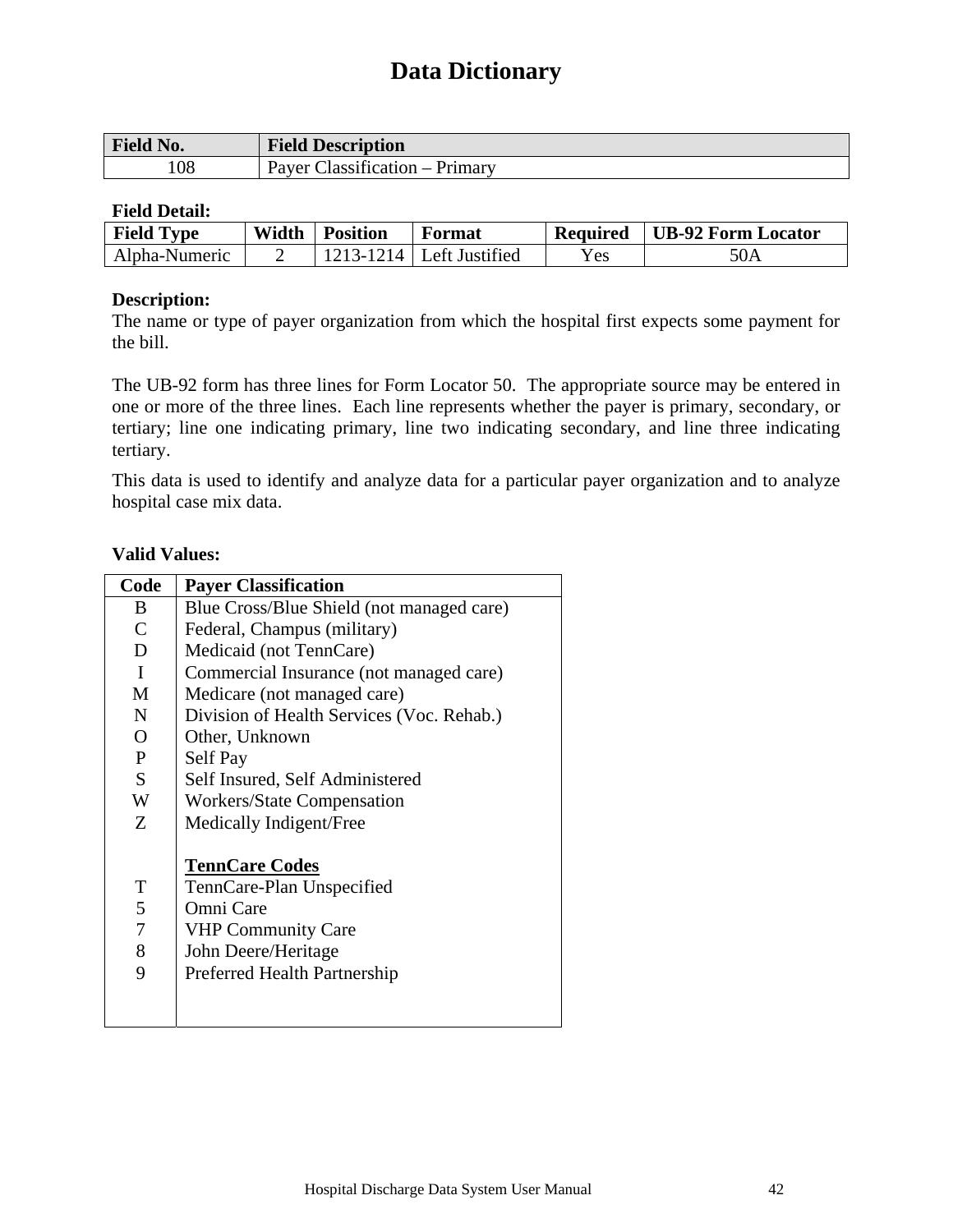| <b>Field No.</b> | <b>Field Description</b>       |                                |
|------------------|--------------------------------|--------------------------------|
| 108              | Payer Classification – Primary | (continued from previous page) |

| Code             | <b>Payer Classification</b>                    |
|------------------|------------------------------------------------|
|                  | <b>TennCare Codes (cont'd.)</b>                |
| $\boldsymbol{F}$ | <b>TLC Family Care Healthplan</b>              |
| J                | <b>Blue Care</b>                               |
| Q                | <b>TennCare Select</b>                         |
| $\mathbf R$      | Better Health Plans, Inc.                      |
| $\mathbf{V}$     | <b>Universal Care of Tennessee</b>             |
|                  |                                                |
|                  | <b>TennCare Behavioral Codes</b>               |
| E                | $BHO$ – plan unspecified                       |
| U                | Tennessee Behavioral Health, Inc.              |
| X                | Premier Behavioral Systems of TN               |
|                  |                                                |
| H                | <u><b>Blue Cross Managed Care –</b></u>        |
|                  | <b>HMO/PPO/Other Managed Care</b>              |
|                  | Payer may be listed as, but is not limited to, |
|                  | names such as:                                 |
|                  | <b>HMO Blue</b>                                |
|                  | <b>Blue Preferred</b>                          |
|                  | <b>TPN</b>                                     |
|                  | <b>BC</b> Memphis/Apple                        |
|                  | <b>Blue Classic</b>                            |
|                  | <b>Blue Select</b>                             |
|                  |                                                |
| L                | <u><b>Commercial (Managed Care –</b></u>       |
|                  | <b>HMO/PPO/Other Managed Care)</b>             |
|                  | Payer may be listed as, but is not limited to, |
|                  | names such as:                                 |
|                  | <b>United Healthcare</b>                       |
|                  | Aetna/US Healthcare                            |
|                  | Cigna and/or Healthsource                      |
|                  | Cariten                                        |
|                  | <b>Health Net</b>                              |
|                  | Prudential                                     |
|                  | John Deere/Heritage                            |
|                  | Tripoint                                       |
|                  | Private HealthCare Systems                     |
|                  | <b>Affordable/First Health</b>                 |
|                  |                                                |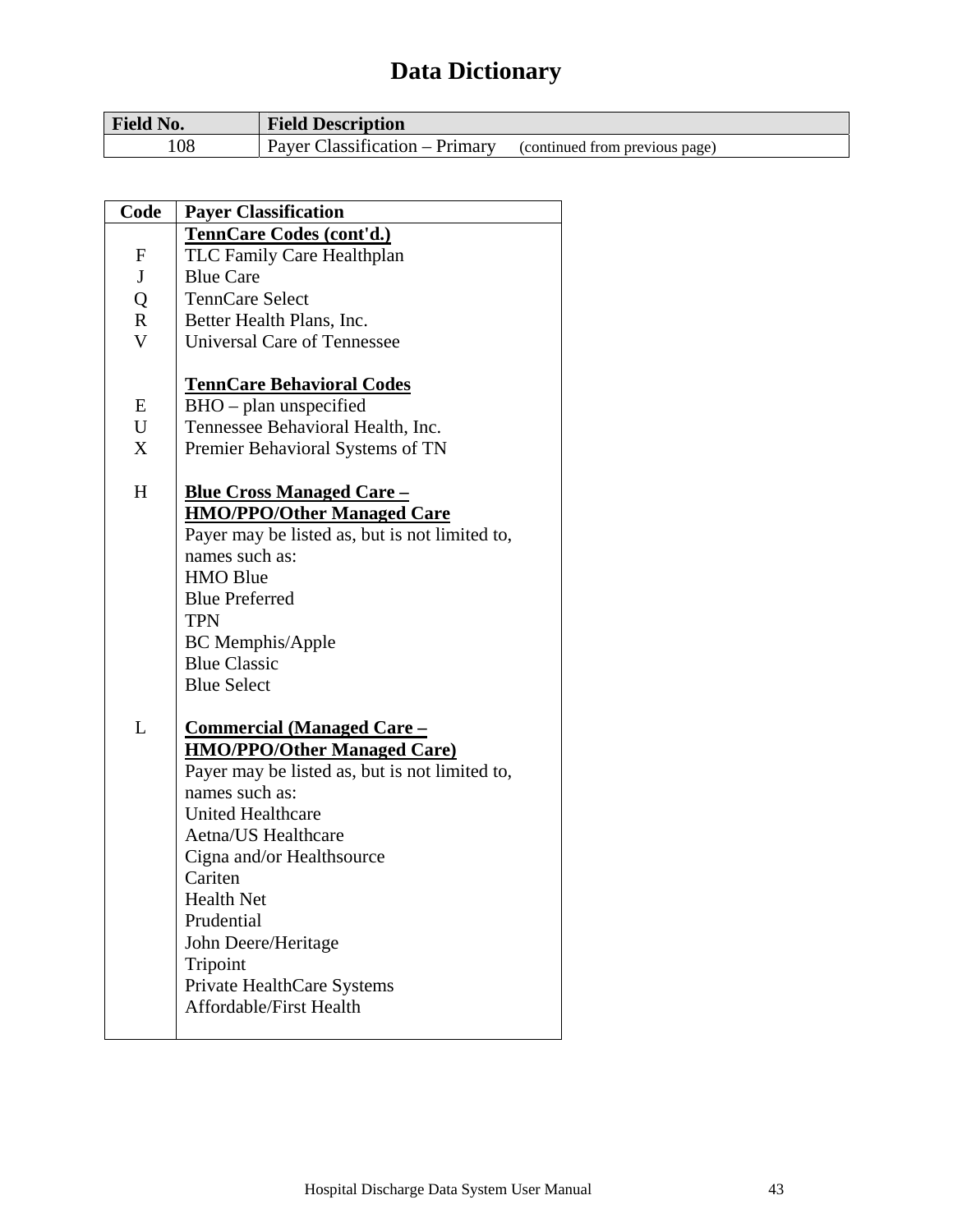| <b>Field</b><br>'No. | <b>Field Description</b>         |                                |
|----------------------|----------------------------------|--------------------------------|
| .08                  | lassification – Primary<br>Paver | (continued from previous page) |

| Code    | <b>Payer Classification</b>                    |
|---------|------------------------------------------------|
| $\bf K$ | <b>Medicare (HMO/PSO)</b>                      |
|         | Payer may be listed as, but is not limited to, |
|         | names such as:                                 |
|         | <b>Health Net</b>                              |
|         | Cariten                                        |
|         | <b>United Healthcare</b>                       |
|         | <b>Blue Cross</b>                              |
|         | Heritage/John Deere                            |
|         |                                                |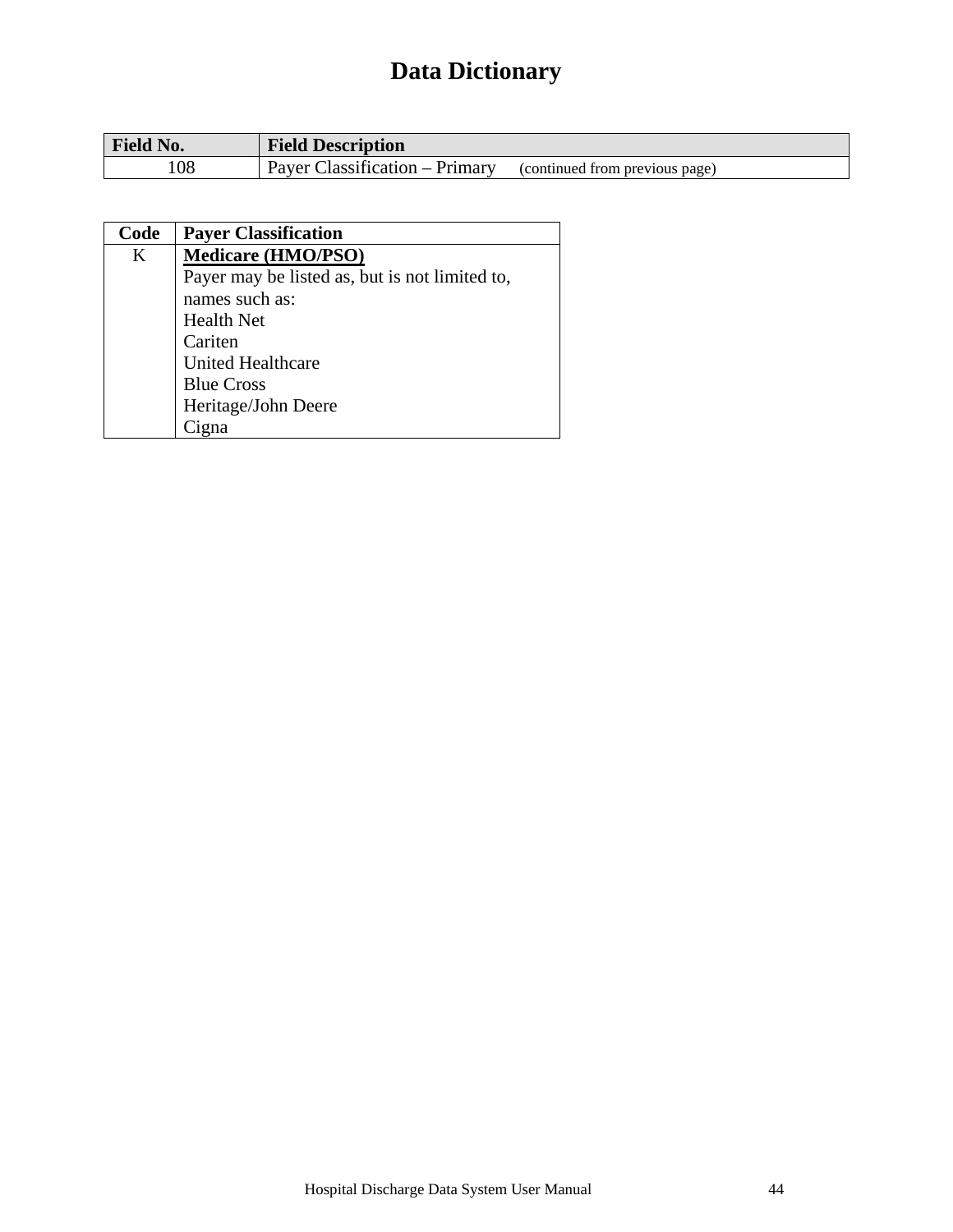| <b>Field No.</b> | <b>Field Description</b>                           |
|------------------|----------------------------------------------------|
| 109              | $Classification - Secondary$<br>Paver <sup>t</sup> |

#### **Field Detail:**

| <b>Field Type</b> | Width | <b>Position</b> | Format                       | <b>Required</b> | <b>UB-92 Form Locator</b> |
|-------------------|-------|-----------------|------------------------------|-----------------|---------------------------|
| Alpha-Numeric     |       |                 | $1215 - 1216$ Left Justified | Yes             | 50B                       |

### **Description:**

The name or type of payer organization from which the hospital might second expect some payment for the bill. **Many bills will lack a secondary payer; this field will then be blank.** 

The UB-92 form has three lines for Form Locator 50. The appropriate source may be entered in one or more of the three lines. Each line represents whether the payer is primary, secondary, or tertiary; line one indicating primary, line two indicating secondary, and line three indicating tertiary.

This data is used to identify and analyze data for a particular payer and to analyze hospital case mix data.

### **Valid Values:**

| Code             | <b>Payer Classification</b>                                     |
|------------------|-----------------------------------------------------------------|
| B                | Blue Cross/Blue Shield (not managed care)                       |
| $\mathcal{C}$    | Federal, Champus (military)                                     |
| D                | Medicaid (not TennCare)                                         |
| $\mathbf{I}$     | Commercial Insurance (not managed care)                         |
| M                | Medicare (not managed care)                                     |
| $\mathbf N$      | Division of Health Services (Voc. Rehab.)                       |
| $\mathbf{O}$     | Other, Unknown                                                  |
| P                | Self Pay                                                        |
| S                | Self Insured, Self Administered                                 |
| W                | <b>Workers/State Compensation</b>                               |
| Z                | Medically Indigent/Free                                         |
| T<br>5           | <b>TennCare Codes</b><br>TennCare-Plan Unspecified<br>Omni Care |
| $\boldsymbol{7}$ | <b>VHP Community Care</b>                                       |
| 8                | John Deere/Heritage                                             |
| 9                | Preferred Health Partnership                                    |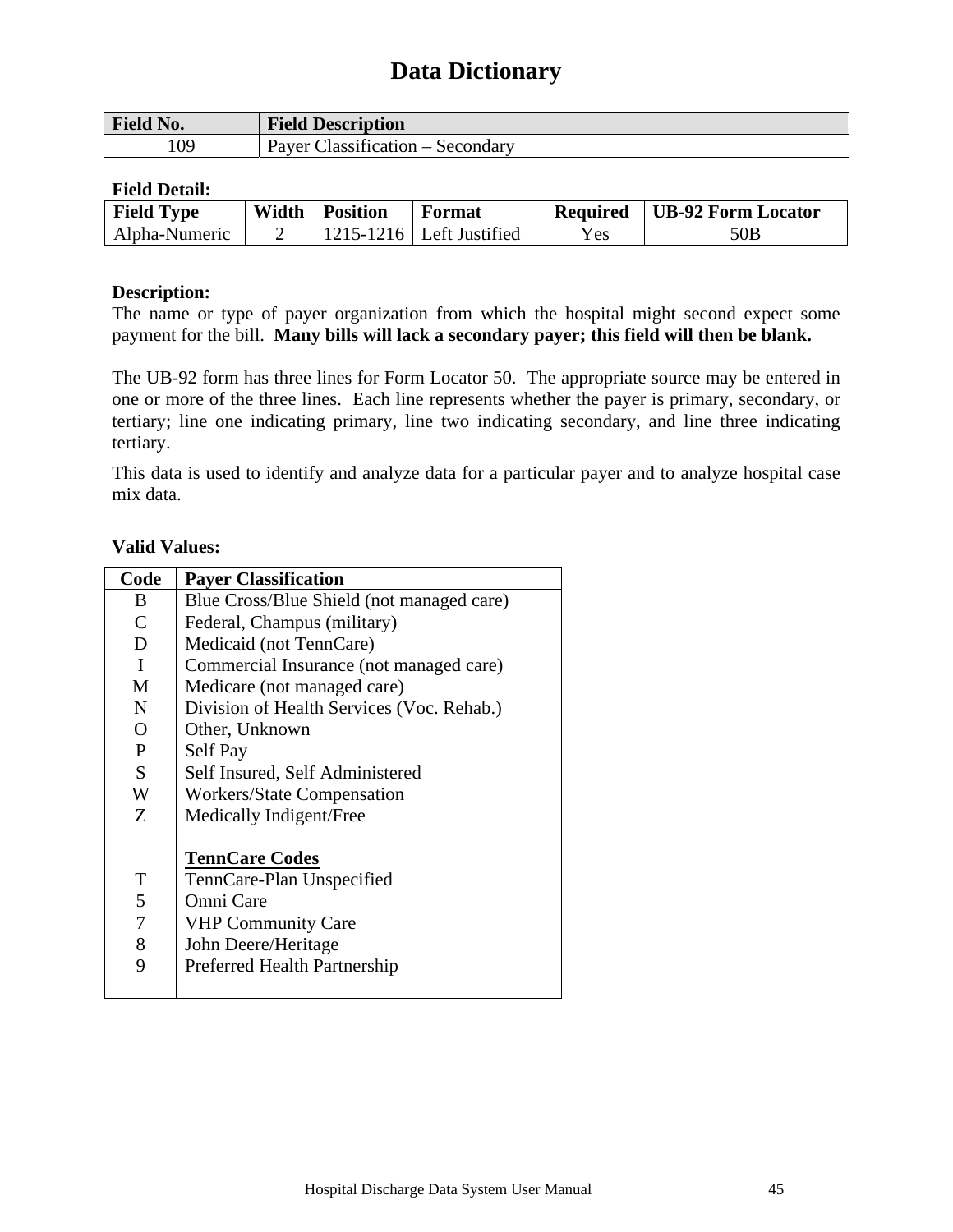| <b>Field No.</b> | <b>Field Description</b>                                              |  |
|------------------|-----------------------------------------------------------------------|--|
| 109              | $\mu$ Payer Classification – Secondary (continued from previous page) |  |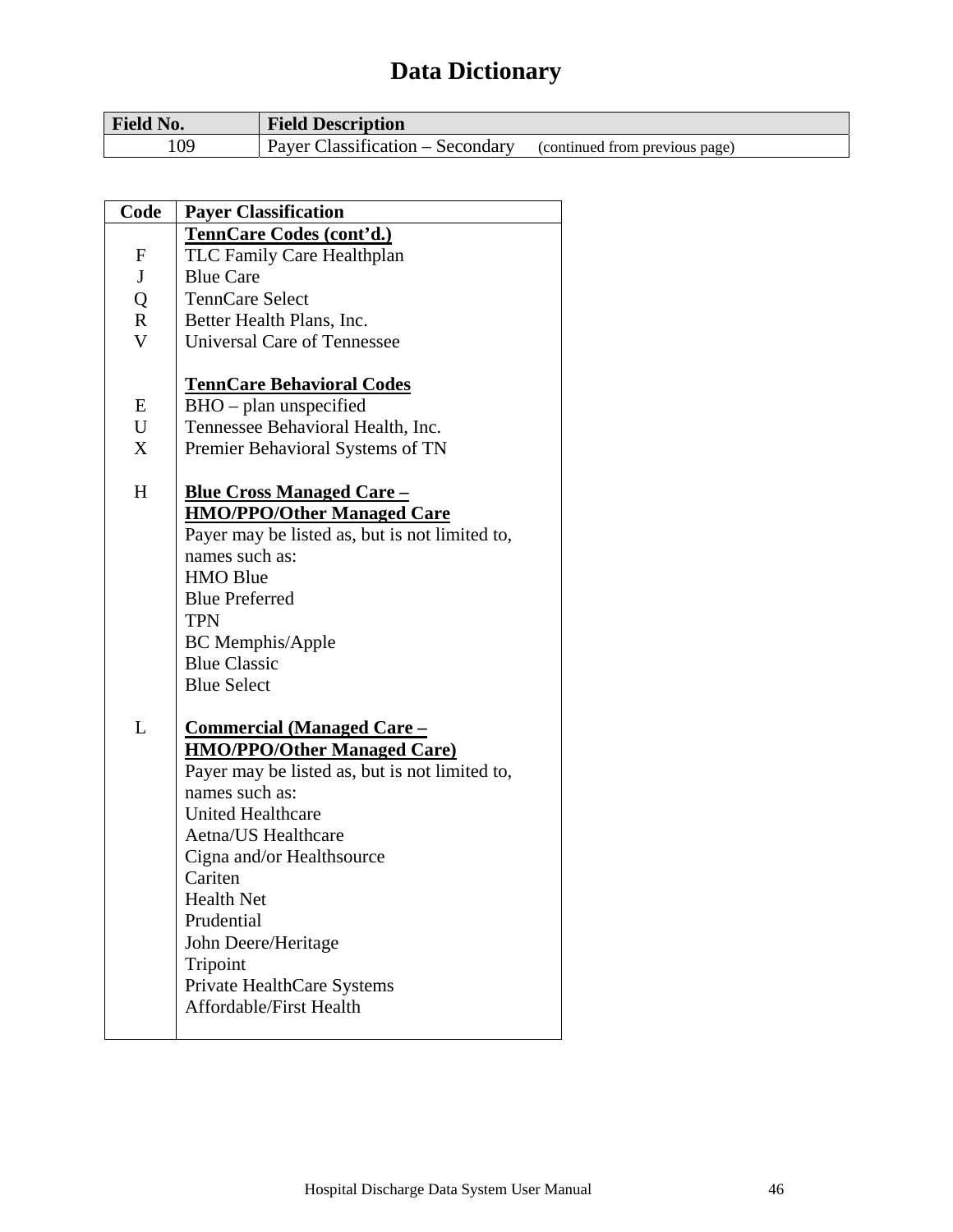| <b>Field No.</b> | <b>Field Description</b>                                           |
|------------------|--------------------------------------------------------------------|
| 109              | Payer Classification – Secondary<br>(continued from previous page) |

| Code | <b>Payer Classification</b>                    |
|------|------------------------------------------------|
| K    | <b>Medicare (HMO/PSO)</b>                      |
|      | Payer may be listed as, but is not limited to, |
|      | names such as:                                 |
|      | Health 123                                     |
|      | <b>Health Net</b>                              |
|      | Cariten                                        |
|      | <b>United Healthcare</b>                       |
|      | <b>Blue Cross</b>                              |
|      | Heritage/John Deere                            |
|      |                                                |

### **Comments:**

Many bills will not have a Secondary Payer.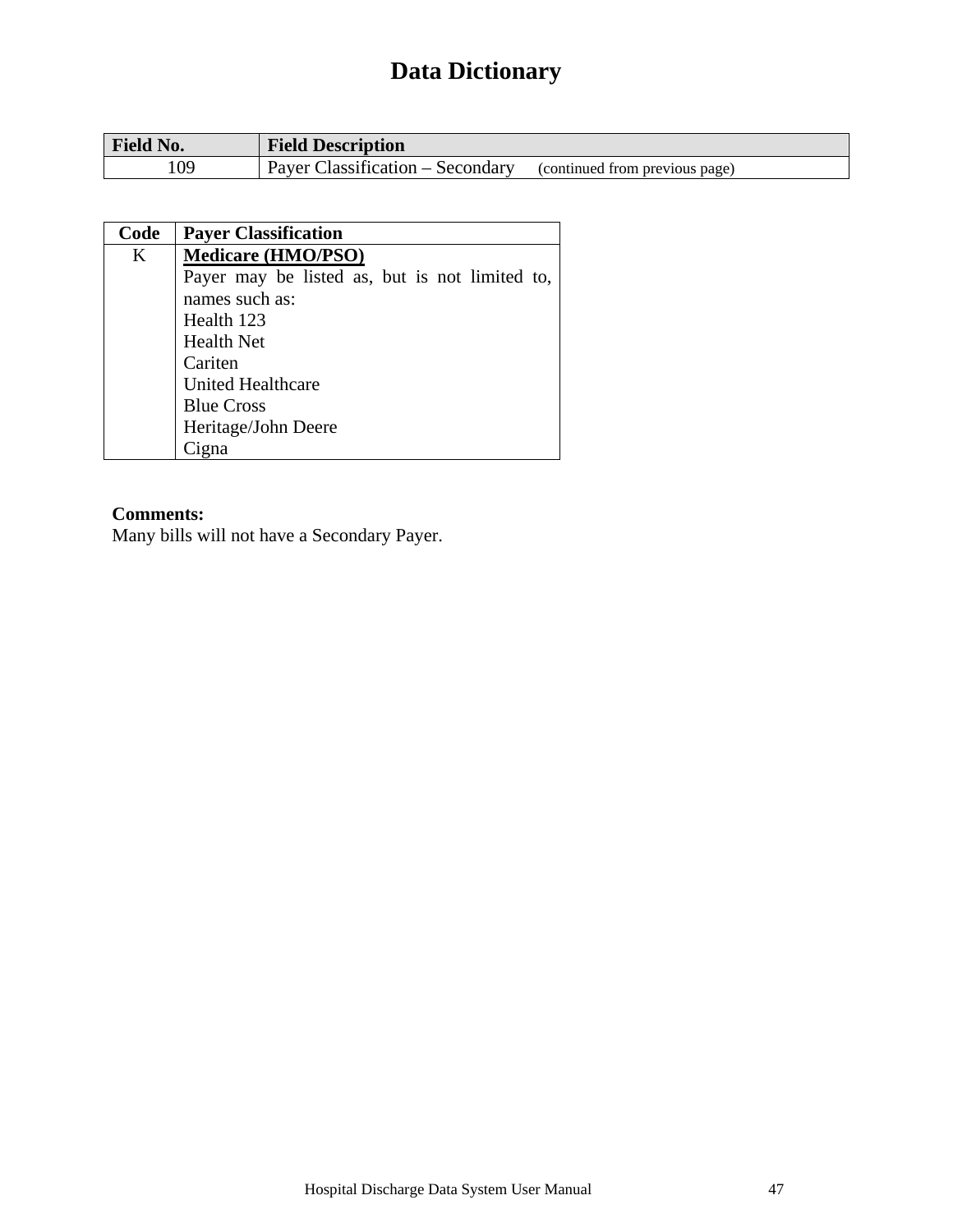| <b>Field No.</b> | <b>Field Description</b>                |
|------------------|-----------------------------------------|
| 110              | $Classification -$<br>Tertiary<br>Paver |

### **Field Detail:**

| <b>Field Type</b> | Width | <b>Position</b> | Format                       | <b>Required</b> | UB-92 Form Locator |
|-------------------|-------|-----------------|------------------------------|-----------------|--------------------|
| Alpha-Numeric     |       |                 | $1217 - 1218$ Left Justified | Yes             | 50C                |

### **Description:**

The name or type of payer organization from which the hospital might third expect some payment for the bill. **Many bills will lack a third payer; this field will then be blank.** 

The UB-92 form has three lines for Form Locator 50. The appropriate source may be entered in one or more of the three lines. Each line represents whether the payer is primary, secondary, or tertiary; line one indicating primary, line two indicating secondary, and line three indicating tertiary.

This data is used to identify and analyze data for a particular payer organization at the request of the payer organization and to analyze hospital case mix data.

#### **Valid Values:**

| Code                               | <b>Payer Classification</b>                                                                                                                         |
|------------------------------------|-----------------------------------------------------------------------------------------------------------------------------------------------------|
| B                                  | Blue Cross/Blue Shield (not managed care)                                                                                                           |
| $\mathcal{C}$                      | Federal, Champus (military)                                                                                                                         |
| D                                  | Medicaid (not TennCare)                                                                                                                             |
| $\mathbf I$                        | Commercial Insurance (not managed care)                                                                                                             |
| M                                  | Medicare (not managed care)                                                                                                                         |
| $\mathbf N$                        | Division of Health Services (Voc. Rehab.)                                                                                                           |
| $\mathbf{O}$                       | Other, Unknown                                                                                                                                      |
| P                                  | Self Pay                                                                                                                                            |
| <sub>S</sub>                       | Self Insured, Self Administered                                                                                                                     |
| W                                  | <b>Workers/State Compensation</b>                                                                                                                   |
| Z                                  | Medically Indigent/Free                                                                                                                             |
| T<br>5<br>$\overline{7}$<br>8<br>9 | <b>TennCare Codes</b><br>TennCare-Plan Unspecified<br>Omni Care<br><b>VHP Community Care</b><br>John Deere/Heritage<br>Preferred Health Partnership |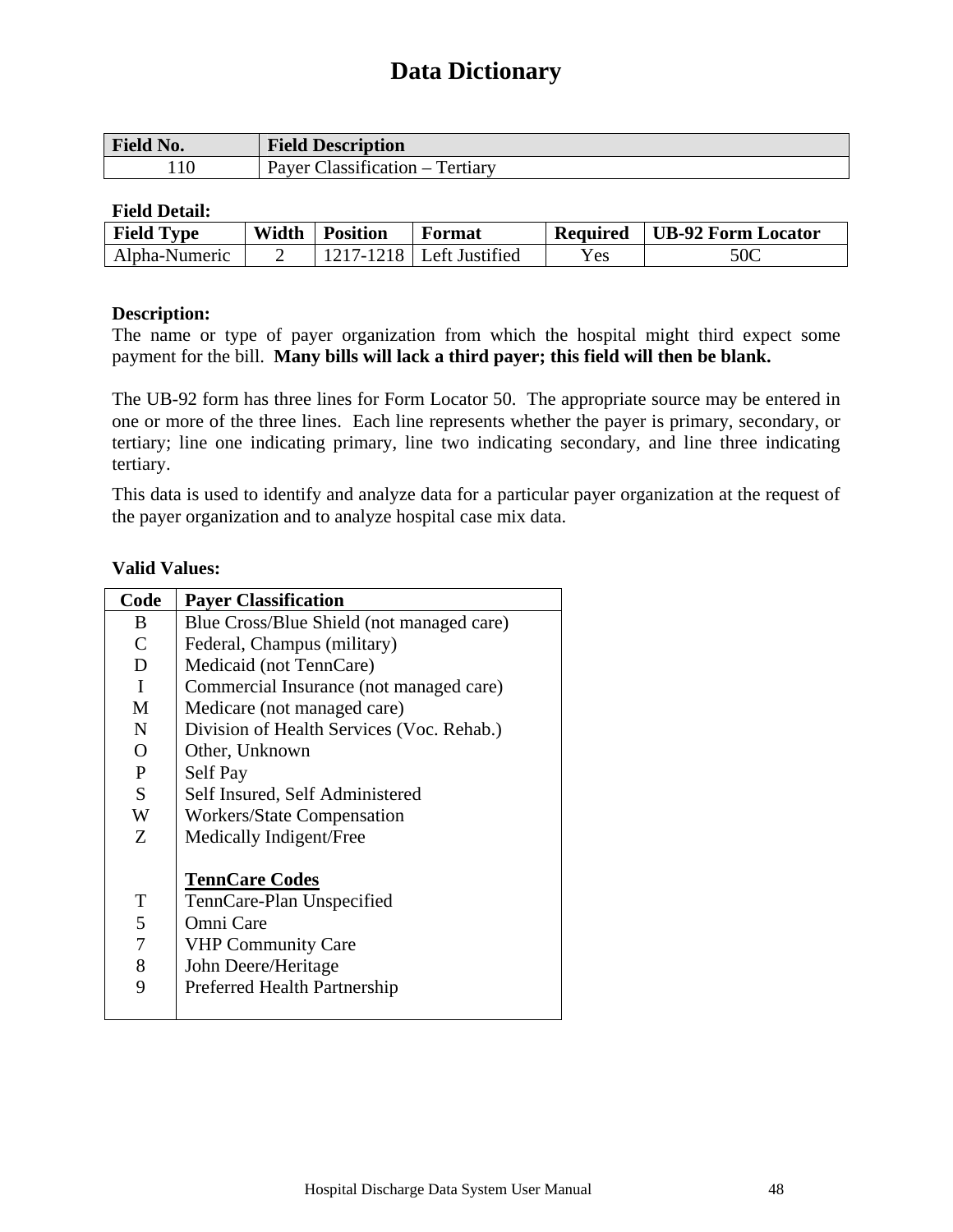| <b>Field No.</b> | <b>Field Description</b>        |                                  |
|------------------|---------------------------------|----------------------------------|
| 10               | Payer Classification – Tertiary | / (continued from previous page) |

| Code         | <b>Payer Classification</b>                                      |
|--------------|------------------------------------------------------------------|
|              | <b>TennCare Codes (cont'd)</b>                                   |
| $\mathbf{F}$ | TLC Family Care Healthplan                                       |
| J            | <b>Blue Care</b>                                                 |
| Q            | <b>TennCare Select</b>                                           |
| $\mathbf R$  | Better Health Plans, Inc.                                        |
| $\mathbf{V}$ | <b>Universal Care of Tennessee</b>                               |
|              | <b>TennCare Behavioral Codes</b>                                 |
| E            | $BHO$ – plan unspecified                                         |
| U            | Tennessee Behavioral Health, Inc.                                |
| X            | Premier Behavioral Systems of TN                                 |
|              |                                                                  |
| H            | <u><b>Blue Cross Managed Care –</b></u>                          |
|              | <b>HMO/PPO/Other Managed Care</b>                                |
|              | Payer may be listed as, but is not limited to,                   |
|              | names such as:                                                   |
|              | <b>HMO Blue</b>                                                  |
|              | <b>Blue Preferred</b>                                            |
|              | <b>TPN</b>                                                       |
|              | <b>BC</b> Memphis/Apple                                          |
|              | <b>Blue Classic</b>                                              |
|              | <b>Blue Select</b>                                               |
| L            |                                                                  |
|              | <u><b>Commercial (Managed Care –</b></u>                         |
|              | <b>HMO/PPO/Other Managed Care)</b>                               |
|              | Payer may be listed as, but is not limited to,<br>names such as: |
|              | <b>United Healthcare</b>                                         |
|              | Aetna/US Healthcare                                              |
|              |                                                                  |
|              | Cigna and/or Healthsource<br>Cariten                             |
|              | <b>Health Net</b>                                                |
|              | Prudential                                                       |
|              |                                                                  |
|              | John Deere/Heritage                                              |
|              | Tripoint                                                         |
|              | Private HealthCare Systems<br>Affordable/First Health            |
|              |                                                                  |
|              |                                                                  |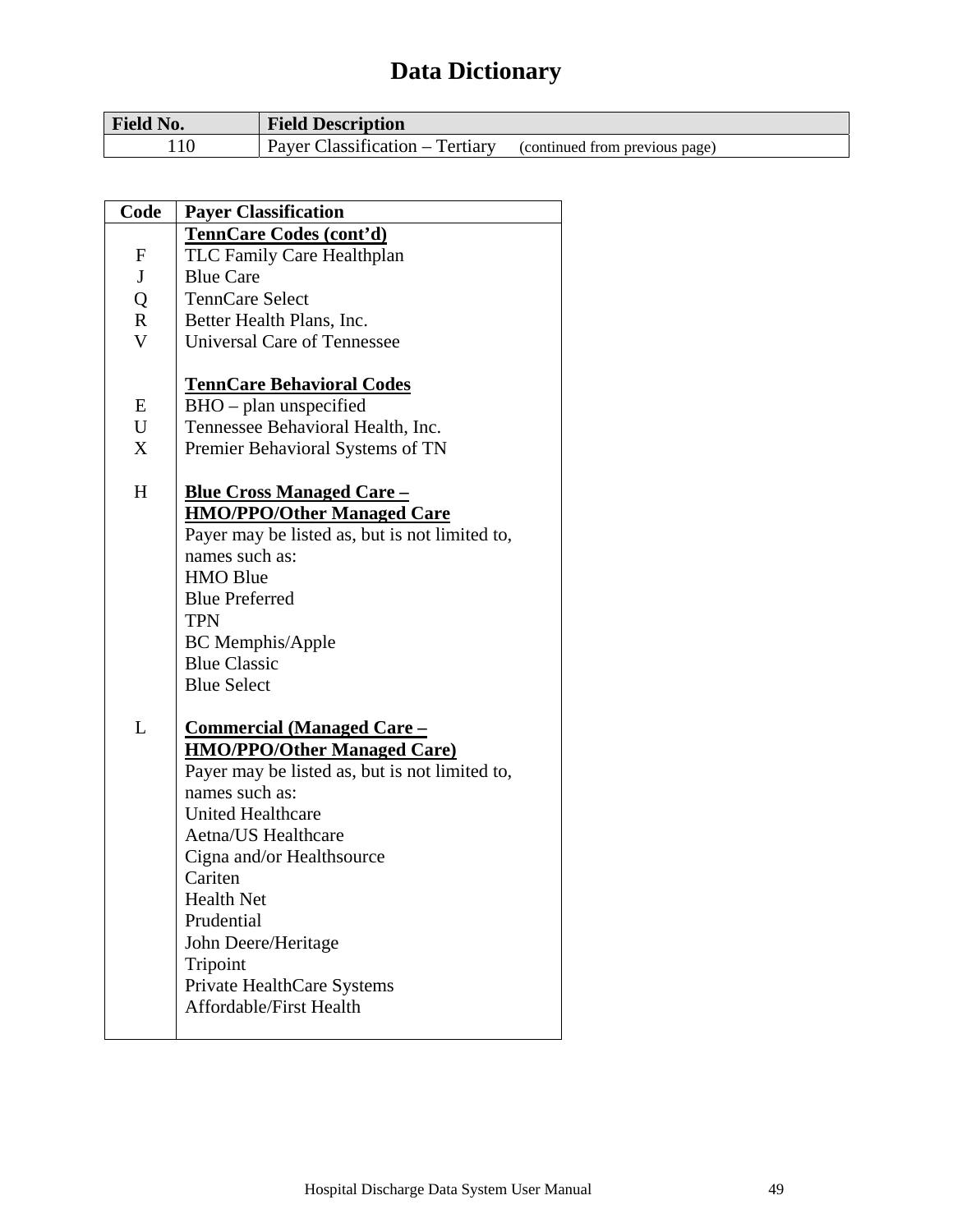| <b>Field No.</b> | <b>Field Description</b>        |                                |
|------------------|---------------------------------|--------------------------------|
|                  | Payer Classification – Tertiary | (continued from previous page) |

| Code | <b>Payer Classification</b>                    |
|------|------------------------------------------------|
| K    | <b>Medicare (HMO/PSO)</b>                      |
|      | Payer may be listed as, but is not limited to, |
|      | names such as:                                 |
|      | Health 123                                     |
|      | <b>Health Net</b>                              |
|      | Cariten                                        |
|      | <b>United Healthcare</b>                       |
|      | <b>Blue Cross</b>                              |
|      | Heritage/John Deere                            |
|      |                                                |

## **Comments:**

Many bills will not have a Tertiary Payer.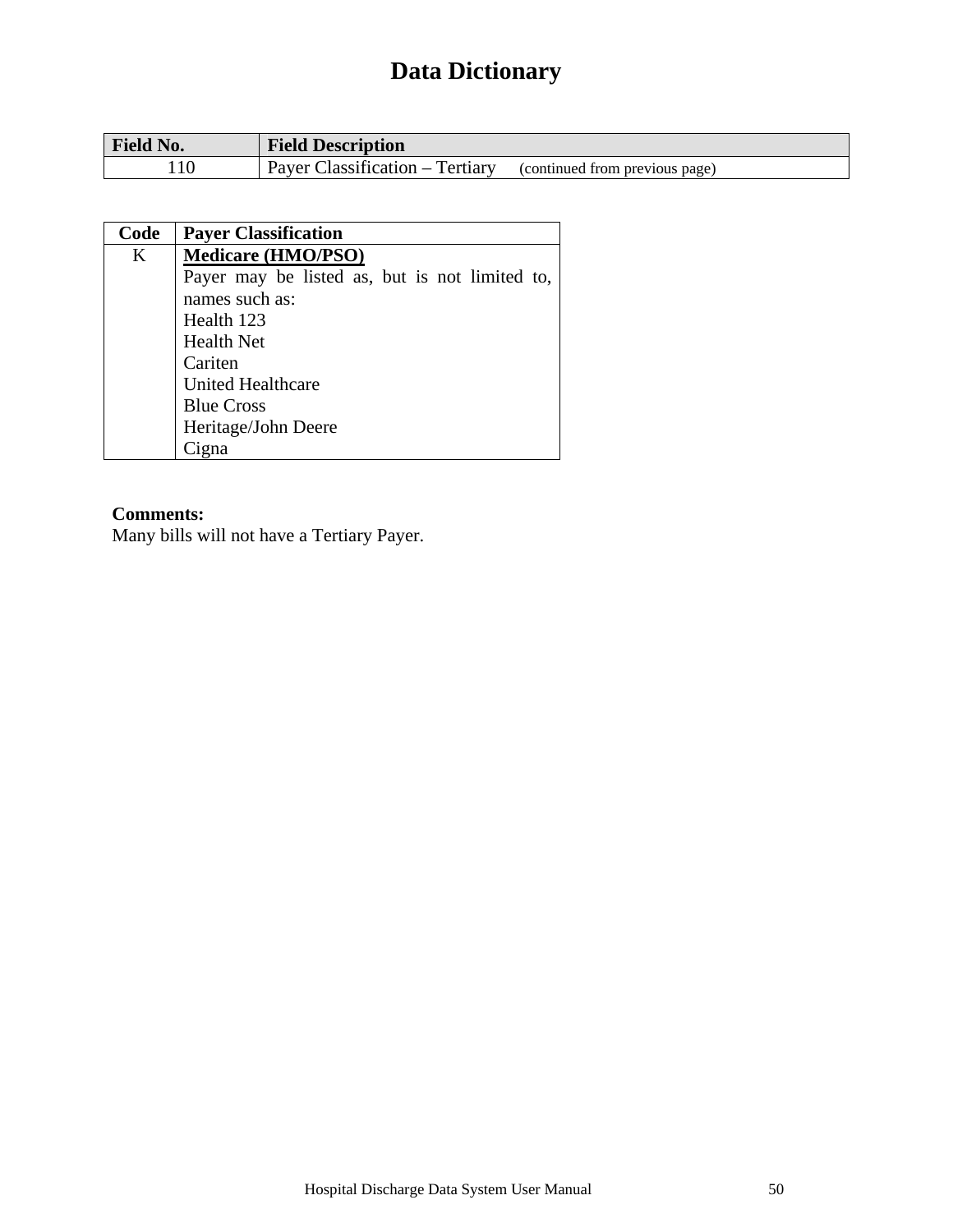| Field No. | <b>Field Description</b>       |
|-----------|--------------------------------|
|           | Number – Primary<br>Provider i |

#### **Field Detail:**

| <b>Field Type</b> | Width | <b>Position</b> | Format         | <b>Required</b> | <b>UB-92 Form Locator</b> |
|-------------------|-------|-----------------|----------------|-----------------|---------------------------|
| Alpha-Numeric     |       | 446-458         | Left Justified | <b>Yes</b>      |                           |

#### **Description:**

The number assigned to the hospital by the payer indicated in Form Locator 50A (Primary Payer). The number in Form Locator 51A corresponds to Form Locator 50A. **If this code is unknown or not applicable, the field should be completely filled with 9's.** 

This data is used to properly classify the source of the payer indicated in Form Locator 50A.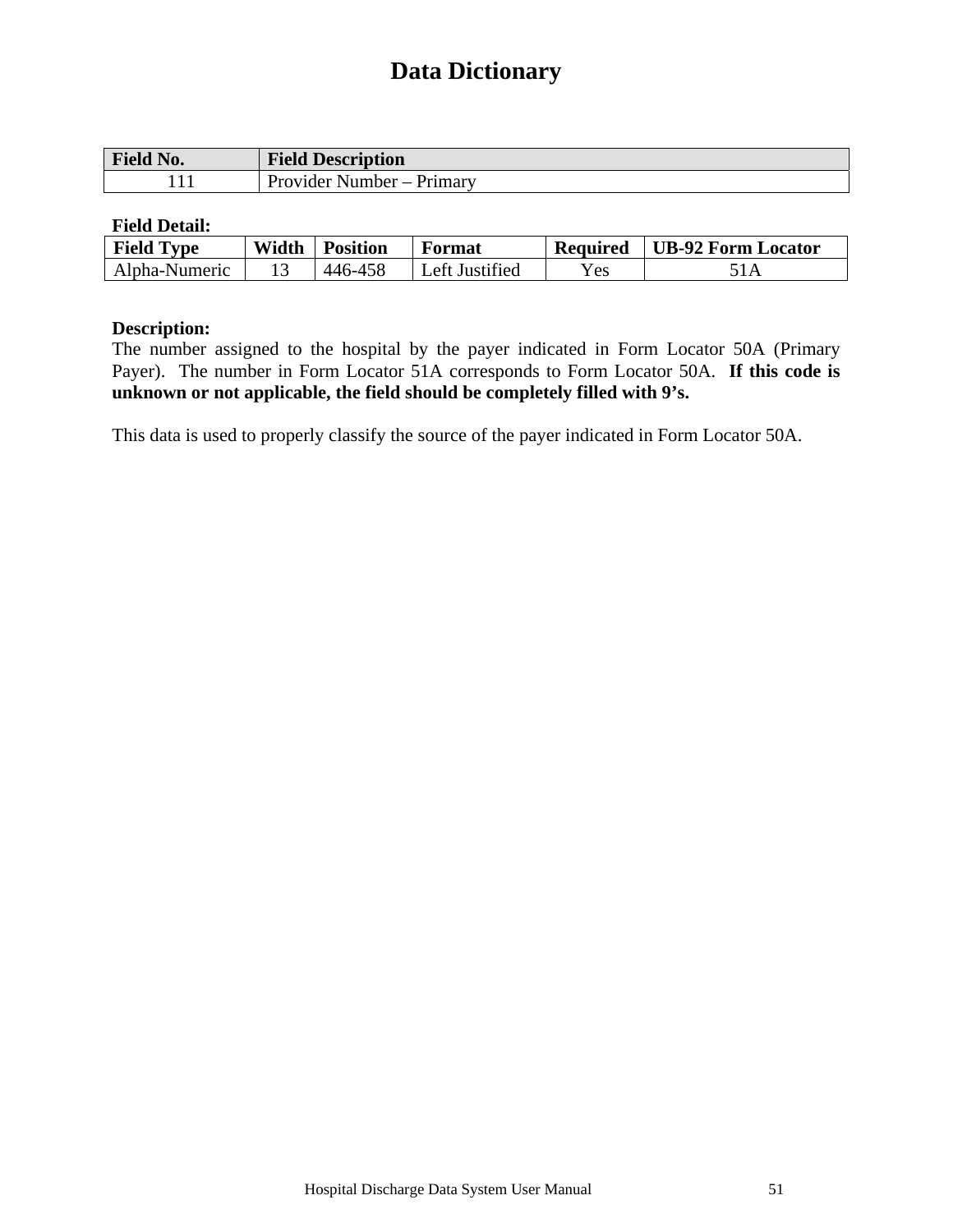| <b>Field No.</b>           | <b>Field Description</b>              |
|----------------------------|---------------------------------------|
| $\sim$<br>$\cdot$ 1 $\sim$ | Provider<br>Secondary<br>' Number – I |

#### **Field Detail:**

| <b>Field Type</b> | Width | <b>Position</b> | Format                       | <b>Required</b> | UB-92 Form Locator |
|-------------------|-------|-----------------|------------------------------|-----------------|--------------------|
| Alpha-Numeric     |       |                 | $1071 - 1083$ Left Justified | Yes             |                    |

#### **Description:**

The number assigned to the hospital by the payer indicated in Form Locator 50B (Secondary Payer). The number in Form Locator 51B corresponds to Form Locator 50B. **If this code is unknown the field should be completely filled with 9's. If there is no Secondary Payer this field should be left blank.** 

This data is used to properly classify the source of the payer indicated in Form Locator 50B (Payer Identification).

#### **Comments:**

Many bills will lack a Secondary Payer and will have no Secondary Provider Number.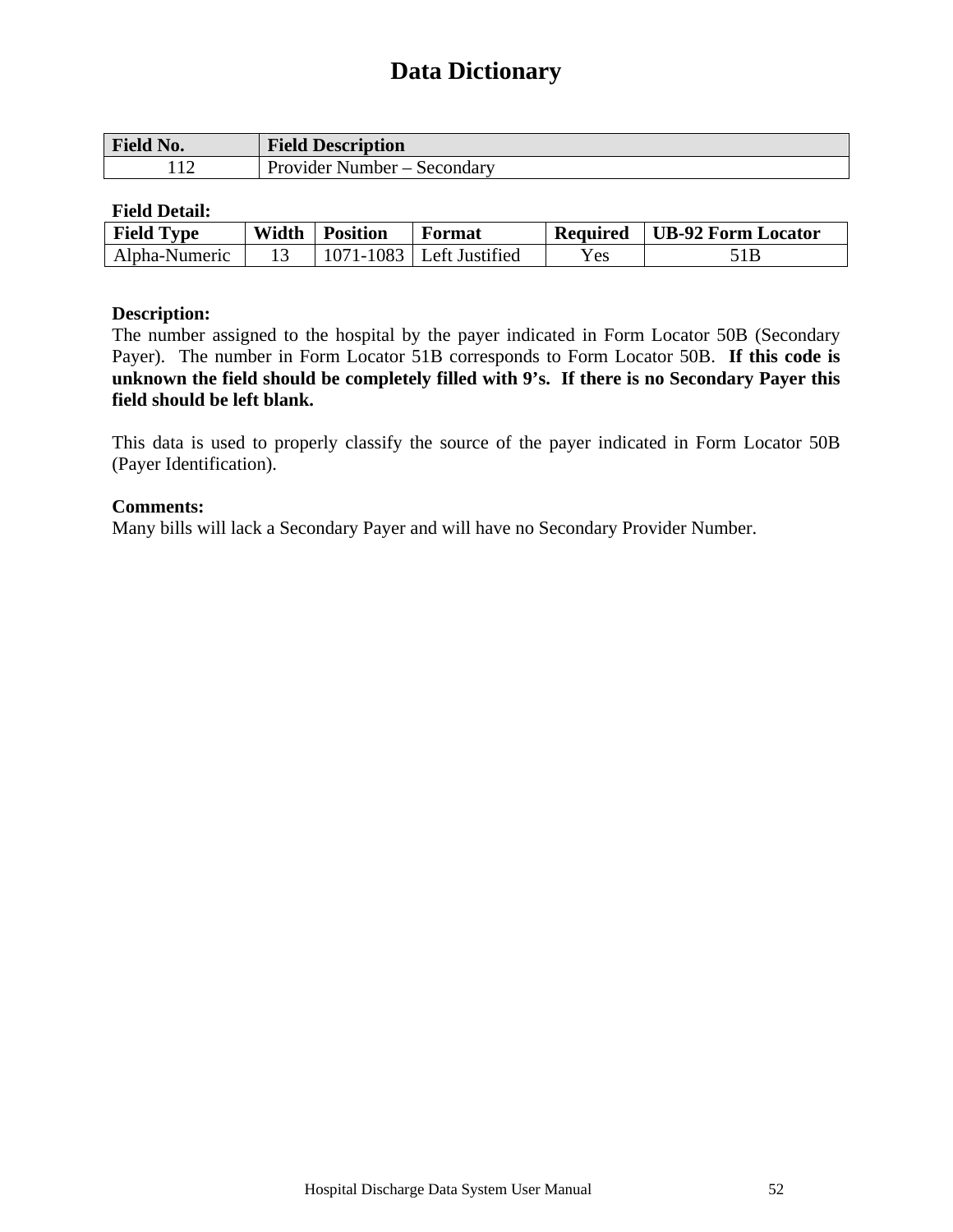| <b>Tield No.</b> | $\mathbf{m}$ .<br><b>Field Description</b> |
|------------------|--------------------------------------------|
| $\sim$<br>1 I J  | rertiary<br>- Provider<br>Number           |

### **Field Detail:**

| <b>Field Type</b> | Width | Position | Format                     | Required | UB-92 Form Locator |
|-------------------|-------|----------|----------------------------|----------|--------------------|
| Alpha-Numeric     |       |          | $1150-1162$ Left Justified | Yes.     |                    |

### **Description:**

The number assigned to the hospital by the payer indicated in Form Locator 50C (Tertiary Payer). The number in Form Locator 51C corresponds to Form Locator 50C. **If this code is unknown the field should be completely filled with 9's. If there is no Tertiary Payer this field should be left blank.** 

This data is used to properly classify the source of the payer indicated in Form Locator 50C (Payer Identification).

### **Comments:**

Many bills will lack a Tertiary Payer and will have no Tertiary Provider Number.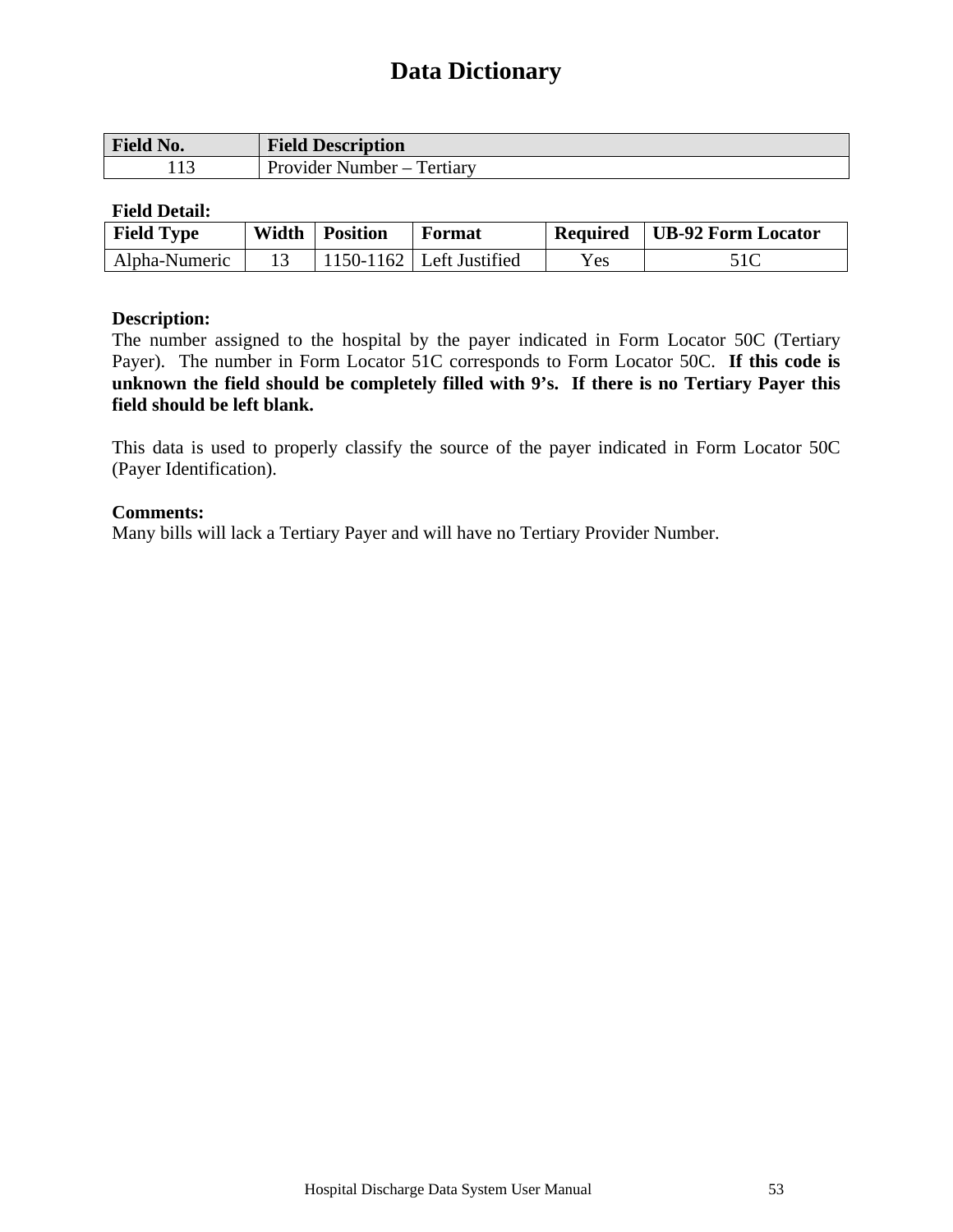| <b>Field No.</b> | <b>Field Description</b>                     |
|------------------|----------------------------------------------|
|                  | Patient's Relationship to Insured – Primary* |

### **Field Detail:**

| <b>Field Type</b> | Width | <b>Position</b> | Format         | <b>Required</b>   | <b>UB-92 Form Locator</b> |
|-------------------|-------|-----------------|----------------|-------------------|---------------------------|
| Alpha-Numeric     |       | 459-460         | Left Justified | $\mathbf{v_{es}}$ | 59A                       |

### **Description:**

The code number indicates the relationship of the patient to the insured individual named in Form Locator 58A. (NOTE: These codes underwent a major revision effective October 16, 2003. Several code values were reused, several codes were discontinued, and several new codes were added.)

### **Valid Values:**

| Code | <b>Patient's Relationship to Insured</b>            |
|------|-----------------------------------------------------|
| 01   | Spouse                                              |
| 04   | <b>Grandfather or Grandmother</b>                   |
| 05   | Grandson or Granddaughter                           |
| 07   | Nephew or Niece                                     |
| 10   | <b>Foster Child</b>                                 |
| 15   | Ward (of the insured as a result of<br>court order) |
| 17   | Stepson or Stepdaughter                             |
| 18   | Self                                                |
| 19   | Child                                               |
| 20   | Employee                                            |
| 21   | Unknown                                             |
| 22   | Handicapped dependent                               |
| 23   | Sponsored dependent                                 |
| 24   | Dependent of a minor dependent                      |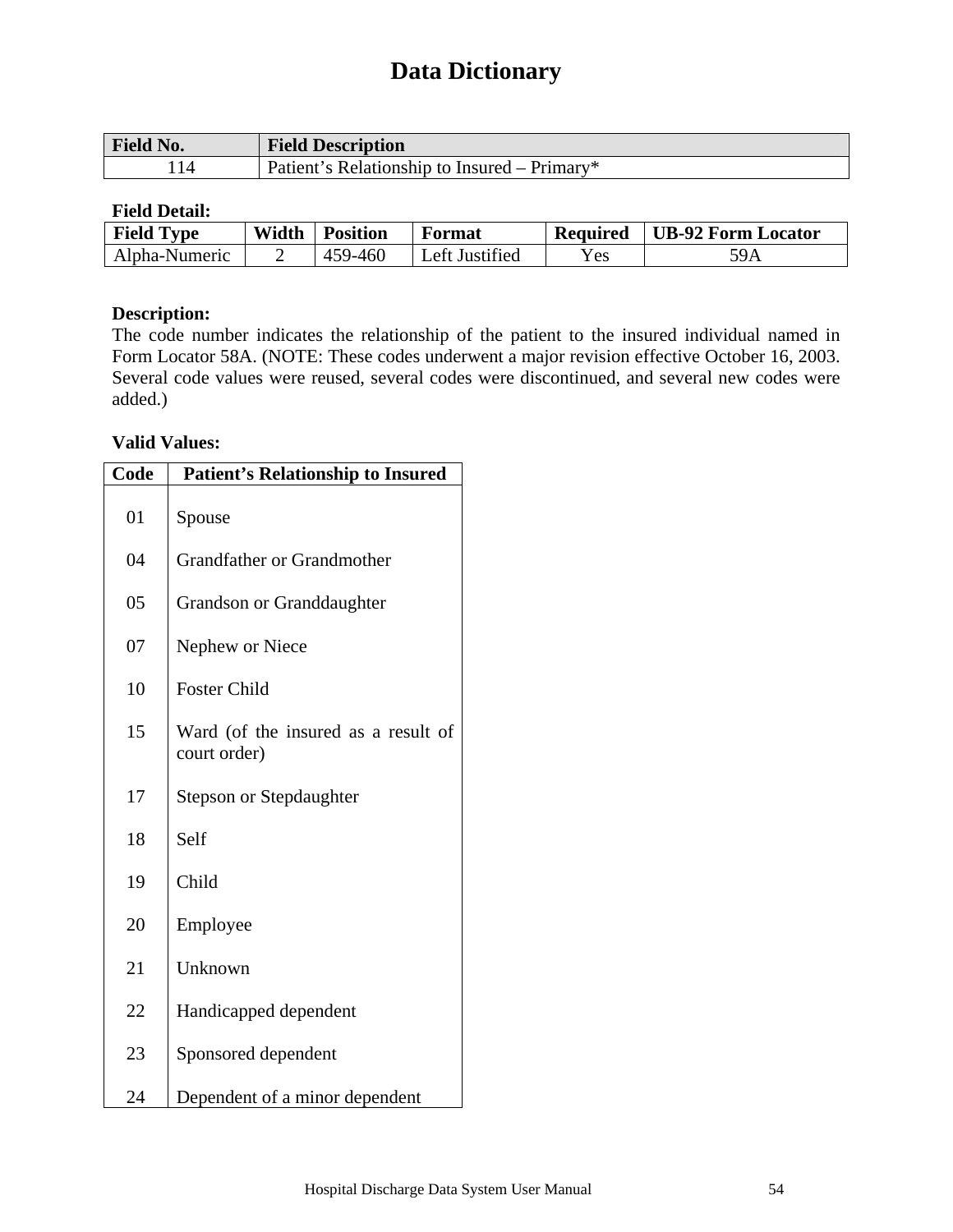| <b>Field No.</b> | <b>Field Description</b>                    |                                  |
|------------------|---------------------------------------------|----------------------------------|
|                  | Patient's Relationship to Insured - Primary | , (continued from previous page) |

| Code | <b>Patient's Relationship to Insured</b>               |
|------|--------------------------------------------------------|
| 29   | Significant other                                      |
| 32   | Mother                                                 |
| 33   | Father                                                 |
| 36   | <b>Emancipated minor</b>                               |
| 39   | Organ donor                                            |
| 40   | Cadaver donor                                          |
| 41   | Injured plaintiff                                      |
| 43   | Child (Insured has<br>no financial<br>responsibility.) |
| 53   | Life partner                                           |
| G8   | Other relationship                                     |

### **Comments:**

The code "21" should be used when this relationship is not known to the hospital. Note that payer codes "O" (Other/Unknown), "P" (Self-Pay), and "Z" (Medically Indigent/Free) may use code "21" in this field, or this field may be left blank. For all other payer codes, blank in this field is considered an error.

\*See Appendix for codes used prior to October 16, 2003.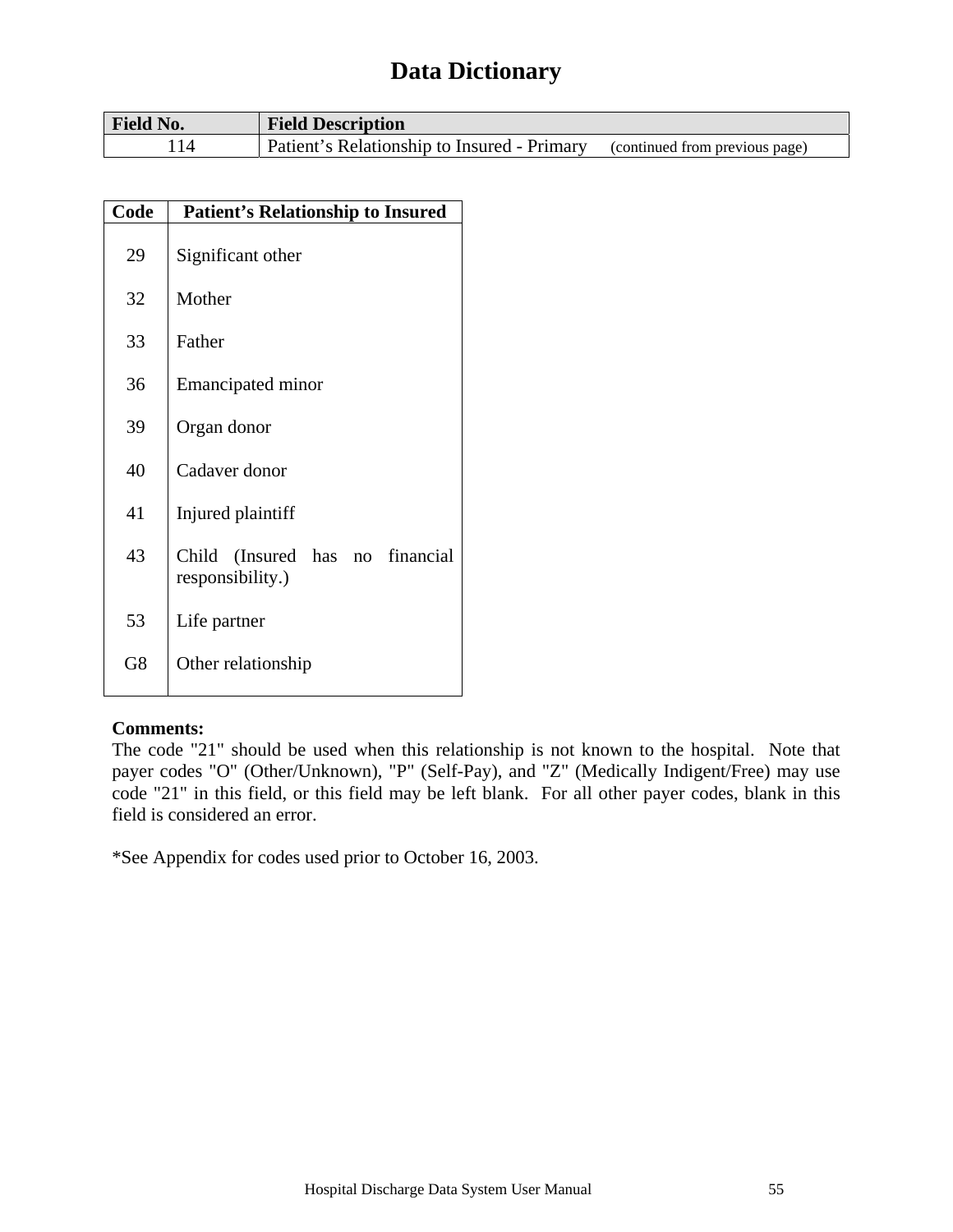| <b>Field No.</b> | <b>Field Description</b>                       |
|------------------|------------------------------------------------|
|                  | Patient's Relationship to Insured – Secondary* |

### **Field Detail:**

| <b>Field Type</b> | Width | <b>Position</b> | Format         | <b>Required</b> | <b>UB-92 Form Locator</b> |
|-------------------|-------|-----------------|----------------|-----------------|---------------------------|
| Alpha-Numeric     |       | $1084 - 1085$   | Left Justified | Yes             | 59B                       |

### **Description:**

The code number indicates the relationship of the patient to the insured individual named in Form Locator 58B. **If there is no second payer this field should be left blank.** (NOTE: These codes underwent a major revision effective October 16, 2003. Several code values were reused, several codes were discontinued, and several new codes were added.)

### **Valid Values:**

| Code | <b>Patient's Relationship to Insured</b>            |
|------|-----------------------------------------------------|
| 01   | Spouse                                              |
| 04   | <b>Grandfather or Grandmother</b>                   |
| 05   | Grandson or Granddaughter                           |
| 07   | Nephew or Niece                                     |
| 10   | <b>Foster Child</b>                                 |
| 15   | Ward (of the insured as a result of<br>court order) |
| 17   | <b>Stepson or Stepdaughter</b>                      |
| 18   | Self                                                |
| 19   | Child                                               |
| 20   | Employee                                            |
| 21   | Unknown                                             |
| 22   | Handicapped dependent                               |
| 23   | Sponsored dependent                                 |
| 24   | Dependent of a minor dependent                      |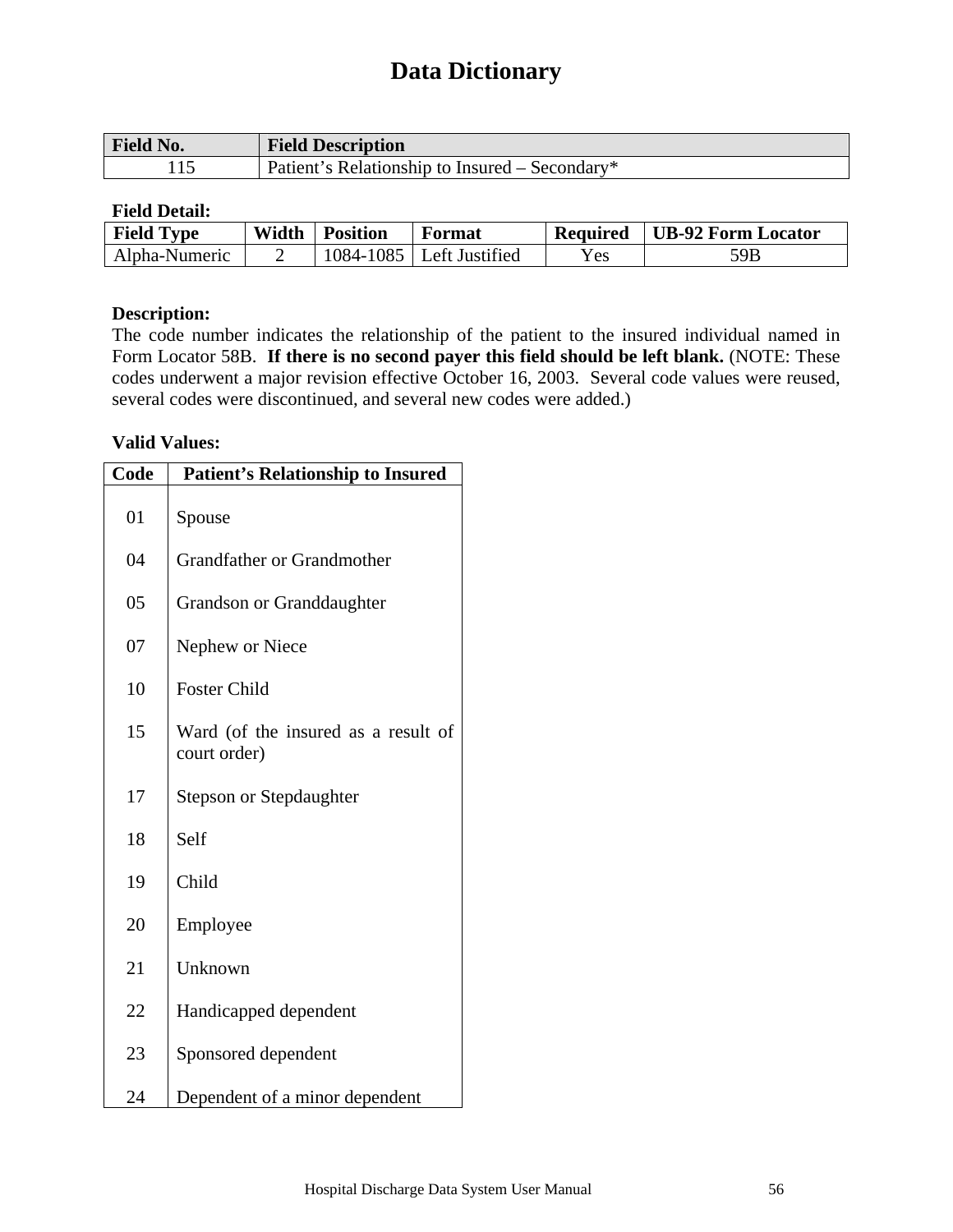| <b>Field No.</b> | <b>Field Description</b>                                                     |  |
|------------------|------------------------------------------------------------------------------|--|
|                  | Patient's Relationship to Insured - Secondary (continued from previous page) |  |

| Code | <b>Patient's Relationship to Insured</b>               |
|------|--------------------------------------------------------|
| 29   | Significant other                                      |
| 32   | Mother                                                 |
| 33   | Father                                                 |
| 36   | <b>Emancipated minor</b>                               |
| 39   | Organ donor                                            |
| 40   | Cadaver donor                                          |
| 41   | Injured plaintiff                                      |
| 43   | no financial<br>Child (Insured has<br>responsibility.) |
| 53   | Life partner                                           |
| G8   | Other relationship                                     |

### **Comments:**

The code "21" should be used when this relationship is not known to the hospital. Note that payer codes "O" (Other/Unknown), "P" (Self-Pay), and "Z" (Medically Indigent/Free) may use code "21" in this field, or this field may be left blank. For all other payer codes, blank in this field is considered an error.

**\***See Appendix for codes used prior to October 16, 2003.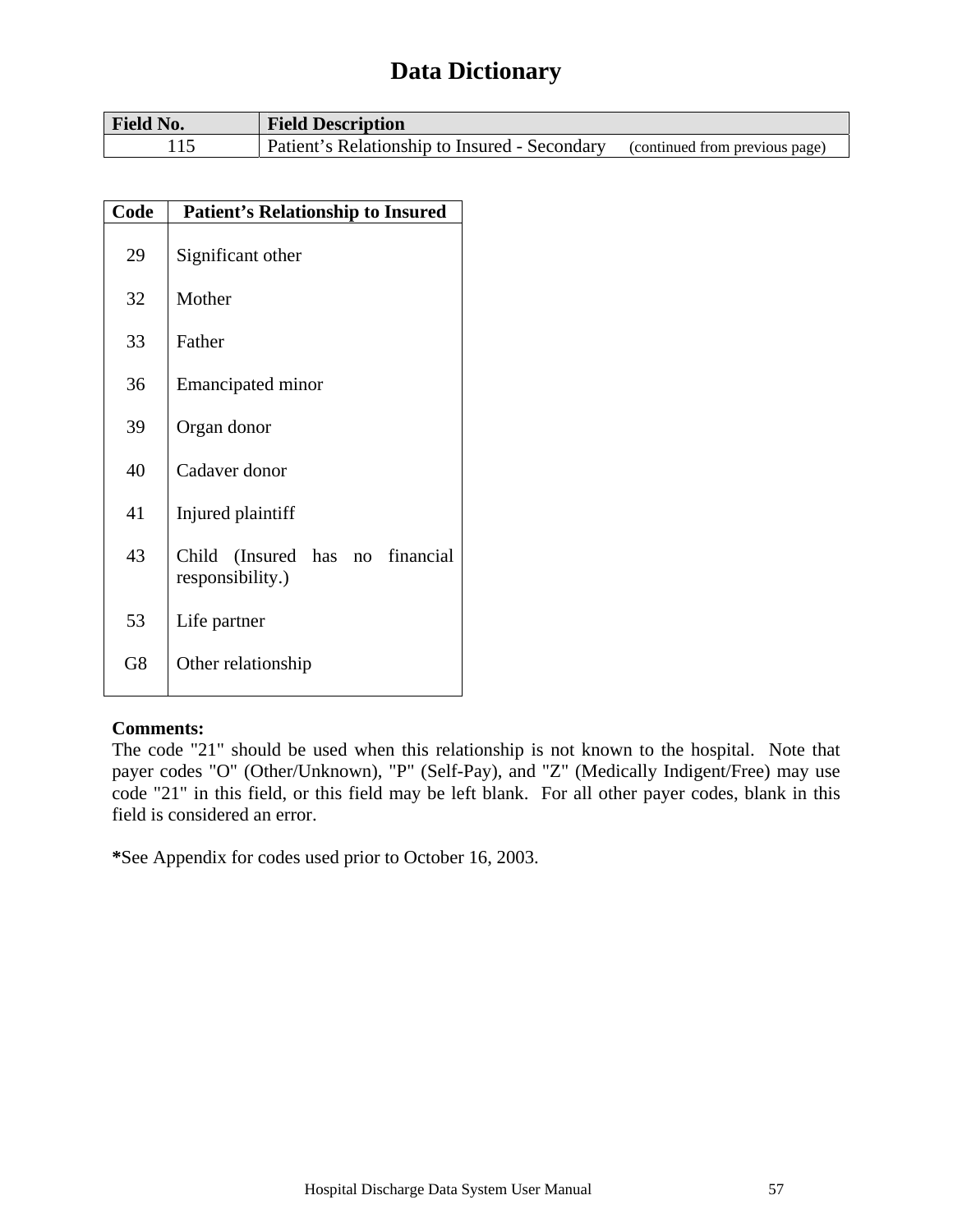| <b>Field No.</b> | <b>Field Description</b>                      |
|------------------|-----------------------------------------------|
| . 16             | Patient's Relationship to Insured – Tertiary* |

### **Field Detail:**

| <b>Field Type</b> | Width | <b>Position</b> | Format         | <b>Required</b> | <b>UB-92 Form Locator</b> |
|-------------------|-------|-----------------|----------------|-----------------|---------------------------|
| Alpha-Numeric     |       | 163-1<br>64     | Left Justified | Yes             | 59C                       |

### **Description:**

The code number indicates the relationship of the patient to the insured individual named in Form Locator 58C. **If there is no third payer this field should be left blank.** (NOTE: These codes underwent a major revision effective October 16, 2003. Several code values were reused, several codes were discontinued, and several new codes were added.)

### **Valid Values:**

| Code | <b>Patient's Relationship to Insured</b>            |
|------|-----------------------------------------------------|
| 01   | Spouse                                              |
| 04   | <b>Grandfather or Grandmother</b>                   |
| 05   | Grandson or Granddaughter                           |
| 07   | Nephew or Niece                                     |
| 10   | <b>Foster Child</b>                                 |
| 15   | Ward (of the insured as a result of<br>court order) |
| 17   | Stepson or Stepdaughter                             |
| 18   | Self                                                |
| 19   | Child                                               |
| 20   | Employee                                            |
| 21   | Unknown                                             |
| 22   | Handicapped dependent                               |
| 23   | Sponsored dependent                                 |
| 24   | Dependent of a minor dependent                      |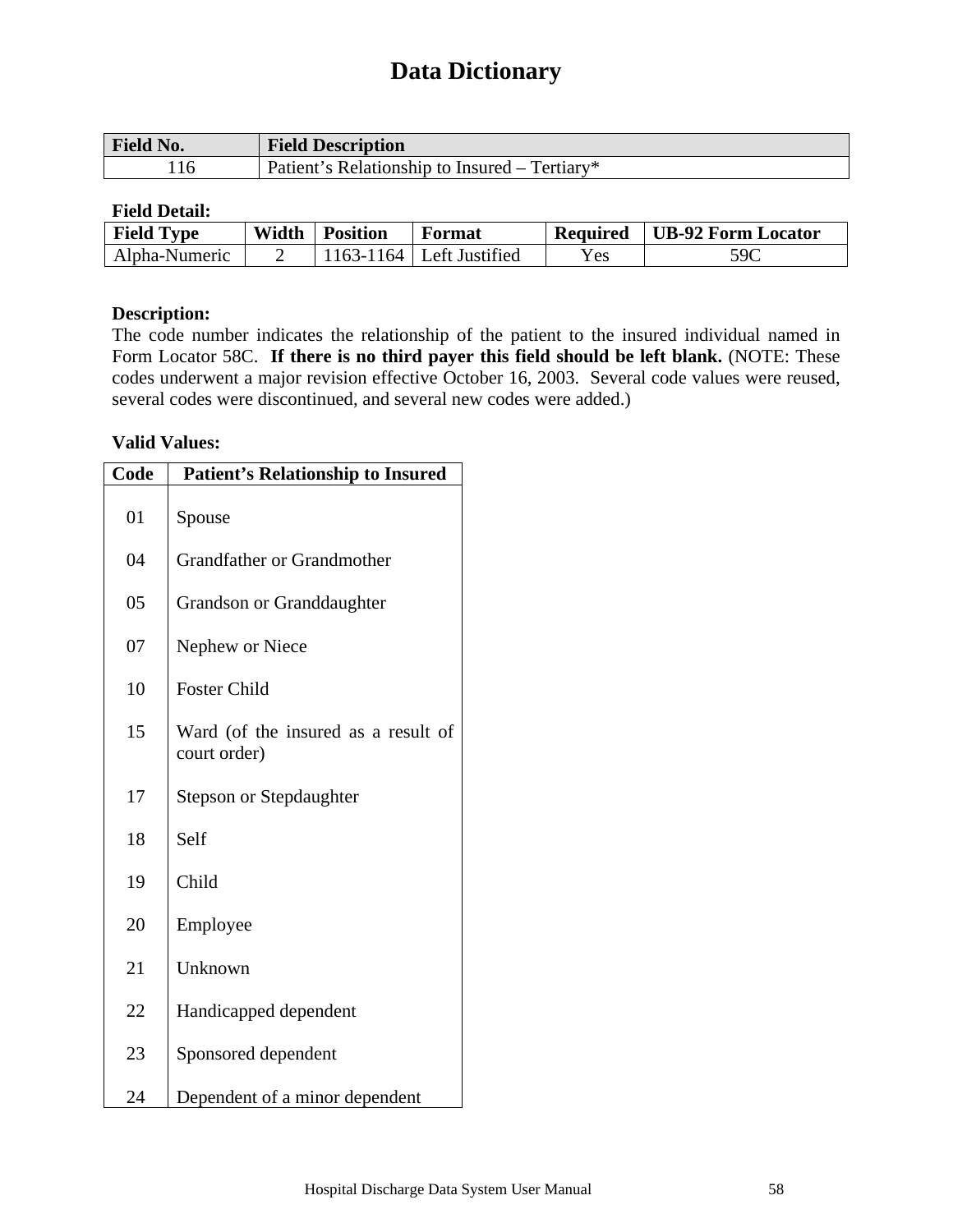| <b>Field No.</b> | <b>Field Description</b>                     |                                |
|------------------|----------------------------------------------|--------------------------------|
|                  | Patient's Relationship to Insured - Tertiary | (continued from previous page) |

| Code | <b>Patient's Relationship to Insured</b>               |
|------|--------------------------------------------------------|
| 29   | Significant other                                      |
| 32   | Mother                                                 |
| 33   | Father                                                 |
| 36   | <b>Emancipated minor</b>                               |
| 39   | Organ donor                                            |
| 40   | Cadaver donor                                          |
| 41   | Injured plaintiff                                      |
| 43   | Child (Insured has<br>no financial<br>responsibility.) |
| 53   | Life partner                                           |
| G8   | Other relationship                                     |

### **Comments:**

The code "21" should be used when this relationship is not known to the hospital. Note that payer codes "O" (Other/Unknown), "P" (Self-Pay), and "Z" (Medically Indigent/Free) may use code "21" in this field, or this field may be left blank. For all other payer codes, blank in this field is considered an error.

\*See Appendix for codes used prior to October 16, 2003.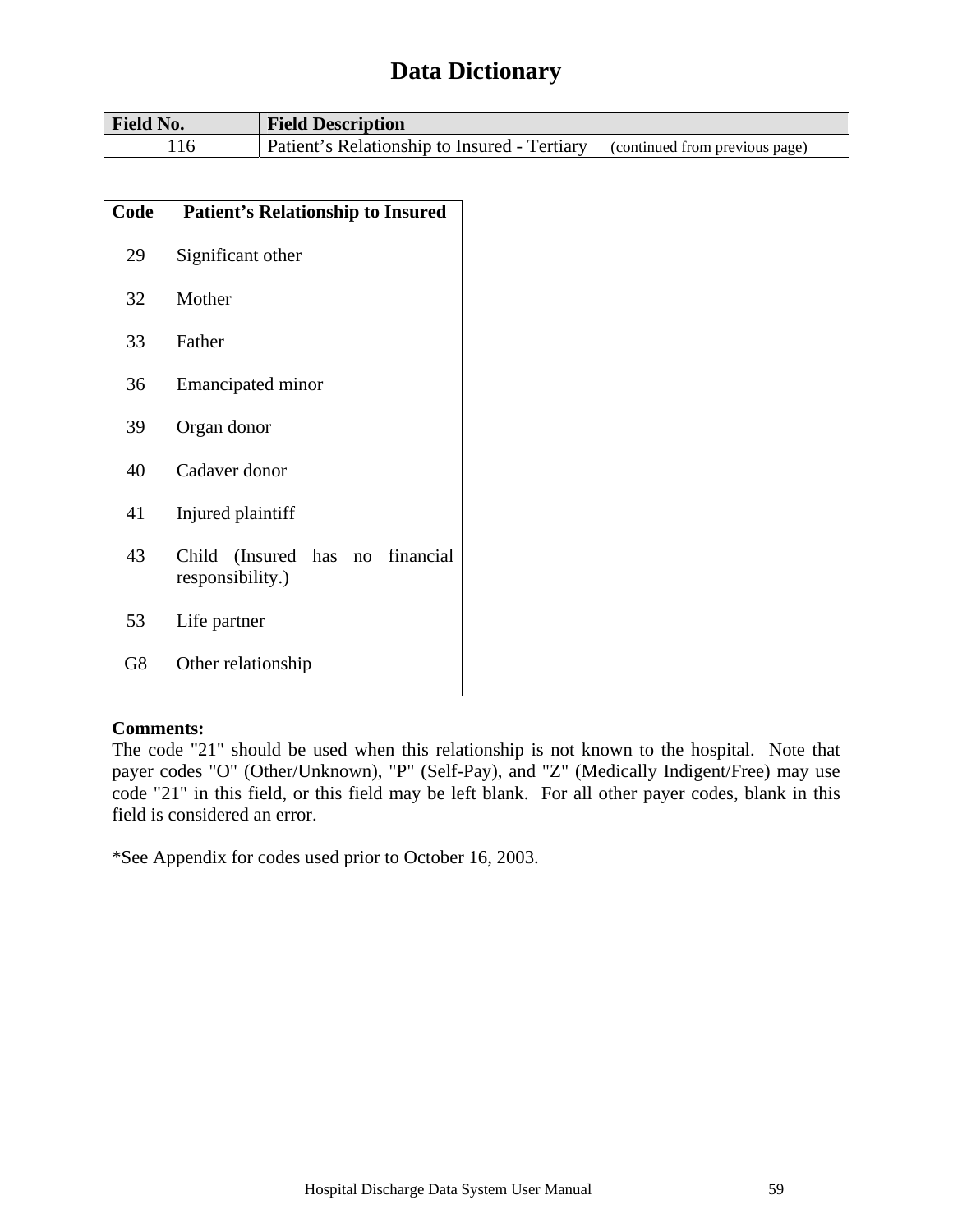| <b>Field No.</b> | <b>Field Description</b>                                   |
|------------------|------------------------------------------------------------|
|                  | Certificate/SSN/Health Insurance Claim/ID Number – Primary |

#### **Field Detail:**

| <b>Field Type</b> | Width | <b>Position</b>    | Format         | <b>Required</b> | <b>UB-92 Form Locator</b> |
|-------------------|-------|--------------------|----------------|-----------------|---------------------------|
| Alpha-Numeric     |       | . 470<br>$-46^{1}$ | Left Justified | Yes             | 60A                       |

#### **Description:**

A unique identification number assigned to the insured by the payer organization indicated in Form Locator 50A (Primary Payer).

This data is used to assist hospital personnel in locating a specific medical record. Selected types of discharges are studied in detail by health department staff (i.e., traumatic brain injury cases and birth defects cases).

### **Comments:**

This field should be filled with 9's if unknown. Note: Payer codes "O" (Other/Unknown), "P" (Self-Pay), and "Z" (Medically Indigent/Free) may use all 9's in this field or this field may be left blank. For all other payer codes, blank in this field is considered an error.

#### **Note:**

This number may be that of a person other than the patient if the patient's insurance coverage is through another person's individual or group insurance.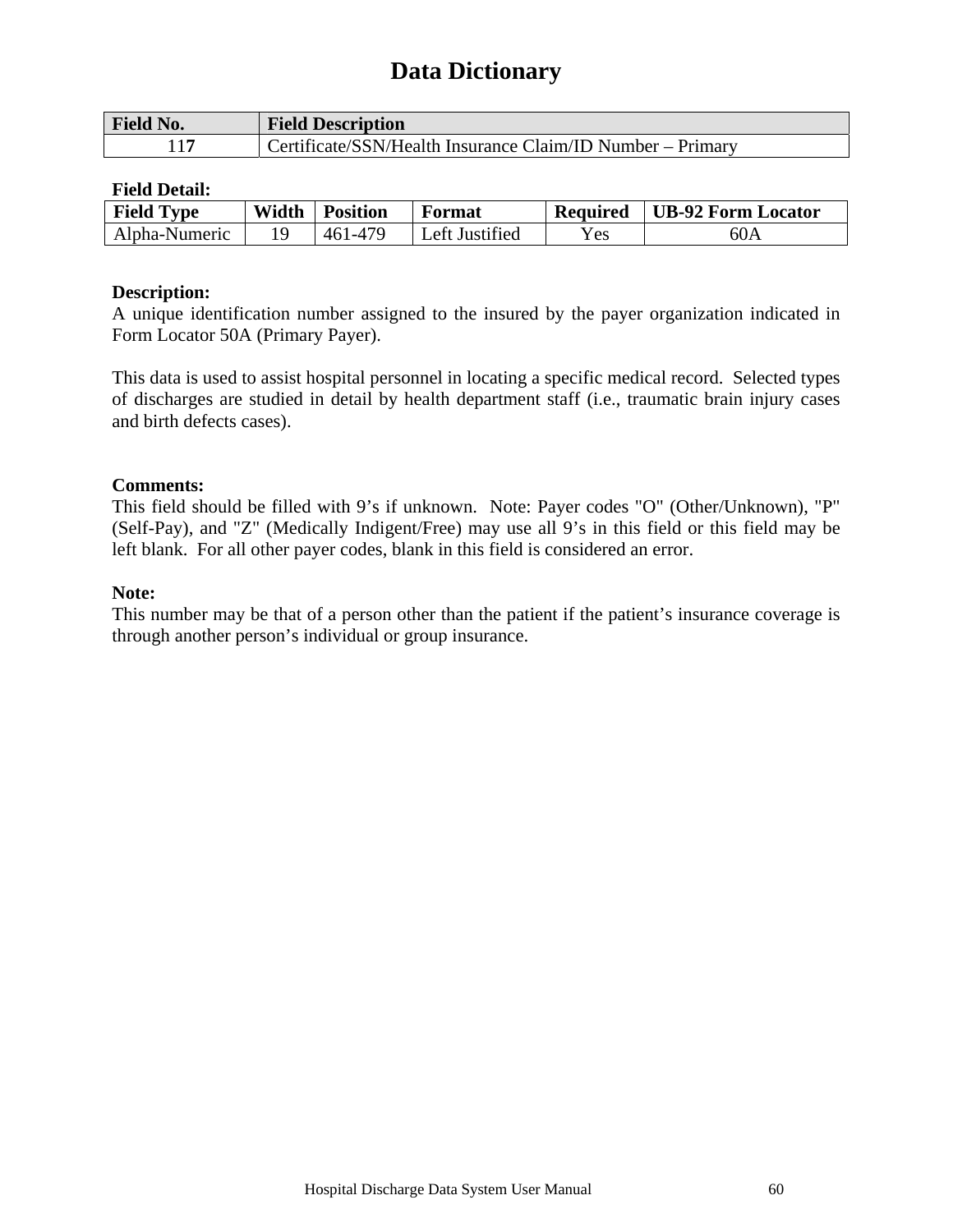| <b>Field No.</b> | <b>Field Description</b>                                     |
|------------------|--------------------------------------------------------------|
|                  | Certificate/SSN/Health Insurance Claim/ID Number – Secondary |

### **Field Detail:**

| <b>Field Type</b> | Width | <b>Position</b> | Format                     | <b>Required</b> | <b>UB-92 Form Locator</b> |
|-------------------|-------|-----------------|----------------------------|-----------------|---------------------------|
| Alpha-Numeric     |       |                 | $1086-1104$ Left Justified | Yes             | 60B                       |

#### **Description:**

A unique identification number assigned to the insured by the payer organization indicated in Form Locator 50B (Secondary Payer).

This data is used to assist hospital personnel in locating a specific medical record. Selected types of discharges are studied in detail by health department staff (i.e., traumatic brain injury cases and birth defects cases).

### **Comments:**

Must be provided if there is a second payer: When there is no second payer this field should be left blank. This field should be filled with 9's if unknown. Note that payer codes "O" (Other/Unknown), "P" (Self-Pay), and "Z" (Medically Indigent/Free) may use all 9's in this field or this field may be left blank. For all other payer codes, blank in this field is considered an error.

#### **Note:**

This number may be that of a person other than the patient if the patient's insurance coverage is through another person's individual or group insurance.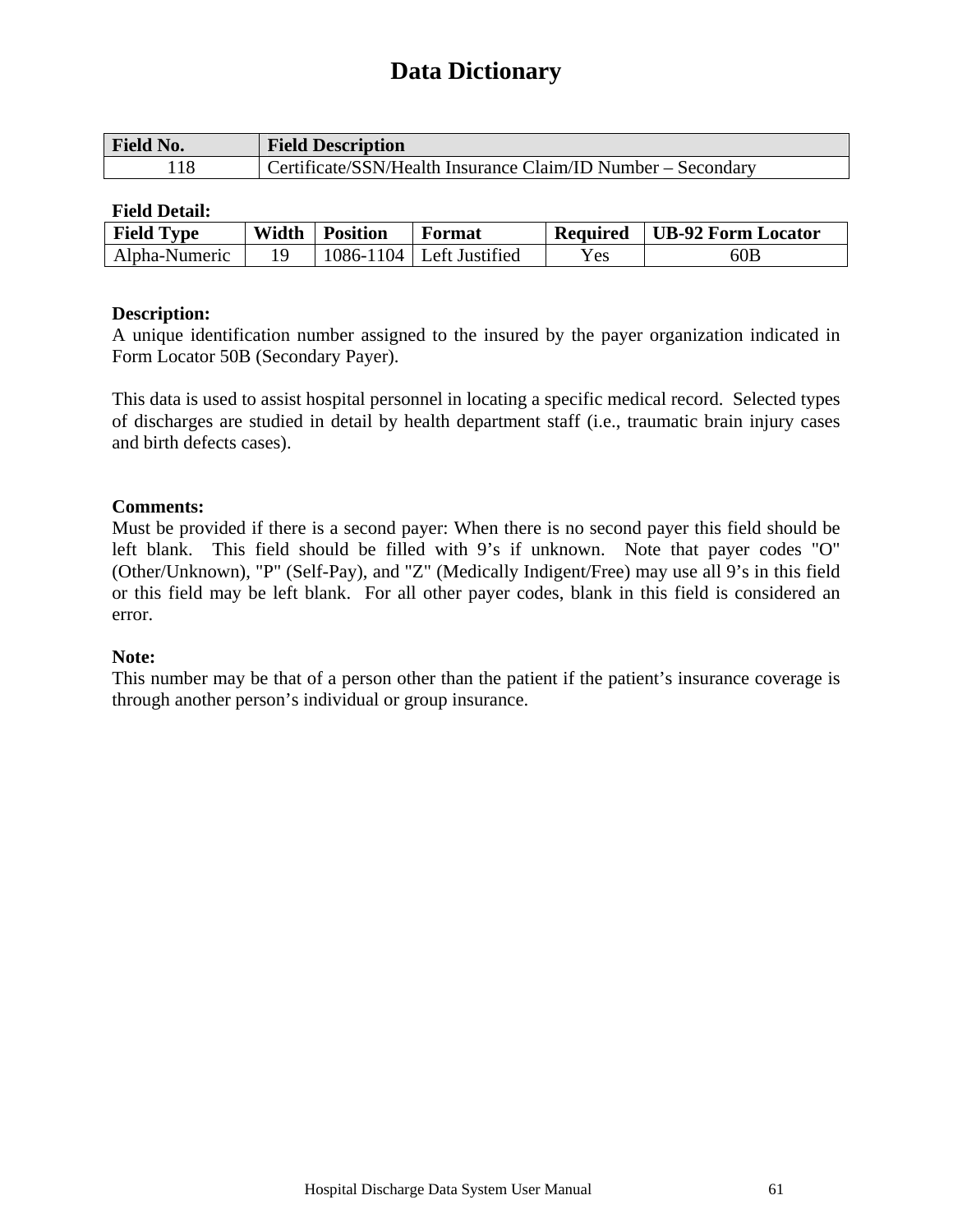| <b>Field No.</b> | <b>Field Description</b>                                    |
|------------------|-------------------------------------------------------------|
|                  | Certificate/SSN/Health Insurance Claim/ID Number - Tertiary |

### **Field Detail:**

| <b>Field Type</b> | Width | <b>Position</b> | Format                     | <b>Required</b> | UB-92 Form Locator |
|-------------------|-------|-----------------|----------------------------|-----------------|--------------------|
| Alpha-Numeric     |       |                 | 1165-1183   Left Justified | Yes             | 60C                |

#### **Description:**

A unique identification number assigned to the insured by the payer organization indicated in Form Locator 50C (Tertiary Payer).

This data is used to assist hospital personnel in locating a specific medical record. Selected types of discharges are studied in detail by health department staff (i.e., traumatic brain injury cases and birth defects cases).

### **Comments:**

Must be provided if there is a third payer: When there is no third payer this field should be left blank. This field should be filled with 9's if unknown. Note that payer codes "O" (Other/Unknown), "P" (Self-Pay), and "Z" (Medically Indigent/Free) may use all 9's in this field or this field may be left blank. For all other payer codes, blank in this field is considered an error.

#### **Note:**

This number may be that of a person other than the patient if the patient insurance coverage is through another person's individual or group insurance.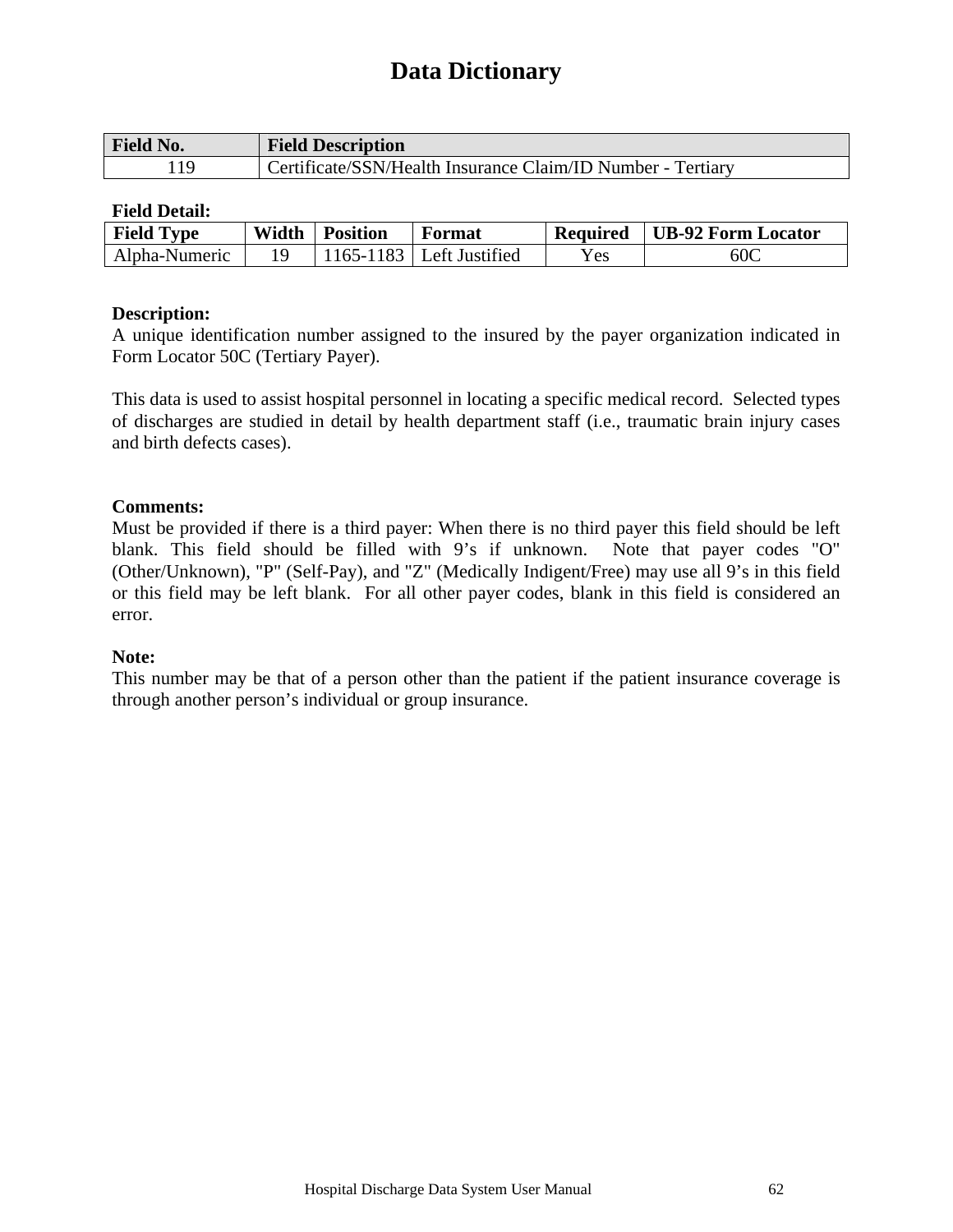| <b>Field No.</b> | <b>Field Description</b>         |
|------------------|----------------------------------|
| 120              | Insurance Group Number – Primary |

### **Field Detail:**

| <b>Field Type</b> | Width | <b>Position</b> | Format                      | <b>Required</b> | <b>UB-92 Form Locator</b> |
|-------------------|-------|-----------------|-----------------------------|-----------------|---------------------------|
| Alpha-Numeric     | 20    | 480-499         | <sup>1</sup> Left Justified | Yes             |                           |

### **Description:**

The identification number or code assigned by the carrier or administrator to identify the group under which the individual is covered. (Note the number assigned references the Name of the Insured in Form Locator 58A.)

This data is used to be able to identify and analyze data for a particular employee group at the request of the employer.

#### **Comments:**

This field should be filled with 9's if unknown. Note that with corresponding payer codes of "O" (Other/Unknown), "P" (Self-Pay), and "Z" (Medically Indigent/Free) all 9's may be used in this field or the field may be left blank. For all other payer codes, blank in this field is considered an error.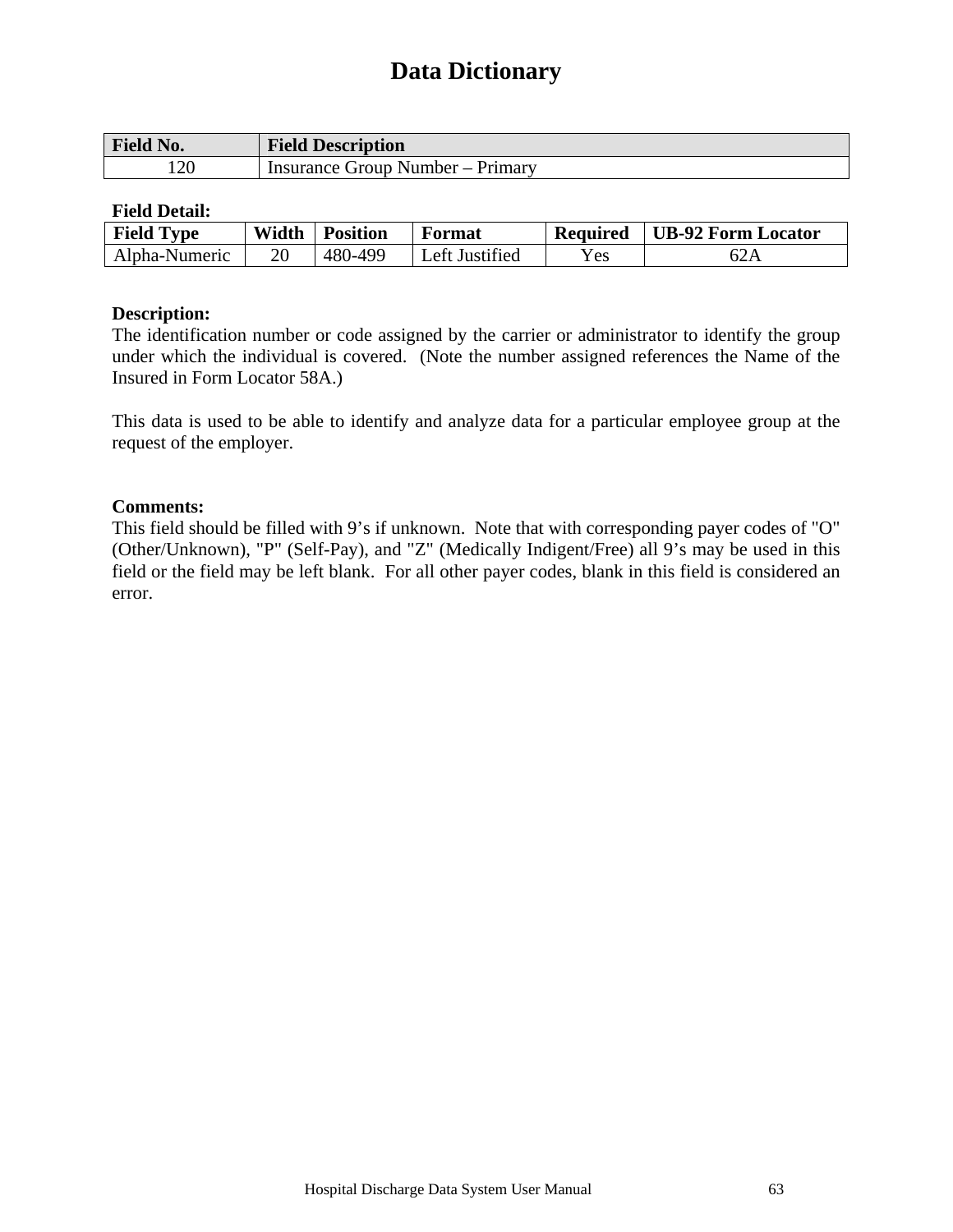| <b>Field No.</b> | <b>Field Description</b>           |
|------------------|------------------------------------|
|                  | Insurance Group Number – Secondary |

### **Field Detail:**

| <b>Field Type</b> | Width | <b>Position</b> | Format                     | <b>Required</b> | UB-92 Form Locator |
|-------------------|-------|-----------------|----------------------------|-----------------|--------------------|
| Alpha-Numeric     | 20    |                 | $1105-1124$ Left Justified | Yes.            | 62B                |

### **Description:**

The identification number or code assigned by the carrier or administrator to identify the second group under which the individual is covered. (Note the number assigned references the Name of the Insured in Form Locator 58B.)

This data is used to be able to identify and analyze data for a particular employee group at the request of the employer.

#### **Comments:**

Must be provided if there is a second payer: When there is no second payer this field should be left blank. This field should be filled with 9's if unknown. Note that with corresponding payer codes of "O" (Other/Unknown), "P" (Self-Pay), and "Z" (Medically Indigent/Free) all 9's may be used in this field or the field may be left blank. For all other payer codes, blank in this field is considered an error.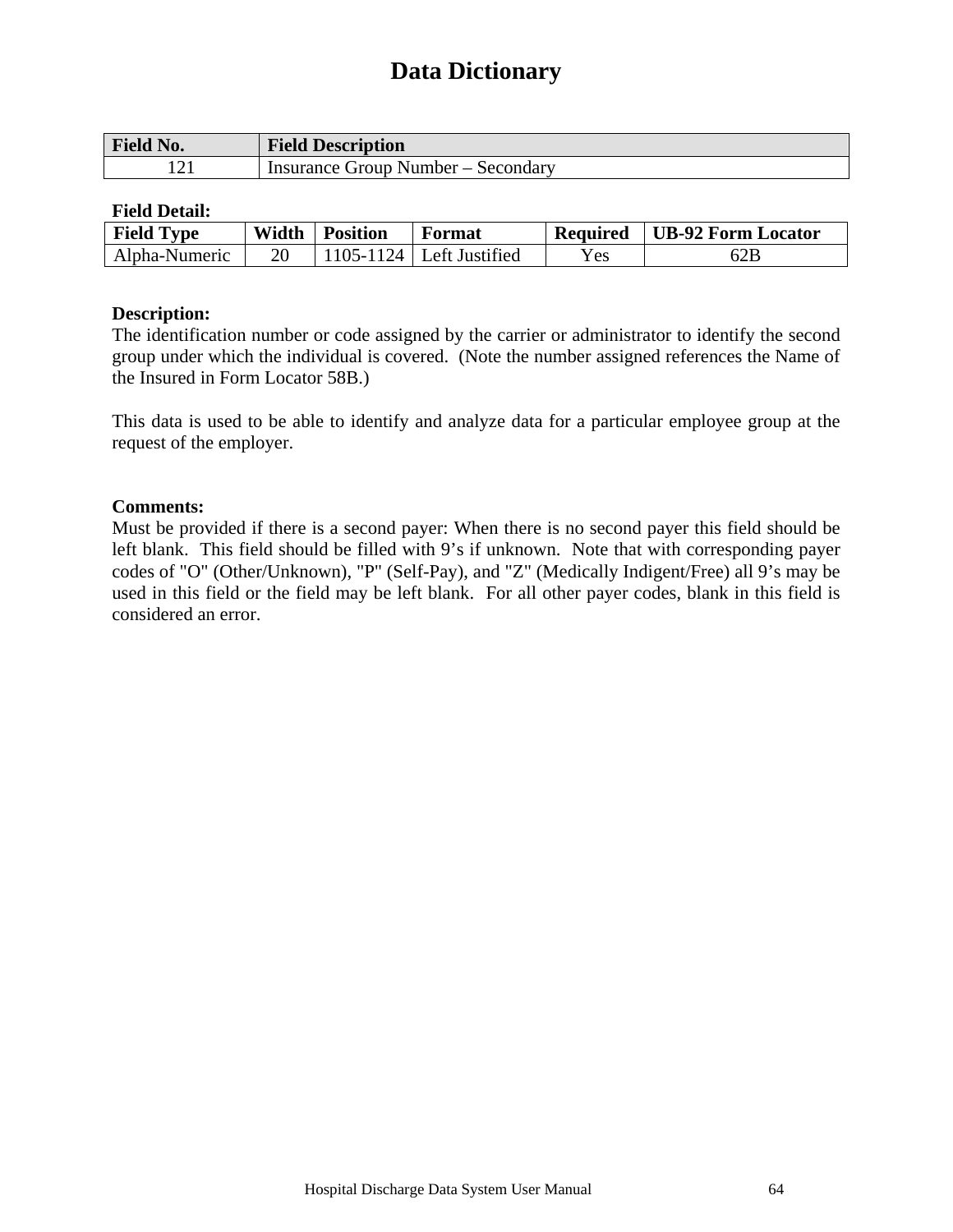| <b>Field No.</b>     | <b>Field Description</b>          |
|----------------------|-----------------------------------|
| $\sqrt{2}$<br>ے کہ ا | Insurance Group Number - Tertiary |

### **Field Detail:**

| <b>Field Type</b> | Width | <b>Position</b> | Format                    | <b>Required</b> | UB-92 Form Locator |
|-------------------|-------|-----------------|---------------------------|-----------------|--------------------|
| Alpha-Numeric     | 20    |                 | $184-1203$ Left Justified | Yes             | 62C                |

#### **Description:**

The identification number or code assigned by the carrier or administrator to identify the third group under which the individual is covered. (Note the number assigned references the Name of the Insured in Form Locator 58C.)

This data is used to be able to identify and analyze data for a particular employee group at the request of the employer.

#### **Comments:**

Must be provided if there is a third payer: When there is no third payer this field should be left blank. This field should be filled with 9's if unknown. Note that with corresponding payer codes of "O" (Other/Unknown), "P" (Self-Pay), and "Z" (Medically Indigent/Free) all 9's may be used in this field or the field may be left blank. For all other payer codes, blank in this field is considered an error.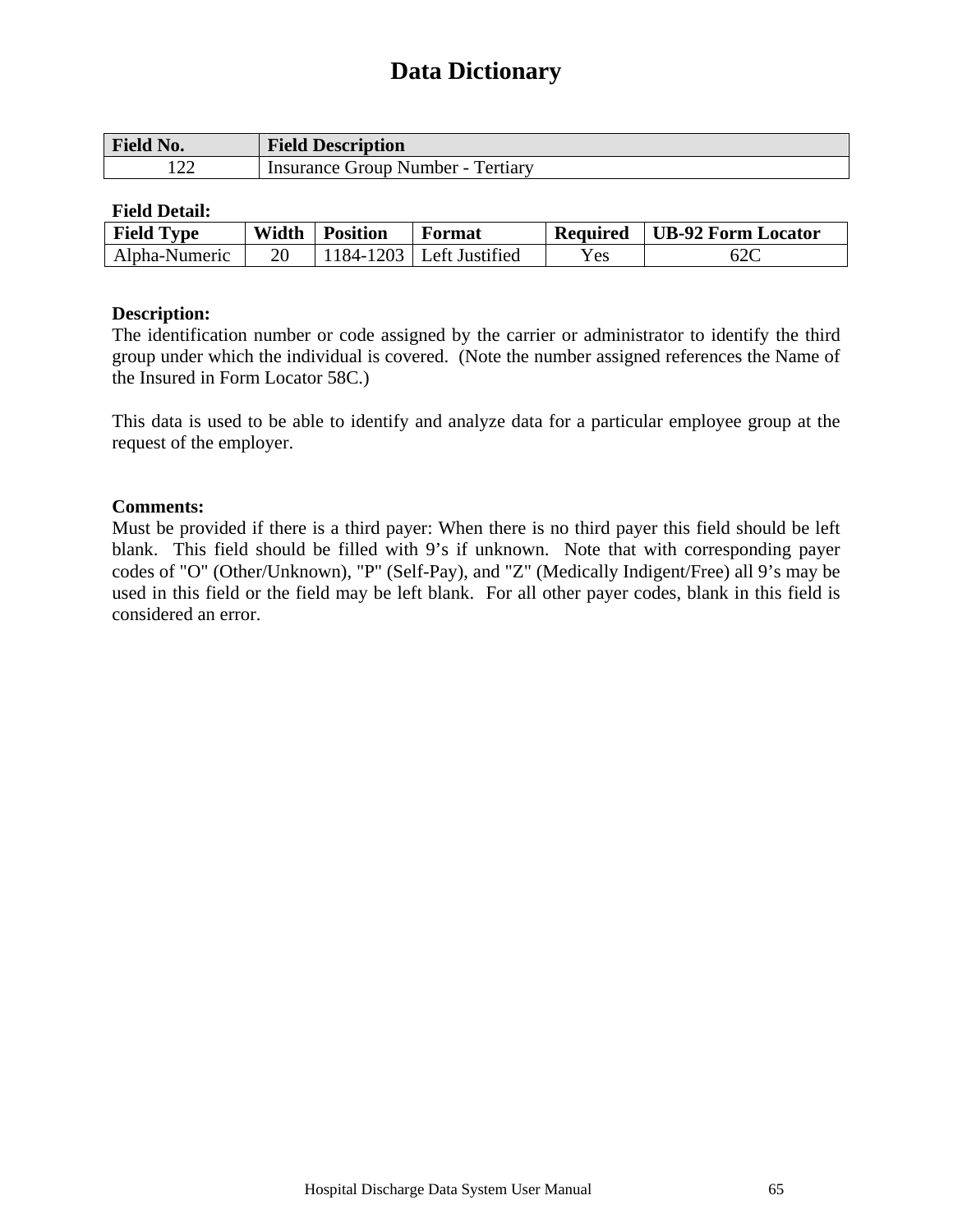| <b>Field No.</b> | <b>Field Description</b>              |
|------------------|---------------------------------------|
| 1 ລາ<br>123      | Employment Status Code of the Insured |

#### **Field Detail:**

| <b>Field Type</b> | Width | <b>Position</b> | Format             | <b>Required</b>    | <b>UB-92 Form Locator</b> |
|-------------------|-------|-----------------|--------------------|--------------------|---------------------------|
| Alpha-Numeric     |       | 500             | Justified<br>_ett_ | ${\rm v}_{\rm es}$ | 64A                       |

#### **Description:**

The code used to define the employment status of the individual who is insured. (This person may or may not be the patient). The code assigned reflects the employment status of the person identified in Form Locator 58A.

This data is used for statistical analysis.

#### **Valid Values:**

| Code    | <b>Employment Status</b>    |
|---------|-----------------------------|
| 1       | <b>Full Time</b>            |
| 2       | Part Time                   |
| 3       | Not Employed                |
| 4       | Self-Employed               |
| 5       | Retired                     |
| 6       | <b>Active Military Duty</b> |
| $7 - 8$ | Reserved for future use     |
| 9       | Unknown                     |
|         |                             |

### **Comments:**

This field should be 9 if unknown. Note that with corresponding payer codes of "O" (Other/Unknown), "P" (Self-Pay), and "Z" (Medically Indigent/Free) 9 may be used in this field or the field may be left blank. For all other payer codes, blank in this field is considered an error.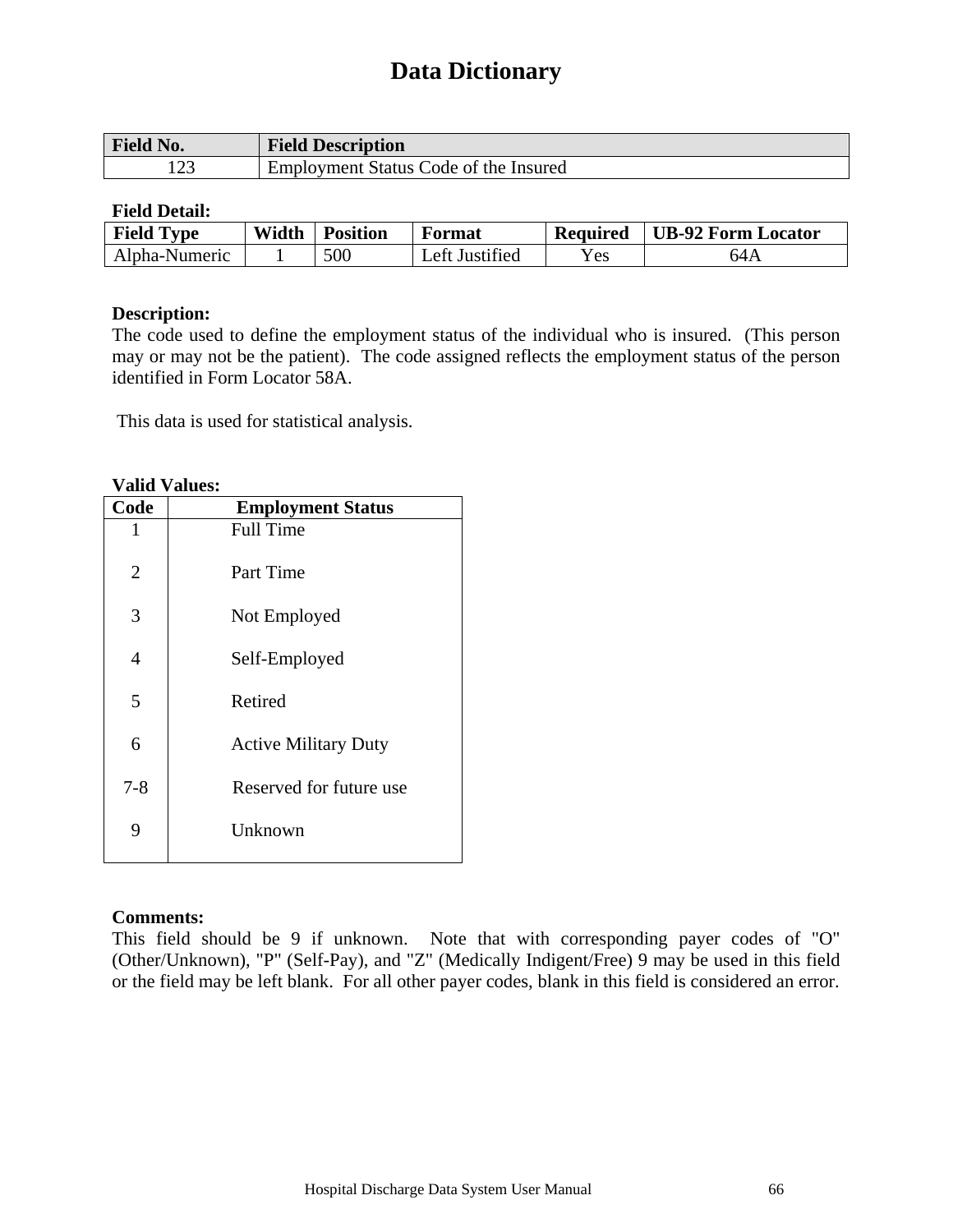| <b>Field No.</b> | <b>Field Description</b>       |
|------------------|--------------------------------|
| 124              | Name of the Insured's Employer |

### **Field Detail:**

| <b>Field Type</b> | Width | <b>Position</b> | Format         | <b>Required</b> | <b>UB-92 Form Locator</b> |
|-------------------|-------|-----------------|----------------|-----------------|---------------------------|
| Alpha-Numeric     |       | 501-524         | Left Justified | Yes             |                           |

#### **Description:**

The name of the employer who provides health care coverage for the insured person identified in Form Locator 58A. The insured person may or may not be the patient.

### **Comments:**

This field should be filled with 9's if unknown. Note that with corresponding payer codes of "O" (Other/Unknown), "P" (Self-Pay), and "Z" (Medically Indigent/Free) all 9's may be used in this field or the field may be left blank. For all other payer codes, blank in this field is considered an error. This field may also be filled with 9's if the Employment Status Code is "3" (not employed), "5" (retired), or "9" (unknown).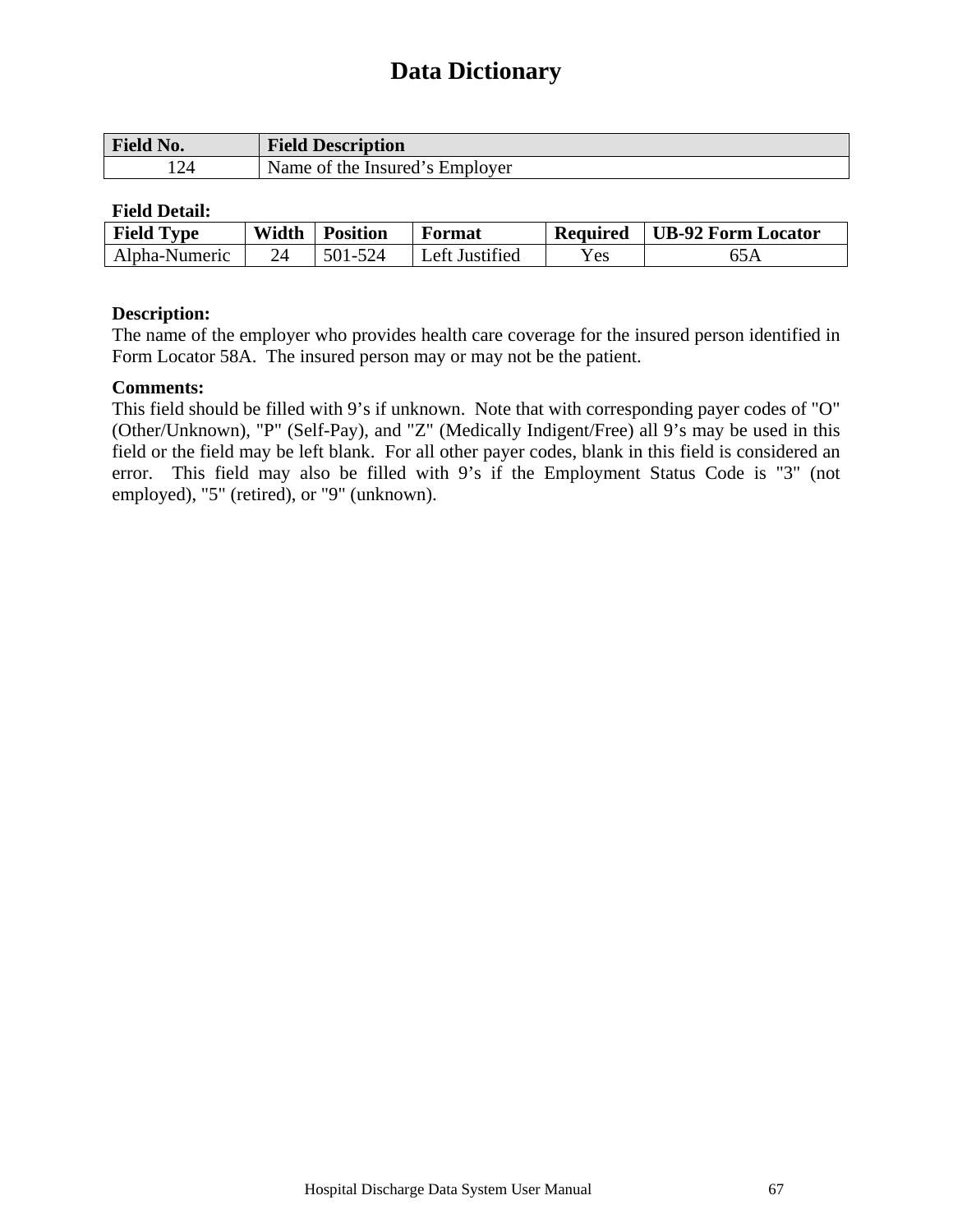| <b>Field No.</b>  | <b>Field Description</b>           |
|-------------------|------------------------------------|
| $1 \cap F$<br>⊥∠J | Zip Code of the Insured's Employer |

### **Field Detail:**

| <b>Field Type</b> | Width | <b>Position</b> | Format         | <b>Required</b> | <b>UB-92 Form Locator</b> |
|-------------------|-------|-----------------|----------------|-----------------|---------------------------|
| Alpha-Numeric     |       | 525-533         | Left Justified | Yes             | 66A                       |

### **Description:**

The zip code address of the employer who provides health care coverage for the insured person (who may or may not be the patient).

The code assigned references the name of insured in Form Locator 58A.

This data is used for statistical analysis.

### **Comments:**

This field allows nine digits for zip code in the format XXXXXyyyy. The first five digits are usually present with the last four digits indicating building or a specific location. If the last four digits are unavailable, leave them blank.

This field should be filled with 9's if unknown. Note that with corresponding payer codes of "O" (Other/Unknown), "P" (Self-Pay), and "Z" (Medically Indigent/Free) all 9's may be used in this field or the field may be left blank. For all other payer codes, blank in this field is considered an error. This field may also be filled with 9's if the Employment Status Code is "3" (not employed), "5" (retired), or "9" (unknown).

Do not include hyphen; it is implied.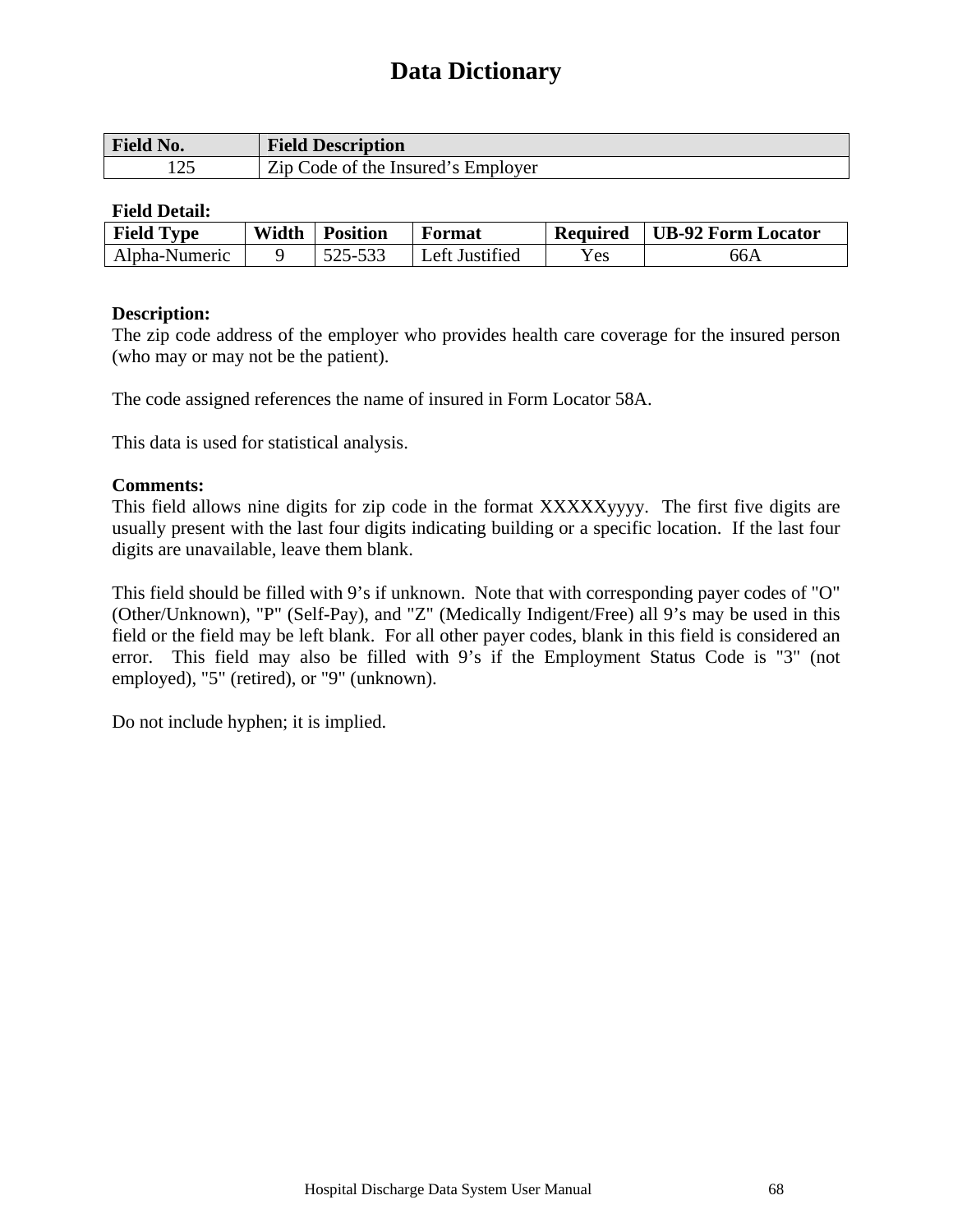| <b>Field No.</b> | <b>Field Description</b> |
|------------------|--------------------------|
| 126              | Principal Diagnosis Code |

### **Field Detail:**

| <b>Field Type</b> | Width | <b>Position</b> | Format         | <b>Required</b> | <b>UB-92 Form Locator</b> |
|-------------------|-------|-----------------|----------------|-----------------|---------------------------|
| Alpha-Numeric     |       | 534-539         | Left Justified | $v_{es}$        |                           |

### **Description:**

The ICD-9-CM code describing the principal diagnosis (i.e., the condition chiefly responsible for the admission of the patient for care). The principal diagnosis should reflect the information contained in the patient's medical record for the current stay. The principal diagnosis may be a V code. The V code can appear in the following situations:

- a) When a person who is not currently sick encounters the health services for some specific purpose, such as to act as a donor of an organ or tissue, to receive prophylactic vaccination, or to discuss a problem which is in itself not a disease or injury.
- b) When some circumstance or problem is present which influences the person's health status but is not in itself a current illness or injury.

This data is used to identify the primary medical diagnosis or conditions for which the patient required hospital care. This data is also used to group hospital charges and may be grouped for comparisons and analyses according to similar diagnosis.

### **Comments:**

Must be present. All valid ICD-9-CM codes are appropriate. Include all leading zeros so that the code appears exactly as represented by the ICD-9-CM codes. If a V code is used, the "V" should be in the first position and left justified.

Do not include decimal point; it is implied.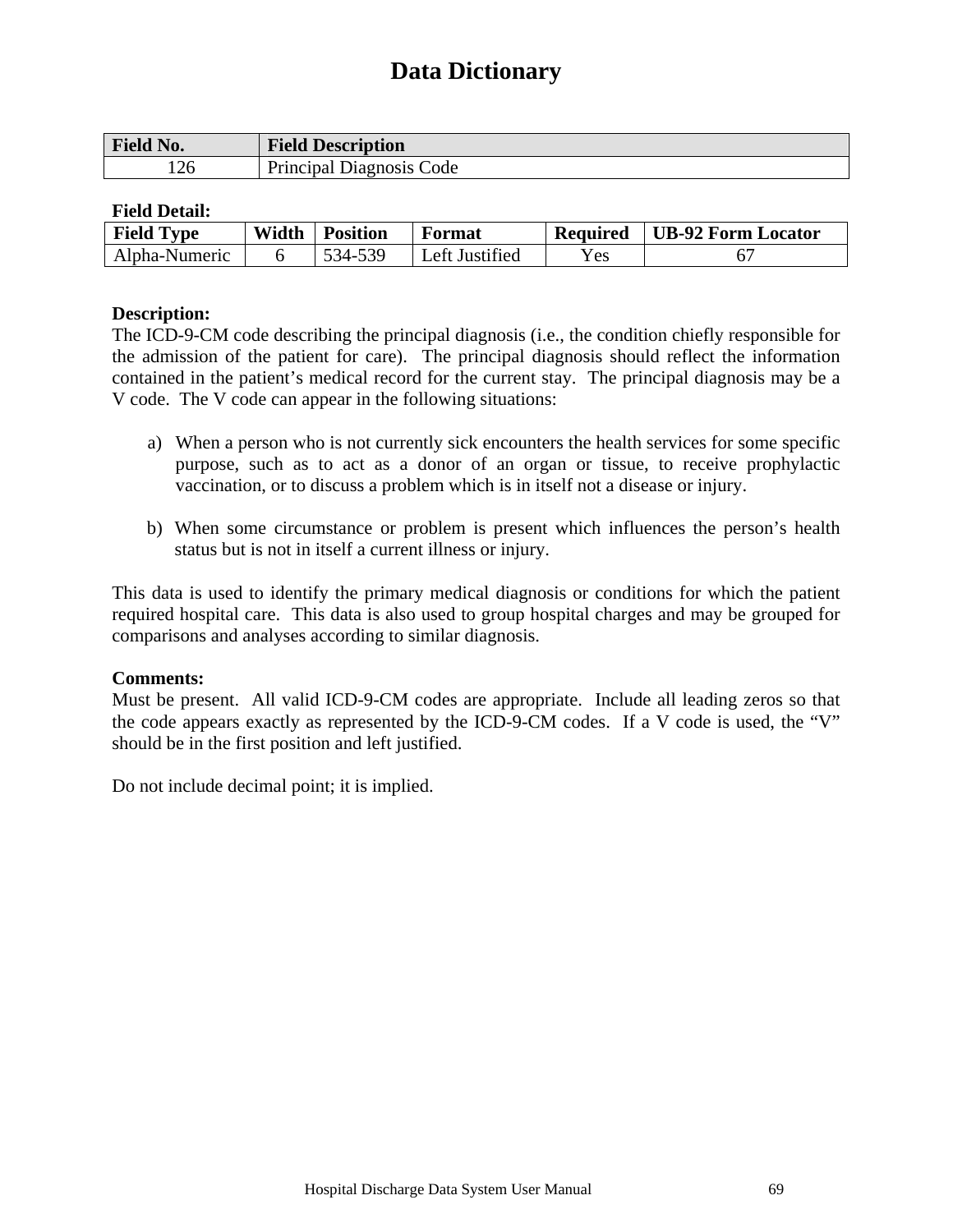| <b>Field No.</b>                             | <b>Field Description</b> |
|----------------------------------------------|--------------------------|
| 27                                           | Codes                    |
| 134                                          | <b>Other</b>             |
| $\ldots$ $\mathbf{I}$ $\mathbf{=}\mathbf{I}$ | Diagonosis               |

### **Field Detail:**

| <b>Field Type</b> | Width | <b>Position</b> | Format                     | <b>Required</b> | <b>UB-92 Form Locator</b> |
|-------------------|-------|-----------------|----------------------------|-----------------|---------------------------|
| Alpha-Numeric     |       |                 | See Below   Left Justified | Yes             | $68-75$ (See Below)       |

### **Description:**

| <b>Field Number</b> | <b>Field Name</b>      | <b>UB-92 Form Locator</b> | <b>HDDS</b> File |
|---------------------|------------------------|---------------------------|------------------|
|                     |                        | <b>Number</b>             | <b>Positions</b> |
| 127                 | <b>Other Diagnosis</b> | FL-68, Other Diagnosis 1  | 540-545          |
| 128                 | Codes                  | FL-69, Other Diagnosis 2  | 546-551          |
| 129                 |                        | FL-70, Other Diagnosis 3  | 552-557          |
| 130                 |                        | FL-71, Other Diagnosis 4  | 558-563          |
| 131                 |                        | FL-72, Other Diagnosis 5  | 564-569          |
| 132                 |                        | FL-73, Other Diagnosis 6  | 570-575          |
| 133                 |                        | FL-74, Other Diagnosis 7  | 576-581          |
| 134                 |                        | FL-75, Other Diagnosis 8  | 582-587          |

The ICD-9-CM diagnosis codes corresponding to additional conditions that co-exist at the time of admission, or develop subsequently, and which have an effect on the treatment received or the length of stay.

This data is used to be able to further refine the principal diagnosis, so that hospital charges may be grouped for comparisons and analyzed according to similar diagnosis.

### **Comments:**

Include all leading zeros so that the code appears exactly as represented by the ICD-9-CM codes. When coded, the letters "V" or "E" should be in the first position of the field and left justified. The reporting of the decimal between the third and fourth digits is unnecessary because it is implied.

The record layout does not allow for an extra E or V code field so the other diagnosis fields will have to be used when these conditions exist. The other diagnosis code fields will permit the use of ICD-9-CM V and E codes where appropriate. Note that the V code may also be in the principal diagnosis field. Note also that Form Locator 77 is the E code field, however, in some cases more than one E code is appropriate.

E codes are provided to permit the classification of environmental events, circumstances, and conditions as the cause of injury, poisoning, and other adverse effects. See Field No. 135 (External Cause of Injury Code) for a more complete description of E Code usage.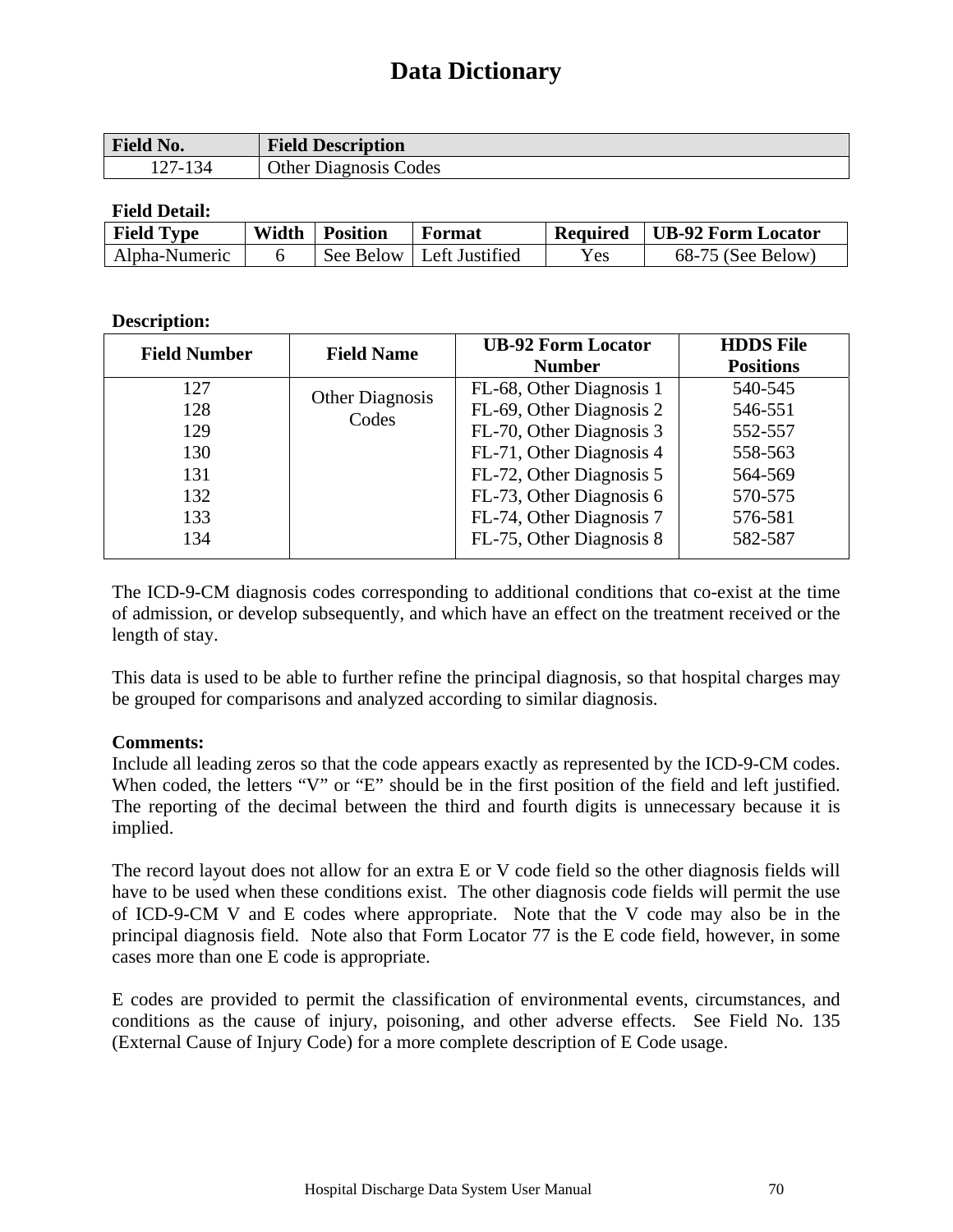| <b>Field No.</b> | <b>Field Description</b>     |                                |
|------------------|------------------------------|--------------------------------|
| 127-134          | <b>Other Diagnosis Codes</b> | (continued from previous page) |

The V code can appear in the following situations:

- a) When a person who is not currently sick encounters the health services for some specific purpose, such as to act as a donor of an organ or tissue, to receive prophylactic vaccination, or to discuss a problem which is in itself not a disease or injury.
- b) When some circumstance or problem is present which influences the person's health status but is not in itself a current illness or injury.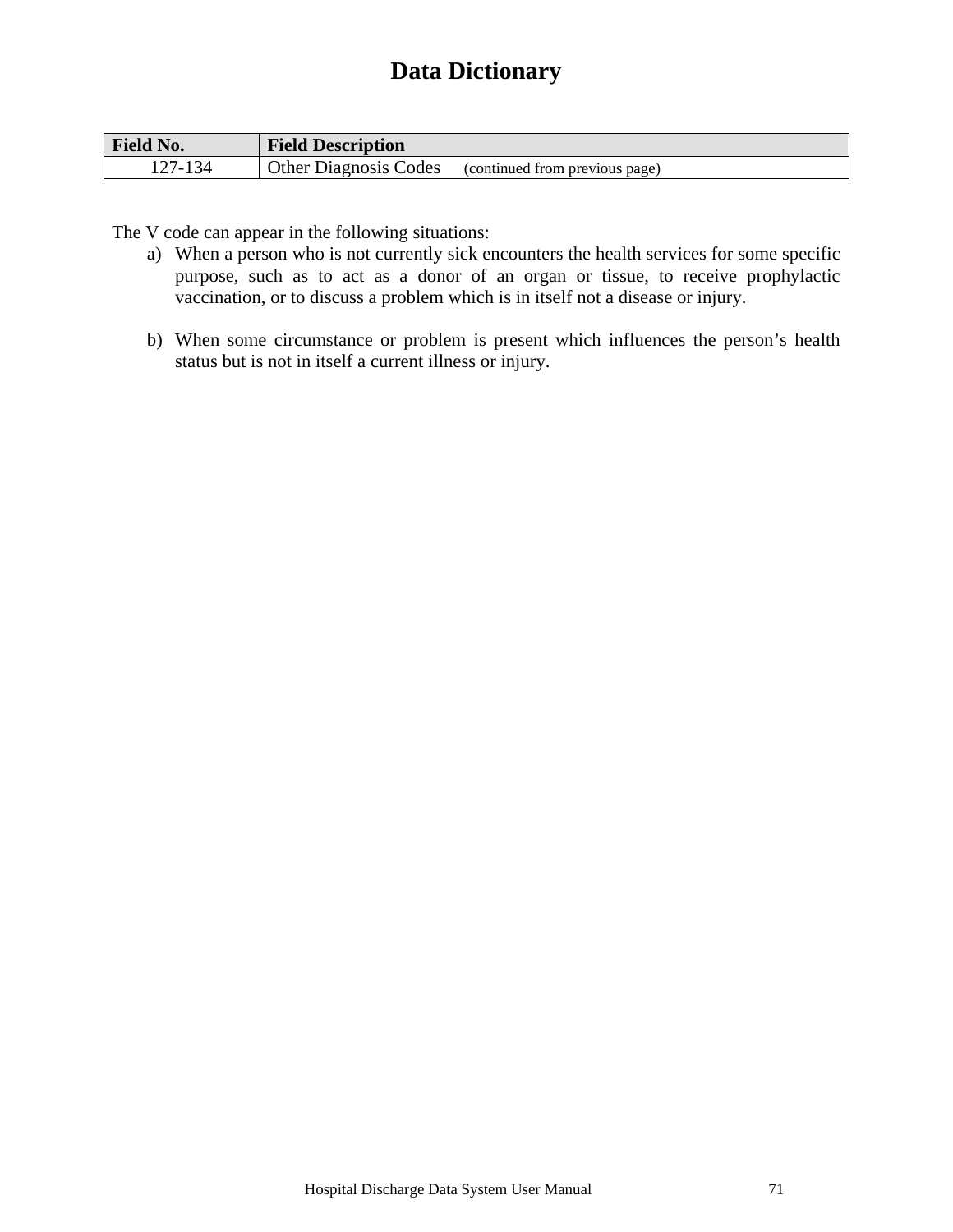| <b>Field No.</b> | <b>Field Description</b>               |
|------------------|----------------------------------------|
|                  | External Cause of Injury Code (E Code) |

## **Field Detail:**

| <b>Field Type</b> | Width | <b>Position</b> | Format         | <b>Required</b> | UB-92 Form Locator |
|-------------------|-------|-----------------|----------------|-----------------|--------------------|
| Alpha-Numeric     |       | 594-599         | Left Justified | <b>Yes</b>      |                    |

#### **Description:**

E codes are provided to permit the classification of environmental events, circumstances, and conditions as the cause of injury, poisoning, or other adverse effects.

A code used to describe an external cause creating the need for medical attention. Valid range is E800 – E999. See ICD-9-CM, Volume 1 for classification of the codes and further clarification of the fifth and sixth digits.

The E code is used to compare and analyze causes of injury.

## **Comments:**

E codes are required when an ICD-9 code of 800.xx – 995.8x is listed as the principal diagnosis.

If there is an E-code reported in these positions, it may relate to an "Other diagnosis" code rather than to the principal diagnosis. While the edit requires an E-code in these positions IF the principal diagnosis =  $800.xx - 995.8x$ , there may be an E-code in these positions when the principal diagnosis does NOT equal this range because the E-code relates to one of the Other Diagnosis codes (see cases (2) and (3) below).

If more than one E code is applicable, use the following priorities for recording E codes in this field:

- (1) Principal diagnosis of an injury or poisoning.
- (2) Other diagnosis of an injury, poisoning, or adverse effect directly related to the principal diagnosis.
- (3) Other diagnosis with an external code.

Record any additional E codes in the Other Diagnosis Fields (FL 68 through FL 75).

#### **Other Information:**

E codes should not be confused with the 800 – 999 range of ICD-9-CM diagnosis codes. They have very different meanings. The E code describes the external cause of the injury; the ICD-9- CM diagnosis code describes the resulting trauma. For example, to compare E code 837.1 to ICD-9-CM diagnosis code 837.1: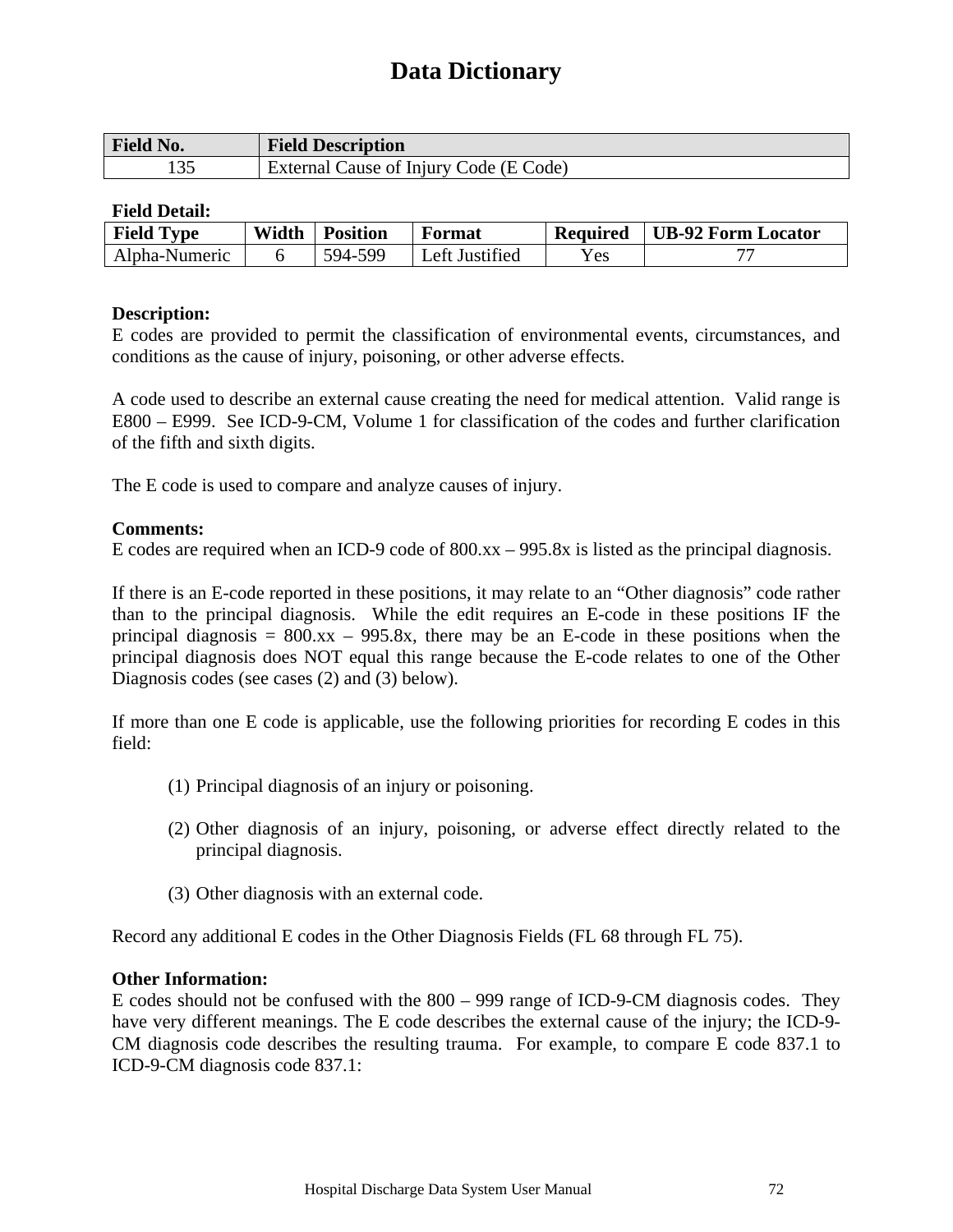| Field No. | <b>Field Description</b>                                              |
|-----------|-----------------------------------------------------------------------|
|           | External Cause of Injury Code (E Code) (continued from previous page) |

E837 means "Explosion, Fire or Burning in water craft" and the fourth digit "1" means "Occupant of small boat, powered".

ICD-9 CM code 837 means "Dislocation of Ankle" and the fourth digit "1" means "Open Dislocation".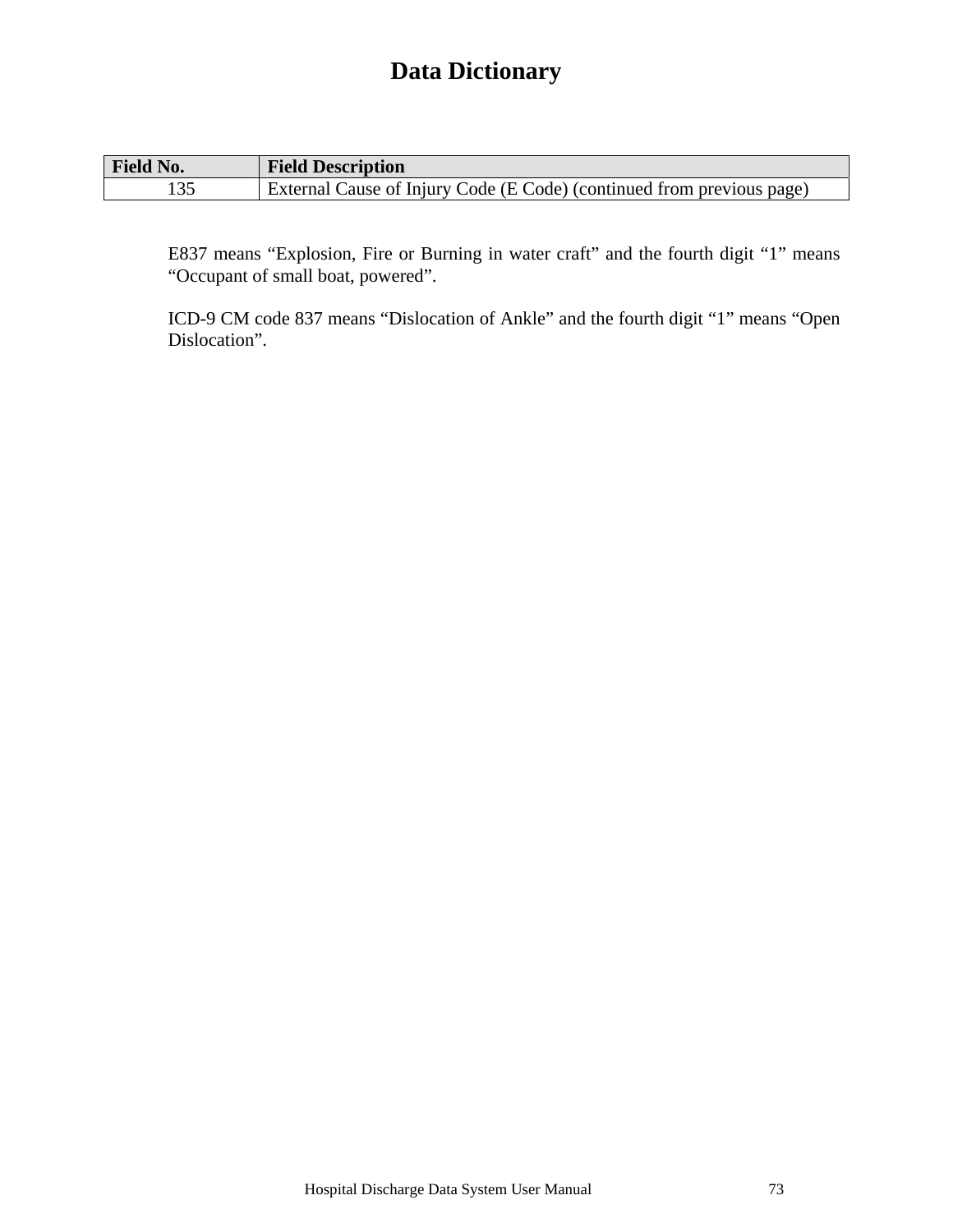| <b>Field No.</b> | <b>Field Description</b> |
|------------------|--------------------------|
| $\sim$<br>136    | Principal Procedure Code |

## **Field Detail:**

| <b>Field Type</b> | Width | <b>Position</b> | Format         | <b>Required</b> | UB-92 Form Locator |
|-------------------|-------|-----------------|----------------|-----------------|--------------------|
| Alpha-Numeric     |       | 600-606         | Left Justified | Yes             | 80                 |

## **Description:**

The ICD-9-CM Procedure Code that identifies the principal procedure performed during the period covered by this bill.

The code for the procedure that was performed for definitive treatment rather than for diagnostic or exploratory purposes, or the procedure most related to the principal diagnosis.

This data is used to further refine patient diagnosis. The code can also be used to analyze medical practice patterns.

## **Comments:**

ICD-9-CM coding is required for the procedure code.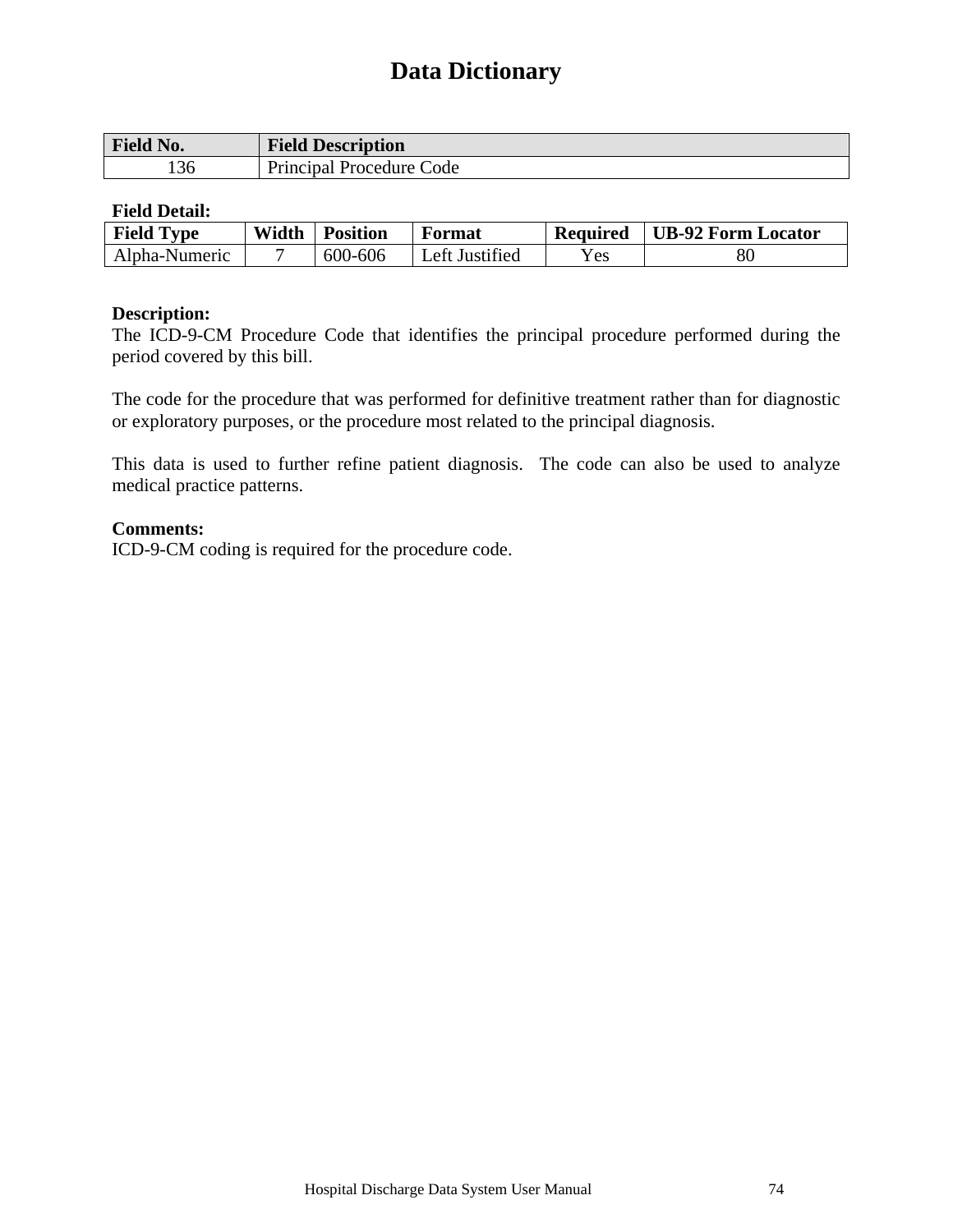| Field No.     | $\mathbf{m}$ .<br><b>Field Description</b> |
|---------------|--------------------------------------------|
| $1 \cap \Box$ | <b>Principal Procedure</b>                 |
| ⊥⊃            | Date                                       |

## **Field Detail:**

| <b>Field Type</b> | Width | <b>Position</b> | Format          | <b>Required</b> | <b>UB-92 Form Locator</b> |
|-------------------|-------|-----------------|-----------------|-----------------|---------------------------|
| Numeric           |       | 607<br>$-6$     | Right Justified | $\mathrm{Yes}$  | $80\,$                    |

## **Description:**

Date on which the principal procedure described on this bill was performed.

The date should be in MMDDYY format.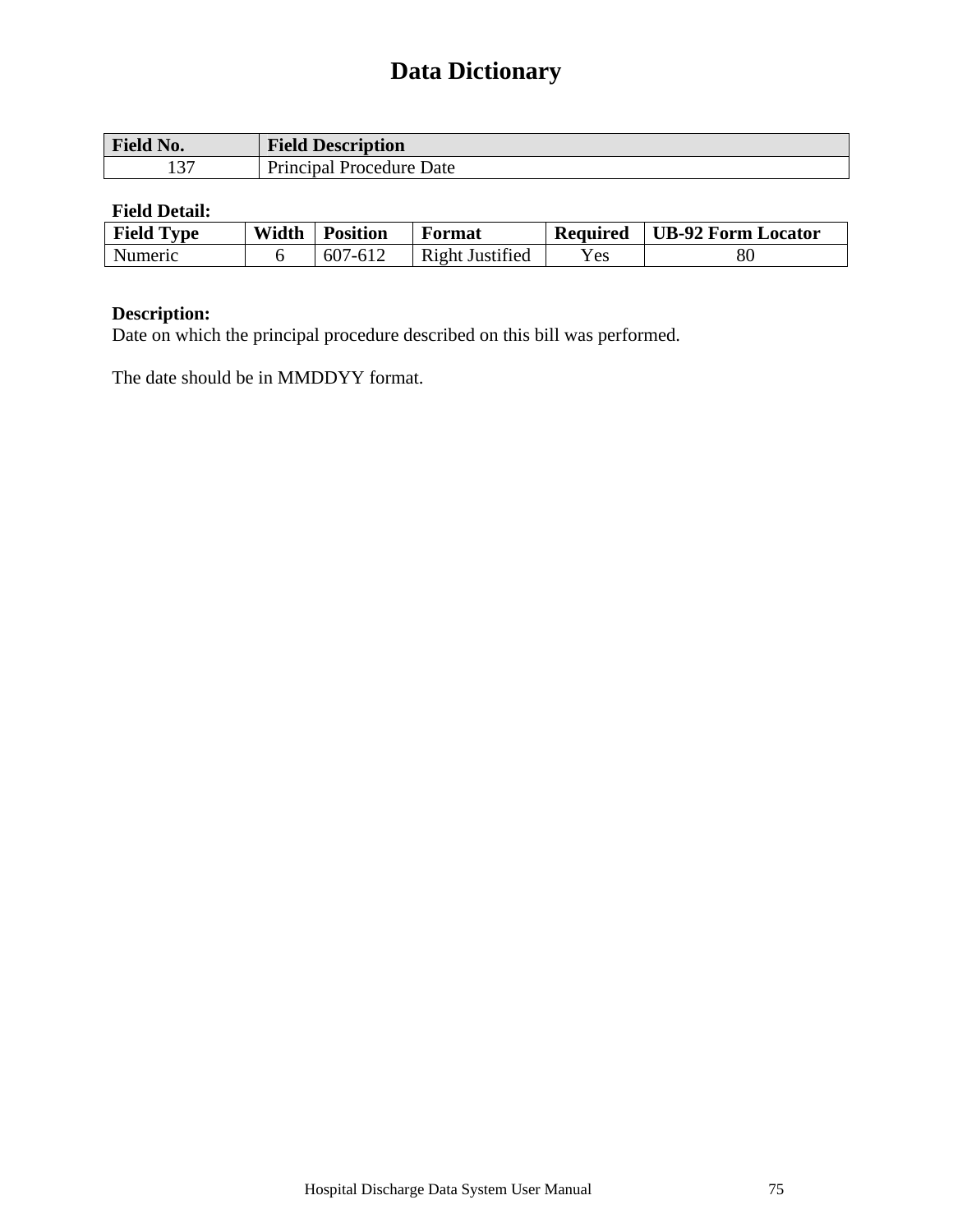| Field No.  | <b>Field Description</b>        |
|------------|---------------------------------|
| .38-<br>ıд | <b>Other Procedure</b><br>Codes |

## **Field Detail:**

| <b>Field Type</b> | Width | <b>Position</b> | Format                     | <b>Required</b> | UB-92 Form Locator |
|-------------------|-------|-----------------|----------------------------|-----------------|--------------------|
| Alpha-Numeric     |       |                 | See Below   Left Justified | Yes             |                    |

#### **Description:**

The ICD-9-CM Procedure Codes identifying all significant procedures other than the principal procedure performed during the period covered by this bill.

These codes are used to further refine patient diagnosis. They can also be used to analyze medical practice patterns.

| <b>Field</b><br><b>Number</b> | <b>Field Name</b>            | <b>UB-92 Form Locator</b><br><b>Number</b> | <b>HDDS</b> File<br><b>Positions</b> |
|-------------------------------|------------------------------|--------------------------------------------|--------------------------------------|
| 138                           | <b>Other Procedure Codes</b> | Other Procedure Code 1, FL-81              | 613-619                              |
| 139                           |                              | Other Procedure Code 2, FL-81              | 626-632                              |
| 140                           |                              | Other Procedure Code 3, FL-81              | 639-645                              |
| 141                           |                              | Other Procedure Code 4, FL-81              | 652-658                              |
| 142                           |                              | Other Procedure Code 5, FL-81              | 665-671                              |
|                               |                              |                                            |                                      |

## **Comments:**

The other procedure codes and the appropriate date(s) should be entered in descending order of importance.

## **Other Information:**

Number of positions:

- FL-81 Other Procedure Code 1 (7)
- FL-81 Other Procedure Code 2 (7)
- FL-81 Other Procedure Code 3 (7)
- FL-81 Other Procedure Code 4 (7)
- FL-81 Other Procedure Code 5 (7)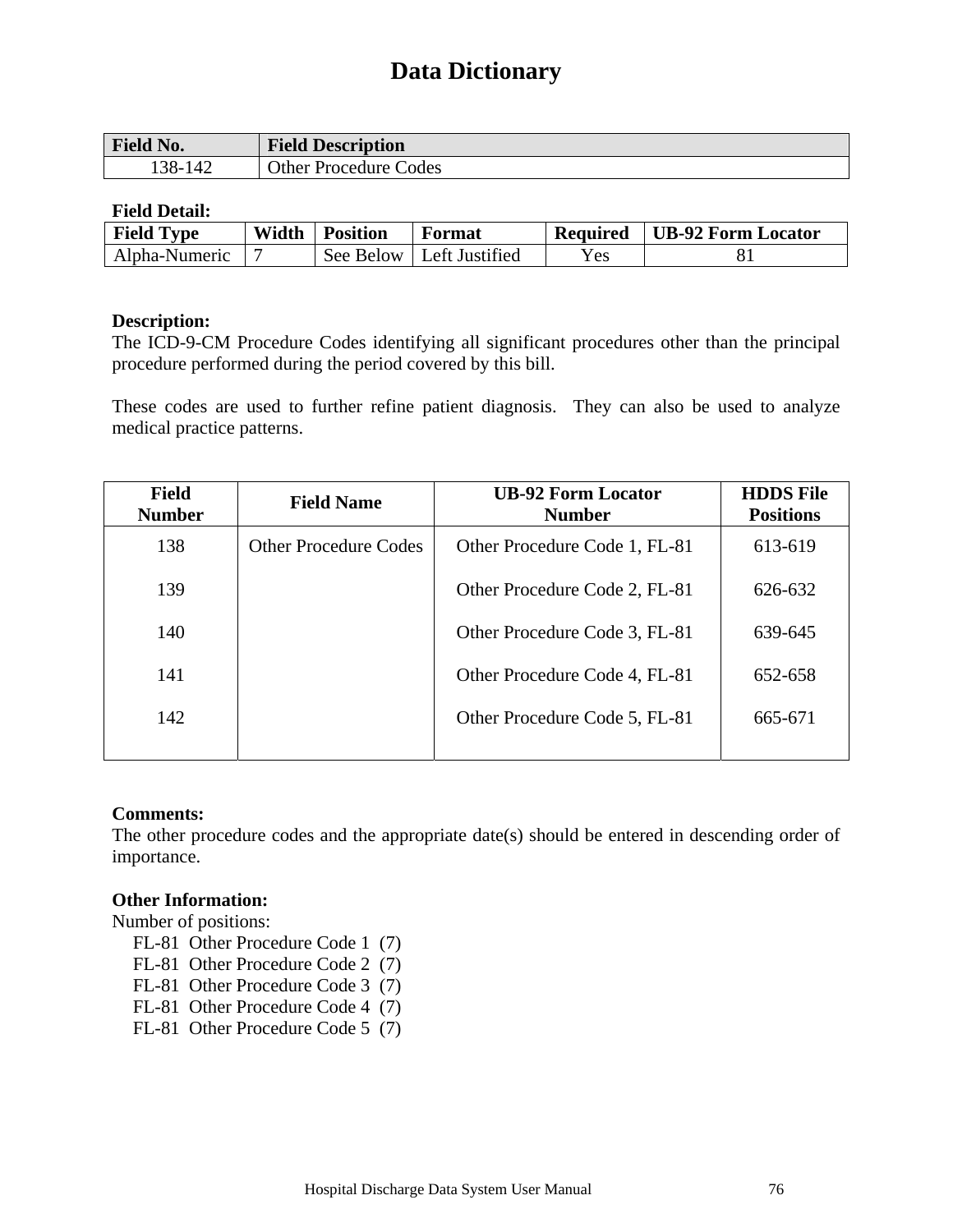| Field No.    | <b>Field Description</b> |
|--------------|--------------------------|
| 43- ً        | <b>Other Procedure</b>   |
| $\mathbf{L}$ | Dates                    |

## **Field Detail:**

| <b>Field Type</b> | Width | <b>Position</b> | Format                      | <b>Required</b> | UB-92 Form Locator |
|-------------------|-------|-----------------|-----------------------------|-----------------|--------------------|
| Numeric           |       |                 | See Below   Right Justified | Yes             |                    |

## **Description:**

The dates on which the Other Procedures Codes identified in Form Locator 81 were performed.

These dates together with their associated procedure codes can be used to analyze medical practice patterns.

| <b>Field</b><br><b>Number</b> | <b>Field Name</b>            | <b>UB-92 Form Locator</b><br><b>Number</b> | <b>HDDS</b> File<br><b>Positions</b> |
|-------------------------------|------------------------------|--------------------------------------------|--------------------------------------|
| 143                           | <b>Other Procedure Dates</b> | Other Procedure Date 1, FL-81              | 620-625                              |
| 144                           |                              | Other Procedure Date 2, FL-81              | 633-638                              |
| 145                           |                              | Other Procedure Date 3, FL-81              | 646-651                              |
| 146                           |                              | Other Procedure Date 4, FL-81              | 659-664                              |
| 147                           |                              | Other Procedure Date 5, FL-81              | 672-677                              |
|                               |                              |                                            |                                      |

## **Comments:**

The other procedure dates should be entered in the same order as the associated procedures.

## **Other Information:**

Number of positions:

- FL-81 Other Procedure Date 1: MMDDYY (6)
- FL-81 Other Procedure Date 2: MMDDYY (6)
- FL-81 Other Procedure Date 3: MMDDYY (6)
- FL-81 Other Procedure Date 4: MMDDYY (6)
- FL-81 Other Procedure Date 5: MMDDYY (6)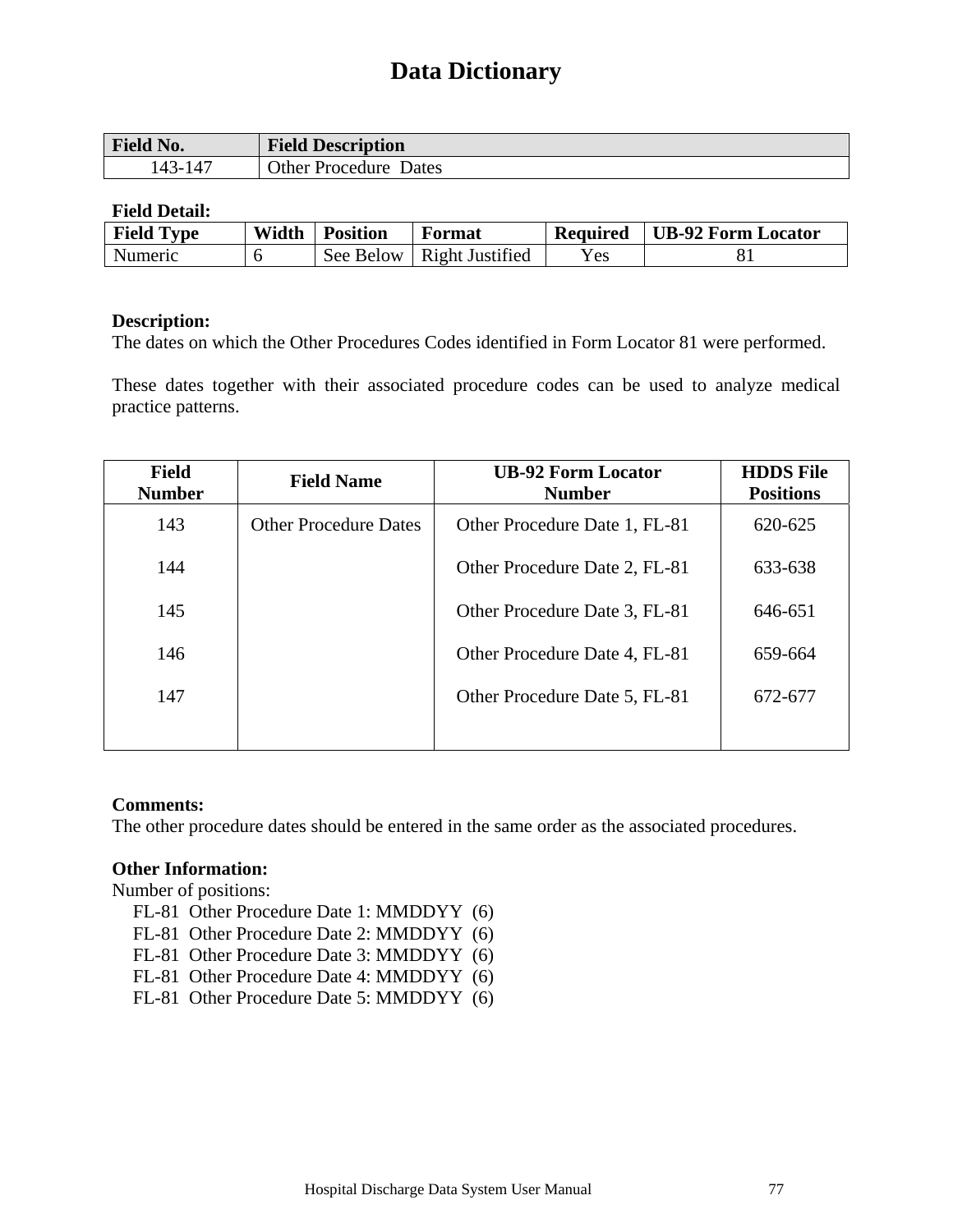| <b>Field No.</b> | <b>Field Description</b>      |
|------------------|-------------------------------|
| 148              | Attending Physician ID Number |

#### **Field Detail:**

| <b>Field Type</b> | Width | <b>Position</b> | Format         | <b>Required</b> | UB-92 Form Locator |
|-------------------|-------|-----------------|----------------|-----------------|--------------------|
| Alpha-Numeric     |       | 678-699         | Left Justified | <b>Yes</b>      |                    |

#### **Description:**

The identification number of the licensed physician who has primary responsibility for the patient's medical care and treatment, and/or would be expected to certify the medical necessity of the services rendered.

A unique number used to identify an attending physician on a claim form. This should be the UPIN if the physician has a UPIN. The correct format for a UPIN is an alphabetic character followed by 5 numeric digits.

If the physician has no UPIN, the appropriate Tennessee physician state license number should be reported. The correct format for the Tennessee license number is a ten digit number with leading zeroes. The default codes for Physician ID Number are "OTH000", "SLF000", and "RES000" (3 alphabetic characters followed by 3 numeric zeros).

Hospitals should NOT submit internal facility-assigned ID numbers for the professionals practicing in the facility. These numbers are not useful outside the individual facility.

This data will provide the capability of analyzing hospital costs and utilization data by the attending physician.

## **Special Note Regarding a Nurse Midwife Attending a Birth:**

If there is a nurse midwife attending a birth, the unique number reported in the Attending Physician ID Number field must be that of the **nurse midwife's supervising physician**. The state license number for the nurse midwife can be reported in the First Other Physician ID Number field (see next page).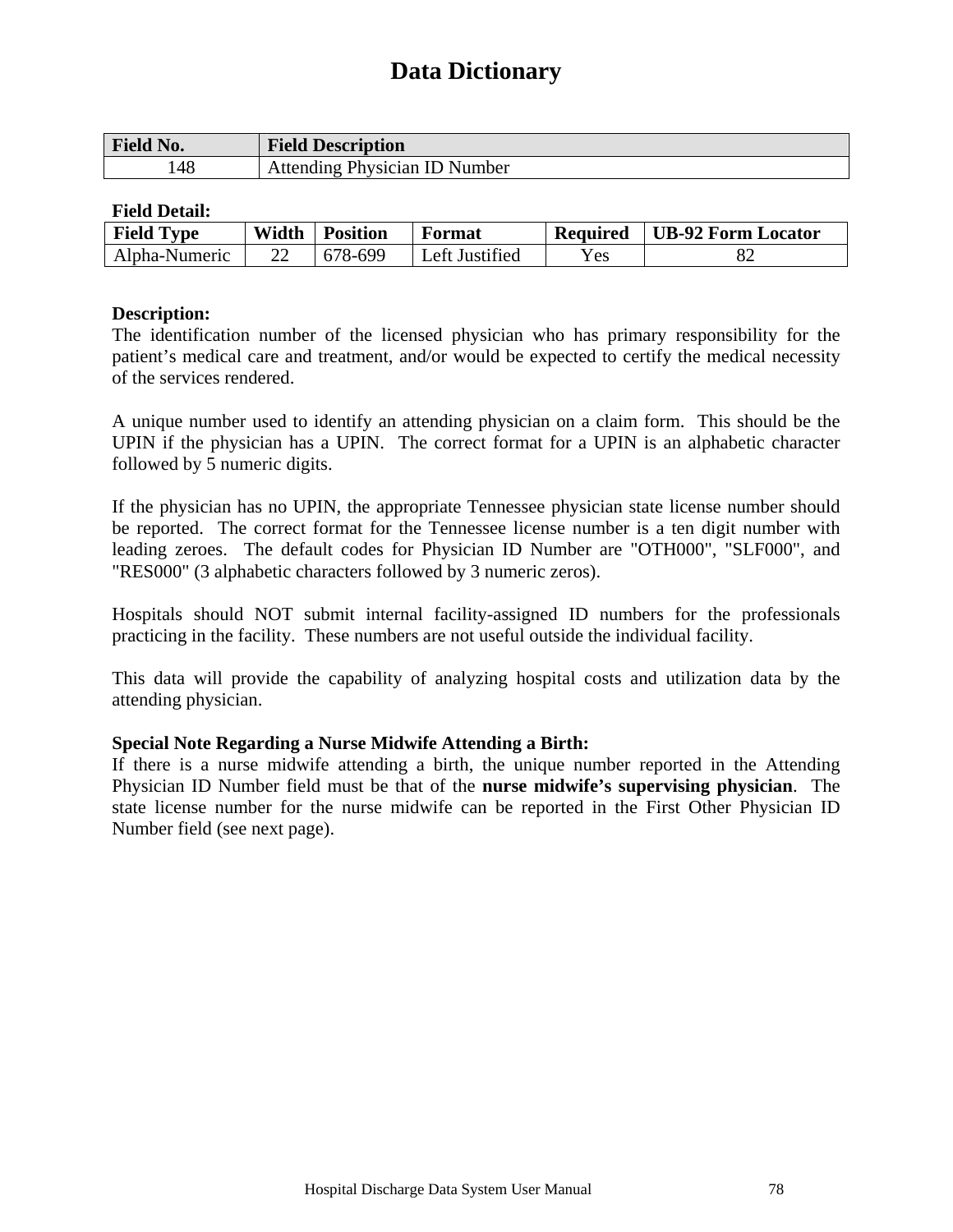| <b>Field No.</b> | <b>Field Description</b>        |
|------------------|---------------------------------|
| .49              | First Other Physician ID Number |

## **Field Detail:**

| <b>Field Type</b> | Width | <b>Position</b> | Format         | <b>Required</b> | UB-92 Form Locator |
|-------------------|-------|-----------------|----------------|-----------------|--------------------|
| Alpha-Numeric     |       | 700-721         | Left Justified | Yes.            | 0.                 |

#### **Description:**

Generally, this is the identification number of the licensed physician who performed the principal procedure. Sometimes, the identification number of another physician involved with this case. This field can be left blank.

A unique number used to identify this physician on a claim form. This should be the UPIN if the physician has a UPIN. The correct format for a UPIN is an alphabetic character followed by 5 numeric digits.

If the physician has no UPIN, the appropriate Tennessee physician state license number should be reported. The correct format for the Tennessee license number is a ten digit number with leading zeroes. The default codes for Physician ID Number are "OTH000", "SLF000", and "RES000" (3 alphabetic characters followed by 3 numeric zeros).

Hospitals should NOT submit internal facility-assigned ID numbers for the professionals practicing in the facility. These numbers are not useful outside the individual facility.

This data will provide the capability of analyzing hospital costs and utilization data by the other physician.

## **Special Note Regarding a Nurse Midwife Attending a Birth:**

If there is a nurse midwife attending a birth, the unique number reported in the Attending Physician ID Number field (see the previous page) must be that of the **nurse midwife's supervising physician**. The state license number for the nurse midwife can be reported in the First Other Physician ID Number field.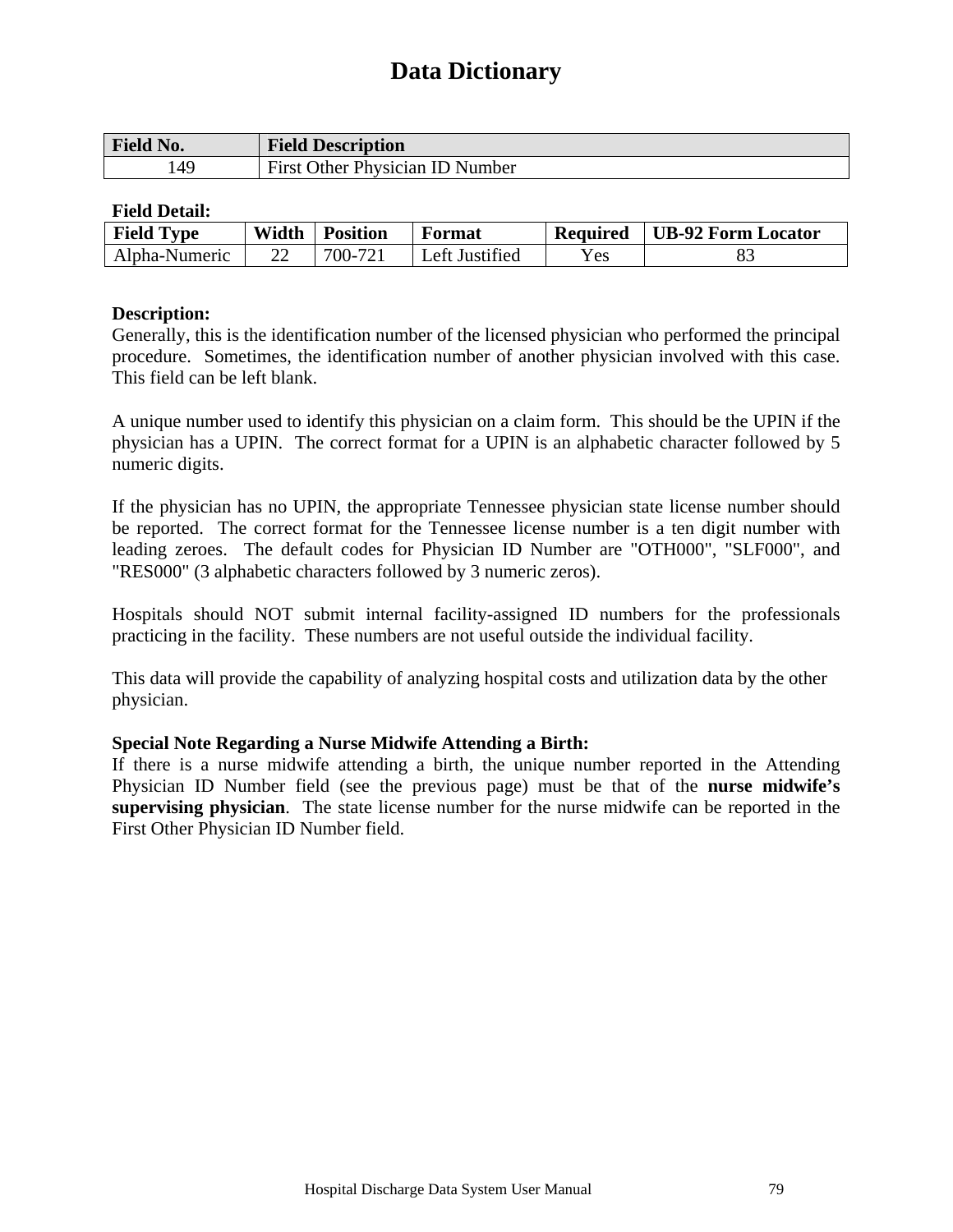| <b>Field No.</b> | <b>Field Description</b>         |
|------------------|----------------------------------|
| 150              | Second Other Physician ID Number |

## **Field Detail:**

| <b>Field Type</b> | Width | <b>Position</b> | Format         | <b>Required</b> | UB-92 Form Locator |
|-------------------|-------|-----------------|----------------|-----------------|--------------------|
| Alpha-Numeric     |       | 722-743         | Left Justified | <b>Yes</b>      | 0.                 |

## **Description:**

The identification number of a licensed physician (other than the attending physician or the first other physician) involved with the case. This field can be left blank.

A unique number used to identify this physician on a claim form. This should be the UPIN if the physician has a UPIN. The correct format for a UPIN is an alphabetic character followed by 5 numeric digits.

If the physician has no UPIN, the appropriate Tennessee physician state license number should be reported. The correct format for the Tennessee license number is a ten digit number with leading zeroes. The default codes for Physician ID Number are "OTH000", "SLF000", and "RES000" (3 alphabetic characters followed by 3 numeric zeros).

Hospitals should NOT submit internal facility-assigned ID numbers for the professionals practicing in the facility. These numbers are not useful outside the individual facility.

This data will provide the capability of analyzing hospital costs and utilization data by the other physician.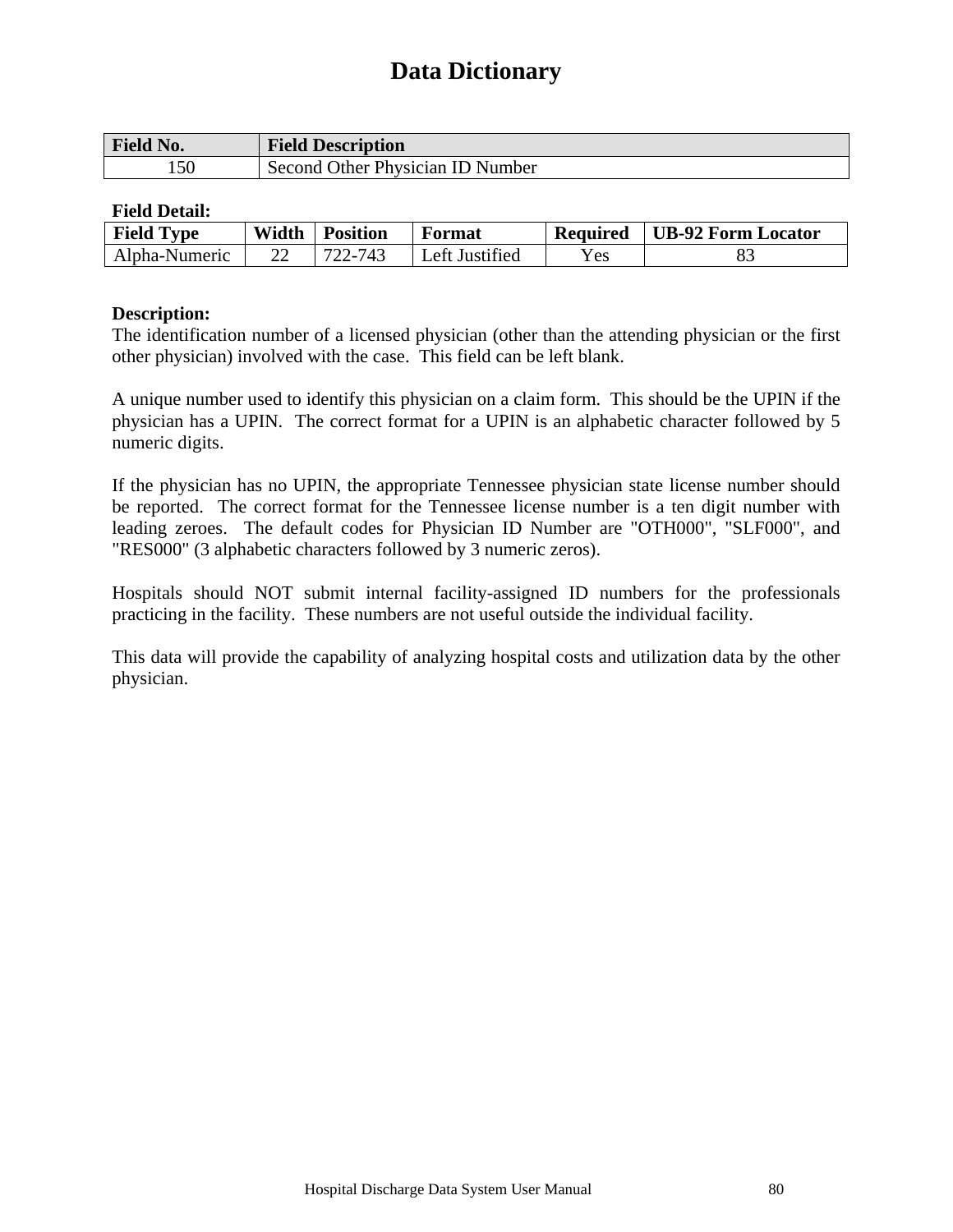| Field No. | <b>Field Description</b> |
|-----------|--------------------------|
|           | Medicaid Provider Number |

## **Field Detail:**

| <b>Field Type</b> | Width | <b>Position</b> | Format                     | <b>Required</b> | <b>UB-92 Form Locator</b> |
|-------------------|-------|-----------------|----------------------------|-----------------|---------------------------|
| Alpha-Numeric     |       |                 | $1219-1230$ Left Justified | $No*$           | --                        |

#### **Description:**

The Medicaid Provider Number assigned to the hospital. This number should be provided for all records regardless of the actual payers.

This data is used to properly identify the facility in which the services are performed, especially in satellite facilities.

#### **Comments:**

\*Optional, but requested for those hospitals where the same Federal Tax ID is used in satellite facilities. **This field is required for hospitals reporting through the THA-HIN.**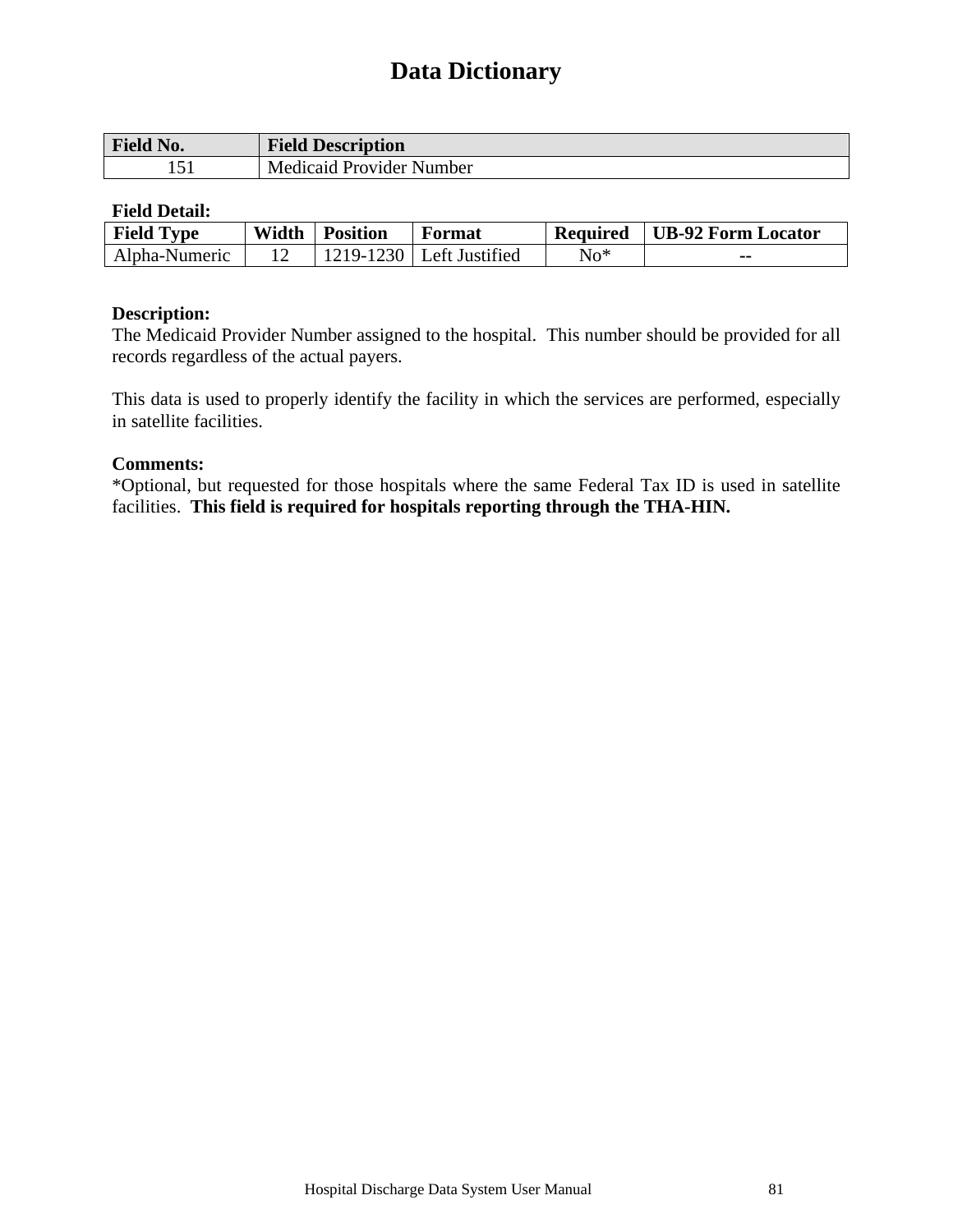| <b>Field No.</b> | <b>Field Description</b>        |
|------------------|---------------------------------|
| $\sim$<br>۔ ب ر  | <b>Medicare Provider Number</b> |

#### **Field Detail:**

| <b>Field Type</b> | Width | <b>Position</b> | Format                       | <b>Required</b> | UB-92 Form Locator |
|-------------------|-------|-----------------|------------------------------|-----------------|--------------------|
| Alpha-Numeric     |       |                 | $1231 - 1242$ Left Justified | $No*$           | $- -$              |

#### **Description:**

The Medicare Provider Number assigned to the hospital by Health Care Financing Administration. This number should be provided for all records regardless of the actual payers.

This data is used to properly identify the facility in which the services are performed, especially in satellite facilities.

#### **Comments:**

\*Optional, but requested for those hospitals where the same Federal Tax ID is used in satellite facilities. **This field is required for hospitals reporting through the THA-HIN.**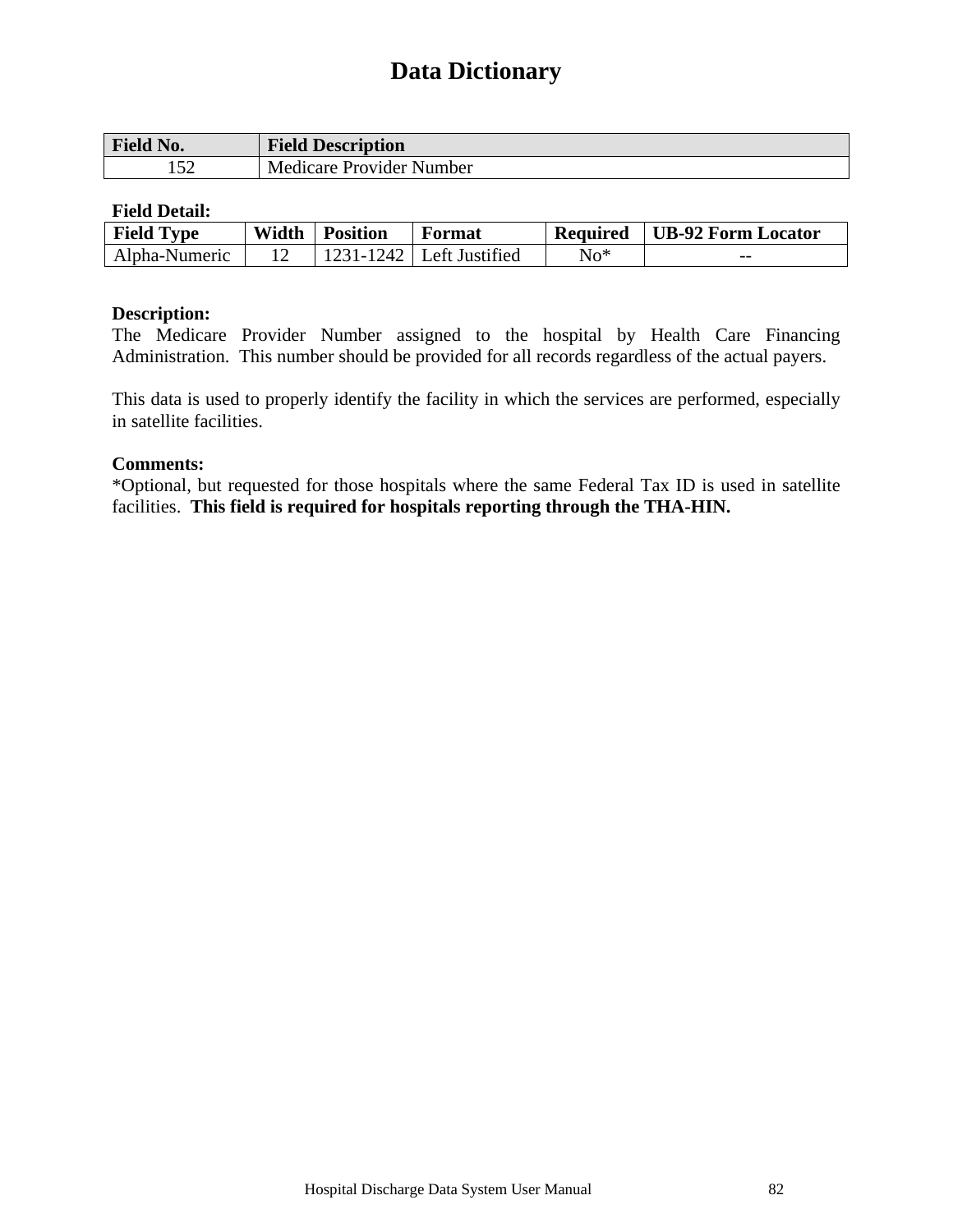| Field No. | <b>Field Description</b>         |
|-----------|----------------------------------|
|           | Patient's Social Security Number |

## **Field Detail:**

| <b>Field Type</b> | Width | <b>Position</b> | Format                       | <b>Required</b> | UB-92 Form Locator |
|-------------------|-------|-----------------|------------------------------|-----------------|--------------------|
| Alpha-Numeric     |       |                 | $1243 - 1251$ Left Justified | Yes             | $- -$              |

## **Description:**

This field is not specifically included on the UB-92 form. However, since the patient's social security number may or may not be included as part of another field (Certificate Number/ID Number/SSN-Form Locator-60), this field should be used only to collect and report the actual SSN of the patient.

A unique, identifying number for each patient. For patients who lack a social security number or for whom it is unknown, this field should be all 9's.

This data will allow for linking of multiple records for the same patient. This field can be used to unduplicate counts for different types of medical conditions when a patient is hospitalized more than once. Hospital discharge records are reviewed by the department to identify any cases of traumatic brain injuries and/or birth defects. This information is provided to hospital staff or to departmental staff for more detailed medical record abstraction. If SSN is provided on each discharge record, it could prevent the hospital from being requested to abstract a medical record more than once (if a patient is seen more than once for the same condition).

## **Comments:**

This field is confidential and not available for public release.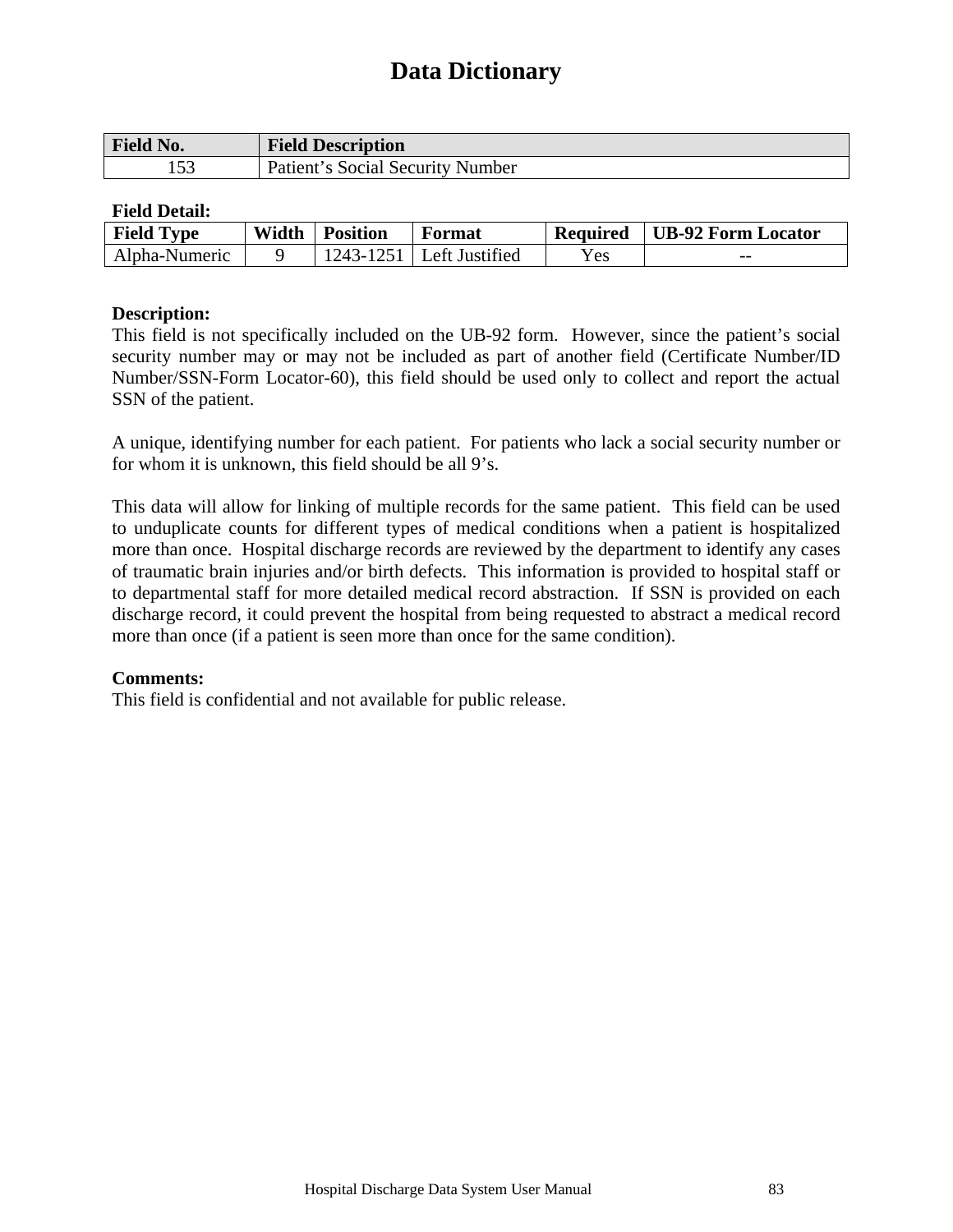| <b>Field No.</b> | <b>Field Description</b> |
|------------------|--------------------------|
| 154.             | Patient's Race/Ethnicity |

## **Field Detail:**

| <b>Field Type</b> | Width | <b>Position</b> | Format          | <b>Required</b> | <b>UB-92 Form Locator</b> |
|-------------------|-------|-----------------|-----------------|-----------------|---------------------------|
| Numeric           |       |                 | Right Justified | Yes             | $- -$                     |

## **Description:**

This field is not included on the UB-92 form. This field is required to be reported in addition to the data elements contained on the UB-92.

This field should include information on the patient's race/ethnicity. This information may have to be brought in from other parts of the patient's record.

This data will be used for hospital discharge data analysis by race/ethnicity.

## **Valid Values:**

| <b>Description</b>             |  |  |  |
|--------------------------------|--|--|--|
| White, Not Hispanic            |  |  |  |
| Black, Not Hispanic            |  |  |  |
| Other than codes $0, 1, 3-8$   |  |  |  |
| Asian or Pacific Islander      |  |  |  |
| American Indian/Alaskan Native |  |  |  |
| White, Hispanic                |  |  |  |
| Black, Hispanic                |  |  |  |
| White, Hispanic Origin Unknown |  |  |  |
| Black, Hispanic Origin Unknown |  |  |  |
| Race/Ethnicity Unknown         |  |  |  |
|                                |  |  |  |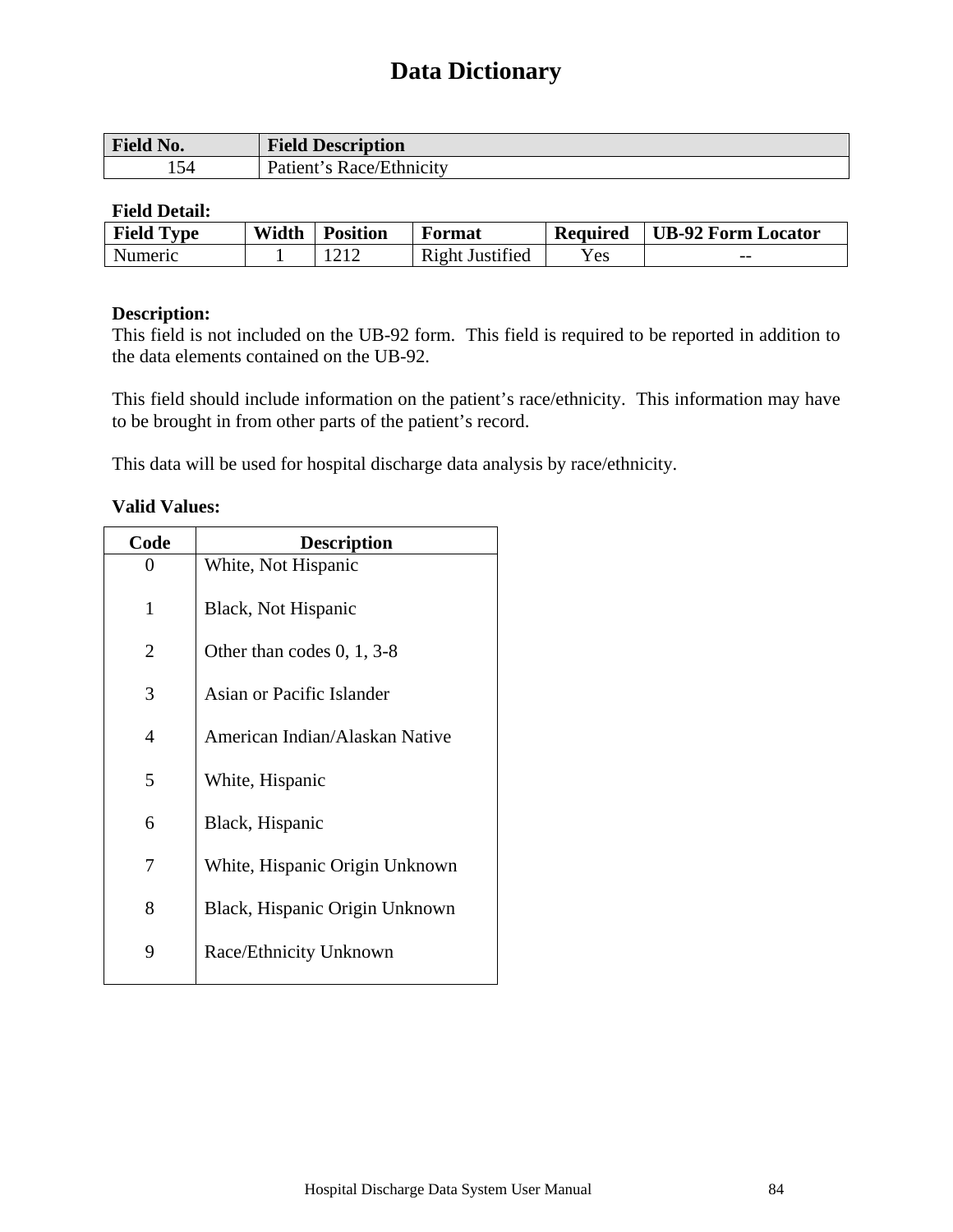| <b>Field</b>    | <b>Field Description</b>              | <b>COBOL</b>    | <b>Position</b> | <b>Position</b> |
|-----------------|---------------------------------------|-----------------|-----------------|-----------------|
| No.             |                                       | Format          | From            | <b>Thru</b>     |
| $\mathbf{1}$    | FL 3 Patient Control Number           | PIC $X(20)$     | 1               | 20              |
| $\overline{2}$  | FL 4 Type of Bill                     | PIC $9(3)$      | 21              | 23              |
| $\overline{3}$  | FL 5 Federal Tax Number               | PIC $X(10)$     | 24              | 33              |
| 5               | FL 6 Statement Covers Period          | PIC $9(16)$     | 34              | 49              |
| 8               | FL 13 Zip Code of Patient Address     | PIC $X(9)$      | 50              | 58              |
| 9               | FL 14 Patient Date of Birth: MMDDYYYY | PIC $9(8)$      | 59              | 66              |
| 10              | FL 15 Patient Sex                     | PIC X           | 67              | 67              |
| 11              | FL 17 Admission Date: MMDDYYYY        | PIC $9(8)$      | 68              | 75              |
|                 | <b>FILLER</b>                         | PIC $9(2)$      | 76              | 77              |
| 12              | FL 19 Type of Admission               | PIC X           | 78              | 78              |
| 13              | FL 20 Source of Admission             | PIC X           | 79              | 79              |
| 14              | FL 22 Patient Status                  | PIC $9(2)$      | 80              | 81              |
| 15              | FL 23 Medical/Health Record Number    | PIC $X(17)$     | 82              | 98              |
| 16              | FL 42 Revenue Code Line 1             | PIC 9999        | 99              | 102             |
| 85              | FL 47 Charges Line 1                  | PIC S9 (8) V99  | 103             | 112             |
| 17              | FL 42 Revenue Code Line 2             | PIC 9999        | 113             | 116             |
| 86              | FL 47 Charges Line 2                  | PIC S9 (8) V99  | 117             | 126             |
| 18              | FL 42 Revenue Code Line 3             | <b>PIC 9999</b> | 127             | 130             |
| 87              | FL 47 Charges Line 3                  | PIC S9 (8) V99  | 131             | 140             |
| 19              | FL 42 Revenue Code Line 4             | PIC 9999        | 141             | 144             |
| 88              | FL 47 Charges Line 4                  | PIC S9 (8) V99  | 145             | 154             |
| 20              | FL 42 Revenue Code Line 5             | PIC 9999        | 155             | 158             |
| 89              | FL 47 Charges Line 5                  | PIC S9 (8) V99  | 159             | 168             |
| 21              | FL 42 Revenue Code Line 6             | PIC 9999        | 169             | 172             |
| 90              | FL 47 Charges Line 6                  | PIC S9 (8) V99  | 173             | 182             |
| 22              | FL 42 Revenue Code Line 7             | PIC 9999        | 183             | 186             |
| 91              | FL 47 Charges Line 7                  | PIC S9 (8) V99  | 187             | 196             |
| 23              | FL 42 Revenue Code Line 8             | PIC 9999        | 197             | 200             |
| 92              | FL 47 Charges Line 8                  | PIC 9 (8) V99   | 201             | 210             |
| $\overline{24}$ | FL 42 Revenue Code Line 9             | PIC 9999        | 211             | 214             |
| 93              | FL 47 Charges Line 9                  | PIC 9 (8) V99   | 215             | 224             |
| 25              | FL 42 Revenue Code Line 10            | PIC 9999        | 225             | 228             |
| 94              | FL 47 Charges Line 10                 | PIC S9 (8) V99  | 229             | 238             |
| 26              | FL 42 Revenue Code Line 11            | PIC 9999        | 239             | 242             |
| 95              | FL 47 Charges Line 11                 | PIC S9 (8) V99  | 243             | 252             |
| 27              | FL 42 Revenue Code Line 12            | <b>PIC 9999</b> | 253             | 256             |
| 96              | FL 47 Charges Line 12                 | PIC S9 (8) V99  | 257             | 266             |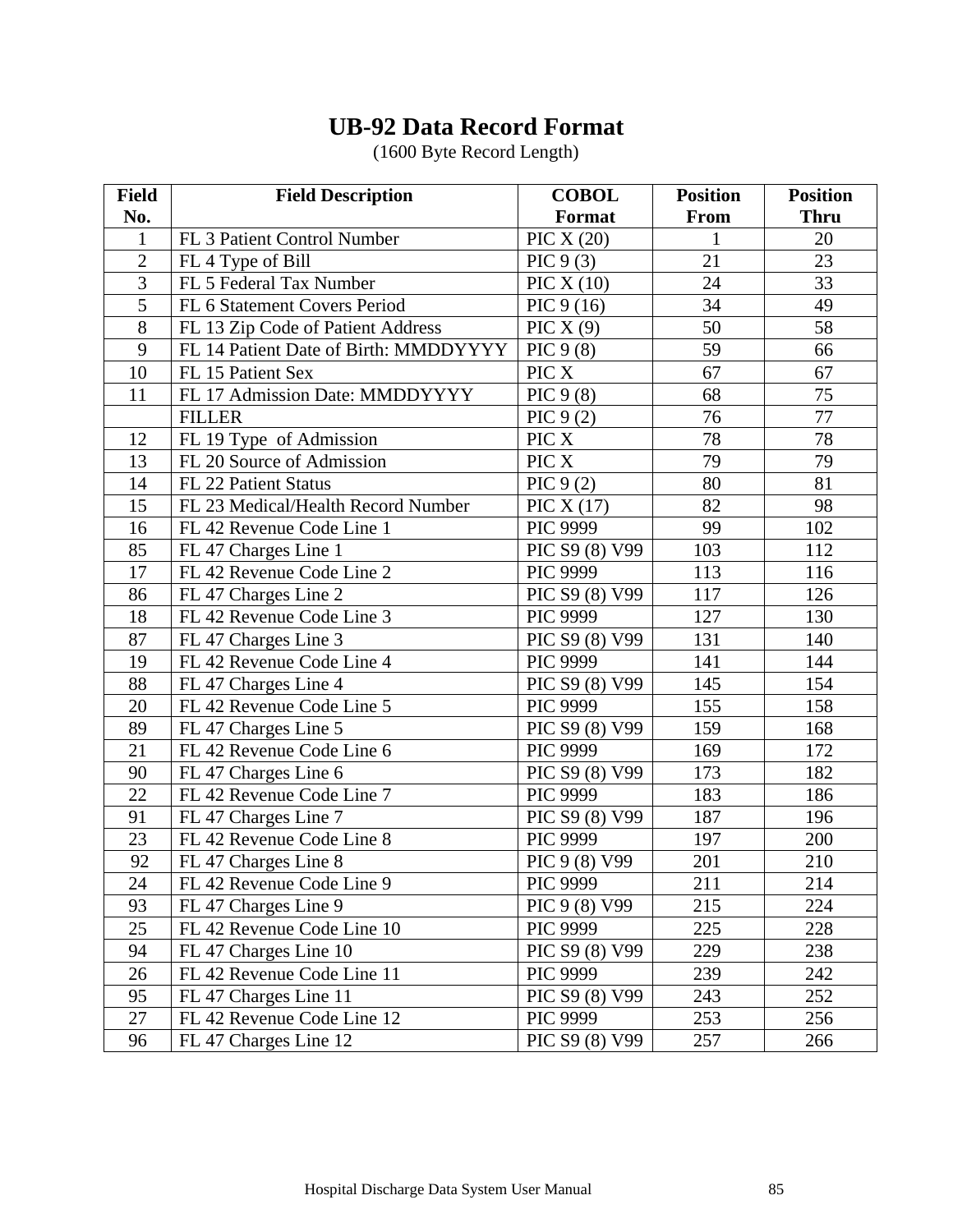| <b>Field</b> | <b>Field Description</b>                 | <b>COBOL</b>        | <b>Position</b> | <b>Position</b> |
|--------------|------------------------------------------|---------------------|-----------------|-----------------|
| No.          |                                          | Format              | From            | <b>Thru</b>     |
| 28           | FL 42 Revenue Code Line 13               | <b>PIC 9999</b>     | 267             | 270             |
| 97           | FL 47 Charges Line 13                    | PIC S9 (8) V99      | 271             | 280             |
| 29           | FL 42 Revenue Code Line 14               | <b>PIC 9999</b>     | 281             | 284             |
| 98           | FL 47 Charges Line 14                    | PIC S9 (8) V99      | 285             | 294             |
| 30           | FL 42 Revenue Code Line 15               | PIC 9999            | 295             | 298             |
| 99           | FL 47 Charges Line 15                    | PIC S9 (8) V99      | 299             | 308             |
| 31           | FL 42 Revenue Code Line 16               | PIC 9999            | 309             | 312             |
| 100          | FL 47 Charges Line 16                    | PIC S9 (8) V99      | 313             | 322             |
| 32           | FL 42 Revenue Code Line 17               | <b>PIC 9999</b>     | 323             | 326             |
| 101          | FL 47 Charges Line 17                    | PIC S9 (8) V99      | 327             | 336             |
| 33           | FL 42 Revenue Code Line 18               | <b>PIC 9999</b>     | 337             | 340             |
| 102          | FL 47 Charges Line 18                    | PIC S9 (8) V99      | 341             | 350             |
| 34           | FL 42 Revenue Code Line 19               | <b>PIC 9999</b>     | 351             | 354             |
| 103          | FL 47 Charges Line 19                    | PIC S9 (8) V99      | 355             | 364             |
| 35           | FL 42 Revenue Code Line 20               | <b>PIC 9999</b>     | 365             | 368             |
| 104          | FL 47 Charges Line 20                    | PIC S9 (8) V99      | 369             | 378             |
| 36           | FL 42 Revenue Code Line 21               | PIC 9999            | 379             | 382             |
| 105          | FL 47 Charges Line 21                    | PIC S9 (8) V99      | 383             | 392             |
| 37           | FL 42 Revenue Code Line 22               | <b>PIC 9999</b>     | 393             | 396             |
| 106          | FL 47 Charges Line 22                    | PIC S9 (8) V99      | 397             | 406             |
| 38           | FL 42 Revenue Code Line 23               | PIC 9999            | 407             | 410             |
| 107          | FL 47 Charges Line 23                    | PIC S9 (8) V99      | 411             | 420             |
|              | <b>FILLER</b>                            | PIC $X(25)$         | 421             | 445             |
| 111          | FL 51A Provider Number - Primary         | PIC $X(13)$         | 446             | 458             |
| 114          | FL 59A Patient's Relationship to Insured | PIC $X(2)$          | 459             | 460             |
| 117          | FL 60A Certificate No./ID No./           | PIC $X(19)$         | 461             | 479             |
|              | SS Number - Primary                      |                     |                 |                 |
| 120          | FL 62A Insurance Group Number -          | PIC $X(20)$         | 480             | 499             |
|              | Primary                                  |                     |                 |                 |
| 123          | FL 64A Employment Status Code            | PIC $X(1)$          | 500             | 500             |
| 124          | FL 65A Name of the Insured's Employer    | PIC $X(24)$         | 501             | 524             |
| 125          | FL 66A Zip Code of the Insured's         | PIC $X(9)$          | 525             | 533             |
|              | Employer                                 |                     |                 |                 |
| 126          | FL 67 Principal Diagnosis Code           | PIC $X(6)$          | 534             | 539             |
|              |                                          | <b>Omit Decimal</b> |                 |                 |
| 127          | FL 68 Other Diagnosis Code 1             | PIC $X(6)$          | 540             | 545             |
|              |                                          | <b>Omit Decimal</b> |                 |                 |
| 128          | FL 69 Other Diagnosis Code 2             | PIC $X(6)$          | 546             | 551             |
|              |                                          | <b>Omit Decimal</b> |                 |                 |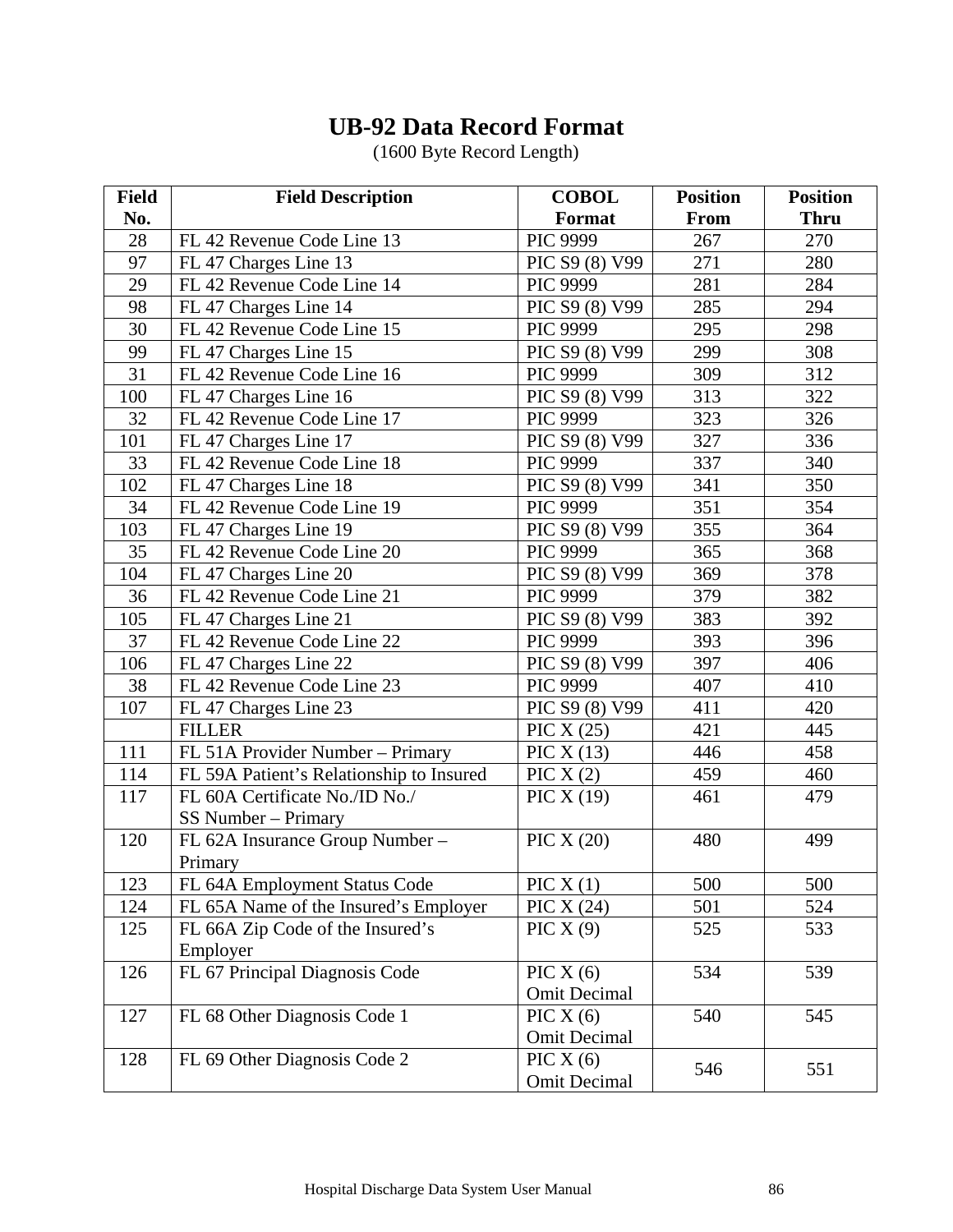| <b>Field</b> | <b>Field Description</b>               | <b>COBOL</b>        | <b>Position</b> | <b>Position</b> |
|--------------|----------------------------------------|---------------------|-----------------|-----------------|
| No.          |                                        | Format              | From            | <b>Thru</b>     |
| 129          | FL70 Other Diagnosis Code 3            | PIC $X(6)$          | 552             | 557             |
|              |                                        | <b>Omit Decimal</b> |                 |                 |
| 130          | FL 71 Other Diagnosis Code 4           | PIC $X(6)$          | 558             | 563             |
|              |                                        | <b>Omit Decimal</b> |                 |                 |
| 131          | FL 72 Other Diagnosis Code 5           | PIC $X(6)$          | 564             | 569             |
|              |                                        | <b>Omit Decimal</b> |                 |                 |
| 132          | FL 73 Other Diagnosis Code 6           | PIC $X(6)$          | 570             | 575             |
|              |                                        | <b>Omit Decimal</b> |                 |                 |
| 133          | FL 74 Other Diagnosis Code 7           | PIC $X(6)$          | 576             | 581             |
|              |                                        | <b>Omit Decimal</b> |                 |                 |
| 134          | FL 75 Other Diagnosis Code 8           | PIC $X(6)$          | 582             | 587             |
|              |                                        | <b>Omit Decimal</b> |                 |                 |
|              | <b>FILLER</b>                          | PIC $X(6)$          | 588             | 593             |
| 135          | FL 77 External Cause of Injury Code    | PIC $X(6)$          | 594             | 599             |
|              | (E Code)                               | <b>Omit Decimal</b> |                 |                 |
| 136          | FL 80 Principal Procedure Code         | PIC $X(7)$          | 600             | 606             |
|              |                                        | <b>Omit Decimal</b> |                 |                 |
| 137          | FL 80 Principal Procedure Date:        | PIC $9(6)$          | 607             | 612             |
|              | <b>MMDDYY</b>                          |                     |                 |                 |
| 138          | FL 81 Other Procedure Code 1           | PIC $X(7)$          | 613             | 619             |
|              |                                        | <b>Omit Decimal</b> |                 |                 |
| 143          | FL 81 Other Procedure Date 1: MMDDYY   | PIC $9(6)$          | 620             | 625             |
| 139          | FL 81 Other Procedure Code 2           | PIC $X(7)$          | 626             | 632             |
|              |                                        | <b>Omit Decimal</b> |                 |                 |
| 144          | FL 81 Other Procedure Date 2: MMDDYY   | PIC $9(6)$          | 633             | 638             |
| 140          | FL 81 Other Procedure Code 3           | PIC $X(7)$          | 639             | 645             |
|              |                                        | <b>Omit Decimal</b> |                 |                 |
| 145          | FL 81 Other Procedure Date 3: MMDDYY   | PIC $9(6)$          | 646             | 651             |
| 141          | FL 81 Other Procedure Code 4           | PIC $X(7)$          | 652             | 658             |
|              |                                        | <b>Omit Decimal</b> |                 |                 |
| 146          | FL 81 Other Procedure Date 4: MMDDYY   | PIC $9(6)$          | 659             | 664             |
| 142          | FL 81 Other Procedure Code 5           | PIC $X(7)$          | 665             | 671             |
|              |                                        | <b>Omit Decimal</b> |                 |                 |
| 147          | FL 81 Other Procedure Date 5: MMDDYY   | PIC $9(6)$          | 672             | 677             |
| 148          | FL 82 Attending Physician ID Number    | PIC $X(22)$         | 678             | 699             |
| 149          | FL 83 First Other Physician ID Number  | PIC $X(22)$         | 700             | 721             |
| 150          | FL 83 Second Other Physician ID Number | PIC $X(22)$         | 722             | 743             |
|              | <b>FILLER</b>                          | PIC $X(2)$          | 744             | 745             |
|              | <b>FILLER</b>                          | PIC <sub>9</sub>    | 746             | 746             |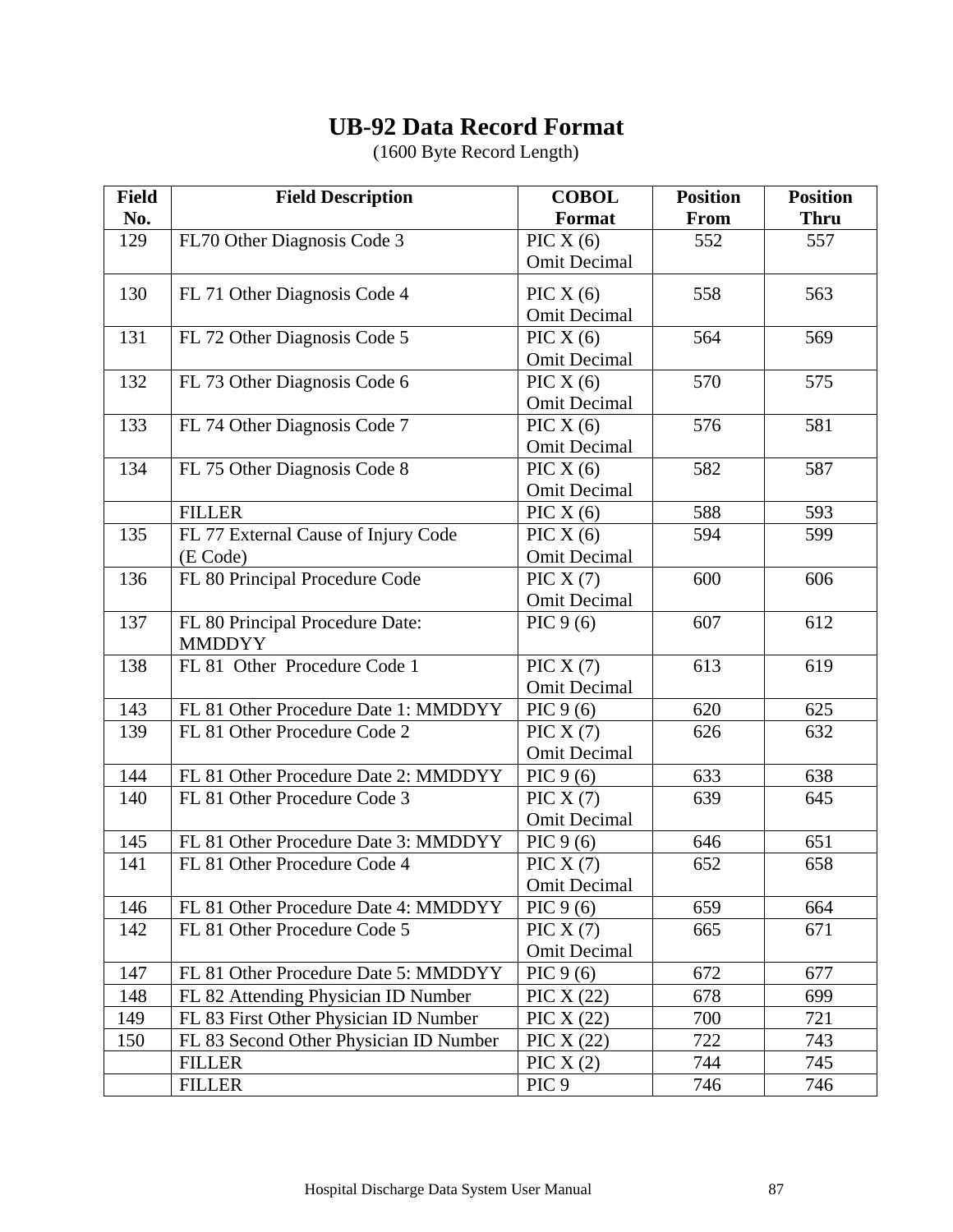| <b>Field</b>    | <b>Field Description</b>              | <b>COBOL</b> | <b>Position</b> | <b>Position</b> |
|-----------------|---------------------------------------|--------------|-----------------|-----------------|
| No.             |                                       | Format       | From            | <b>Thru</b>     |
| 62              | FL 46 Units of Service Line 1         | PIC $9(7)$   | 747             | 753             |
| 39              | FL 45 Date of Service Line 1: MMDDYY  | PIC $9(6)$   | 754             | 759             |
| 63              | FL 46 Units of Service Line 2         | PIC $9(7)$   | 760             | 766             |
| 40              | FL 45 Date of Service Line 2: MMDDYY  | PIC $9(6)$   | 767             | 772             |
| 64              | FL 46 Units of Service Line 3         | PIC $9(7)$   | 773             | 779             |
| 41              | FL 45 Date of Service Line 3: MMDDYY  | PIC $9(6)$   | 780             | 785             |
| 65              | FL 46 Units of Service Line 4         | PIC $9(7)$   | 786             | 792             |
| 42              | FL 45 Date of Service Line 4: MMDDYY  | PIC $9(6)$   | 793             | 798             |
| 66              | FL 46 Units of Service Line 5         | PIC $9(7)$   | 799             | 805             |
| 43              | FL 45 Date of Service Line 5: MMDDYY  | PIC $9(6)$   | 806             | 811             |
| 67              | FL 46 Units of Service Line 6         | PIC $9(7)$   | 812             | 818             |
| 44              | FL 45 Date of Service Line 6: MMDDYY  | PIC $9(6)$   | 819             | 824             |
| 68              | FL 46 Units of Service Line 7         | PIC $9(7)$   | 825             | 831             |
| 45              | FL 45 Date of Service Line 7: MMDDYY  | PIC $9(6)$   | 832             | 837             |
| 69              | FL 46 Units of Service Line 8         | PIC $9(7)$   | 838             | 844             |
| 46              | FL 45 Date of Service Line 8: MMDDYY  | PIC $9(6)$   | 845             | 850             |
| 70              | FL 46 Units of Service Line 9         | PIC $9(7)$   | 851             | 857             |
| 47              | FL 45 Date of Service Line 9: MMDDYY  | PIC $9(6)$   | 858             | 863             |
| 71              | FL 46 Units of Service Line 10        | PIC $9(7)$   | 864             | 870             |
| 48              | FL 45 Date of Service Line 10: MMDDYY | PIC $9(6)$   | 871             | 876             |
| 72              | FL 46 Units of Service Line 11        | PIC $9(7)$   | 877             | 883             |
| 49              | FL 45 Date of Service Line 11: MMDDYY | PIC $9(6)$   | 884             | 889             |
| 73              | FL 46 Units of Service Line 12        | PIC $9(7)$   | 890             | 896             |
| 50              | FL 45 Date of Service Line 12: MMDDYY | PIC $9(6)$   | 897             | 902             |
| 74              | FL 46 Units of Service Line 13        | PIC $9(7)$   | 903             | 909             |
| 51              | FL 45 Date of Service Line 13: MMDDYY | PIC $9(6)$   | 910             | 915             |
| 75              | FL 46 Units of Service Line 14        | PIC $9(7)$   | 916             | 922             |
| 52              | FL 45 Date of Service Line 14: MMDDYY | PIC $9(6)$   | 923             | 928             |
| 76              | FL 46 Units of Service Line 15        | PIC 9 (7)    | 929             | 935             |
| $\overline{53}$ | FL 45 Date of Service Line 15: MMDDYY | PIC $9(6)$   | 936             | 941             |
| 77              | FL 46 Units of Service Line 16        | PIC $9(7)$   | 942             | 948             |
| 54              | FL 45 Date of Service Line 16: MMDDYY | PIC $9(6)$   | 949             | 954             |
| 78              | FL 46 Units of Service Line 17        | PIC $9(7)$   | 955             | 961             |
| 55              | FL 45 Date of Service Line 17: MMDDYY | PIC $9(6)$   | 962             | 967             |
| 79              | FL 46 Units of Service Line 18        | PIC $9(7)$   | 968             | 974             |
| 56              | FL 45 Date of Service Line 18: MMDDYY | PIC $9(6)$   | 975             | 980             |
| 80              | FL 46 Units of Service Line 19        | PIC $9(7)$   | 981             | 987             |
| 57              | FL 45 Date of Service Line 19: MMDDYY | PIC $9(6)$   | 988             | 993             |
| 81              | FL 46 Units of Service Line 20        | PIC $9(7)$   | 994             | 1000            |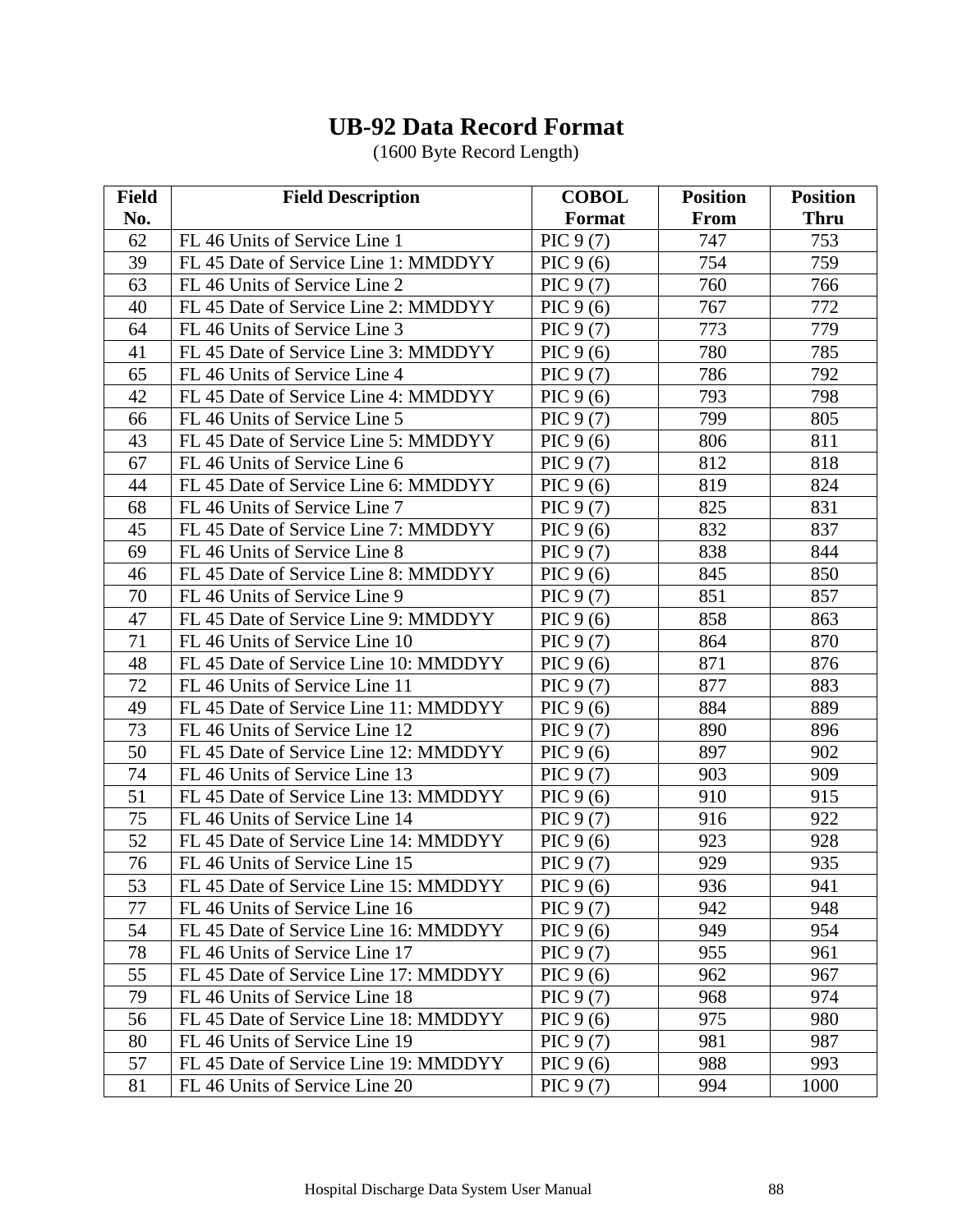| <b>Field</b>   | <b>Field Description</b>                                | <b>COBOL</b> | <b>Position</b> | <b>Position</b> |
|----------------|---------------------------------------------------------|--------------|-----------------|-----------------|
| No.            |                                                         | Format       | From            | <b>Thru</b>     |
| 58             | FL 45 Date of Service Line 20: MMDDYY                   | PIC $9(6)$   | 1001            | 1006            |
| 82             | FL 46 Units of Service Line 21                          | PIC $9(7)$   | 1007            | 1013            |
| 59             | FL 45 Date of Service Line 21: MMDDYY                   | PIC $9(6)$   | 1014            | 1019            |
| 83             | FL 46 Units of Service Line 22                          | PIC $9(7)$   | 1020            | 1026            |
| 60             | FL 45 Date of Service Line 22: MMDDYY                   | PIC $9(6)$   | 1027            | 1032            |
| 84             | FL 46 Units of Service Line 23                          | PIC $9(7)$   | 1033            | 1039            |
| 61             | FL 45 Date of Service Line 23: MMDDYY                   | PIC $9(6)$   | 1040            | 1045            |
|                | <b>FILLER</b>                                           | PIC $X(25)$  | 1046            | 1070            |
| 112            | FL 51B Provider Number - Secondary                      | PIC $X(13)$  | 1071            | 1083            |
| 115            | FL 59B Patient's Relationship to Insured -<br>Secondary | PIC $X(2)$   | 1084            | 1085            |
| 118            | FL 60B Certificate Number/ID No./SS No. -<br>Secondary  | PIC $X(19)$  | 1086            | 1104            |
| 121            | FL 62B Insurance Group Number-<br>Secondary             | PIC $X(20)$  | 1105            | 1124            |
|                | <b>FILLER</b>                                           | PIC $X(25)$  | 1125            | 1149            |
| 113            | FL 51C Provider Number - Tertiary                       | PIC $X(13)$  | 1150            | 1162            |
| 116            | FL 59C Patient's Relationship to Insured -<br>Tertiary  | PIC $X(2)$   | 1163            | 1164            |
| 119            | FL 60C Certificate Number/ID No./SS No. -<br>Tertiary   | PIC $X(19)$  | 1165            | 1183            |
| 122            | FL 62C Insurance Group Number - Tertiary                | PIC $X(20)$  | 1184            | 1203            |
|                | <b>FILLER</b>                                           | PIC $9(4)$   | 1204            | 1207            |
|                | <b>FILLER</b>                                           | PIC $9(4)$   | 1208            | 1211            |
| 154            | Patient's Race/Ethnicity                                | PIC $9(1)$   | 1212            | 1212            |
| 108            | FL 50A Primary Payer - Payer Class. Code                | PIC $X(2)$   | 1213            | 1214            |
| 109            | FL 50B Secondary Payer - Payer Class. Code              | PIC $X(2)$   | 1215            | 1216            |
| 110            | FL 50C Tertiary Payer - Payer Class. Code               | PIC $X(2)$   | 1217            | 1218            |
| 151            | Medicaid Provider Number                                | PIC $X(12)$  | 1219            | 1230            |
| 152            | Medicare Provider Number                                | PIC $X(12)$  | 1231            | 1242            |
| 153            | Patient's Social Security Number                        | PIC $X(9)$   | 1243            | 1251            |
|                | <b>FILLER</b>                                           | PIC $X(12)$  | 1252            | 1263            |
| $\overline{4}$ | FL 5 Federal Tax Sub ID                                 | PIC $X(4)$   | 1264            | 1267            |
|                | <b>FILLER</b>                                           | PIC X (31)   | 1268            | 1298            |
| 6              | FL 13 Patient's Address - State                         | PIC $X(2)$   | 1299            | 1300            |
| $\overline{7}$ | FL 13 Patient's Address – City                          | PIC $X(15)$  | 1301            | 1315            |
|                | <b>FILLER</b>                                           | PIC X (285)  | 1316            | 1600            |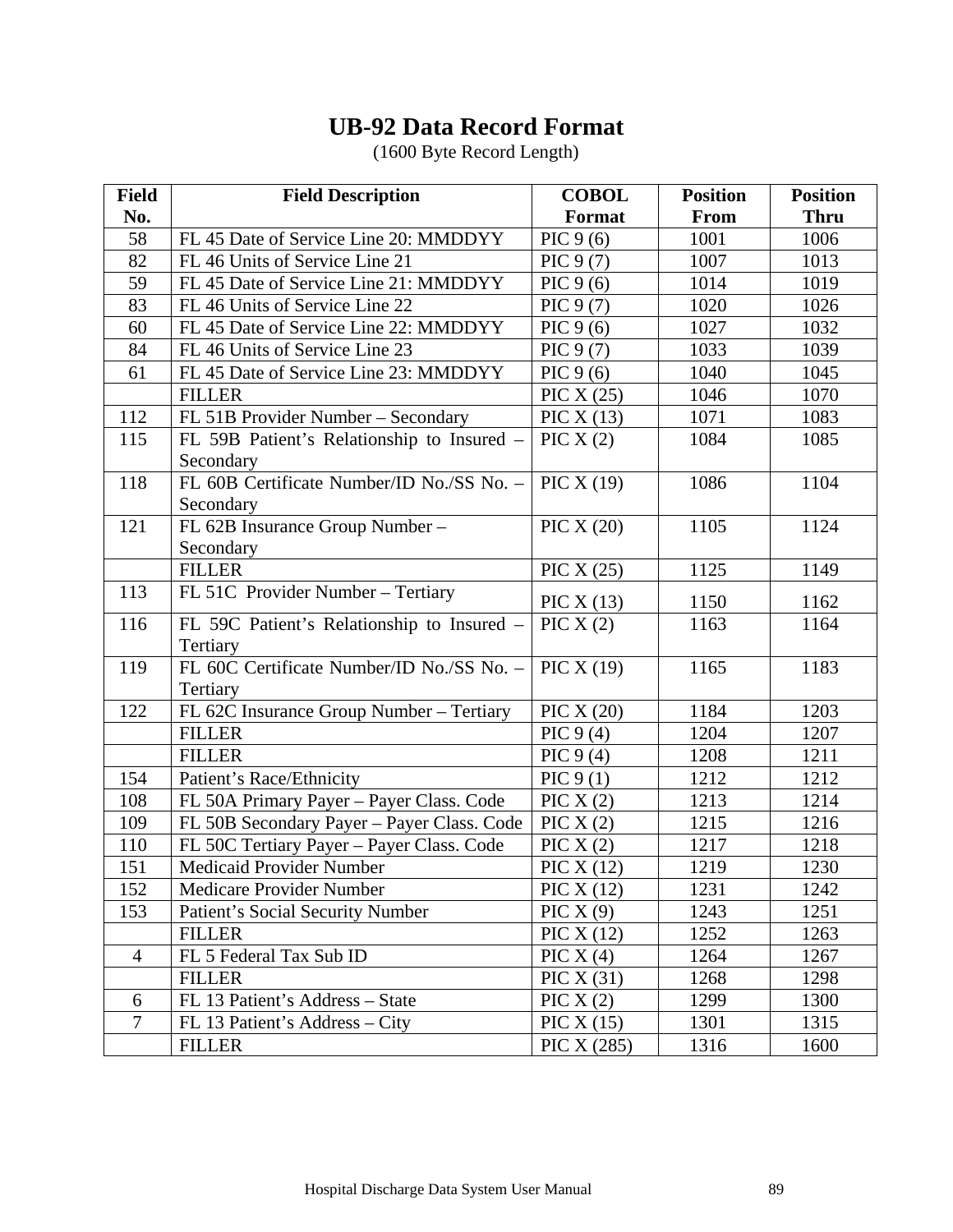## **Record Format Information**

## **Alpha fields (PIC X):**

Left justify and blank fill to the right.

#### **Numeric fields (PIC 9):**

Right justify, unpacked, unsigned, and zero filled to the left.

#### **Signed fields (PIC S9):**

Signed fields are only used for total charges (fields 85-107). See comments for these fields in the Data Dictionary. (Note for data analysts: The data sets compiled by the Department for data analysis have had all charge fields converted to the standard numeric format.)

#### **Revenue code and charge values:**

After the entry for the Total Charge (0001) Revenue Code, any remaining Revenue Code and Charge fields must be blank or zero filled. No zero filled, or space filled Revenue Code or Charge fields should precede the 0001 Revenue Code and Charge (except for items having a Charge of \$0.00).

#### **Multi-page claims:**

Multi-page claims may be submitted by duplicating all data elements except Revenue Code and Charge fields (together with their associated Units and Dates of Service fields) on the second and subsequent record(s). All available Revenue Code and Charge fields should be completely filled on the first record and all non-final records for bills requiring more than two records. The 0001 Revenue Code and the Total Charges would be the last used field on the final record of the bill. This would be in any of the field positions on the final record depending on the number of Detail Charge fields/Revenue Codes on the bill. The Total Charge field is the Total Charge for all records of the bill.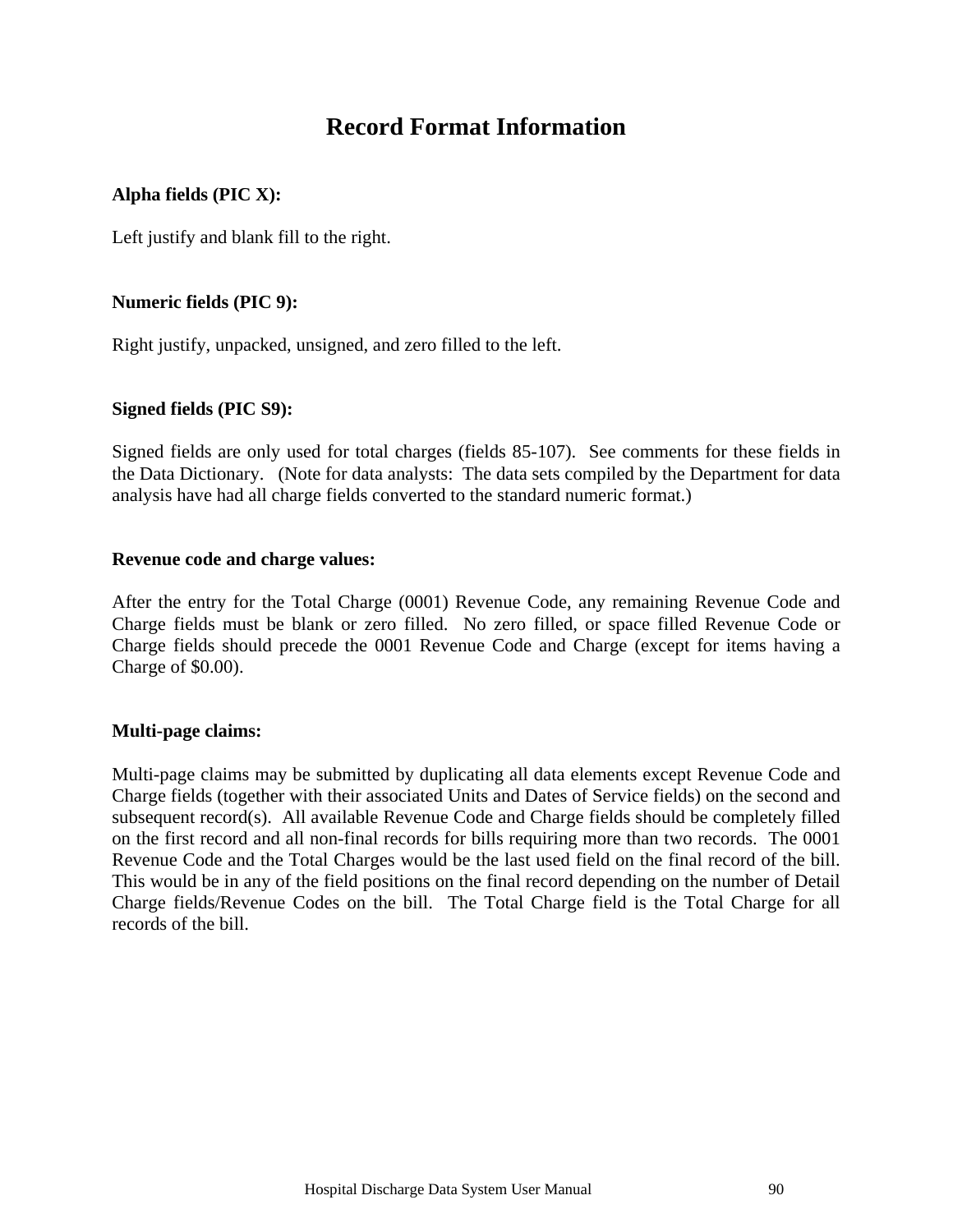# **SECTION IV**

Enabling Legislation: T.C.A.-68-1-108 Rules and Regulations Forms U.S. Standard State Abbreviations Reporting Requirements Prior to 2005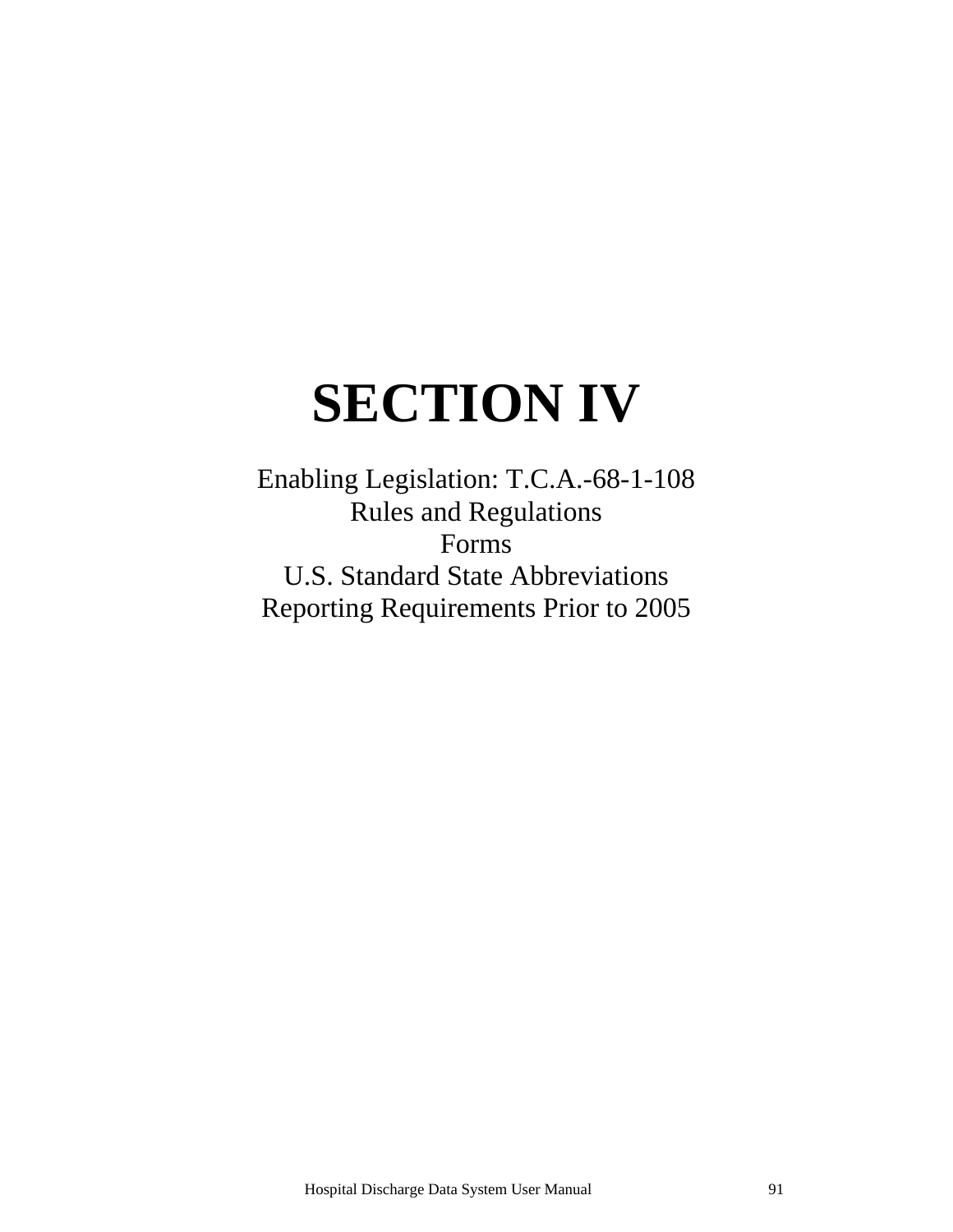## **ENABLING LEGISLATION: T.C.A.-68-1-108**

#### **68-1-108. Reports of claims data - Penalty for failure to report - Waiver.**

- (a) Each licensed hospital shall report all claims data found on the UB-92 form or a successor form on every inpatient and outpatient discharge to the commissioner of health. A hospital shall report the claims data to the commissioner at least quarterly. After receiving the claims data, the commissioner shall promptly make such data available for review and copying by the Tennessee hospital association (THA). No information shall be made available to the public by either the commissioner or the THA that reasonably could be expected to reveal the identity of any patient. The claims data reported to the commissioner under this section are confidential and not available to the public until the commissioner processes and verifies such data. The commissioner shall prescribe conditions under which the processed and verified data are available to the public.
- (b) A licensed hospital shall pay to the commissioner a civil penalty of five cents  $(5)$  for each day the claims data discharge report is delinquent. A claims data report is delinquent if the commissioner does not receive it before sixty (60) days after the end of the quarter. If the commissioner receives the report in incomplete form, the commissioner shall notify the hospital and provide fifteen (15) additional days to correct the error. The notice shall provide the hospital an additional fifteen (15) days to complete the form and return it to the commissioner prior to the imposition of any civil penalty. The maximum civil penalty for a delinquent report is ten dollars (\$10.00) for each discharge record. The commissioner shall issue an assessment of the civil penalty to the hospital. The hospital has a right to an informal conference with the commissioner if the hospital requests such conference within thirty (30) days of receipt of the assessment. After the informal conference or, if no conference is requested, after the time for requesting the informal conference has expired, the commissioner may proceed to collect the penalty by setting the penalty off against funds owed to the hospital or by instituting litigation.
- (c) In its request for an informal conference, the hospital may request the commissioner to waive the penalty. The commissioner may waive the penalty in cases of an act of God or other acts beyond the control of the hospital. Waiver of the penalty is in the sole discretion of the commissioner. None of these proceedings is subject to the Uniform Administrative Procedures Act, compiled in title 4, chapter 5.
- (d) A hospital licensed pursuant to chapter 11, part 2 of this title shall as a condition of licensure continue to complete and submit annually the report of hospital statistics required by the provisions of § 68-11-310 and regulations promulgated pursuant to that section.
- (e) No person or entity, including the THA, may be held liable in any civil action with respect to any report or disclosure of information made under this section unless such person or entity has knowledge of any falsity of the information reported or disclosed.

[Acts 1985, ch. 480, §§ 1-4; 1994, ch. 889, § 1.]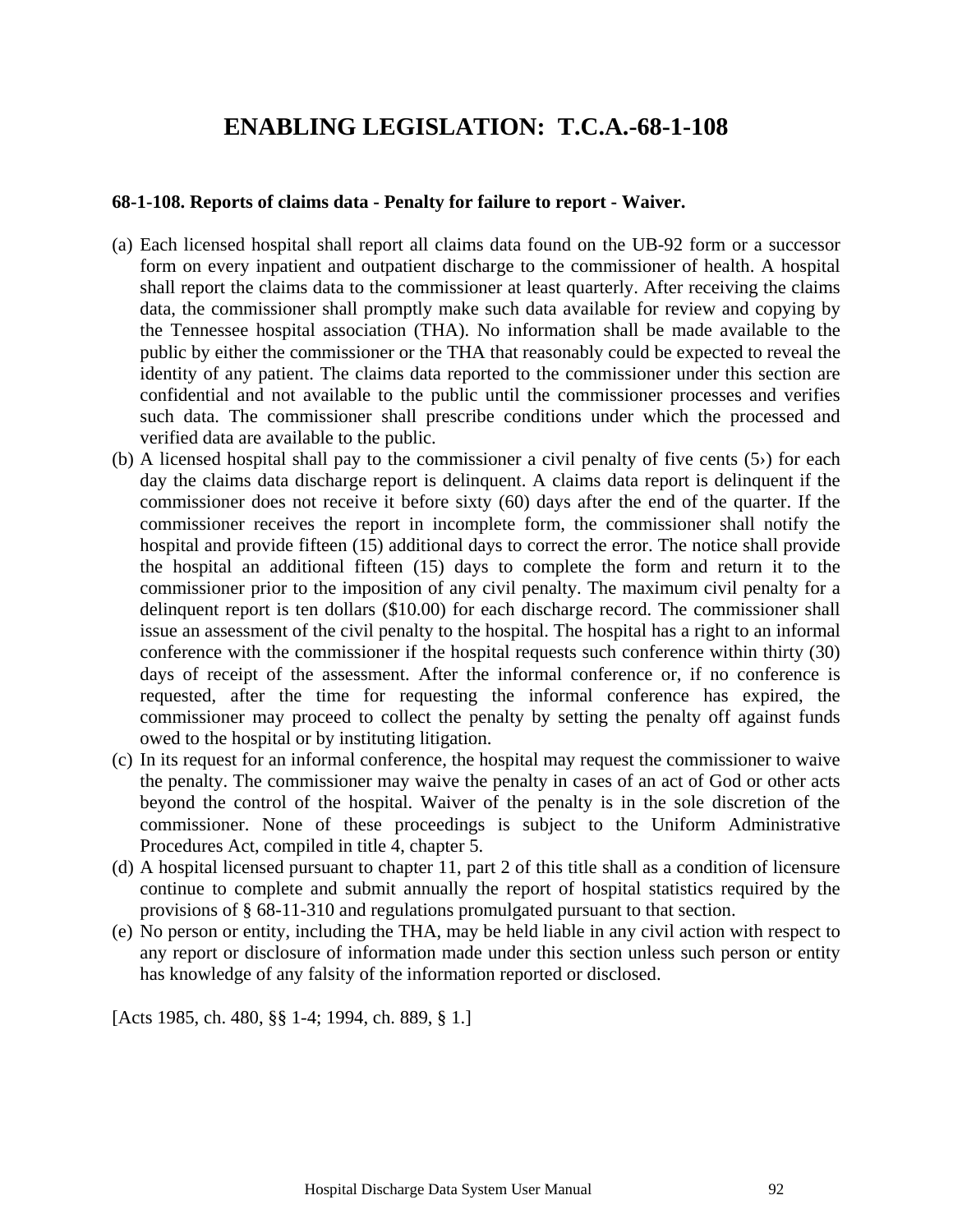#### **RULES** OF

#### TENNESSEE DEPARTMENT OF HEALTH HEALTH STATISTICS AND INFORMATION

#### **CHAPTER 1200-7-3** HOSPITAL DISCHARGE DATA SYSTEM

#### TABLE OF CONTENTS

| 1200-7-3-.01 Definitions |                            |                      | 1200-7-3-.05 Processing and Verification |
|--------------------------|----------------------------|----------------------|------------------------------------------|
| 1200-7-3-.02 Purpose     |                            |                      | 1200-7-3-.06 Data Availability           |
| 1200-7-3-.03 Eligibility |                            |                      | 1200-7-3-07 Confidential Information     |
|                          | 1200-7-3-.04 Food Packages | 1200-7-3-.08 Repeals |                                          |

1200-7-3-.01 DEFINITIONS.

- "Hospital" shall be defined as in T.C.A. 68-11-201(21).  $(1)$
- "THA" shall be defined as the administrative offices and staff of the Tennessee Hospital Association.  $(2)$
- $(3)$ "Public" shall be defined as anyone other than the THA and the Department of Health.
- $(4)$ "Inpatient" shall be defined as a person receiving reception and care in a hospital for a continuous period of twenty-four (24) hours or more for the purpose of giving advice, diagnosis, nursing service, or treatment bearing on the physical health of the person, and a person receiving maternity care involving labor and delivery for any period of time.
- "Outpatient" shall be defined as a person receiving reception and care in a hospital for a continuous  $(5)$ period less than twenty-four (24) hours for the purpose of giving advice, diagnosis, nursing service, or treatment bearing on the physical health of the person, excluding persons receiving maternity care involving labor and delivery. Reportable outpatient records are defined in the hospital discharge data system manual. Reportable records are defined in terms of the type of service provided and the type of bill on Form UB-92.
- $(6)$ "Discharge" shall be defined as the formal release of a patient from a hospital in either an inpatient or outpatient situation.
- "UB-92" is defined to be UB-92 HCFA Form 1450, the Uniform Hospital Billing Form, as established  $(7)$ by the National Committee and the State Uniform Billing Implementation Committee.
- $(8)$ "Processed Data" is defined as data that have been analyzed by the Department of Health and errors, inconsistencies, and/or incomplete elements in the data set, if any, have been identified.
- "Verified Data" is defined as data that have been processed by the Department of Health; the health  $(9)$ facilities have had the opportunity to suggest corrections, additions, and/or deletions; and all appropriate revisions have been made to the data by the Department of Health.
- (10) "Error" is defined as data that are incomplete or inconsistent with the specifications in T.C.A. 68-1-108 or the Hospital Discharge Data System Procedure Manual.

 $\,1\,$ 

July, 2001 (Revised)

Hospital Discharge Data System User Manual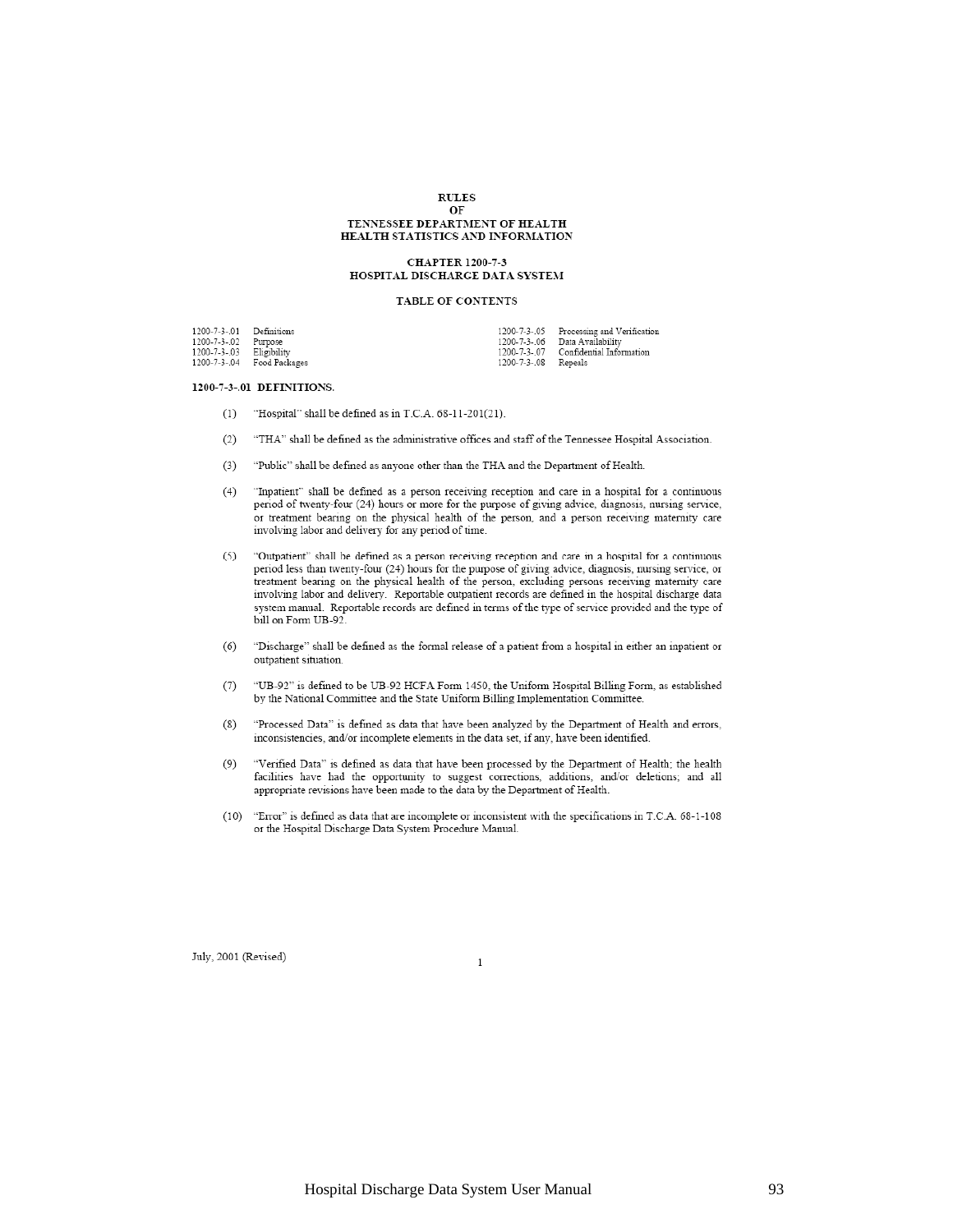#### HOSPITAL DISCHARGE DATA SYSTEM

(Rule 1200-7-3-.01, continued)

- (11) "Final Joint Annual Report" is defined as the most recent Joint Annual Report filed by a hospital where the data contained therein has been edited, queried and updated when appropriate by the Tennessee Department of Health.
- (12) "Patient Identifiers" shall be defined to include the following data elements: Patient Control Number, Medical/Health Record Number, Certificate Number/ID Number/SSN, and Patient's Social Security Number.

Authority: T.C.A. §§4-5-202, 68-1-108, and 68-11-201(21). Administrative History: Original rule filed July 30, 1987; effective September 13, 1987. Amendment filed May 7, 1997; effective July 21, 1997. Repeal and new rule filed May 7, 1997, effective July 21, 1997.

#### 1200-7-3-.02 REQUIRED DATA ELEMENTS.

- The Tennessee Department of Health Health Statistics and Information (TDH-HSI) will prepare the  $(1)$ Hospital Discharge Data System (HDDS) Procedure Manual that will list the variables to be reported, their descriptions and reporting format, and other information associated with data submission. The Department of Health shall make future changes in the Procedure Manual when the Commissioner deems changes to be necessary. Reporting entities will be notified by the Department of all revisions. These revisions become effective one hundred and eighty (180) days following the date of notification. At that time, failure to meet the amended requirements are subject to the penalties as prescribed by T.C.A. §68-1-108.
- (2) The minimum data set for each reported discharge will include the following data elements:
	- Patient Control Number  $(a)$
	- Type of Bill  $(b)$
	- Federal Tax Number  $(c)$
	- $(d)$ Statement Covers Period
	- $(e)$ Patient's Address: City, State and Zip Code
	- Patient's Date of Birth  $(f)$
	- $(g)$ Patient's Sex
	- Admission Date  $(h)$
	- $(i)$ Admission Type
	- $(j)$ Source of Admission
	- $(k)$ Patient's Status
	- $(1)$ Medical/Health Record Number
	- Revenue Codes  $(m)$
	- $(n)$ Date(s) of Service

July, 2001 (Revised)

 $\overline{2}$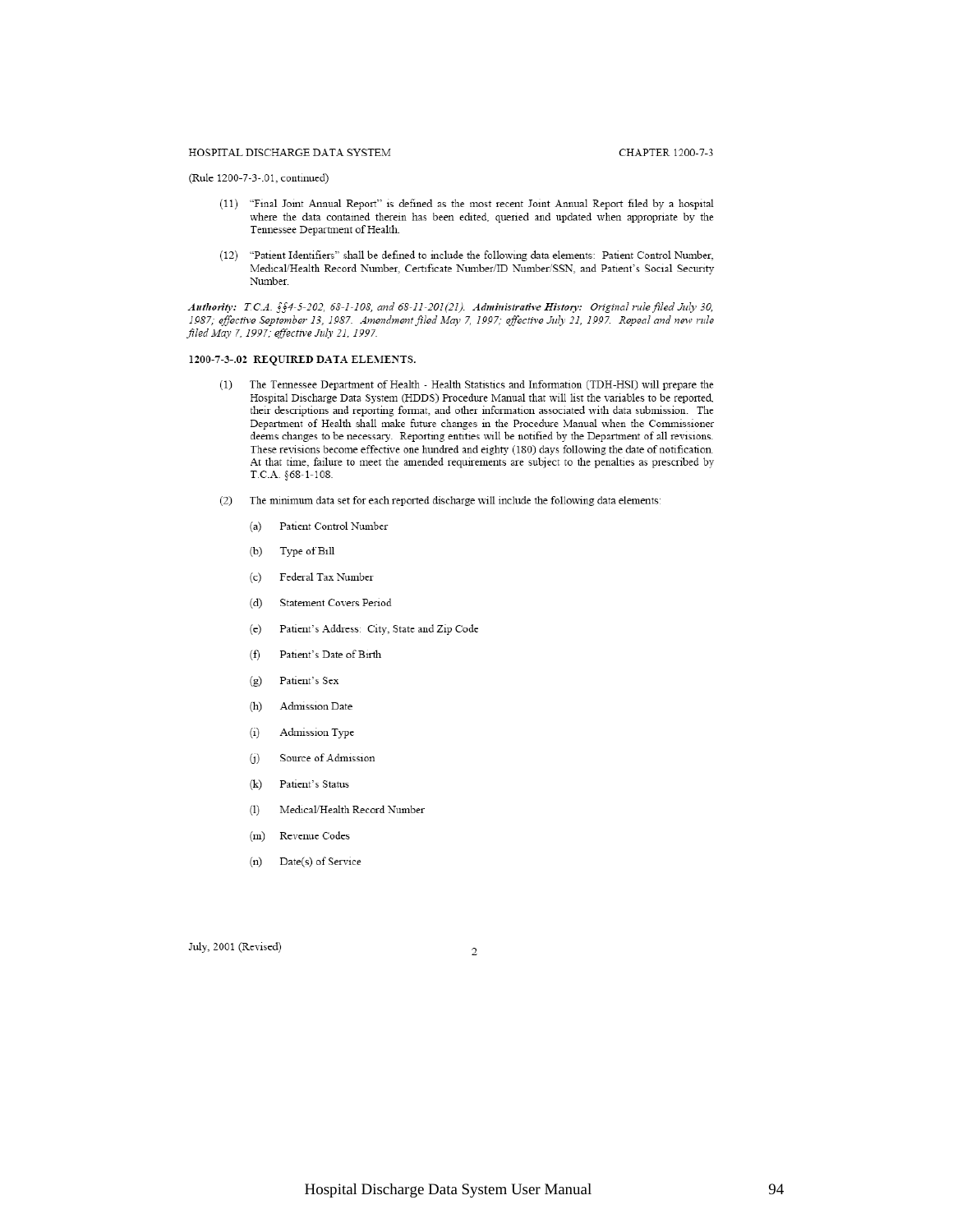#### CHAPTER 1200-7-3

#### HOSPITAL DISCHARGE DATA SYSTEM

(Rule 1200-7-3-.02, continued)

- Unit(s) of Service  $(o)$
- $(p)$ Charges Associated with Revenue Codes
- Payer Identification  $(q)$
- $(r)$ Provider Number
- Patient's Relationship to Insured  $(s)$
- $(t)$ Certificate Number/ID Number/SSN
- Insurance Group Number  $(u)$
- Employment Status Code  $(v)$
- Insured's Employer Name  $(w)$
- Insured's Employer Location: Zip Code  $(x)$
- Principal Diagnosis Codes  $(y)$
- Other Diagnosis Codes  $(z)$
- E Code  $(aa)$
- Principal Procedure Code and Date  $(bb)$
- Other Procedure Codes and Dates  $(cc)$
- (dd) Attending Physician ID Number
- (ee) Other Physician ID Numbers
- Patient's Social Security Number  $(f\mathbf{f})$
- (gg) Patient's Race/Ethnicity
- (3) All inpatient discharges are required to be reported.
- $(4)$ Reporting of outpatient and emergency room discharge records initially will be limited to the outpatient and emergency room encounters that involve the specific procedures or conditions outlined in the Procedure Manual.
- (5) Reporting of all other emergency room encounters will be required with emergency room discharges occurring on or after January 1, 1997.
- (6) All hospitals which are required to report data by T.C.A. §68-1-108 shall designate one staff member to be responsible for reporting the UB-92 claims data.
- All hospitals which are required to report data by T.C.A. §68-1-108 shall notify Health Statistics and  $(7)$ Information on a form supplied by HSI of the name, title, work address, and work telephone number of the designated staff member.

July, 2001 (Revised)

 $\overline{\mathbf{3}}$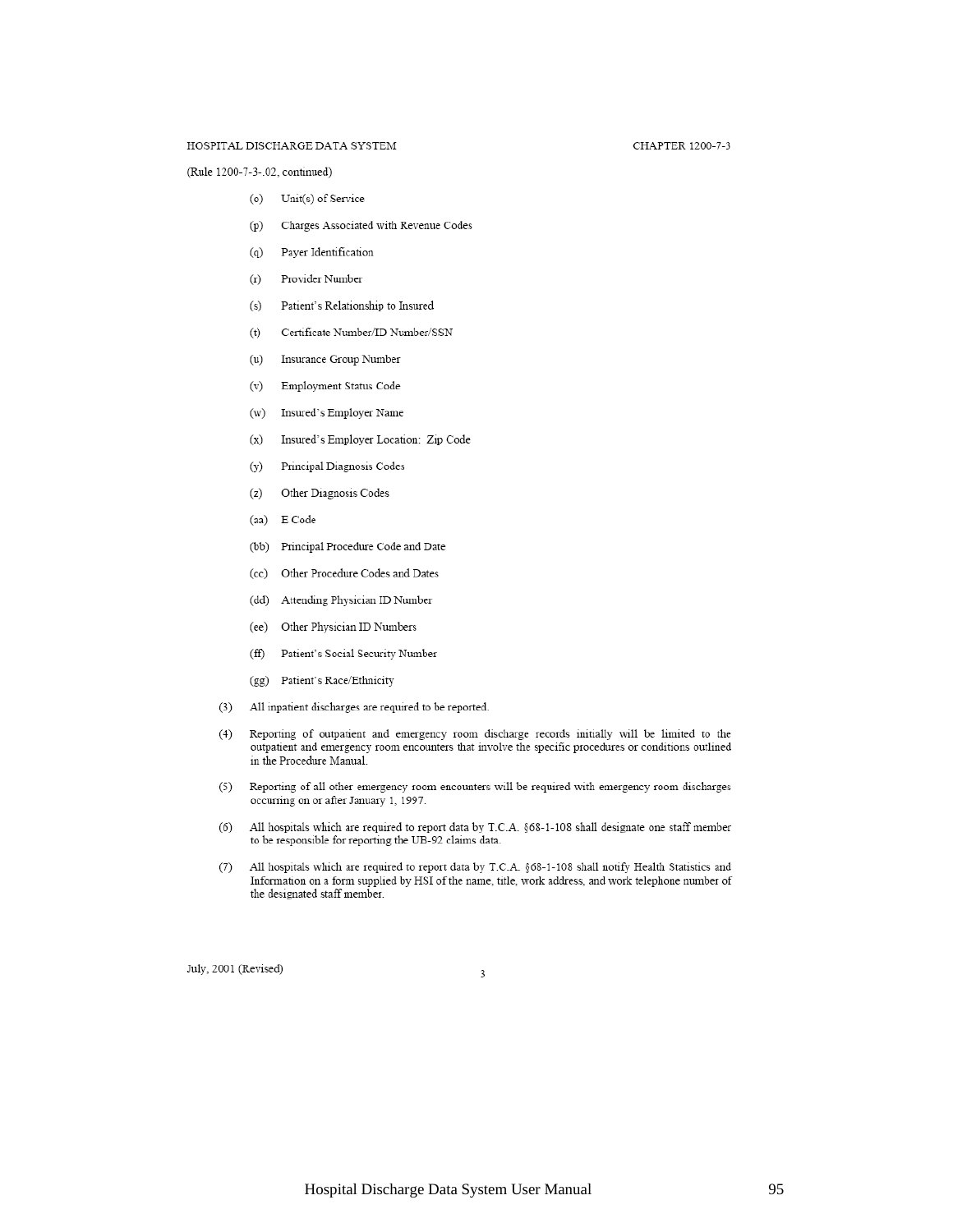#### HOSPITAL DISCHARGE DATA SYSTEM

(Rule 1200-7-3-.02, continued)

Authority: T.C.A. §§4-5-202 and 68-1-108. Administrative History: Original rule filed July 30, 1987; effective September 13, 1987. Amendment filed May 7, 1997; effective July 21, 1997.

#### 1200-7-3-.03 SUBMISSION TIME LINE.

(1) Frequency of data submission is as follows:

| Paper UB-92's  | Monthly   |
|----------------|-----------|
| Computer Media | Ouarterly |

(2) Computer media submission of required data shall adhere to the following quarterly schedule:

| Ouarter | Time Span               | Submission Due Date |
|---------|-------------------------|---------------------|
|         | January 1 - March 31    | May 30              |
|         | April 1 - June 30       | August 29           |
| O3      | July 1 - September 30   | November 29         |
| Q4      | October 1 - December 31 | March 1             |

- All required data must be received by Health Statistics within 60 days following the close of the  $(3)$ quarter
- As of July 1, 1997, all data submissions must be in the form of computer media (e.g., magnetic tape,  $(4)$ diskettes). Paper UB-92 forms will no longer be accepted by the Department after June 30, 1997.

Authority: T.C.A. §§4-5-202 and 68-1-108. Administrative History: Original rule filed July 30, 1987; effective September 13, 1987. Repeal and new rule filed May 7, 1997; effective July 21, 1997.

#### 1200-7-3-.04 PENALTY ASSESSMENT.

- The Department of Health will assess a civil penalty of five cents (\$.05) per record per day for  $(1)$ delinquent discharge reports.
- The maximum civil penalty for a delinquent report is ten dollars (\$10) for each discharge record.  $(2)$
- (3) Penalties will be initially assessed for discharges due to be reported March 1, 1997, and every quarter thereafter. (Form UB-92 data for 4th quarter 1996 discharges are due to be reported March 1, 1997.)
- For hospitals not submitting any discharge reports by the submission deadline, the number of inpatient  $(4)$ hospital discharge reports delinquent for a particular facility per quarter will be estimated by dividing the number of total inpatient discharges/or admissions reported in Schedule G of the most current, final Joint Annual Report of Hospitals (JARH) on file with the Tennessee Department of Health for that facility by four (4).

The number of delinquent outpatient claims reports for a quarter will be determined by summing outpatient data from Schedule D for percutaneous lithotripsy procedures, renal dialysis patients, adult and pediatric cardiac catheterizations, adult and pediatric outpatient percutaneous transluminal coronary angioplasty, adult and pediatric streptokinase infusions, adult and pediatric other cardiac catheterizations, the number of outpatient surgery operations, the number of cryosurgery patients, the number of microsurgery patients, and from Schedule I, the number of emergency room visits from a facility's most recent, final

July, 2001 (Revised)

 $\overline{4}$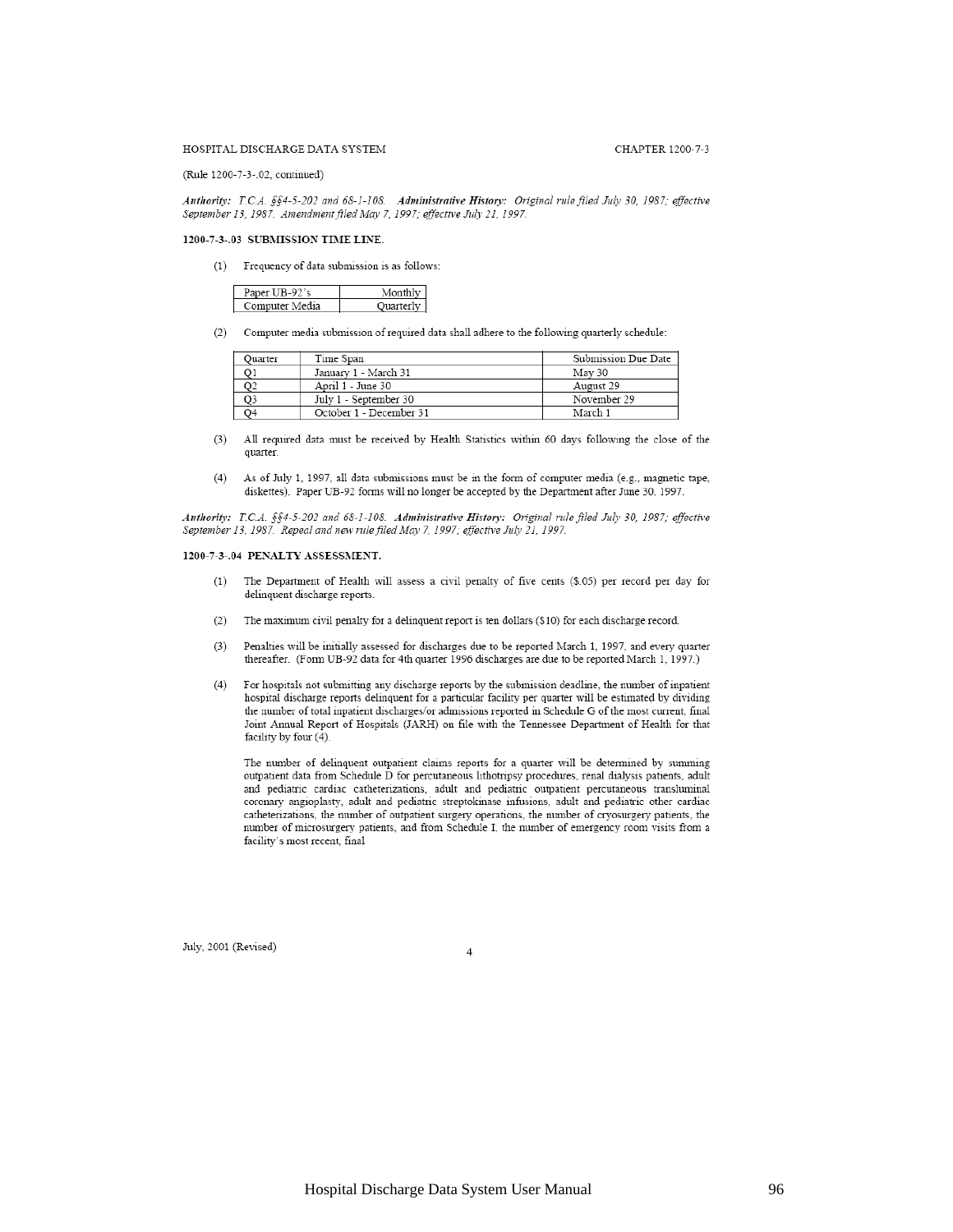(Rule 1200-7-3-.04, continued)

Joint Annual Report. (ER visits will not be used in the calculation until claims for services provided in 1997 are reported.) This estimate will be used to calculate the penalty assessed. Any positive or negative adjustments to the fine estimate, up to a maximum of ten (10) percent will be made once the actual claims reports are received by the Department of Health.

- (5) Hospitals not submitting any discharge reports by the submission deadline will begin accruing penalties starting the day immediately following the submission deadline and ending the day when the actual discharge reports are received by the Department of Health or the maximum penalty is reached (maximum=\$10/discharge record).
- (6) The department will allow 5% error rate on data submitted for discharges occurring through calendar year 1997. For discharges occurring during calendar year 1998, the allowable error rate will be no more than 3%. For discharges occurring on or after January 1, 1999, the allowable error rate will be no more than 2%. Records that fall within the acceptable rate will not be subject to any penalties. Hospitals that exceed the acceptable error rate will be penalized based on total errors (not on errors minus 5% or error minus 3% or errors minus 2%).
- (7) Hospitals which do not submit corrected discharge records within the additional fifteen (15) days allocated for error correction will accrue delinquent penalties starting the sixteenth day after error notification and ending the day when the actual corrected discharge reports are received by the Department of Health or the maximum penalty is reached (maximum=\$10/discharge record). The Commissioner has the authority to delay any penalty for not correcting any particular data element if the failure to correct is due to force majeure or other events of extraordinary circumstances clearly beyond the control of the hospital.
- (8) Upon receipt of the penalty assessment, the hospital has the right to an informal conference with the Commissioner. A written request for an informal conference must be received by the Commissioner within thirty (30) days of the assessment and with a copy being sent to the Director of Health Statistics and Information within the same time frame.
- $(9)$ A notice of an approximate daily assessment of the civil penalty will be sent to the delinquent hospital(s). The assessment will estimate the approximate penalty per day based on the estimated number of discharge reports. The assessment will state that penalties will accrue until the delinquent discharge reports are received or the maximum penalty is reached. Delinquent penalties will be collected starting thirty (30) days from the date of notice and continuing every thirty days until the maximum penalty is reached or the discharge reports are received.
- (10) Penalties continue to accumulate for hospitals requesting an informal conference with the Commissioner.
- (11) The Commissioner can grant a waiver from penalties to a hospital in cases of force majeure or other events of extraordinary circumstances clearly beyond the control of the hospital. The hospital must make a written request for the waiver and the informal conference within the first thirty (30) days following notification of the assessment. The proceedings before the Commissioner involving penalty waivers are not subject to the Uniform Administrative Procedures Act.
- (12) After the conference with the Commissioner or the time frame for requesting a conference has expired, the Commissioner can collect the penalties unless the hospital appeals the Commissioner's decision. Penalties may be off set by funds owed to the hospital by the Department of Health and/or the Department of Finance and Administration. However, if the hospital wishes to appeal the decision of the Commissioner, a request in writing for a hearing before an Administrative Law Judge must be sent to the Commissioner within ten (10)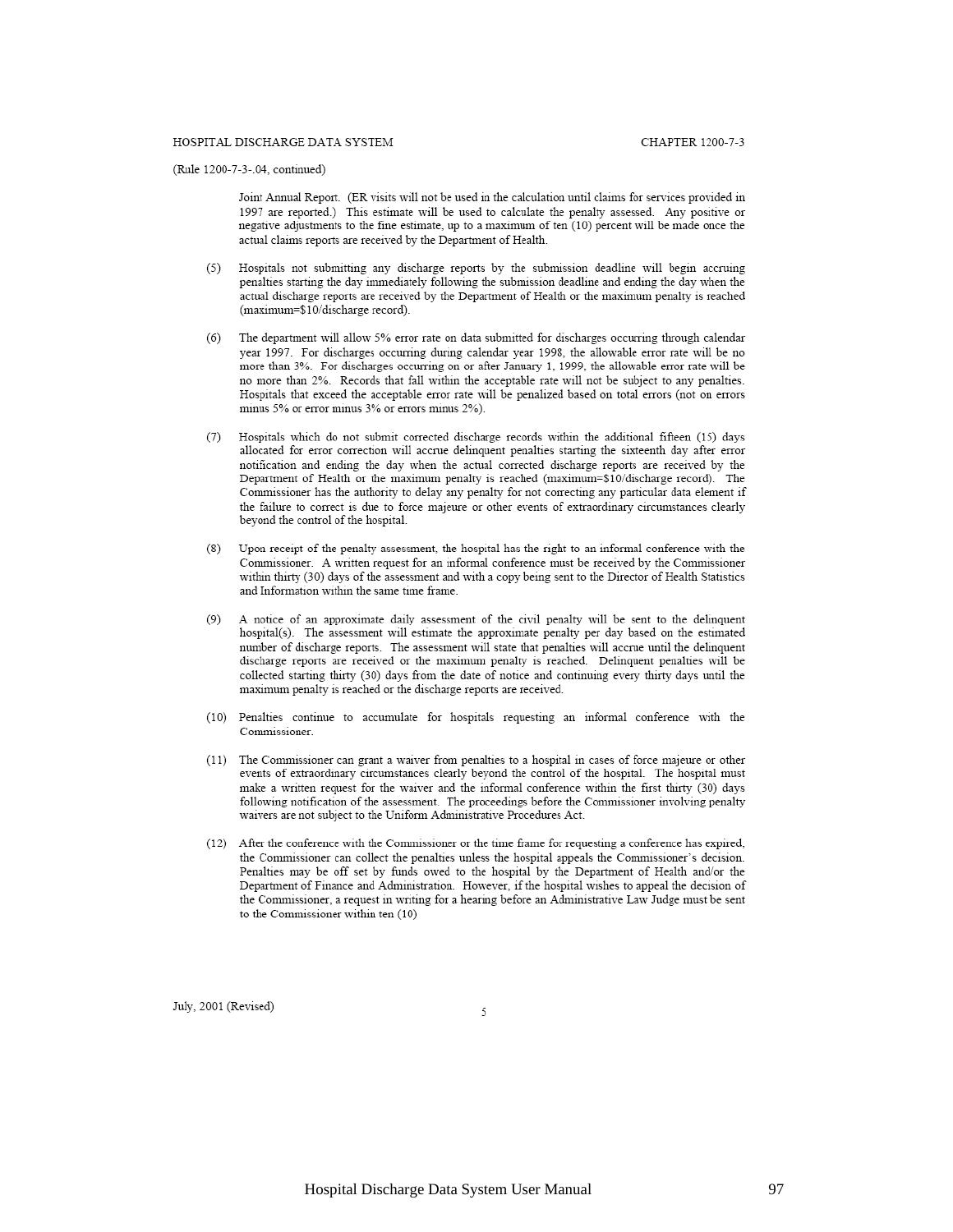(Rule 1200-7-3-.04, continued)

Joint Annual Report. (ER visits will not be used in the calculation until claims for services provided in 1997 are reported.) This estimate will be used to calculate the penalty assessed. Any positive or negative adjustments to the fine estimate, up to a maximum of ten (10) percent will be made once the actual claims reports are received by the Department of Health.

- (5) Hospitals not submitting any discharge reports by the submission deadline will begin accruing penalties starting the day immediately following the submission deadline and ending the day when the actual discharge reports are received by the Department of Health or the maximum penalty is reached (maximum=\$10/discharge record).
- (6) The department will allow 5% error rate on data submitted for discharges occurring through calendar year 1997. For discharges occurring during calendar year 1998, the allowable error rate will be no more than 3%. For discharges occurring on or after January 1, 1999, the allowable error rate will be no more than 2%. Records that fall within the acceptable rate will not be subject to any penalties. Hospitals that exceed the acceptable error rate will be penalized based on total errors (not on errors minus 5% or error minus 3% or errors minus 2%).
- (7) Hospitals which do not submit corrected discharge records within the additional fifteen (15) days allocated for error correction will accrue delinquent penalties starting the sixteenth day after error notification and ending the day when the actual corrected discharge reports are received by the Department of Health or the maximum penalty is reached (maximum=\$10/discharge record). The Commissioner has the authority to delay any penalty for not correcting any particular data element if the failure to correct is due to force majeure or other events of extraordinary circumstances clearly beyond the control of the hospital.
- (8) Upon receipt of the penalty assessment, the hospital has the right to an informal conference with the Commissioner. A written request for an informal conference must be received by the Commissioner within thirty (30) days of the assessment and with a copy being sent to the Director of Health Statistics and Information within the same time frame.
- $(9)$ A notice of an approximate daily assessment of the civil penalty will be sent to the delinquent hospital(s). The assessment will estimate the approximate penalty per day based on the estimated number of discharge reports. The assessment will state that penalties will accrue until the delinquent discharge reports are received or the maximum penalty is reached. Delinquent penalties will be collected starting thirty (30) days from the date of notice and continuing every thirty days until the maximum penalty is reached or the discharge reports are received.
- (10) Penalties continue to accumulate for hospitals requesting an informal conference with the Commissioner.
- (11) The Commissioner can grant a waiver from penalties to a hospital in cases of force majeure or other events of extraordinary circumstances clearly beyond the control of the hospital. The hospital must make a written request for the waiver and the informal conference within the first thirty (30) days following notification of the assessment. The proceedings before the Commissioner involving penalty waivers are not subject to the Uniform Administrative Procedures Act.
- (12) After the conference with the Commissioner or the time frame for requesting a conference has expired, the Commissioner can collect the penalties unless the hospital appeals the Commissioner's decision. Penalties may be off set by funds owed to the hospital by the Department of Health and/or the Department of Finance and Administration. However, if the hospital wishes to appeal the decision of the Commissioner, a request in writing for a hearing before an Administrative Law Judge must be sent to the Commissioner within ten (10)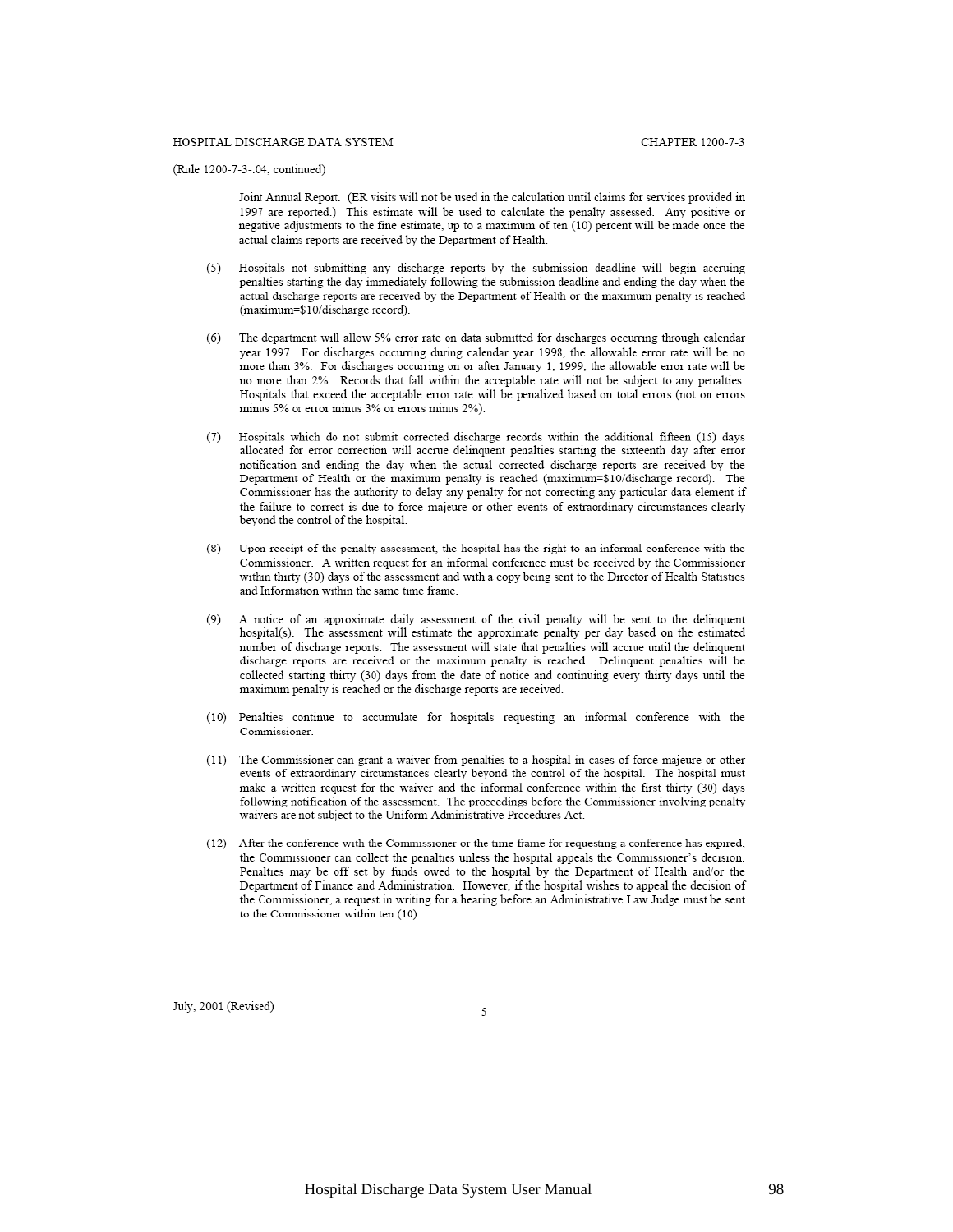(Rule 1200-7-3-.04, continued)

business days of the Commissioner's written determination. Issues involving collection of penalties directly from hospitals resolved by an Administrative Law Judge will be in accordance with the Uniform Administrative Procedures Act.

(13) At the date of collection, penalties for the hospitals that have not submitted any discharge data will be collected based on the estimated number of discharges per day delinquent from the submission deadline to the collection date. Penalties for hospitals that have submitted data will be collected based on the actual number of discharge records that are incomplete or inaccurate for the particular quarter and the actual days delinquent.

Authority: T.C.A. §§4-5-202 and 68-1-108. Administrative History: Original rule filed July 30, 1987; effective September 13, 1987. Repeal and new rule filed May 7, 1997; effective July 21, 1997.

#### 1200-7-3-.05 PROCESSING AND VERIFICATION.

- If errors, inconsistencies, or incomplete elements are identified by Health Statistics and Information,  $(1)$ HSI shall report the errors to the hospital in writing. Upon receiving written notification of errors, the hospital facility shall investigate the problem and shall supply correct information within fifteen (15) days from notification.
- Discharge data reported in an incorrect format or with elements inconsistent with T.C.A. 68-1-108 will  $(2)$ be considered in error and returned to the reporting entity.
- Discharge data considered in error is subject to the penalties as prescribed in T.C.A. 68-1-108, unless  $(3)$ the errors are corrected within fifteen (15) days after the hospital receives notification of existing errors.
- (4) After all data have been computerized, edited, updated, and determined to be the final corrected set by Health Statistics and Information, each hospital shall be given the opportunity to review the entire data set relating to their hospital, if they so desire. At the same time, they may review the tabulations based on that data set. The Tennessee Department of Health - Health Statistics and Information shall provide to the reporting hospitals tabulations of the facility-specific information at least thirty days (30) prior to release of printed information to the public.
- (5) The hospital shall notify Health Statistics and Information in writing of any errors in the tabulations or the data set. Valid explanations of the errors and documentation including correct data must be provided with the notification. The hospital shall provide corrected records for the data set.

Authority: T.C.A. §§4-5-202 and 68-1-108. Administrative History: Original rule filed July 30, 1987; effective September 13, 1987. Repeal and new rule filed May 7, 1997; effective July 21, 1997.

#### 1200-7-3-.06 DATA AVAILABILITY.

- Within thirty (30) days after all hospitals' claims data has been accumulated into the Department's  $(1)$ master data base, TDH-HSI will send THA a copy of the entire database.
- $(2)$ No facility data will be released to that particular facility until it has been processed by the Department of Health.
- No data will be released to the public until the verification process is completed.  $(3)$
- The Commissioner has the authority to delay release of any particular data element(s) if it is  $(4)$ determined that the quality or completeness of the information is not acceptable.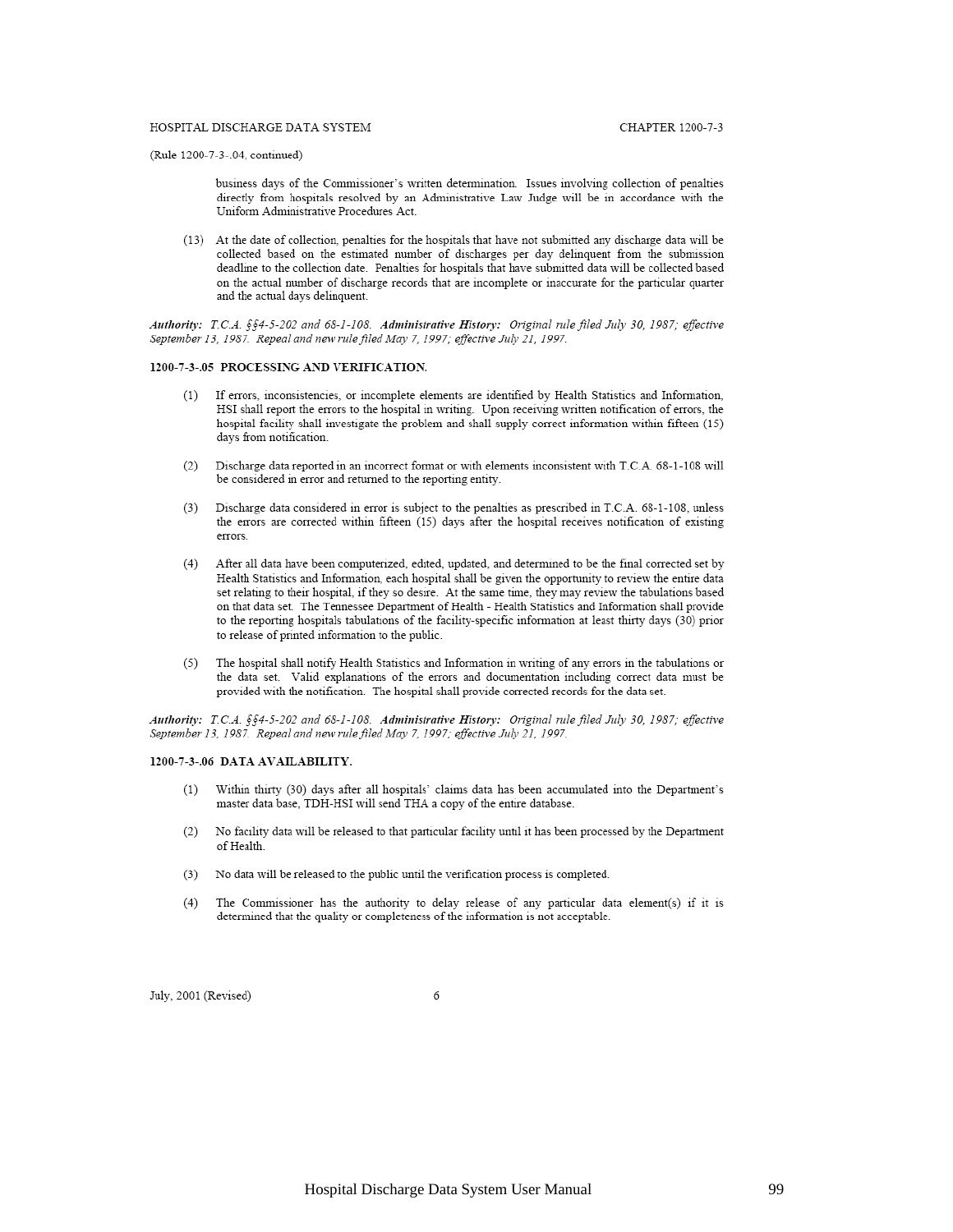(Rule 1200-7-3-.06, continued)

- Selected data of a non-confidential nature will be released to the public following verification by the  $(5)$ hospital. A fee based on the content, use, and amount of data shall be charged to each person requesting the information.
- (6) Three types of data files will be made available for release and purchase:
	- Research-use files containing no physician identifiers will be available solely for use by the  $(a)$ purchaser; the data may not be given or sold to another entity.
	- $(b)$ General-use files containing reported physician identifiers will be available solely for use by the purchaser; the data may not be given or sold to another entity.
	- $(c)$ Vendor-use files containing reported physician identifiers will be available and may be reedited and/or resold by the purchaser.
- Fees associated with the data files will be as follows. A higher fee will be charged for data files which  $(7)$ contain physician identifiers, and for files which can be reedited and/or resold by the purchaser. No fee will be charged to a hospital for its own finalized data.
	- The fee for a research-use file will be \$625 per quarter of data.  $(a)$
	- The fee for a general-use file will be \$2,500 per quarter of data.  $(b)$
	- The fee for a vendor-use file will be \$12,500 per quarter of data.  $(c)$

The same fee will be charged for requests for inpatient-only files as for files including emergency room and outpatient discharges. The fee for a subset of a file, whether total or inpatient-only, will be based on the proportion of records selected plus 10% of the fee for the entire file.

 $(8)$ Publications containing summarization of quarterly data will be prepared and distributed by Health Statistics and Information following the end of each calendar quarter.

Authority: T.C.A. §§4-5-202 and 68-1-108. Administrative History: Original rule filed July 30, 1987; effective September 13, 1987. Repeal and new rule filed May 7, 1997; effective July 21, 1997.

#### 1200-7-3-.07 CONFIDENTIAL INFORMATION.

- All information reported to the Commissioner under this part is confidential until processed and  $(1)$ verified by the Commissioner.
- In no event may patient identifiers be released to the public at any time.  $(2)$
- $(3)$ Information regarding the name of an employer will not be released to the public. Information about any employer may be released to the employer identified in the data record. Hospitals may receive information regarding the name of employer for their claims only.
- Neither the Department of Health nor THA shall release information to the public in violation of any  $(4)$ other statutory provisions for confidentiality of health related matters or the providers of health services.
- The Commissioner may use or authorize use of the compiled data, including the patient identifiers, for  $(5)$ purposes that are necessary to provide for or protect the health of the population and as permitted by law.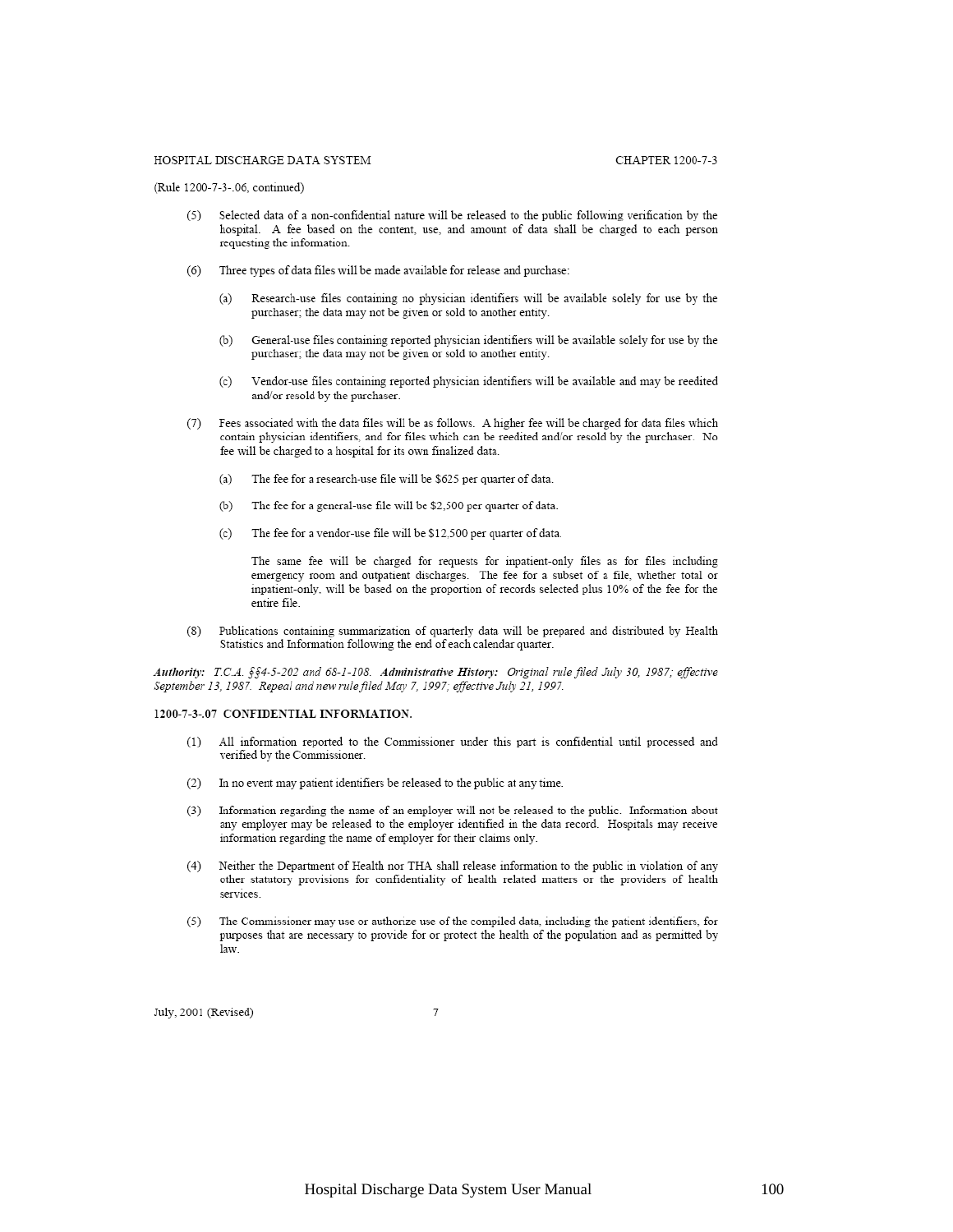#### HOSPITAL DISCHARGE DATA SYSTEM

#### (Rule 1200-7-3-.07, continued)

Authority: T.C.A. §§4-5-202 and 68-1-108. Administrative History: Original rule filed July 30, 1987; effective<br>September 13, 1987. Repeal and new rule filed May 7, 1997; effective July 21, 1997.

#### 1200-7-3-.08 REPEALS.

(1) Reporting entities should be cognizant of the following repeals:

| Rule 1200-7-3-01  | Repeals<br>"Definitions" is repealed in its entirety.               |
|-------------------|---------------------------------------------------------------------|
| Rule 1200-7-3-02  | "Advisory Committee" is repealed in its entirety.                   |
| Rule 1200-7-3-.03 | "Data Elements and Submission of Data" is repealed in its entirety. |
| Rule 1200-7-3-.04 | "Verification of Data" is repealed in its entirety.                 |
| Rule 1200-7-3-05  | "Confidentiality" is repealed in its entirety.                      |
| Rule 1200-7-3-.06 | "Accessibility" is repealed in its entirety.                        |
| Rule 1200-7-3-07  | "Maintenance of Data" is repealed in its entirety.                  |

Authority: T.C.A. §§4-5-202 and 68-1-108. Administrative History: Original rule filed May 7, 1997; effective July 21, 1997.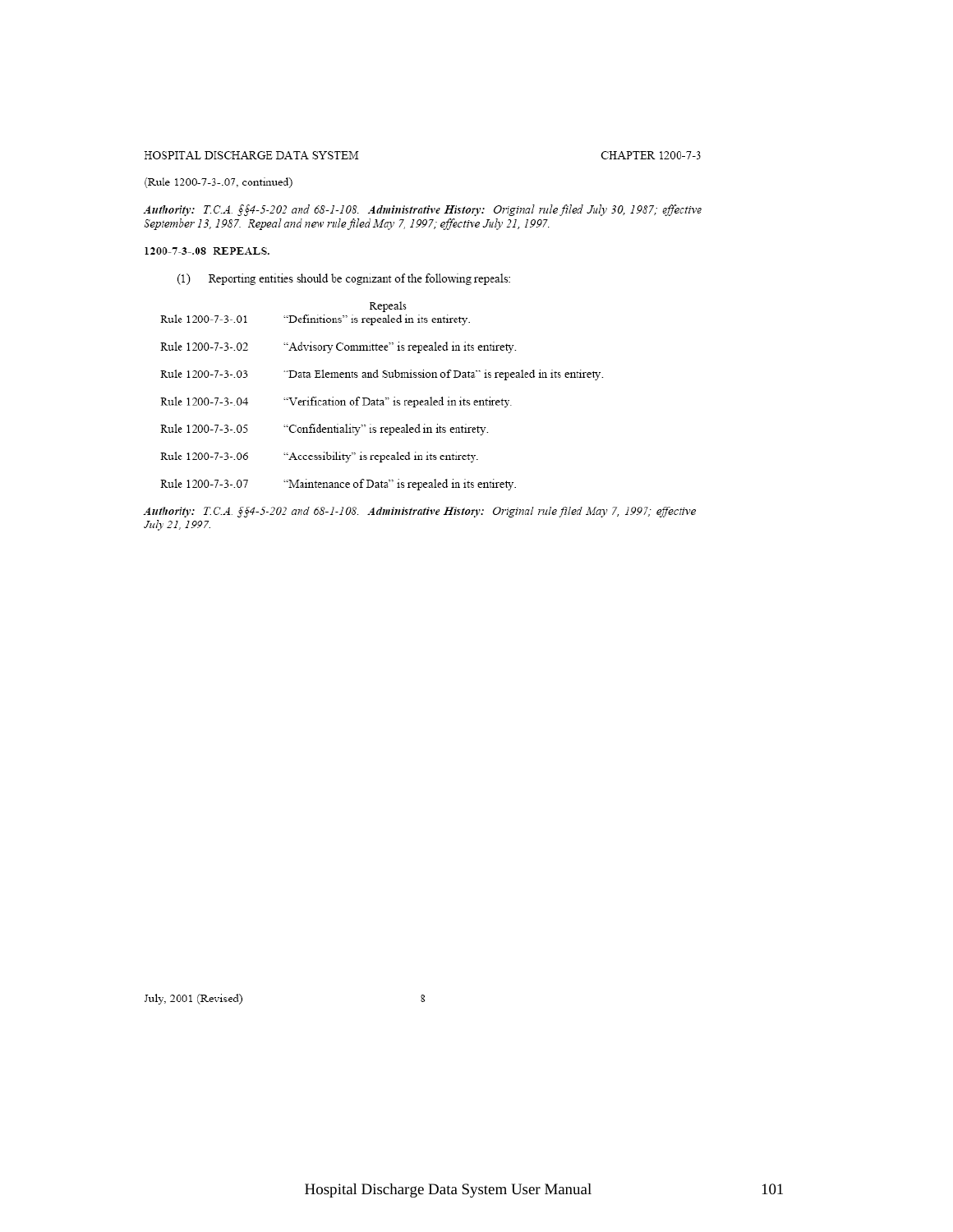# **FORMS**

Transmittal Information Form Reporting Method Form UB-92 Reporting Form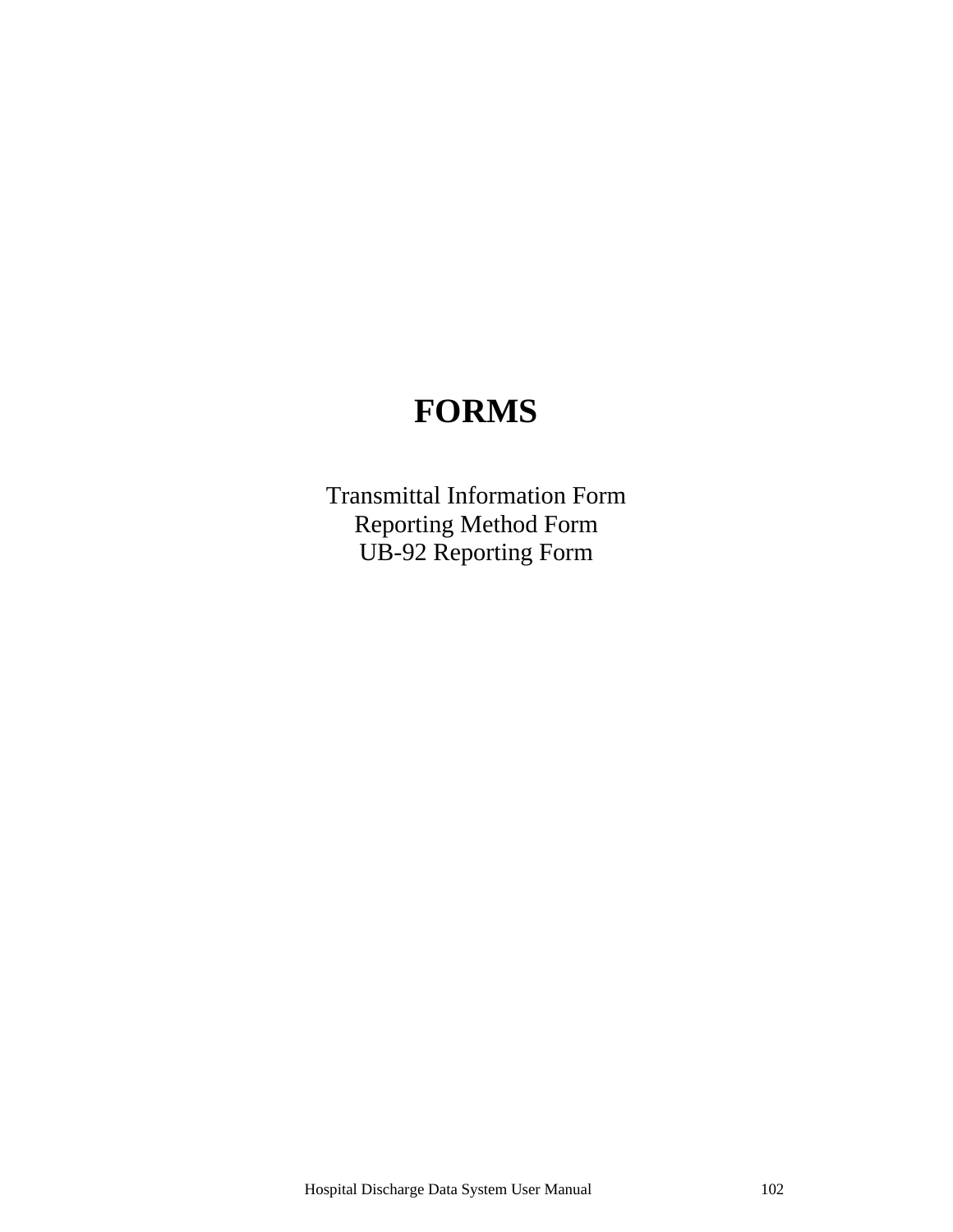#### **HOSPITAL DISCHARGE DATA SYSTEM TRANSMITTAL INFORMATION FORM**

|                                                                         | PLEASE COMPLETE & E-MAIL WITH DATA TO: Nerissa.Harvey@state.tn.us or Glenn.Baker@state.tn.us<br>Hospital Discharge Data System<br><b>Division of Health Statistics</b><br>Cordell Hull Building - 4th Floor<br>425 Fifth Avenue North |  |  |  |  |
|-------------------------------------------------------------------------|---------------------------------------------------------------------------------------------------------------------------------------------------------------------------------------------------------------------------------------|--|--|--|--|
| Date:                                                                   | Nashville, TN 37247-5262<br>For State Use ONLY<br>Facility ID#:                                                                                                                                                                       |  |  |  |  |
| <b>HOSPITAL IDENTIFICATION</b>                                          |                                                                                                                                                                                                                                       |  |  |  |  |
| Hospital Name:                                                          |                                                                                                                                                                                                                                       |  |  |  |  |
| Hospital Address:                                                       |                                                                                                                                                                                                                                       |  |  |  |  |
| Hospital Contact Person:                                                |                                                                                                                                                                                                                                       |  |  |  |  |
| $\lambda$<br>Phone No.:                                                 | $\mathcal{E}$<br>€<br>Fax No.:                                                                                                                                                                                                        |  |  |  |  |
| Vendor Name:                                                            |                                                                                                                                                                                                                                       |  |  |  |  |
| Vendor Add:                                                             |                                                                                                                                                                                                                                       |  |  |  |  |
| <b>Vendor Contact Person:</b>                                           |                                                                                                                                                                                                                                       |  |  |  |  |
| Phone No.:                                                              | $\mathcal{E}$<br>€<br>Fax No.:                                                                                                                                                                                                        |  |  |  |  |
| <b>DATA DESCRIPTION/TYPE:</b> Please fill in or check all that applies. |                                                                                                                                                                                                                                       |  |  |  |  |
| <b>ORIGINAL</b><br><b>REPLACE</b><br>1.                                 | 2. QUARTER<br><b>TEST</b><br><b>YEAR</b>                                                                                                                                                                                              |  |  |  |  |
| 3. Format: ASCII<br><b>EBCIDIC</b><br>4. LABEL: Standard<br>Non Labeled |                                                                                                                                                                                                                                       |  |  |  |  |
| 5. Record Length:                                                       |                                                                                                                                                                                                                                       |  |  |  |  |
| 6. Blocksize:                                                           | 7. Total Record Count:                                                                                                                                                                                                                |  |  |  |  |
| 8. Record Types:<br>Inpatient                                           | Outpatient<br>Amb-Surgery<br>Other (Specify)                                                                                                                                                                                          |  |  |  |  |
|                                                                         | <b>MEDIA SPECIFICATIONS:</b> Check and enclose ONLY one type per transmittal.                                                                                                                                                         |  |  |  |  |
| E-Mail                                                                  | M S Dos 3 1/2 Diskette                                                                                                                                                                                                                |  |  |  |  |
| CD                                                                      | Mag. Cartridge IBM 3840                                                                                                                                                                                                               |  |  |  |  |

Instructions: Please complete in detail for each E-Mail, CD, Diskette or Cartridge Data having one or more files. List first (1st) file as primary or principal data file as it relates to hospital information given above; then list other files in order as they appear on the media.

| File #           | Facility Name/ with Medicare# | Number of Records/Cases | Internal File Name / Dataset Name (DSN) |
|------------------|-------------------------------|-------------------------|-----------------------------------------|
| 1.               |                               |                         |                                         |
| $\overline{2}$ . |                               |                         |                                         |
| 3.               |                               |                         |                                         |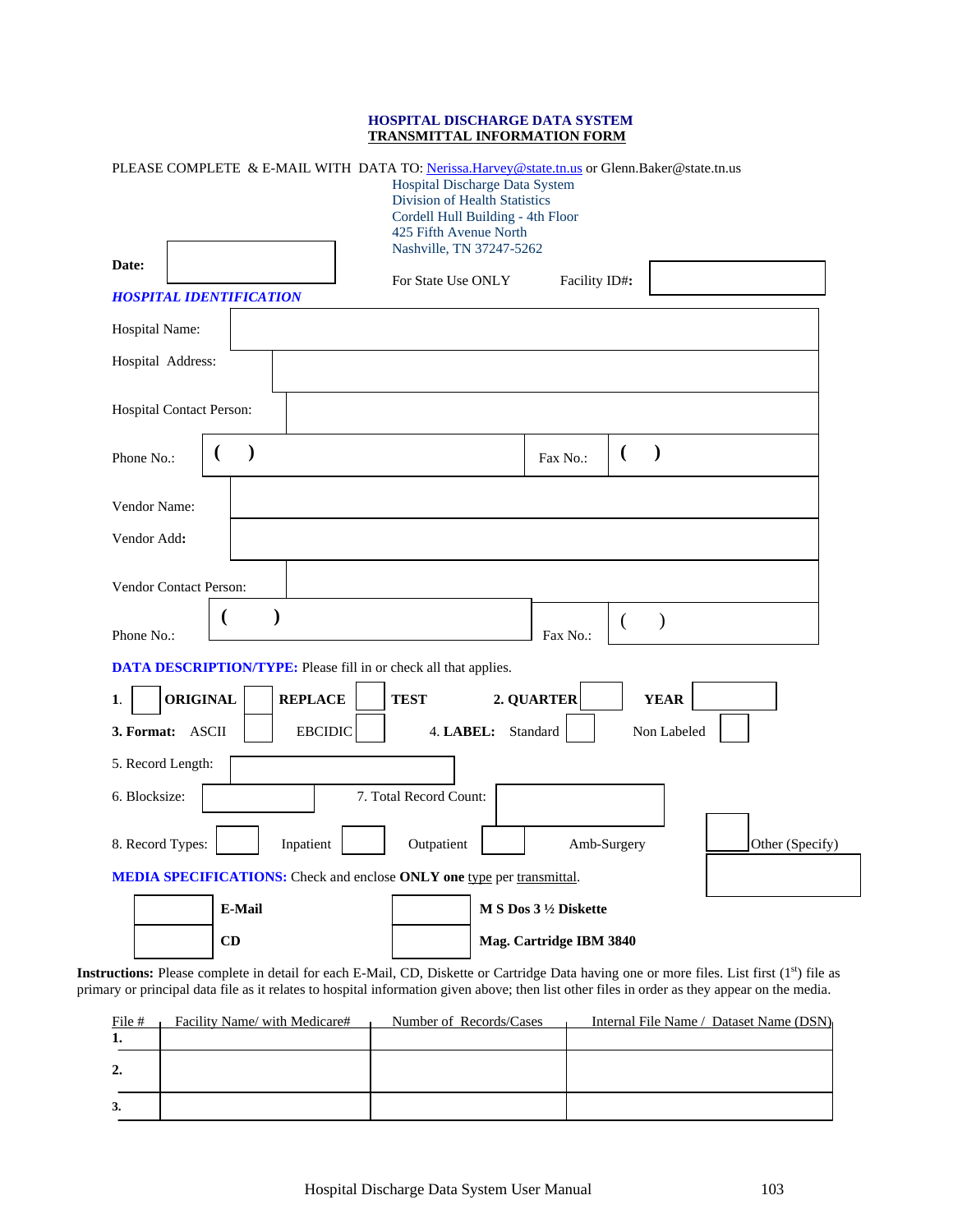#### **HOSPITAL DISCHARGE DATA SYSTEM REPORTING METHOD FORM**

| All hospitals must complete and return this form, signed and dated, each and every quarter.                                                                              |                   |                         |       |  |  |  |
|--------------------------------------------------------------------------------------------------------------------------------------------------------------------------|-------------------|-------------------------|-------|--|--|--|
| <b>FACILITY NAME:</b>                                                                                                                                                    |                   |                         |       |  |  |  |
| <b>ADDRESS:</b>                                                                                                                                                          |                   |                         |       |  |  |  |
| Person completing this form:                                                                                                                                             |                   | <b>Telephone:</b>       |       |  |  |  |
| <b>Fax Number:</b>                                                                                                                                                       | <b>Signature:</b> | $(int.)$ :              | Date: |  |  |  |
| For 4th quarter 2004, this facility will submit UB-92 data by the following method(s):<br>I. INPATIENT DISCHARGES:                                                       |                   |                         |       |  |  |  |
| 1. Check one and provide date.<br>Inpatient data will be submitted to <b>HIDI</b> by                                                                                     |                   | (date)                  |       |  |  |  |
| Inpatient data will be submitted directly to the Tennessee Department of Health by                                                                                       |                   |                         |       |  |  |  |
|                                                                                                                                                                          |                   | (date)                  |       |  |  |  |
| 2. If reporting inpatient data directly to the <i>Department of Health</i> , check one method that will be used:<br>E-Mail Attachment                                    |                   | MS DOS 3.5" diskette    |       |  |  |  |
| <b>CD-ROM</b>                                                                                                                                                            |                   | Mag. cartridge IBM 3480 |       |  |  |  |
| II. SELECTED OUTPATIENT/EMERGENCY ROOM DISCHARGES:<br>1. Check one and provide date.                                                                                     |                   |                         |       |  |  |  |
| Outpatient/ER data will be submitted to HIDI by<br>(date)                                                                                                                |                   |                         |       |  |  |  |
| Outpatient/ER data will be submitted directly to the Tennessee Department of Health by                                                                                   |                   |                         |       |  |  |  |
|                                                                                                                                                                          |                   | (date)                  |       |  |  |  |
| 2. If reporting outpatient/ER data directly to the <b>Department of Health</b> , check one method that will be used:<br>MS DOS 3.5" diskette<br><b>E-Mail Attachment</b> |                   |                         |       |  |  |  |
| <b>CD-ROM</b>                                                                                                                                                            |                   | Mag. cartridge IBM 3480 |       |  |  |  |
| E-mail this completed form to: Nerissa.Harvey@state.tn.us by February 15, 2005.                                                                                          |                   |                         |       |  |  |  |

You may also fax this completed form to Nerissa Harvey @ 615-253-1688. Or mail the completed form to Nerissa D. Harvey at the address below: **Division of Health Statistics Hospital Discharge Data System**  *Cordell Hull Building*  **425 5th Avenue North, 4th Floor** 

**Nashville, TN 37247-5262**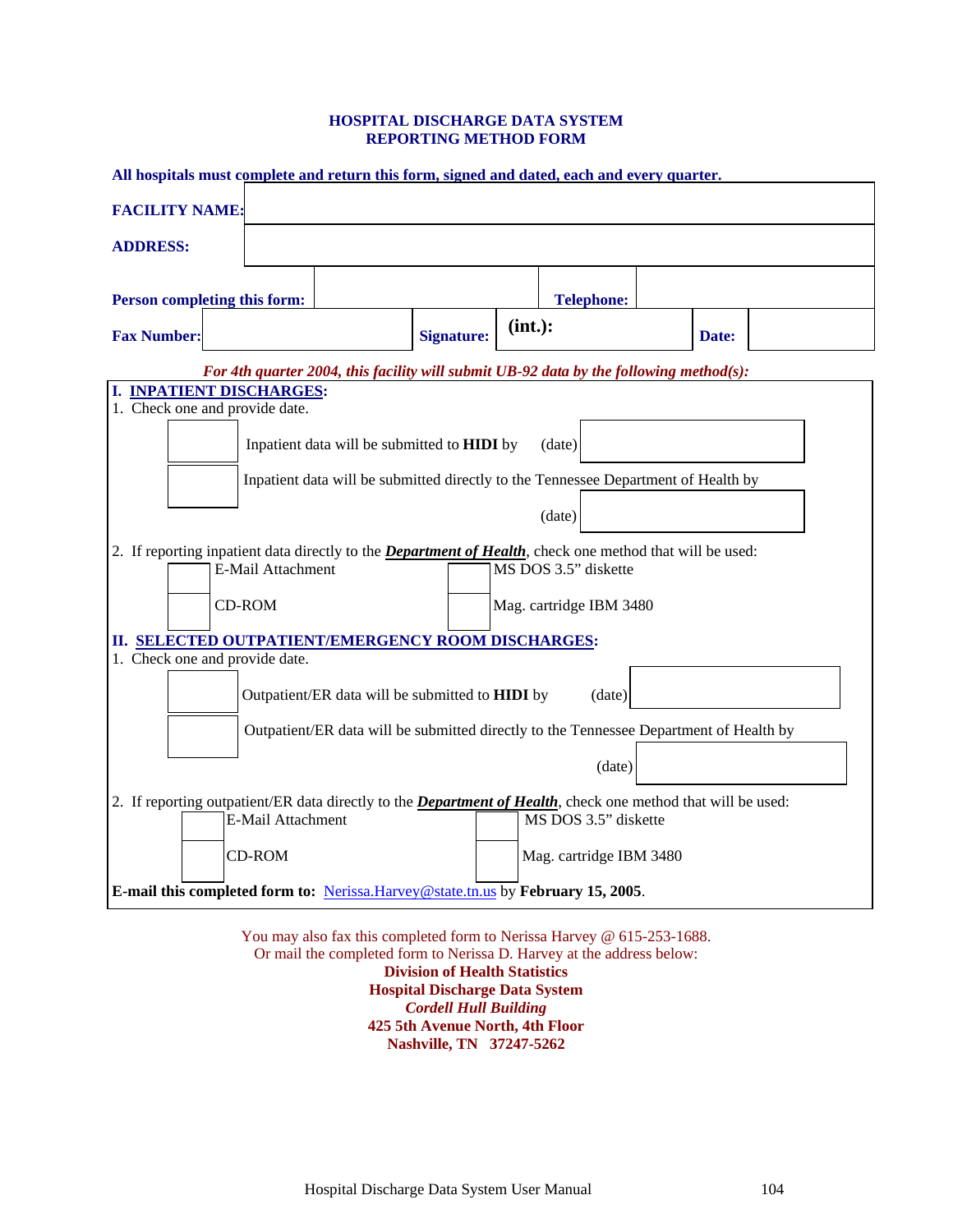## **UB-92 FORM**

| 12 PATIENT NAME                                                                     | 5 FED. TAX NO.                                                           |                                                       |                                                              |                                                   |
|-------------------------------------------------------------------------------------|--------------------------------------------------------------------------|-------------------------------------------------------|--------------------------------------------------------------|---------------------------------------------------|
|                                                                                     |                                                                          | 6 STATEMENT COVERS PERIOD<br>7 COV D.                 | 9 C-I D.<br>8 N-C D.<br>10 L-R D.                            | 11                                                |
|                                                                                     | 13 PATIENT ADORESS                                                       |                                                       |                                                              |                                                   |
| <b>ADMISSION</b><br>14 BIRTHDATE<br>15 SEX 16 MS                                    | 21 D HR 22 STAT 23 MEDICAL RECORD NO.                                    |                                                       | CONDITION CODES                                              | 31                                                |
| 17 DATE<br>  18 HR   19 TYPE   20 SRC                                               |                                                                          | 24                                                    | 26 27 28 29<br>25<br>3                                       | 130                                               |
| OCCURRENCE<br>OCCURRENCE<br>$rac{32}{0005}$<br>OCCURRENCE<br>33<br>$\frac{34}{000}$ | OCCURRENCE<br>$\frac{35}{0005}$                                          | OCCURRENCE SPAN<br>$36$ cope                          | A<br>B                                                       |                                                   |
|                                                                                     |                                                                          | WALUE CODES<br>$rac{39}{0005}$                        | C<br><b>WILLIE CODES</b><br>$rac{40}{0006}$<br><b>AMOUNT</b> | VALUE CODES<br>$\frac{41}{0006}$<br><b>AMOUNT</b> |
|                                                                                     |                                                                          |                                                       |                                                              |                                                   |
|                                                                                     |                                                                          |                                                       |                                                              |                                                   |
| 42 REV. CD.<br>43 DESCRIPTION                                                       | 44 HCPCS / RATES                                                         | 45 SERV. DATE<br>46 SERV. UNITS                       | 47 TOTAL CHARGES                                             | 48 NON-COVERED CHARGES<br>49                      |
|                                                                                     |                                                                          |                                                       |                                                              |                                                   |
|                                                                                     |                                                                          |                                                       |                                                              |                                                   |
|                                                                                     |                                                                          |                                                       |                                                              |                                                   |
|                                                                                     |                                                                          |                                                       |                                                              |                                                   |
|                                                                                     |                                                                          |                                                       |                                                              |                                                   |
|                                                                                     |                                                                          |                                                       |                                                              |                                                   |
|                                                                                     |                                                                          |                                                       |                                                              |                                                   |
|                                                                                     |                                                                          |                                                       |                                                              |                                                   |
|                                                                                     |                                                                          |                                                       |                                                              |                                                   |
|                                                                                     |                                                                          |                                                       |                                                              |                                                   |
|                                                                                     |                                                                          |                                                       |                                                              |                                                   |
|                                                                                     |                                                                          |                                                       |                                                              |                                                   |
| 50 PAYER                                                                            | 51 PROVIDER NO.                                                          |                                                       | 55 EST. AMOUNT DUE                                           | 56                                                |
|                                                                                     |                                                                          |                                                       |                                                              |                                                   |
| 57                                                                                  |                                                                          |                                                       |                                                              |                                                   |
| 58 INSURED'S NAME                                                                   | <b>DUE FROM PATIENT &gt;</b><br>59 P. REL 60 CERT. - SSN - HIC. - ID NO. | 61 GR OUP NAME                                        |                                                              | 62 INSURANCE GROUP NO.                            |
|                                                                                     |                                                                          |                                                       |                                                              |                                                   |
| 63 TREATMENT AUTHORIZATION CODES<br>64 ESC 65 EMPLOYER NAME                         |                                                                          | 56 EMPLO YER LOCATION                                 |                                                              |                                                   |
|                                                                                     |                                                                          |                                                       |                                                              |                                                   |
|                                                                                     |                                                                          |                                                       |                                                              |                                                   |
| 67 PRIN, DIAG. CD.<br>69 CODE<br>68 CODE                                            | 71 CODE<br>70 CODE<br>72000E                                             | 73 CODE<br>74 00DE                                    | 75 CODE                                                      | 77 E-CODE<br>76 ADM. DIAG. CD.<br>78              |
| 79 P.C. 80<br>PRINCIPAL PROCEDURE<br>81<br>Α                                        | OTHER PROCEDURE<br>CODE<br>B                                             | OTHER PROCEDURE<br>CODE<br>82 ATTENDING PHYS. ID      |                                                              |                                                   |
| CODE DATE                                                                           | OTHER PROCEDURE<br>CODE<br>CODE                                          | <b>CTHER PROCEDURE</b><br>E DATE<br>83 OTHER PHYS. ID |                                                              | A                                                 |
| a 84 REMARKS                                                                        |                                                                          | OTHER PHYS. ID                                        |                                                              |                                                   |
|                                                                                     |                                                                          | 85 PROVIDER REPRESENTATIVE                            |                                                              | 86 DATE                                           |
|                                                                                     |                                                                          | Χ                                                     |                                                              |                                                   |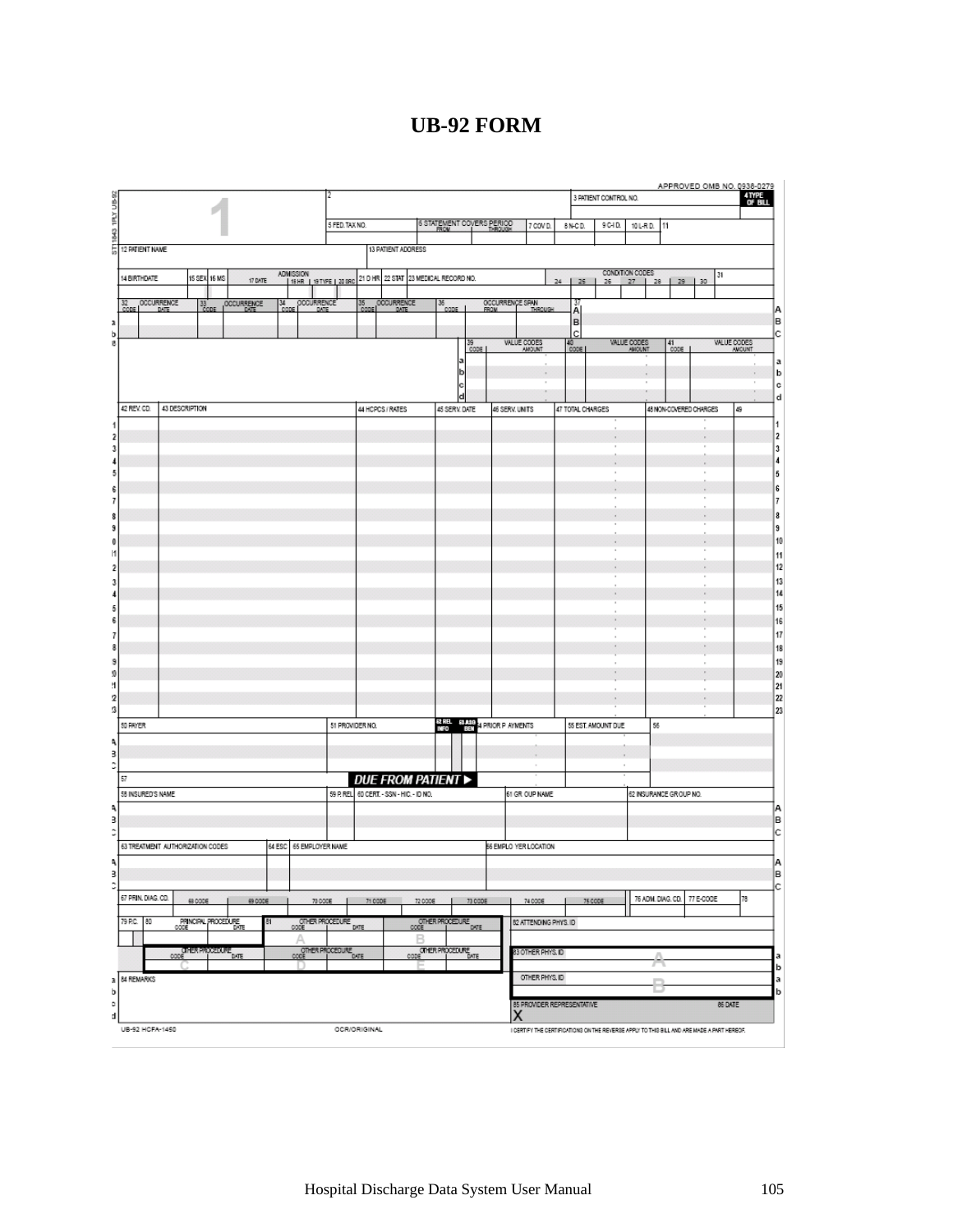## **U.S. STANDARD STATE ABBREVIATIONS**

| <b>ALABAMA</b>              | AL        | <b>NEW JERSEY</b>           | NJ              |
|-----------------------------|-----------|-----------------------------|-----------------|
| <b>ALASKA</b>               | AK        | NEW MEXICO                  | <b>NM</b>       |
| <b>ARIZONA</b>              | AZ        | <b>NEW YORK</b>             | <b>NY</b>       |
| <b>ARKANSAS</b>             | <b>AR</b> | <b>NORTH CAROLINA</b>       | NC              |
| <b>CALIFORNIA</b>           | CA        | NORTH DAKOTA                | ND              |
| <b>COLORADO</b>             | CO        | <b>OHIO</b>                 | <b>OH</b>       |
| <b>CONNECTICUT</b>          | <b>CT</b> | <b>OKLAHOMA</b>             | OK              |
| <b>DELAWARE</b>             | DE        | <b>OREGON</b>               | <b>OR</b>       |
| <b>DISTRICT OF COLUMBIA</b> | DC        | <b>PENNSYLVANIA</b>         | PA              |
| <b>FLORIDA</b>              | FL        | <b>RHODE ISLAND</b>         | RI              |
| <b>GEORGIA</b>              | <b>GA</b> | <b>SOUTH CAROLINA</b>       | <b>SC</b>       |
| <b>HAWAII</b>               | HI        | <b>SOUTH DAKOTA</b>         | <b>SD</b>       |
| <b>IDAHO</b>                | ID        | <b>TENNESSEE</b>            | TN              |
| <b>ILLINOIS</b>             | IL        | <b>TEXAS</b>                | <b>TX</b>       |
| <b>INDIANA</b>              | IN        | <b>UTAH</b>                 | <b>UT</b>       |
| <b>IOWA</b>                 | IA        | <b>VERMONT</b>              | <b>VT</b>       |
| <b>KANSAS</b>               | <b>KS</b> | <b>VIRGINIA</b>             | VA              |
| <b>KENTUCKY</b>             | <b>KY</b> | <b>WASHINGTON</b>           | <b>WA</b>       |
| <b>LOUISIANA</b>            | LA        | <b>WEST VIRGINIA</b>        | WV              |
| <b>MAINE</b>                | <b>ME</b> | <b>WISCONSIN</b>            | WI              |
| <b>MARYLAND</b>             | <b>MD</b> | <b>WYOMING</b>              | WY <sup>-</sup> |
| <b>MASSACHUSETTS</b>        | <b>MA</b> |                             |                 |
| <b>MICHIGAN</b>             | MI        | <b>AMERICAN TERRITORIES</b> |                 |
| <b>MINNESOTA</b>            | <b>MN</b> |                             |                 |
| <b>MISSISSIPPI</b>          | <b>MS</b> | <b>AMERICAN SAMOA</b>       | <b>AS</b>       |
| <b>MISSOURI</b>             | <b>MO</b> | <b>CANAL ZONE</b>           | <b>CZ</b>       |
| <b>MONTANA</b>              | MT        | <b>GUAM</b>                 | GU              |
| <b>NEBRASKA</b>             | <b>NE</b> | PUERTO RICO                 | PR              |
| <b>NEVADA</b>               | NV        | <b>TRUST TERRITORIES</b>    | <b>TT</b>       |
| <b>NEW HAMPSHIRE</b>        | <b>NH</b> | <b>VIRGIN ISLANDS</b>       | VI              |
|                             |           | <b>CANADIAN PROVINCES</b>   |                 |
|                             |           |                             |                 |

| <b>ALBERTA</b>          | AB        | <b>NOVA SCOTIA</b>  | NS.       |
|-------------------------|-----------|---------------------|-----------|
| <b>BRITISH COLUMBIA</b> | BC.       | <b>ONTARIO</b>      | ON        |
| <b>LABRADOR</b>         | LB        | PR. EDWARD ISLAND   | <b>PE</b> |
| <b>MANITOBA</b>         | <b>MB</b> | <b>QUEBEC</b>       | QB        |
| <b>NEW BRUNSWICK</b>    | <b>NB</b> | <b>SASKATCHEWAN</b> | <b>SK</b> |
| <b>NEWFOUNDLAND</b>     | NF        | <b>YUKON</b>        | YK.       |
| NORTHWEST TERRITORY NT  |           |                     |           |

## IF OTHER THAN THE UNITED STATES OR CANADA, USE CODE – XX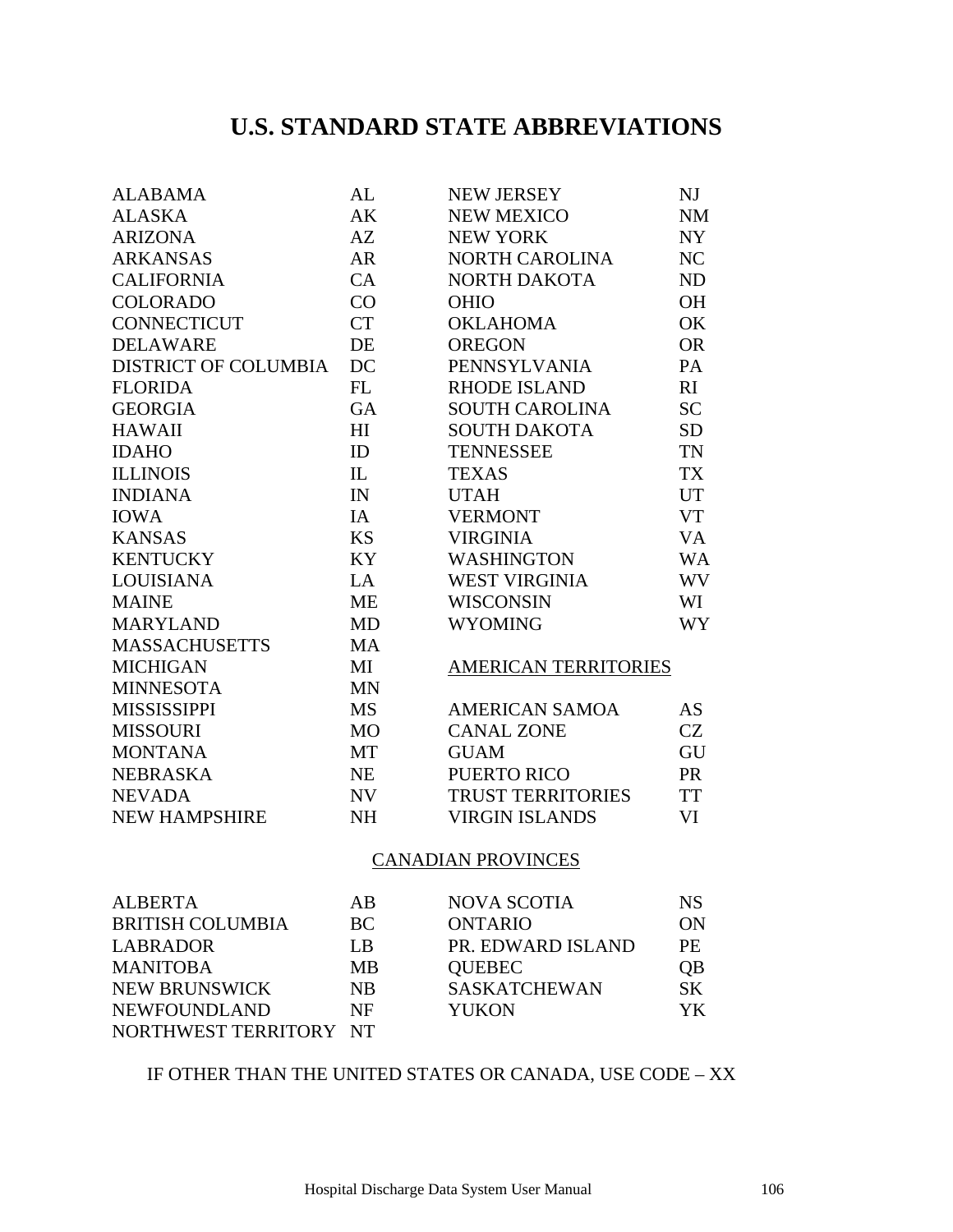# **REPORTING REQUIREMENTS PRIOR TO 2005**

Reportable Records ICD-9-CM Procedure Codes for 1995-1996 ICD-9-CM Procedure Codes for 1997-2004 ICD-9-CM Procedure Codes 2005 forward Required Data Elements TennCare Payer Codes 1994-1999 Payer Codes 2000-2004 Payer Codes 1995-1999 Patient Relationship to Insured Codes for 1995-2004 Patient Status Codes 1995-2004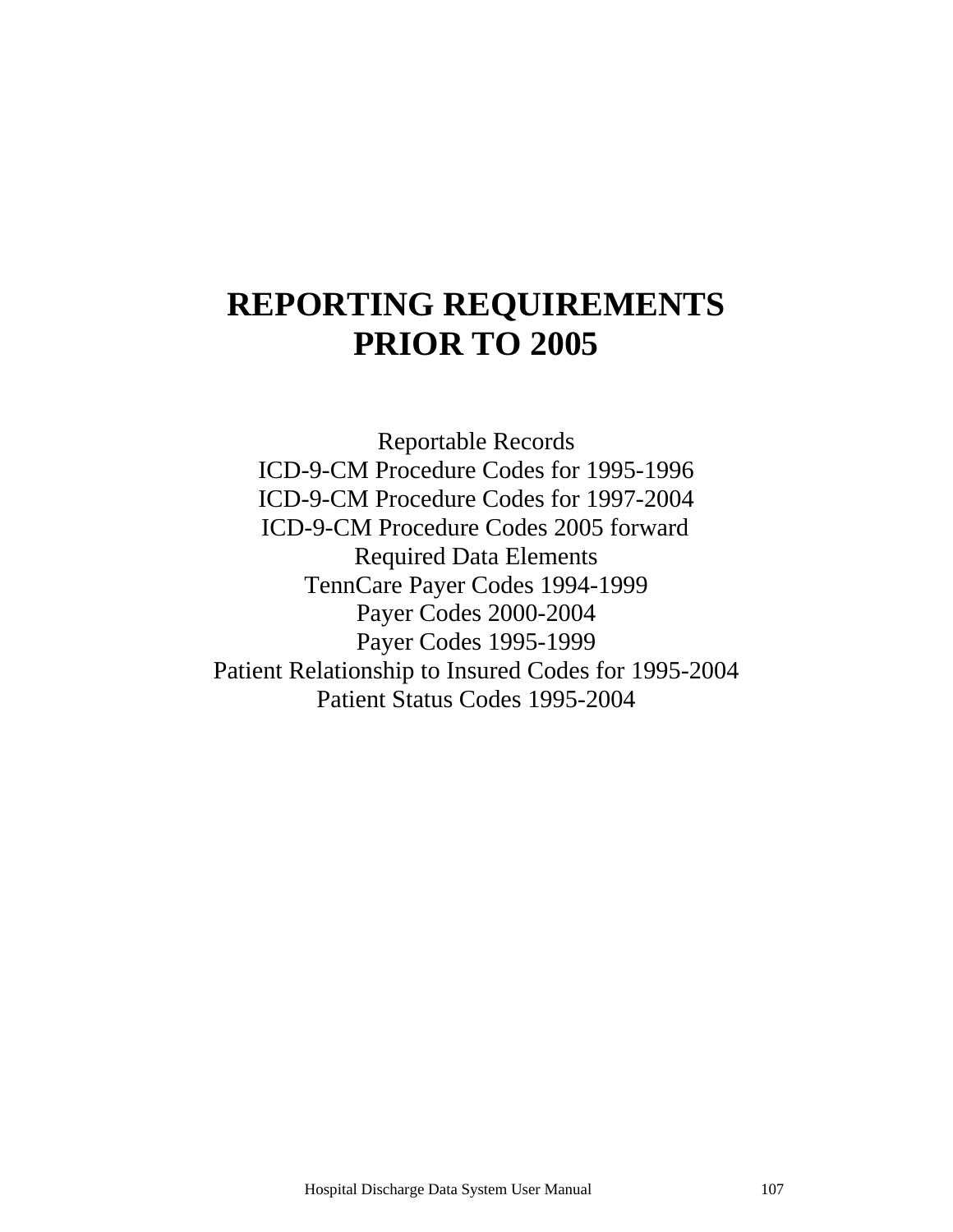## **Reportable Records**

In earlier years of hospital discharge reporting there were fewer reporting requirements. Inpatient records were always reported, but fewer outpatient records were required. For 1995-1996 hospital records had to be reported if they met one of two reporting requirements. These were (1) all inpatient discharges, and (2) outpatient visits for selected ambulatory surgical procedures. The outpatient visits were selected for reporting if they had one or more procedures in any procedure code field that was listed in the table printed on the following page.

 For 1997-1999 all hospital records had to be reported in they met one of three reporting requirements. These were (1) all inpatient discharges, (2) all emergency room visits, and (3) all outpatient visits for ambulatory surgery. An emergency room visit was defined as one in which the hospital bill had one or more charges with a revenue code of "450" or "459" in any revenue code field. An outpatient visit for ambulatory surgery was defined as one in which the hospital bill had one or more procedures with an ICD-9-CM procedure code in the range "01.01"-"86.99" in any procedure code field.

Beginning January 1, 2000, all hospital records must be reported to the Department which meet one or more of the four reporting requirements. The four reporting requirements are (1) all inpatient discharges, (2) all emergency room visits, (3) all outpatient visits for ambulatory surgery (see page 109), and (4) all outpatient observation stays. The details for these reporting requirements are given in Section II.5.2.

In January 2005, selected diagnostic services were added to the reporting requirement. The details for reporting these services are given in Section II.5.2.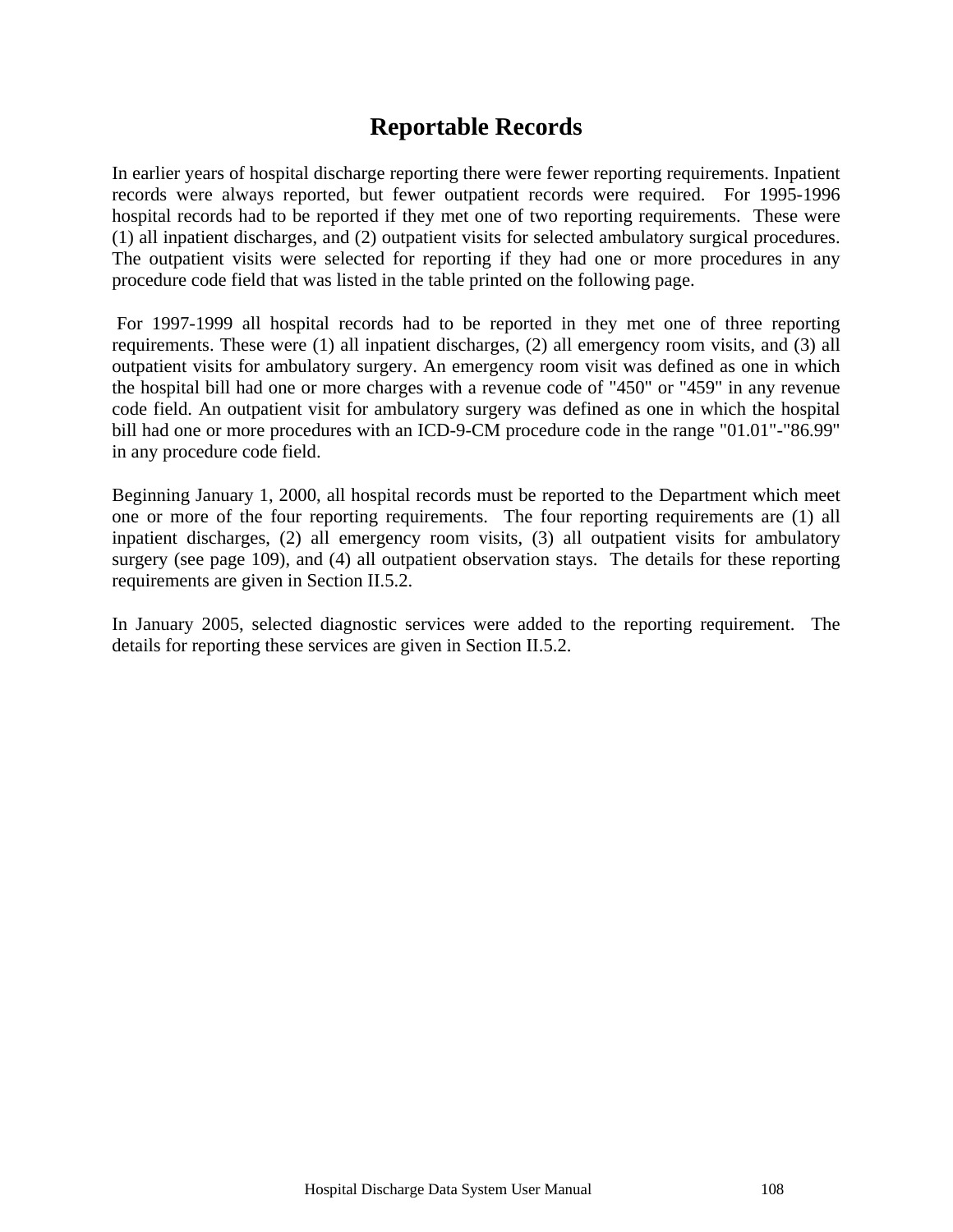## **ICD-9-CM Procedure Codes For 1995-1996**

Reporting of 1995-1996 outpatient and emergency room discharges will be limited to the outpatient and emergency room encounters that involve specific procedures or conditions listed below:

| $01.01 - 12.40$ | $42.24 - 44.03$ | $54.22 - 54.23$ |
|-----------------|-----------------|-----------------|
| $12.42 - 12.72$ | $44.15 - 45.03$ | $54.25 - 55.03$ |
| $12.74 - 14.22$ | 45.15           | $55.11 - 55.12$ |
| $14.26 - 14.32$ | 45.26           | $55.23 - 55.99$ |
| $14.39 - 14.52$ | $45.31 - 45.41$ | $56.1 - 56.2$   |
| $14.59 - 16.91$ | $45.49 - 48.1$  | $56.32 - 56.99$ |
| $16.93 - 16.98$ | $48.25 - 48.32$ | $57.1 - 57.22$  |
| $18.01 - 18.09$ | $48.34 - 49.12$ | $57.33 - 58.21$ |
| $18.45 - 21.1$  | $49.22 - 49.29$ | $58.23 - 59.94$ |
| $21.22 - 22.12$ | $49.39 - 51.03$ | $59.99 - 66.19$ |
| $22.2 - 29.0$   | $51.12 - 51.13$ | $66.31 - 67.0$  |
| $29.12 - 31.3$  | $51.15 - 51.22$ | $67.12 - 67.33$ |
| $31.45 - 33.1$  | $51.31 - 51.43$ | $67.4 - 68.11$  |
| $33.25 - 33.26$ | $51.51 - 51.63$ | $68.13 - 68.14$ |
| $33.28 - 34.1$  | $51.69 - 51.83$ | $68.19 - 68.22$ |
| $34.23 - 35.99$ | $51.89 - 51.95$ | $68.3 - 69.09$  |
| $36.03 - 36.04$ | $51.99 - 52.12$ | $69.21 - 69.23$ |
| $36.10 - 37.12$ | 52.19           | $69.3 - 69.97$  |
| $37.24 - 38.89$ | $52.22 - 52.92$ | $70.0 - 70.14$  |
| 38.94           | $52.95 - 52.96$ | $70.23 - 80.19$ |
| $38.98 - 39.58$ | $52.99 - 54.0$  | $80.3 - 86.99$  |
| $39.61 - 39.94$ |                 |                 |
| $39.96 - 42.19$ |                 |                 |

#### **ICD-9 Procedure codes 1997 – 2004**

The definition of ambulatory surgery is any outpatient discharge with ICD-9 procedure code 01.01-86.99 in ANY procedure code field.

#### **ICD-9 Procedure codes 2005 forward**

The definition of ambulatory surgery is any outpatient discharge with ICD-9 procedure code 00.01-86.99 in ANY procedure code field.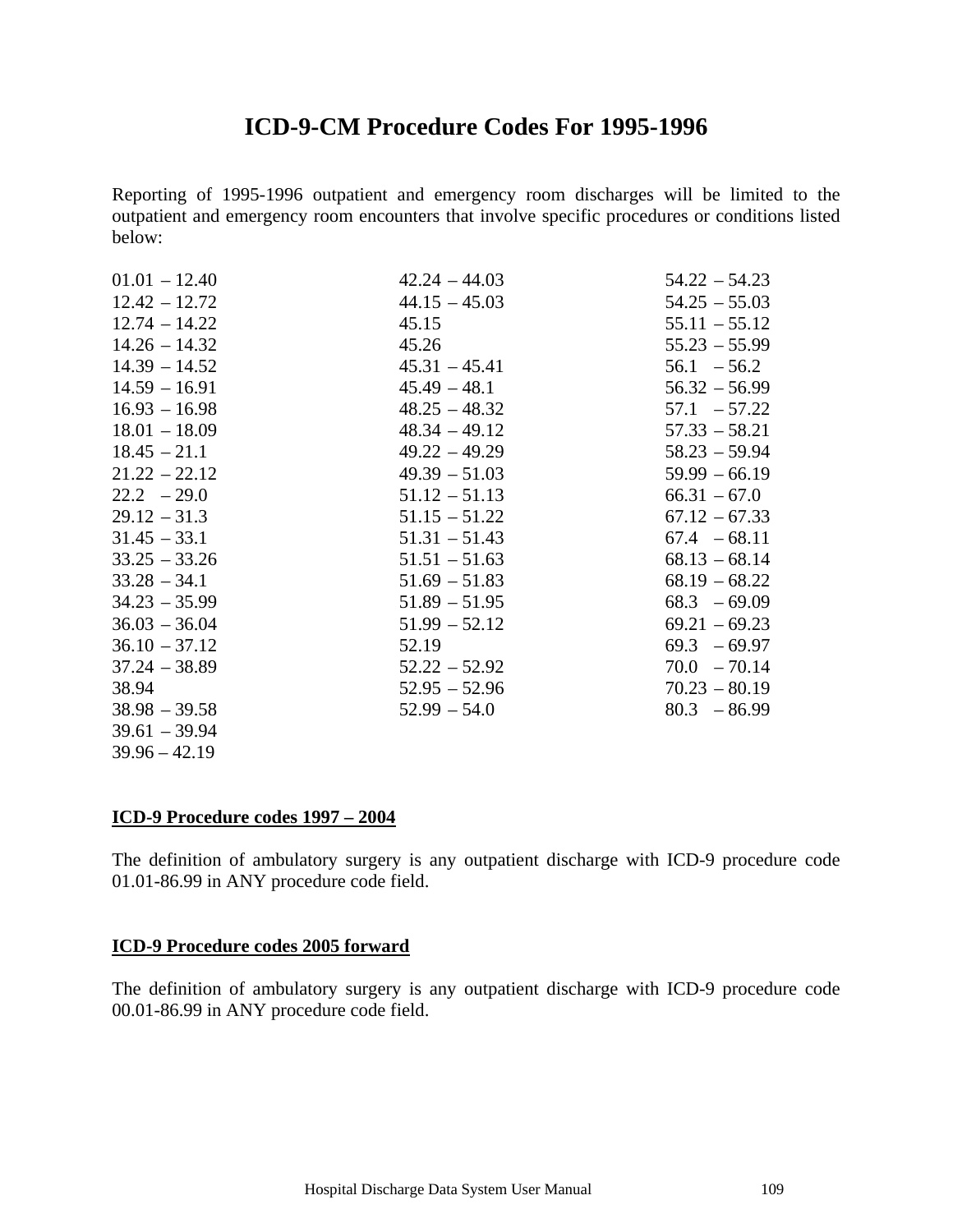## **Required Data Elements**

Four data elements did not become part of the Hospital Discharge Data System reporting requirements until January 1, 1997:

- 1. Patient Address, City and State
- 2. Medical/Health Record Number
- 3. Patient Social Security Number
- 4. Patient Race/Ethnicity

These four elements are not present in Hospital Discharge Data System data for the years 1995 and 1996. They are present in 1997 data forward.

In January 2005, the "detail" payer codes in positions 1252 – 1253 of the 1600-character record will no longer be captured. "Basic" payer codes (primary, secondary and tertiary) will continue to be required and occupy positions 1213 –1218 in the 1600-character record. These detail codes were collected for 2000 – 2004 discharges.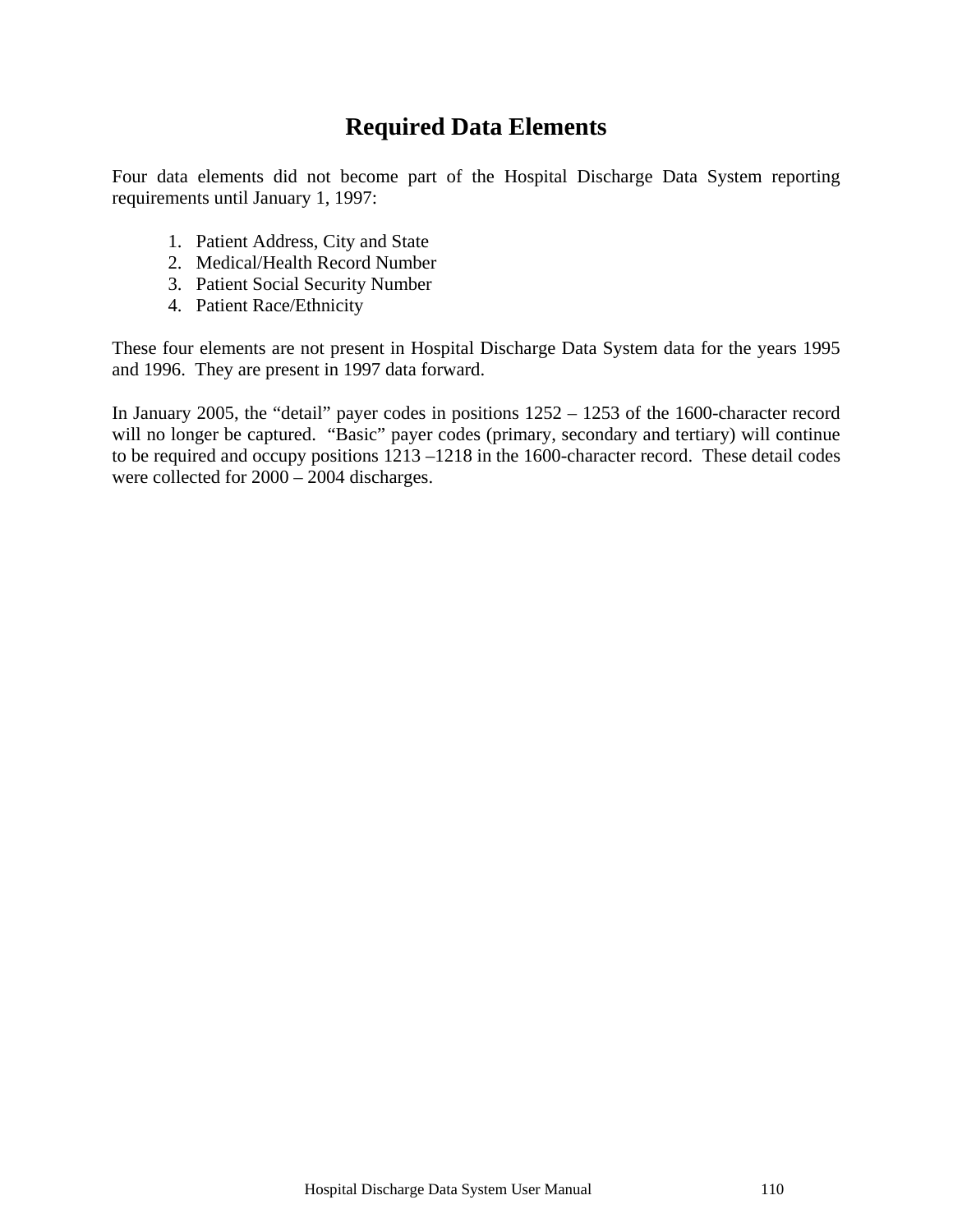## **TennCare Payer Codes 1994 -1999**

The 1996 version of the Hospital Discharge Data System Procedure Manual listed a set of onedigit payer codes for use by reporting hospitals. However, hospitals were allowed to continue using a set of one- and two- digit payer codes that had been given in the 1994 version of the manual.

The following table gives both sets of these older payer codes and the meaning of each code:

| 1994      | 1996 | <b>Payer</b>                                |
|-----------|------|---------------------------------------------|
| Code      | Code | <b>Classification</b>                       |
| T         | T    | TennCare-Plan Unspecified                   |
| <b>TA</b> | 2    | <b>Access-Med Plus</b>                      |
| TB        | 3    | <b>Blue Cross</b>                           |
| <b>TC</b> | 4    | Advantage Care/Phoenix                      |
| TD        | 5    | Omni Care (formerly Affordable Health Care) |
| TE        | 6    | <b>Health Net</b>                           |
| TF        |      | <b>VHP Community Care</b>                   |
| <b>TG</b> | 8    | John Deere/Heritage                         |
| <b>TH</b> | 9    | Preferred Health Partnership                |
| TI        | A    | <b>Prudential Community Care</b>            |
| TJ        | F    | TLC Family Care Healthplan                  |
| TK        | G    | Tennsource                                  |
| TL        |      | Blue Care (formerly Total Health Plus)      |
|           | U    | Tennessee Behavioral Health, Inc.           |
|           | Χ    | Premier Behavioral Systems of Tennessee     |
|           |      |                                             |

The last two codes (U and X) are for organizations incorporated into the TennCare system to provide health care benefits including mental health and substance abuse services.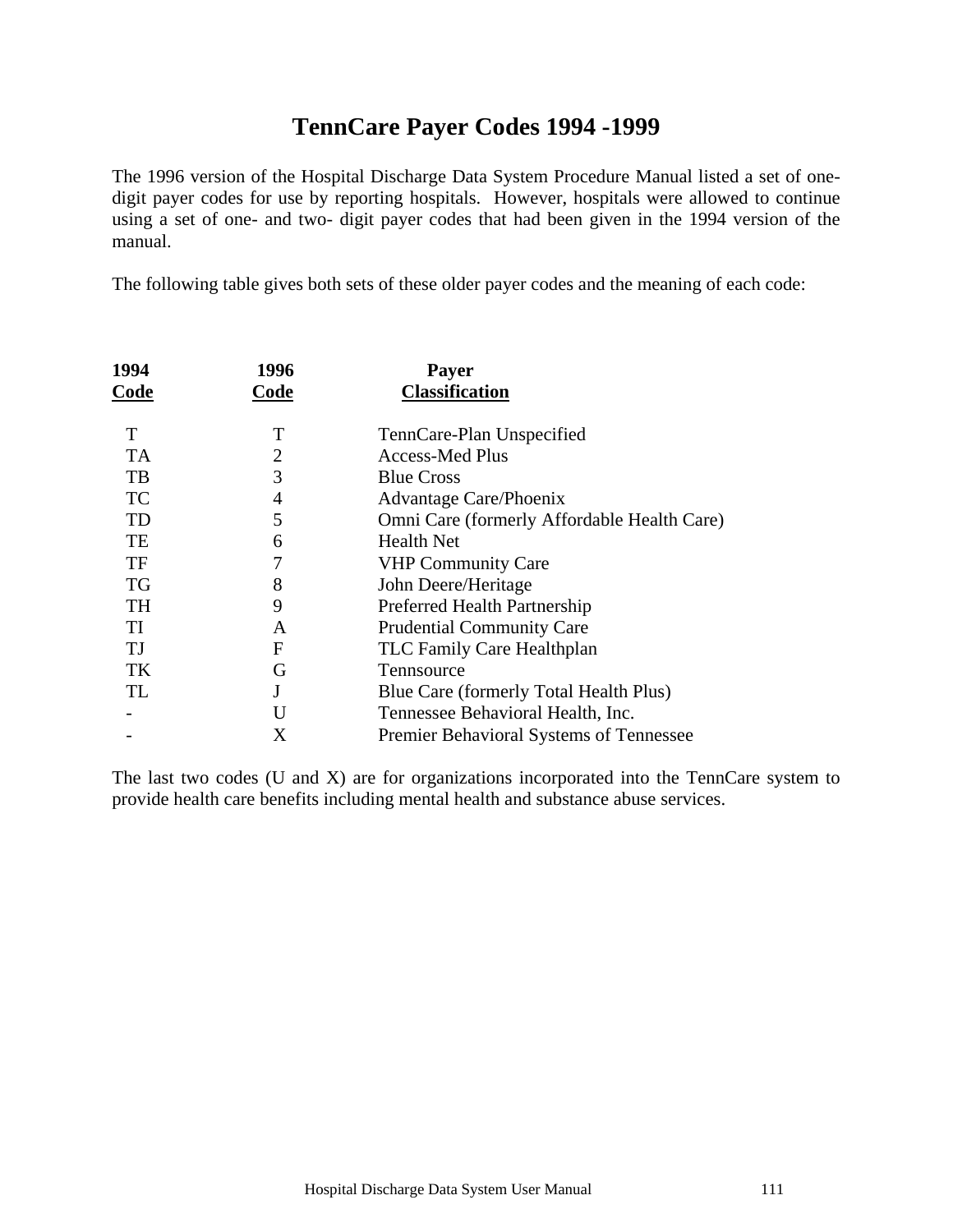## **Payer Codes 2000 – 2004**

Beginning January 1, 2000, all hospital records must be reported to the Department using the revised set of payer codes. In earlier years two different, but equivalent sets of payer codes were used.

| <b>Field Name</b>           | <b>UB-92 Form Locator   HDDS File Positions</b> |           | Format          |
|-----------------------------|-------------------------------------------------|-----------|-----------------|
|                             | <b>Number</b>                                   |           |                 |
| <b>Payer Classification</b> | <b>Form Locator 50</b>                          |           |                 |
|                             | Primary 50A                                     | 1213-1214 | Left Justified. |
|                             | Secondary 50B                                   | 1215-1216 |                 |
|                             | Tertiary 50C                                    | 1217-1218 |                 |

| <b>CODE</b>    | <b>DETAIL</b> | PAYER CLASSIFICATION                      |
|----------------|---------------|-------------------------------------------|
| B              |               | Blue Cross/Blue Shield (not managed care) |
| $\overline{C}$ |               | Federal, Champus (military)               |
| D              |               | Medicaid (not TennCare)                   |
| $\mathbf{I}$   |               | Commercial Insurance (not managed care)   |
| M              |               | Medicare (not managed care)               |
| $\mathbf N$    |               | Division of Health Services (Voc. Rehab.) |
| $\mathbf{O}$   |               | Other, Unknown                            |
| $\mathbf{P}$   |               | Self Pay                                  |
| S              |               | Self Insured, Self Administered           |
| W              |               | Workers/State Compensation                |
| Z              |               | Medically Indigent/Free                   |
|                |               | <b>TennCare Codes</b>                     |
| T              |               | TennCare-Plan Unspecified                 |
| $\overline{2}$ |               | <b>Access-Med Plus</b>                    |
| 3              |               | <b>Blue Cross</b>                         |
| $\overline{4}$ |               | Advantage Care/Phoenix/Xantus             |
| 5              |               | Omni Care                                 |
| 6              |               | <b>Health Net</b>                         |
| 7              |               | <b>VHP Community Care</b>                 |
| 8              |               | John Deere/Heritage                       |
| 9              |               | Preferred Health Partnership              |
| A              |               | <b>Prudential Community Care</b>          |
| ${\rm F}$      |               | TLC Family Care Healthplan                |
| G              |               | Tennsource                                |
| ${\bf J}$      |               | <b>Blue Care</b>                          |
| Q              |               | <b>TennCare Select</b>                    |
| $\mathbb{R}$   |               | Better Health Plans, Inc.                 |
| V              |               | <b>Universal Care of Tennessee</b>        |
|                |               |                                           |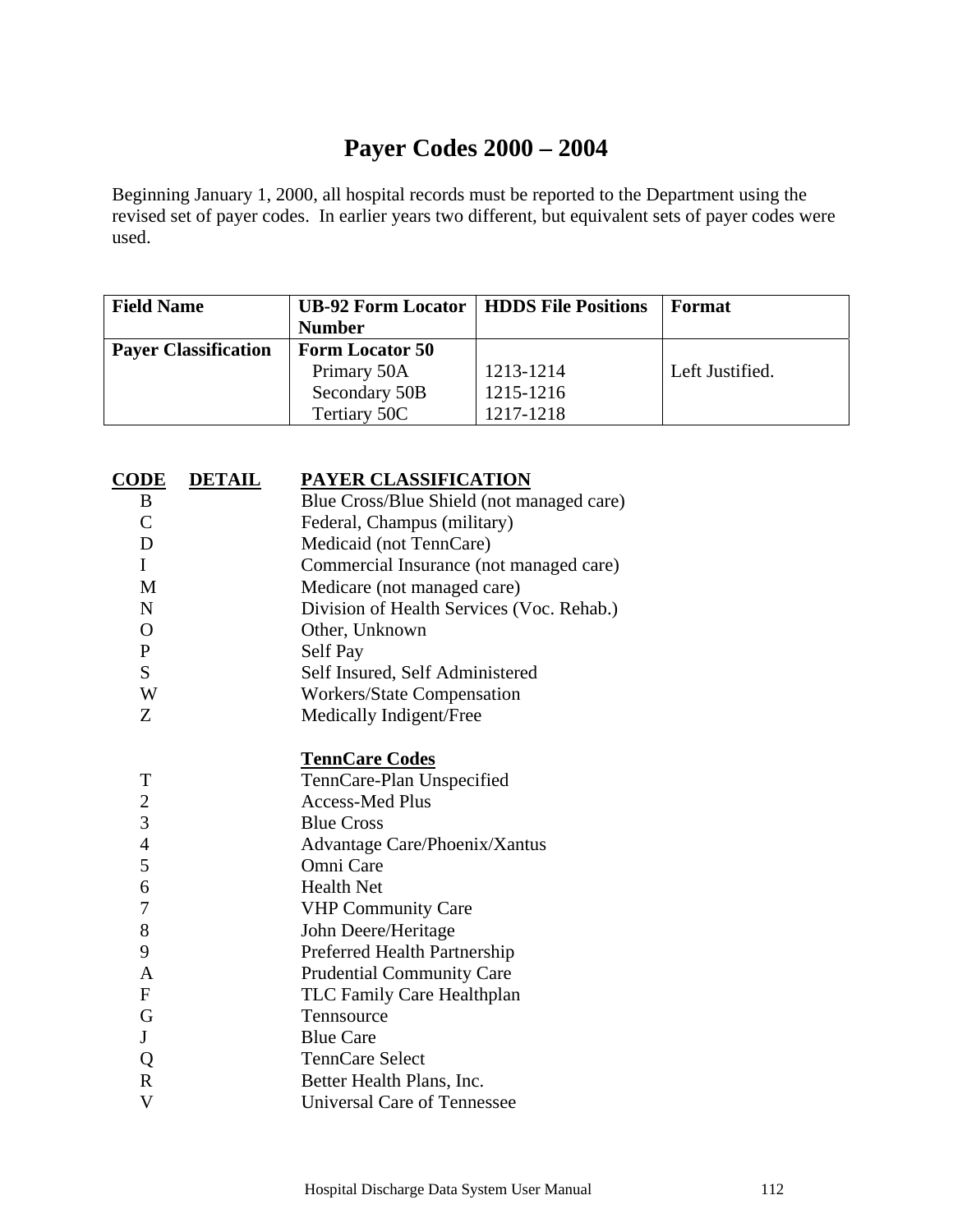## **Payer Codes 2000 – 2004**

(continued from previous page)

| <u>CODE</u>     | <b>DETAIL</b>   | PAYER CLASSIFICATION<br>TennCare Codes (cont'd.)                                                                                    |
|-----------------|-----------------|-------------------------------------------------------------------------------------------------------------------------------------|
| E<br>U<br>X     |                 | <b>TennCare Behavioral Codes</b><br>BHO – plan unspecified<br>Tennessee Behavioral Health, Inc.<br>Premier Behavioral Systems of TN |
|                 |                 | <u><b>Blue Cross Managed Care –</b></u>                                                                                             |
|                 |                 | <b>HMO/PPO/Other Managed Care</b>                                                                                                   |
| H               |                 | Name of plan not specified                                                                                                          |
| H               | H <sub>01</sub> | <b>HMO Blue</b>                                                                                                                     |
| H               | H <sub>02</sub> | <b>Blue Preferred</b>                                                                                                               |
| H               | H <sub>03</sub> | <b>TPN</b>                                                                                                                          |
| $H_{\parallel}$ | H <sub>04</sub> | <b>BC</b> Memphis/Apple                                                                                                             |
| H               | H <sub>05</sub> | <b>Blue Classic</b>                                                                                                                 |
| H               | H <sub>06</sub> | <b>Blue Select</b>                                                                                                                  |
|                 |                 | <b>Commercial (Managed Care-</b><br><b>HMO/PPO/Other Managed Care)</b>                                                              |
| L               |                 | Name of plan not specified                                                                                                          |
| L               | L <sub>01</sub> | <b>United Healthcare</b>                                                                                                            |
| L               | L <sub>02</sub> | Aetna/US Healthcare                                                                                                                 |
| L               | L <sub>03</sub> | Cigna and/or Healthsource                                                                                                           |
| L               | L <sub>04</sub> | Cariten                                                                                                                             |
| L               | L <sub>05</sub> | <b>Health Net</b>                                                                                                                   |
| L               | L <sub>06</sub> | Prudential                                                                                                                          |
| L               | L <sub>07</sub> | John Deere/Heritage                                                                                                                 |
| L               | L <sub>08</sub> | Tripoint                                                                                                                            |
| L               | L <sub>09</sub> | Private HealthCare Systems                                                                                                          |
| L               | L10             | Affordable/First Health                                                                                                             |
|                 |                 | <b>Payer Classification</b><br><b>Medicare (HMO/PSO)</b>                                                                            |
| K               |                 | Name of plan not specified                                                                                                          |
| K               | K <sub>01</sub> | Health 123                                                                                                                          |
| K               | K <sub>02</sub> | <b>Health Net</b>                                                                                                                   |
| K               | K03             | Cariten                                                                                                                             |
| K               | K04             | <b>United Healthcare</b>                                                                                                            |
| K               | K <sub>05</sub> | <b>Blue Cross</b>                                                                                                                   |
| K               | K06             | Heritage/John Deere                                                                                                                 |
| K               | K07             | Cigna                                                                                                                               |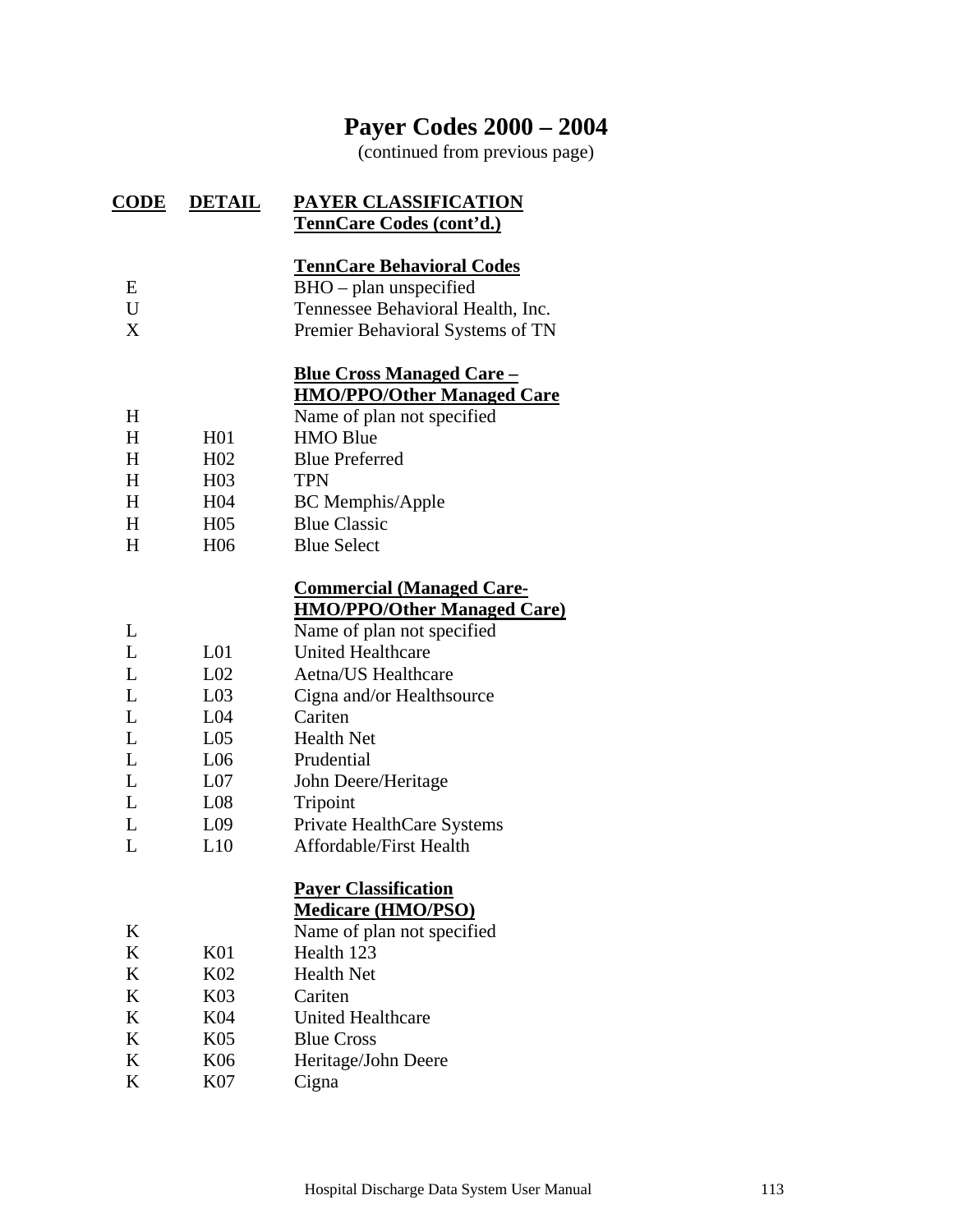## **Payer Codes 1995-1999**

| <b>Field Name</b>           | <b>UB-92 Form Locator   HDDS File Positions</b> |           | Format          |
|-----------------------------|-------------------------------------------------|-----------|-----------------|
|                             | <b>Number</b>                                   |           |                 |
| <b>Payer Classification</b> | <b>Form Locator 50</b>                          |           |                 |
|                             | Primary 50A                                     | 1213-1214 | Left Justified. |
|                             | Secondary 50B                                   | 1215-1216 |                 |
|                             | Tertiary 50C                                    | 1217-1218 |                 |

#### **CODE PAYER CLASSIFICATION CODE PAYER CLASSIFICATION**

|              | <b>Other Payer Codes</b>                |   | <b>TennCare Codes</b>             |
|--------------|-----------------------------------------|---|-----------------------------------|
| B            | <b>Blue Cross/Blue Shield</b>           |   | Tenncare-Plan Unspecified         |
| $\mathsf{C}$ | Federal, Champus (Military)             |   | <b>Access-Med Plus</b>            |
| D            | Medicaid                                | 3 | <b>Blue Cross</b>                 |
| E            | <b>County or State Employee</b>         | 4 | <b>Advantage Care/Phoenix</b>     |
| H            | HMO/Managed Care                        | 5 | Omni Care                         |
| $\mathbf I$  | Commercial Ins. (Indemnity Carrier)     | 6 | <b>Health Net</b>                 |
| L            | <b>Managed Assistance</b>               |   | <b>VHP Community Care</b>         |
| M            | Medicare                                | 8 | John Deere/Heritage               |
| $\mathbf{1}$ | Medicare Managed Care                   | 9 | Preferred Health Partnership      |
| N            | Div. of Health Services (Voc. Rehab.) A |   | <b>Prudential Community Care</b>  |
| $\mathbf O$  | Other, Unknown                          | F | TLC Family Care Healthplan        |
| $\mathbf P$  | Self Pay                                | G | Tennsource                        |
| S            | Self Insured                            |   | <b>Blue Care</b>                  |
| W            | Workers/State Compensation              |   | <b>TennCare Behavioral</b>        |
| Z            | Medically Indigent/Free                 | U | Tennessee Behavioral Health, Inc. |
|              |                                         | X | Premier Behavior Systems of TN    |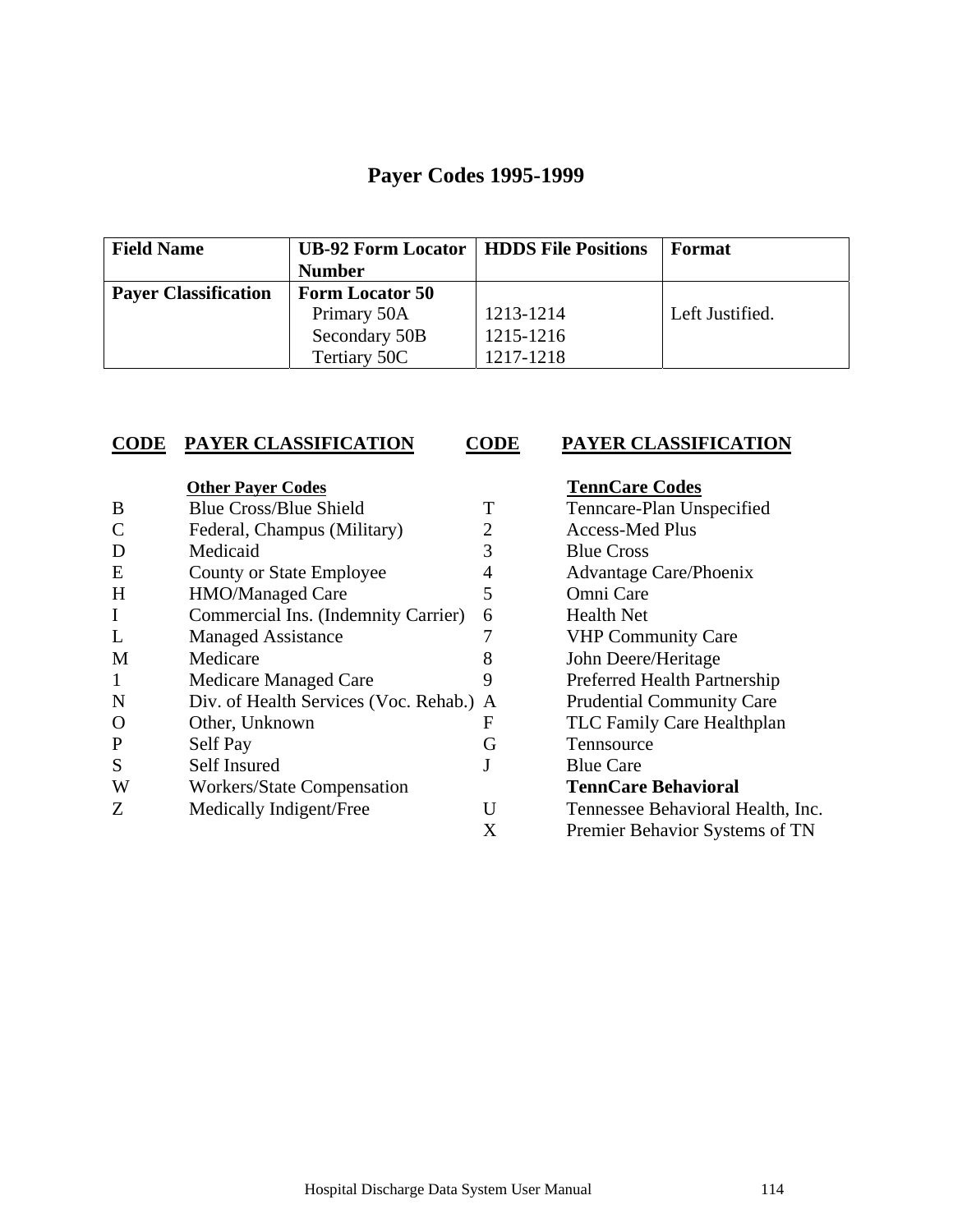## **PATIENT'S RELATIONSHIP TO INSURED 1995-2004**

| <b>Field Description</b> | <b>UB-92 Form Locator   HDDS File</b><br><b>Number</b> | <b>Position</b> | <b>Format</b>  |
|--------------------------|--------------------------------------------------------|-----------------|----------------|
| Patient Relationship to  | 59A                                                    | 459-460         | Left Justified |
| Insured                  |                                                        |                 |                |

#### **Description:**

The Code number indicates the relationship of the patient to the insured individual named in Form Locator 58A.

| <b>Valid Values:</b> |                                               |                                   |  |
|----------------------|-----------------------------------------------|-----------------------------------|--|
|                      | <b>Code Patient's Relationship to Insured</b> | <b>Explanation</b>                |  |
|                      |                                               |                                   |  |
| 01                   | Patient is insured                            | Self-explanatory.                 |  |
| 02                   | Spouse                                        | Self-explanatory.                 |  |
| 03                   | Natural Child/Insured has                     | Self-explanatory.                 |  |
|                      | <b>Financial Responsibility</b>               |                                   |  |
| 04                   | Natural Child/Insured does not                | Self-explanatory.                 |  |
|                      | Have Financial Responsibility                 |                                   |  |
| 05                   | Step Child                                    | Self-explanatory.                 |  |
| 06                   | <b>Foster Child</b>                           | Self-explanatory.                 |  |
| 07                   | Ward of the Court                             | Patient is ward of the insured as |  |
|                      |                                               | a result of a court order.        |  |
| 08                   | Employee                                      | Patient is employed by the        |  |
|                      |                                               | insured.                          |  |
| 09                   | Unknown                                       | Patient's relationship is         |  |
|                      |                                               | unknown.                          |  |
| 10                   | <b>Handicapped Dependent</b>                  | Dependent child whose             |  |
|                      |                                               | coverage extends beyond           |  |
|                      |                                               | normal termination age limits     |  |
|                      |                                               | as result of laws or agreements   |  |
|                      |                                               | extending coverage.               |  |
| 11                   | Organ donor                                   | Code is used in cases where       |  |
|                      |                                               | bill is submitted for care given  |  |
|                      |                                               | to organ donor where such care    |  |
|                      |                                               | is paid by the receiving          |  |
|                      |                                               | patient's insurance coverage.     |  |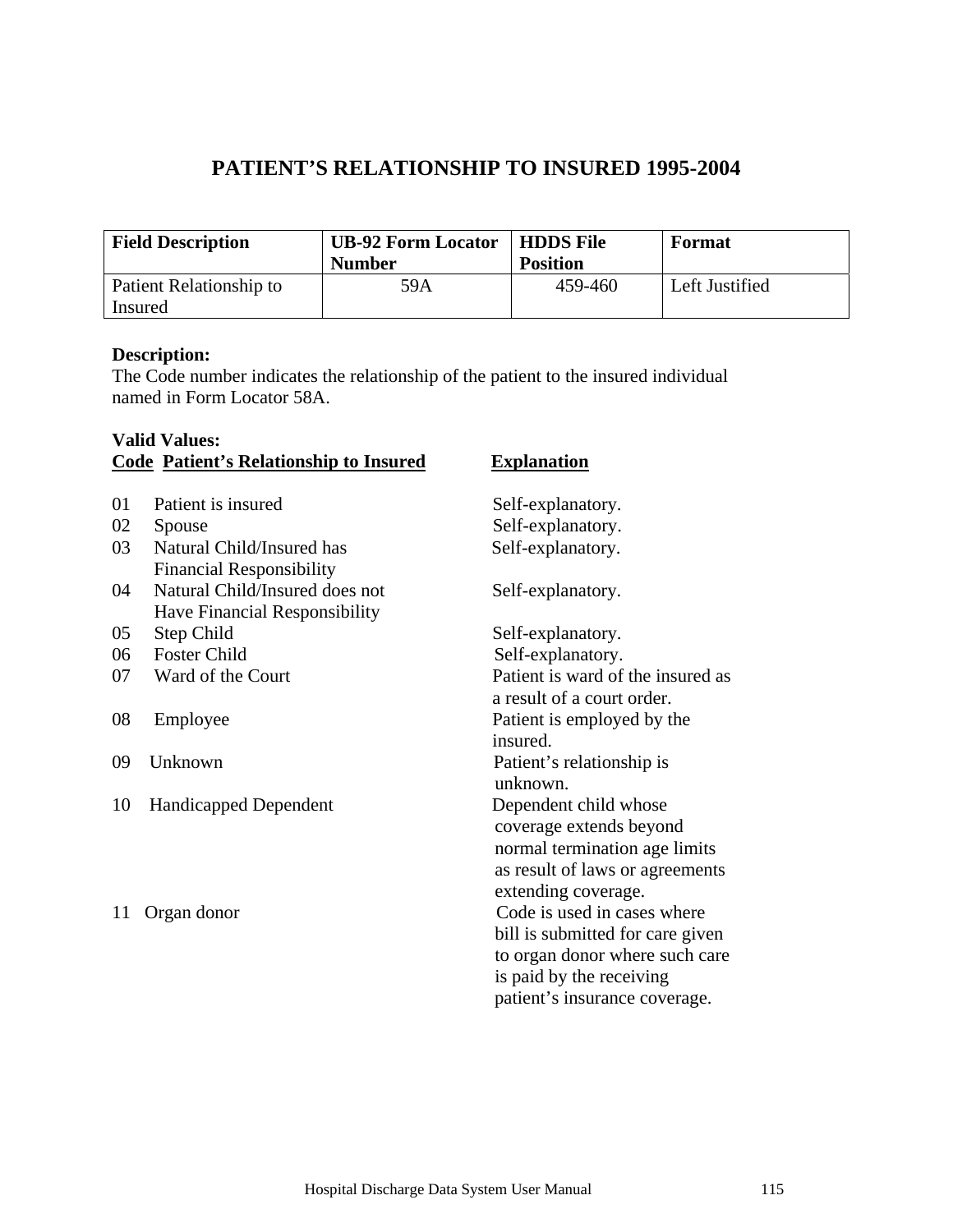### **PATIENT'S RELATIONSHIP TO INSURED 1995-2004**

(continued from previous page)

|    | <b>Code Patient's Relationship to Insured</b> | <b>Explanation</b>                                                                                                                                                                                                                          |
|----|-----------------------------------------------|---------------------------------------------------------------------------------------------------------------------------------------------------------------------------------------------------------------------------------------------|
| 12 | Cadaver donor                                 | Code is used where bill is<br>submitted for procedures<br>performed on cadaver donor<br>where such procedures are<br>paid by the receiving patient's<br>coverage.                                                                           |
| 13 | Grandchild                                    | Self-explanatory.                                                                                                                                                                                                                           |
| 14 | Niece/Nephew                                  | Self-explanatory.                                                                                                                                                                                                                           |
| 15 | <b>Injured Plaintiff</b>                      | Patient is claiming insurance<br>as a result of injury covered<br>by insurance.                                                                                                                                                             |
| 16 | <b>Sponsored Dependent</b>                    | Individual not normally<br>covered by insurance<br>coverage but coverage has<br>been specially arranged to<br>include relationships such<br>as grandparent or former<br>spouse that would require<br>further investigation by the<br>payer. |
| 17 | Minor Dependent of<br>a Minor Dependent       | Code is used where the<br>patient is a minor and a<br>dependent of another minor<br>who in turn is a dependent<br>(although not a child) of the<br>insured.                                                                                 |
| 18 | Parent                                        | Self-explanatory.                                                                                                                                                                                                                           |
| 19 | Grandparent                                   | Self-explanatory.                                                                                                                                                                                                                           |
| 20 | Life Partner                                  | Self-explanatory.                                                                                                                                                                                                                           |
|    |                                               |                                                                                                                                                                                                                                             |

#### **Comments:**

The code "09" should be used when this relationship is not known to the hospital. Note that Payer codes "0" (Other/Unknown), "P" (Self-Pay), and "Z" (Medically Indigent/Free) may use code "09" in this field, or this field may be left blank. For all other payer codes, blank in this field is considered an error.